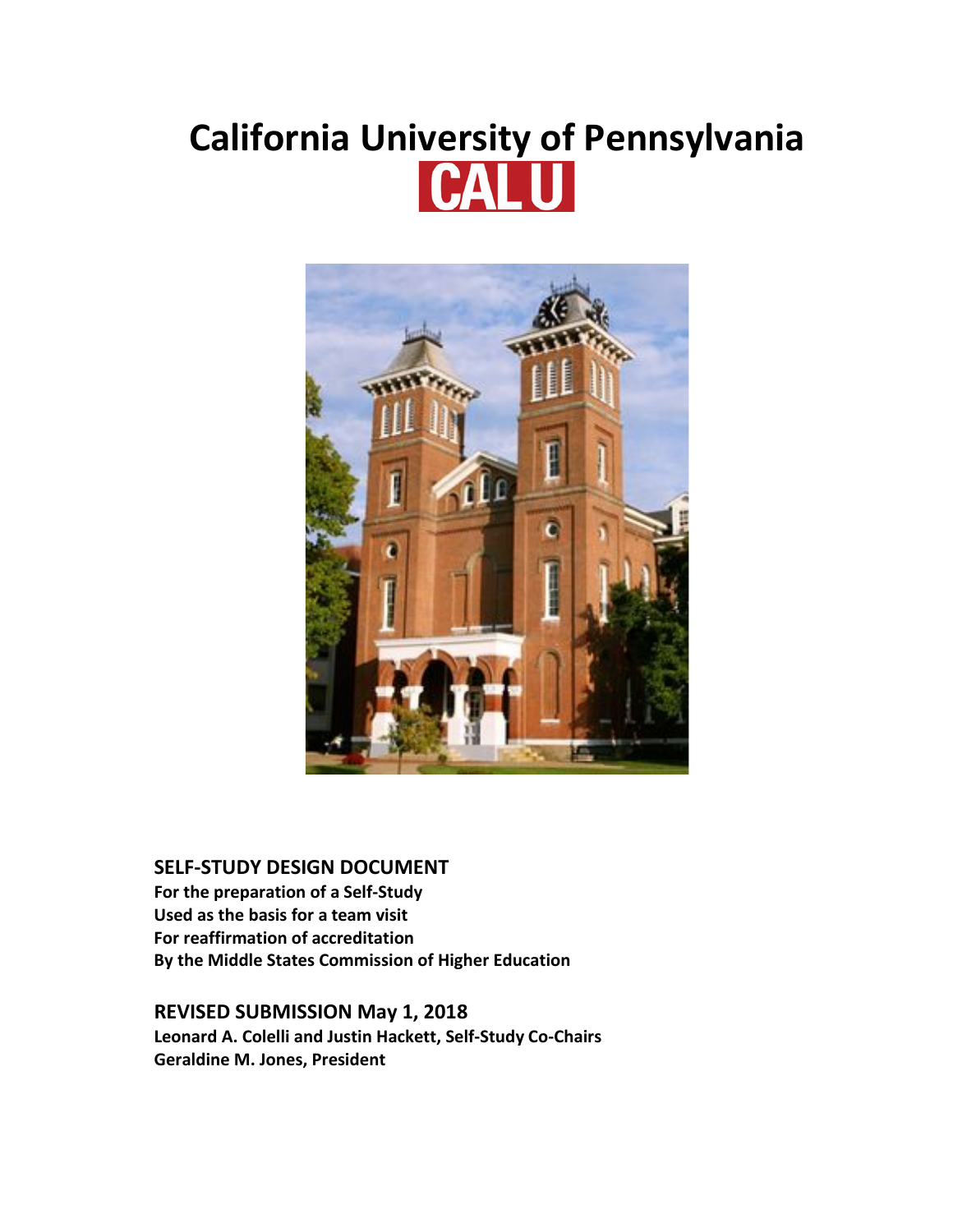# Table of Contents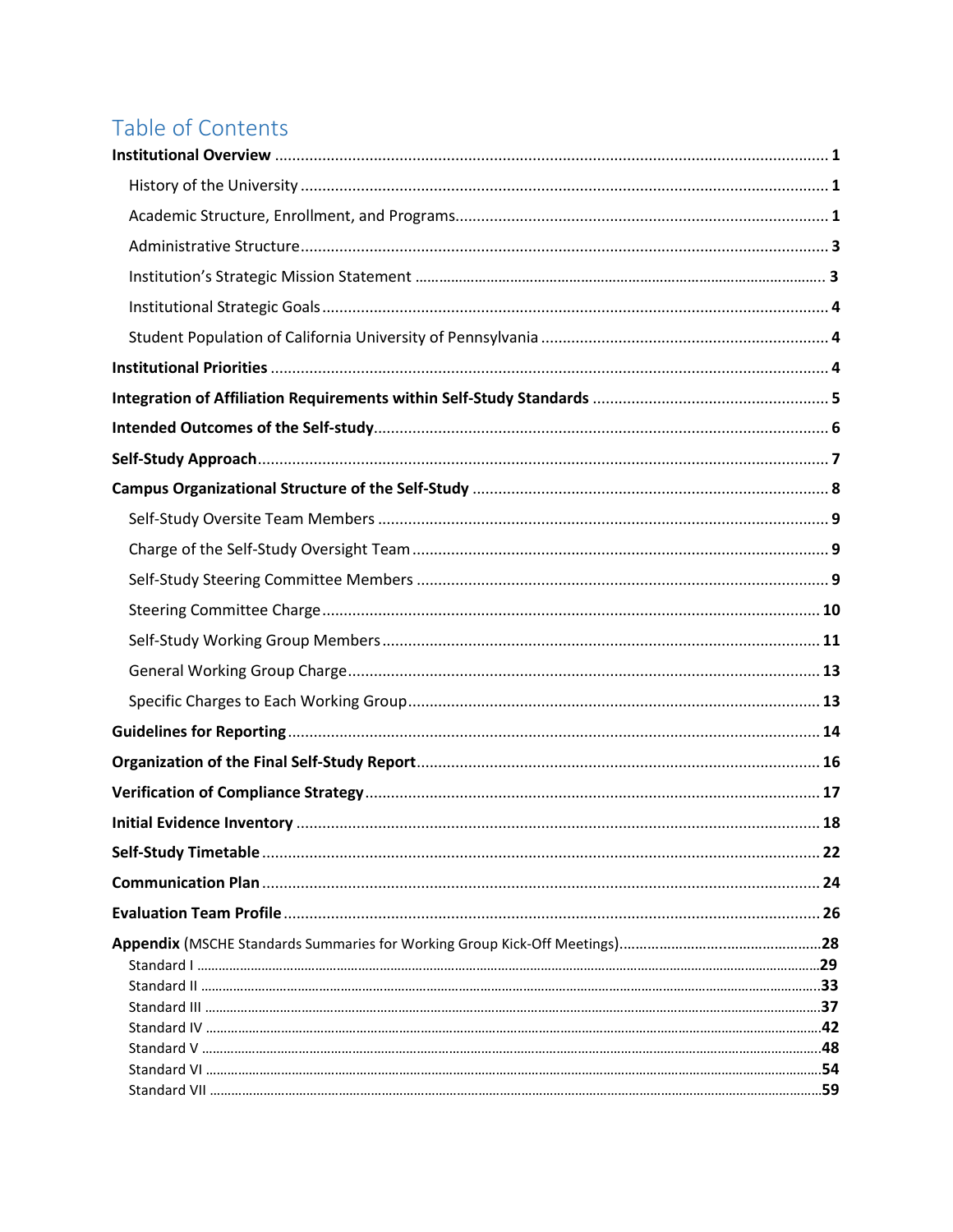# **MSCHE Self-Study Design California University of Pennsylvania 250 University Ave. California, PA 15419**

## **I. Institutional Overview**

## History of the University

[California University of Pennsylvania](http://www.calu.edu/) (Cal U) is a regional, comprehensive University located in southwestern Pennsylvania. The school was first established as an academy in 1852 and evolved into a normal school by 1865 with subsequent mission and title changes in 1928 (California State Teacher's College), and 1960 (California State College). After the creation of the [Pennsylvania State](https://www.google.com/url?sa=t&rct=j&q=&esrc=s&source=web&cd=1&cad=rja&uact=8&ved=0ahUKEwi555y6sIXYAhXGfRoKHXfxChsQFggpMAA&url=http%3A%2F%2Fwww.passhe.edu%2F&usg=AOvVaw3KpnerpMNuPUFMf9v0bFcH)  [System of Higher Education](https://www.google.com/url?sa=t&rct=j&q=&esrc=s&source=web&cd=1&cad=rja&uact=8&ved=0ahUKEwi555y6sIXYAhXGfRoKHXfxChsQFggpMAA&url=http%3A%2F%2Fwww.passhe.edu%2F&usg=AOvVaw3KpnerpMNuPUFMf9v0bFcH) (PASSHE) in 1982, the school became one of the commonwealth's 14 public universities; assuming its current title as California University of Pennsylvania (Cal U) with a "special mission" in science and technology.

Th[e University](https://www.calu.edu/calu-difference/) is located in the borough of California, in Washington County Pennsylvania, about 35 miles southwest of Pittsburgh on the banks of the Monongahela River. The main campus consists of 98 acres, including the Phillipsburg annex. The 98-acre recreation complex, George H. Roadman University Park, is located one mile from campus. This complex includes a football stadium, an allweather track, tennis courts, a baseball diamond, a softball diamond, soccer and rugby fields, a cross country course, areas for intramural sports, and picnic facilities. Adjoining Roadman Park is the 98-acre SAI Farm, purchased in 2010. The parcel includes a cross country course, recreation space and a farmhouse that has been renovated for student meetings. Together, Roadman Park and the SAI Farm comprise the University's upper campus.

## Academic Structure, Enrollment, and Programs

Cal U is categorized as a Master's (Larger Programs) institution by the Carnegie Foundation for the Advancement of Teaching and Learning. The Princeton Review listed Cal U among the best colleges and universities in the Northeast for 13 consecutive years and for more than 165 years, Cal U has been known for its educational excellence and more recently for its commitment to the core values of Integrity, Civility and Responsibility.

With an enrollment of approximately 7,700, the University draws most of its students from the seven surrounding counties and it attracts students from all 50 states and approximately 33 countries. With no community colleges in Washington County, Cal U has always fulfilled an access mission, providing opportunity for the region's students, including those who are underprepared academically and/or financially to achieve a higher education credential. The University's traditional student population includes a high percentage of first generation students (typically 34- 36%), and many who are Pell Grant eligible (approximately 42%). Approximately 19% of our students are classified as being a member of an underrepresented minority (URM).

Under the direction of the provost, three undergraduate colleges; Education and Human Services, Liberal Arts, and the Eberly College of Science and Technology administer a major portion of the student population. Although primary serving undergraduate students, the University has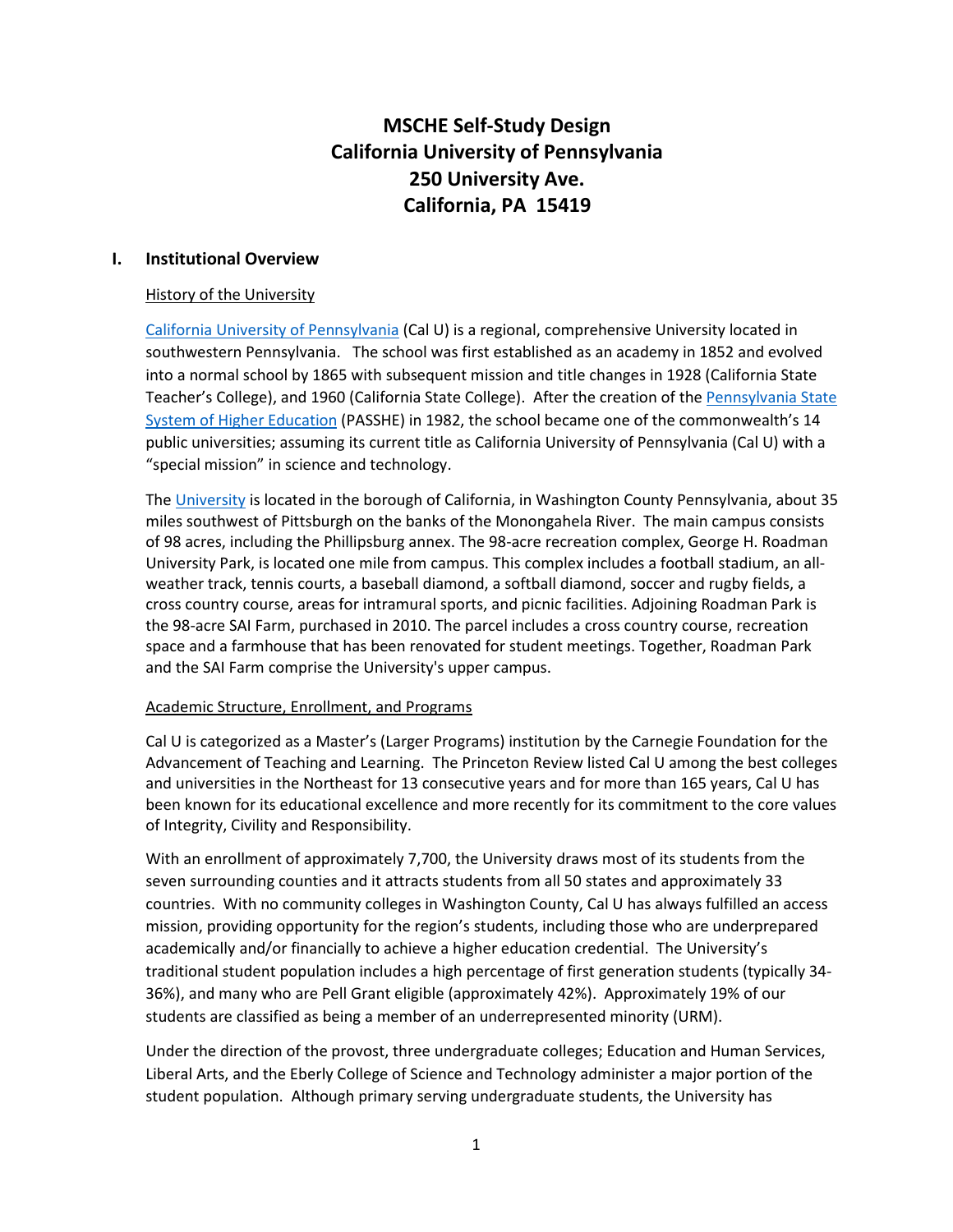experienced a rapidly growing graduate and professional degree portfolio in the School of Graduate Studies and Research, including two professional doctorate degrees [\(Doctor of Health Science](https://www.calu.edu/academics/graduate/doctoral/health-science/index.aspx) and [Doctor of Criminal Justice\)](http://www.calu.edu/academics/online-programs/doctorate-criminal-justice/index.htm). As of the fall of 2017, this school experienced a record high enrollment with more than 2000 students, many through it[s Global Online](http://www.calu.edu/prospective/global-online/index.htm) initiative, offering highly sought undergraduate, graduate, and certificate programs in a 100% online, asynchronous format. Cal U's graduate programs are a strength, with Cal U leading the State System in graduate degrees awarded.

California's CAEP accredited teacher education programs are part of its historical legacy and enjoy an excellent nationwide reputation. Programs in engineering technology (e.g. electrical, computer, mechatronics), biology, physics, and earth science are part of the University's long-standing special mission in science and technology. Aligned with the special mission are many other programs that offer a technological flavor. Examples include commercial music technology, geographic information systems (GIS), instructional technology for teachers, and new media/digital storytelling in the English department.

The natural gas boom and cracker plant development in this region requires the University to develop additional programs in science and technology and expand others (e.g. chemistry, environmental science, and geology) to contribute to the workforce in these emerging industries. Cal U also embraces niche programs that serve a need. Our Professional Golf Management program, a concentration in the BS in Sport Management, prepares students to assume excellent positions as golf professionals in a variety of settings.

Cal U provides an array of allied health programs including physical therapist assistant, athletic training, exercise science, gerontology and nursing. The best-known programs in allied health at Cal U are the bachelors and master's degree programs in communication disorders. The master's level program recruits nationally and attracts many more students than can be accommodated. Also, as the baby boomer generation continues to age, additional allied health programs will need developed to meet increasing demand.

In the College of Liberal Arts, the Department of Criminal Justice offers degree programs at every level (associate, bachelor's, master's and doctorate), all of which are heavily subscribed. Additional programs in law, history, political science, journalism, psychology, communications, Arabic language and others provide many opportunities for potential students in the region served by the University.

The five programs with the largest fall 2017 enrollments at Cal U of Pennsylvania were Business Administration (867 students), Exercise Science/Fitness & Wellness (757 students), Criminal Justice/Legal Studies (509 students), Nursing (448 students), and Sport Management (315 students).

The University utilizes a variety of high impact practices aimed at improving student retention. Learning communities, writing intensive courses within the disciplines, internships, capstone courses, over 50 academic clubs and organizations, and undergraduate research are examples of high impact practices common at California. The Center for Undergraduate Research successfully facilitates one-on-one research between faculty members and undergraduate students.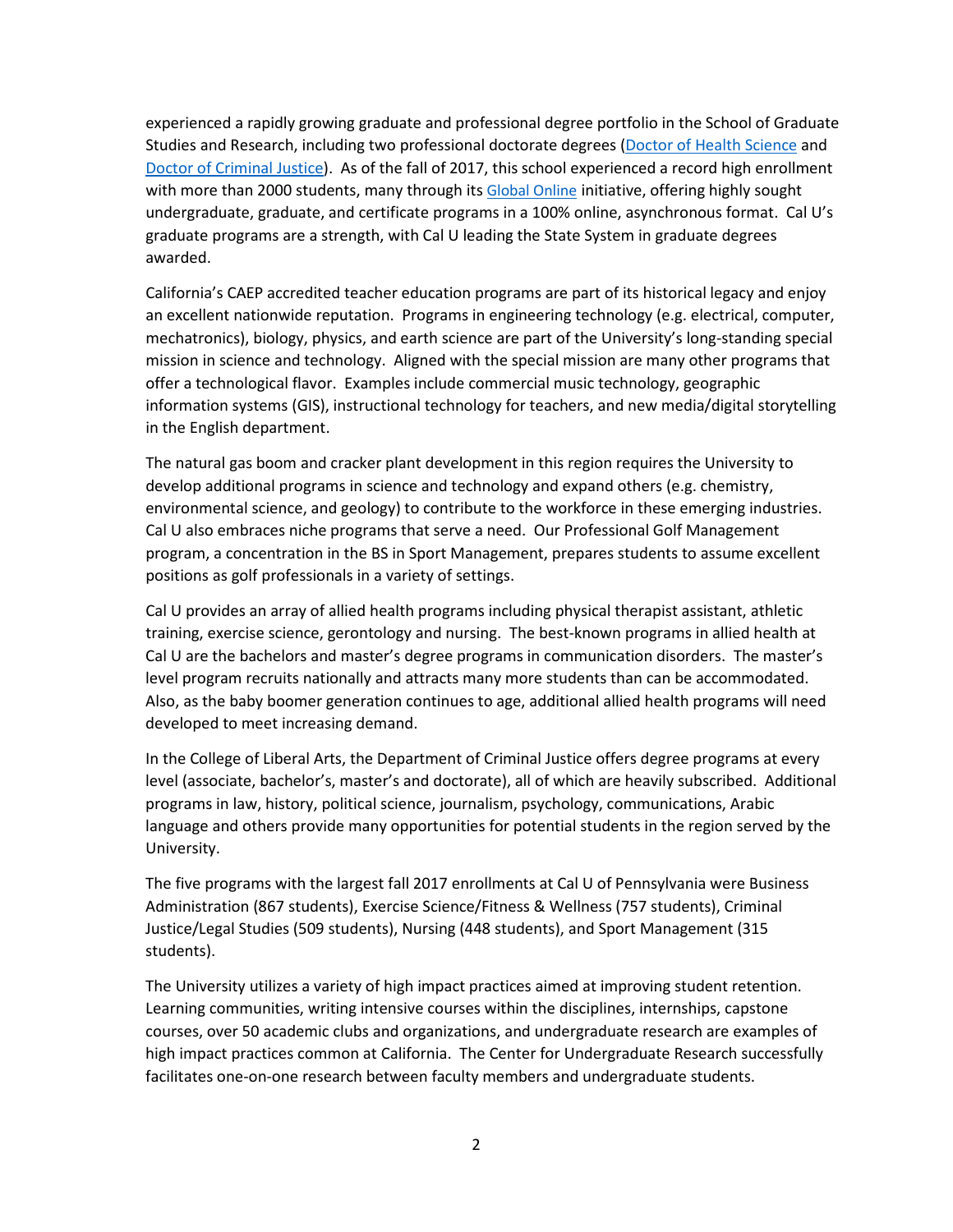## Administrative Structure

The Cal U administration includes the Office of the President and three major Cabinet divisions headed by vice presidents (Academic Affairs, Student Affairs, and Finance & Administration). In addition, the positions of Chief of Staff, Associate Vice President for University Development and Alumni Relations, Associate Vice President for Communications and Public Relations, the Special Assistant for Social Equity, and the Special Assistant for Academic Program Development report directly to the President. In the fall 2017, Cal U employed 95 administrators and administrative support staff.

- One Executive Leader (President)
- Fourteen Strategic Leaders (Provost, Associate Provosts, Vice Presidents, Associate VP's, Deans)
- Forty-Six Tactical Leader/Senior Professionals (Executive Directors, Directors, Managers, non-academic deans)
- Twenty-Eight Operational Leadership/Professionals, and
- Six Management Support Staff (Executive Staff Assistants, Administrative Assistants, Coordinators)

Four representative governance bodies: The *[President's Cabinet](https://www.calu.edu/calu-difference/university-leadership.aspx)*, *[Student Government](https://orgsync.com/60642/chapter)*, the *[local](http://www.apscuf.org/universities/california/)  [APSCUF](http://www.apscuf.org/universities/california/)* branch of the state faculty union, and the *Staff Leadership Council* (composed of leaders from each of four staff unions and non-represented managers) play a role in the shared governance of the institution.

The President's Cabinet generally meets on a bi-weekly basis, the local faculty union (APSCUF) and the four staff unions schedule regular "meet and discuss" sessions with administrators to clarify or address situations related to respective collective bargaining agreements, and the three undergraduate and one graduate deans also chair respective college councils comprised by department chairpersons and a representative from the library. These councils generally meet at least once a month.

The University's [Council of Trustees \(COT\)](https://www.calu.edu/calu-difference/university-leadership.aspx) currently consists of 11 members (5 male and 6 female). Members are nominated and appointed by the Governor of Pennsylvania with the advice and consent of the Senate serving six year terms until their successors are appointed and qualified. At least two members of the group are alumni of the institution and one member is a full time undergraduate student. The Council meets on a quarterly basis. The current Chair of the Cal U COT is Annette D. Ganassi and Vice-Chair James T. Davis is a member of the Self-Study Steering Committee.

# Institution's 2015-2020 Strategic Mission Statement:

Th[e mission](https://www.calu.edu/inside/faculty-staff/strategic_plan/executive_summary.aspx) of Cal U is to provide a high-quality, student-centered education that prepares an increasingly diverse community of lifelong learners to contribute responsibly and creatively to the regional, national and global society, while serving as a resource to advance the region's cultural, social and economic development.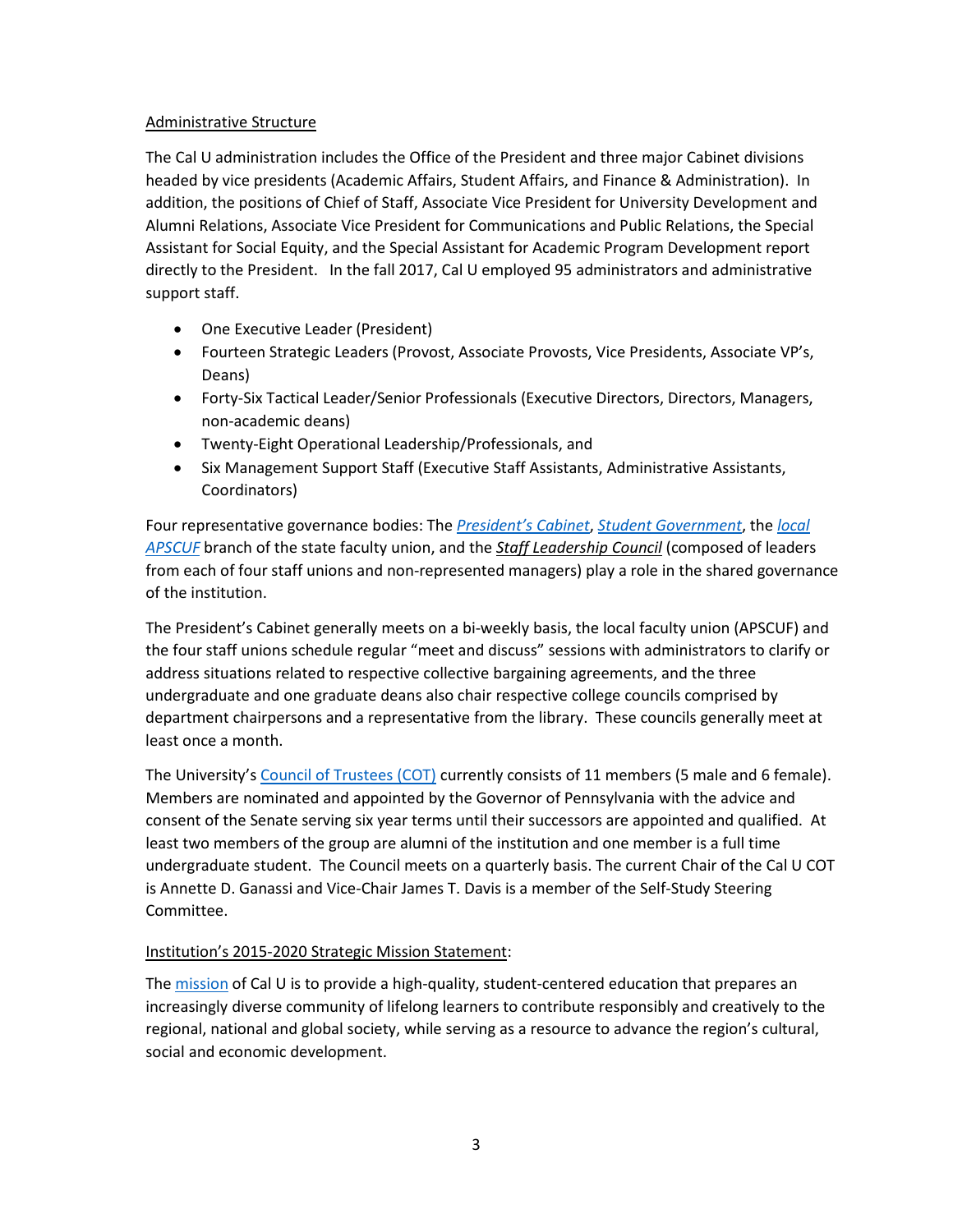## Institutional 2015-2020 Strategic Goals:

**Goal 1:** Enhance the academic excellence and experience of our students.

**Goal 2:** Operate using sound and efficient fiscal and governance practices.

**Goal 3:** Create a transformative learning and working environment that promotes diversity through a culture of civility and inclusiveness.

**Goal 4:** Serve in the areas where we live and learn through the Commonwealth, the region, the nation and the world.

**Goal 5:** Continue to enhance the quality of student life.

## Student Population of California University of Pennsylvania

The fall 2017 student population included a total headcount enrollment of 7,788 students (5,557 undergraduate and 2,231 graduate), drawing most students from seven surrounding counties but also attracting students from all 50 states and approximately 33 countries with the assistance of our graduate and undergraduate Global Online (GO) programs. GO headcounts included 1,214 undergraduate and 1,424 graduate students (2,638 total GO students; about 34% of the total student population). Traditional age students (24 and under) comprised 76% of the student population; including a high percentage of first generation students (typically 34-36%) and many of these were Pell Grant eligible (47%). Twenty-four percent of the student population were classified as non-traditional (adult) students. Nineteen percent of our student population were classified as members of an underrepresented minority (URM) of which the largest minority (12%) were Black or African American and the next largest (3%) were Hispanic/Latino. The undergraduate student population comprised 82% full-time enrollment; 53% were female students. The graduate population comprised 40% full-time enrollment; 64% of graduate enrollment were female. In summary, we have relatively large populations of traditional and first-generation Pell Grant eligible students, a high percentage of female student enrollment in graduate programs and growing adult student and Global On-line program enrollments.

# **II. Institutional Priorities to be Addressed in Self-Study**

The following institutional priorities will be addressed in the Cal U self-study.

- 1. Enhancing the academic excellence and experience of our students.
- 2. Operating with sound and efficient fiscal and governance practices.
- 3. Achieving optimal enrollment in these challenging times.
- 4. Creating a comprehensive system of institutional assessment.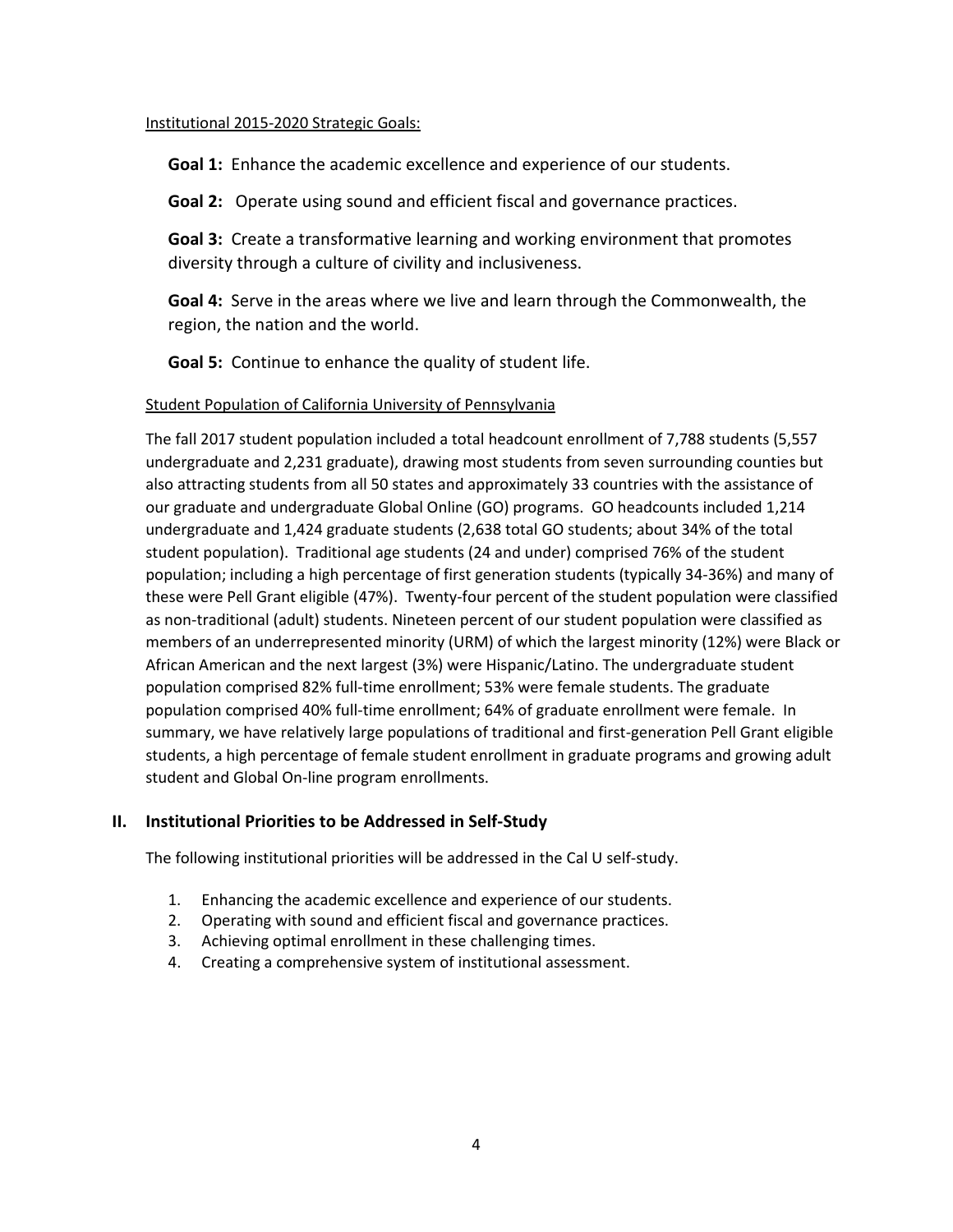Table 1 shows an alignment matrix where Institutional Priorities will be addressed within each of the seven Middle States standards.

|    |                                                                        | <b>Middle States Standards</b> |   |   |     |   |  |   |
|----|------------------------------------------------------------------------|--------------------------------|---|---|-----|---|--|---|
|    | <b>Table 1: Institutional Priorities/MS standards</b>                  |                                |   |   | -lV |   |  |   |
|    | Enhancing the academic excellence and experience of our<br>students    | x                              |   | x |     | x |  |   |
| 2. | Operating with sound and efficient fiscal and governance<br>practices. | χ                              | х |   |     |   |  | X |
| 3. | Achieving optimal enrollment in these challenging times.               | X                              |   |   | X   |   |  | χ |
| 4. | Creating a comprehensive system of institutional<br>effectiveness.     | χ                              |   |   | x   | x |  | x |

Institutional Priorities 1 - 3 are directly related to the [goals](https://www.calu.edu/inside/faculty-staff/strategic_plan/) and [tenets](https://www.calu.edu/inside/faculty-staff/strategic_plan/introduction.aspx) of the Cal U 2015-2020 [Strategic Plan: Charting our Path.](https://devou.calu.edu/inside/faculty-staff/strategic_plan/executive_summary.aspx) Priority 4 is an area of opportunity recognized by our President, Provost, and greater campus community as an institution-wide need requiring sustained improvement.

These priorities were initially identified by a four-member Cal U *Self-Study Leadership Team* who participated in the 2017 Middle States "Self-Study Institute" in Philadelphia, PA. This team comprised the associate provost for assessment & accreditation, the associate provost for academic success, an associate dean of student affairs, and a full-time faculty member who is also the co-chair of the Academic Program Assessment Committee. The priorities were later approved by the Provost and Vice President for Academic Affairs, the Middle States Self-Study Steering Committee (which includes the President's Cabinet), and University President Geraldine M. Jones.

# **III. Integration of Affiliation Requirements within Self-Study Standards**

Table 2 shows an alignment matrix where MSCHE Requirements of Affiliation will be addressed within each of the seven Middle States standards. The remaining Requirements (1-6 and 14) will be addressed in a separate "Compliance Report".

|      |                                                   |   | <b>Middle States Standards</b> |   |           |   |   |     |
|------|---------------------------------------------------|---|--------------------------------|---|-----------|---|---|-----|
| Req. | <b>Table 2: MSCHE Requirements of Affiliation</b> |   |                                | Ш | <b>IV</b> | V |   | VII |
|      | <b>Mission and Goals</b>                          | χ |                                |   |           |   |   |     |
| 8    | Systematic Evaluation of Programs                 |   |                                | X | x         | X | X |     |
| 9    | Rigor, Coherence, and Assessment                  |   |                                | X |           | X |   |     |
| 10   | Integrated Planning                               | χ |                                | X |           | x | X |     |
| 11   | <b>Financial Resources</b>                        |   |                                |   |           |   | x |     |
| 12   | Governance Structure                              |   |                                |   |           |   |   | x   |
| 13   | Governance and Conflict of Interest               |   |                                |   |           |   |   | x   |
| 15   | Faculty                                           |   |                                | X |           |   |   |     |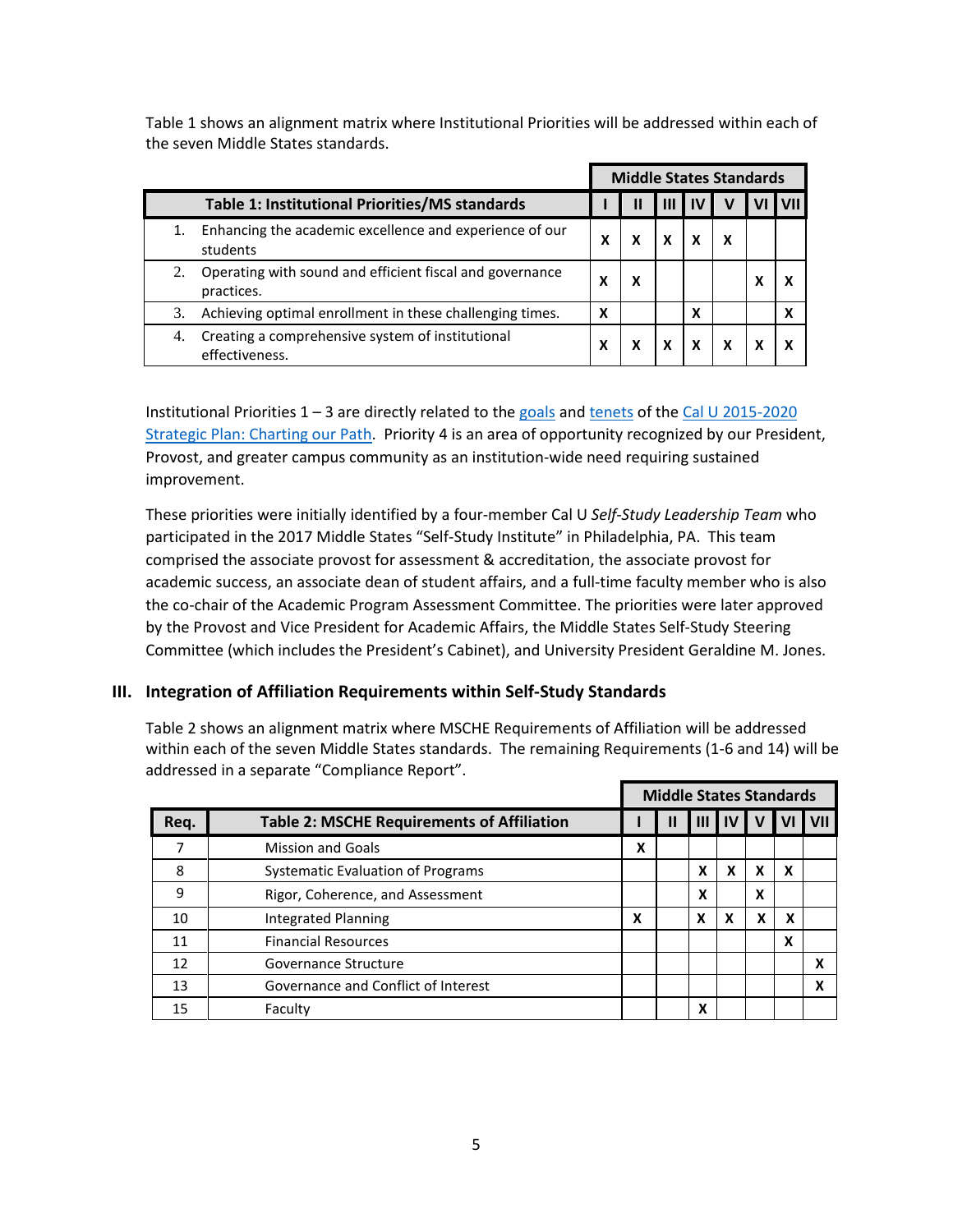## **IV. Intended Outcomes of the Self-Study**

Our intended self-study outcomes are to:

- 1. Demonstrate that Cal U meets the MSCHE accreditation Standards and Requirements of Affiliation;
- 2. Develop Action Plans to maintain "Institutional Priorities" (Table1) based on an analysis of MSCHE Standards-based "Criteria" and "Requirements of Affiliation" (Table 2);
- 3. Develop and Submit a "Verification of Compliance" report of the MSCHE "Requirements of Accreditation" by the specified deadline;
- 4. Create a viable digital "Evidence Inventory" of institutional data and evidential documentation that is well-aligned with Commission Standards and their Criteria and succinct enough to enable institutional stakeholders, Evaluation Team members, and Commissioners to easily find information the institution represents as documentation of compliance with Commission Standards and their Criteria;
- 5. Identify strengths and areas of opportunities that will serve as inputs to the 2020-2025 California University of Pennsylvania Strategic Plan; and
- 6. Plan and Implement comprehensive and continuous assessment in all university operations. This process will include:
	- a. Mission Statements of divisions and departments (aligned with the mission of the Cal U "2015- 2020 Strategic Plan: Charting our Path");
	- b. Measurable outcomes based on Student Success Goals, Customer Service Goals, and/or Institutional Success goals;
	- c. Data gathering and analysis;
	- d. Loop closing discussions of assessments results;
	- e. data-based decisions; and
	- f. Reports of results and decisions (with data cited).

The measurable outcomes are designed to help achieve our mission and enhance overall effectiveness as defined by the success of all students, quality customer service operations, and the success of the institution.

- *Student success* is defined as helping students achieve personal goals with discipline-based competence and as little debt possible through either gainful employment in their discipline of study or continued education within a year of graduation.
	- o Measures of student success may include program (including general education) knowledge, skills and dispositions; experiential learning opportunities; student selfreport; NSSE student engagement measures; professional licensures; post-graduation evidence of continuing education or gainful employment in a field related to graduate's credential; or other measures of student success identified during the self-study.
- *Quality Customer Service* is defined as identifying our student's service expectations and providing processes, procedures, and a culture to empower our employees to exceed them.
	- o Measures of customer service may include effective communication, timeliness of responses, efficient resolution of problems, effectiveness of policies and processes, "show-readiness" of grounds and facilities, "assertive friendliness of faculty and staff" and other measures of quality customer service identified during the self-study.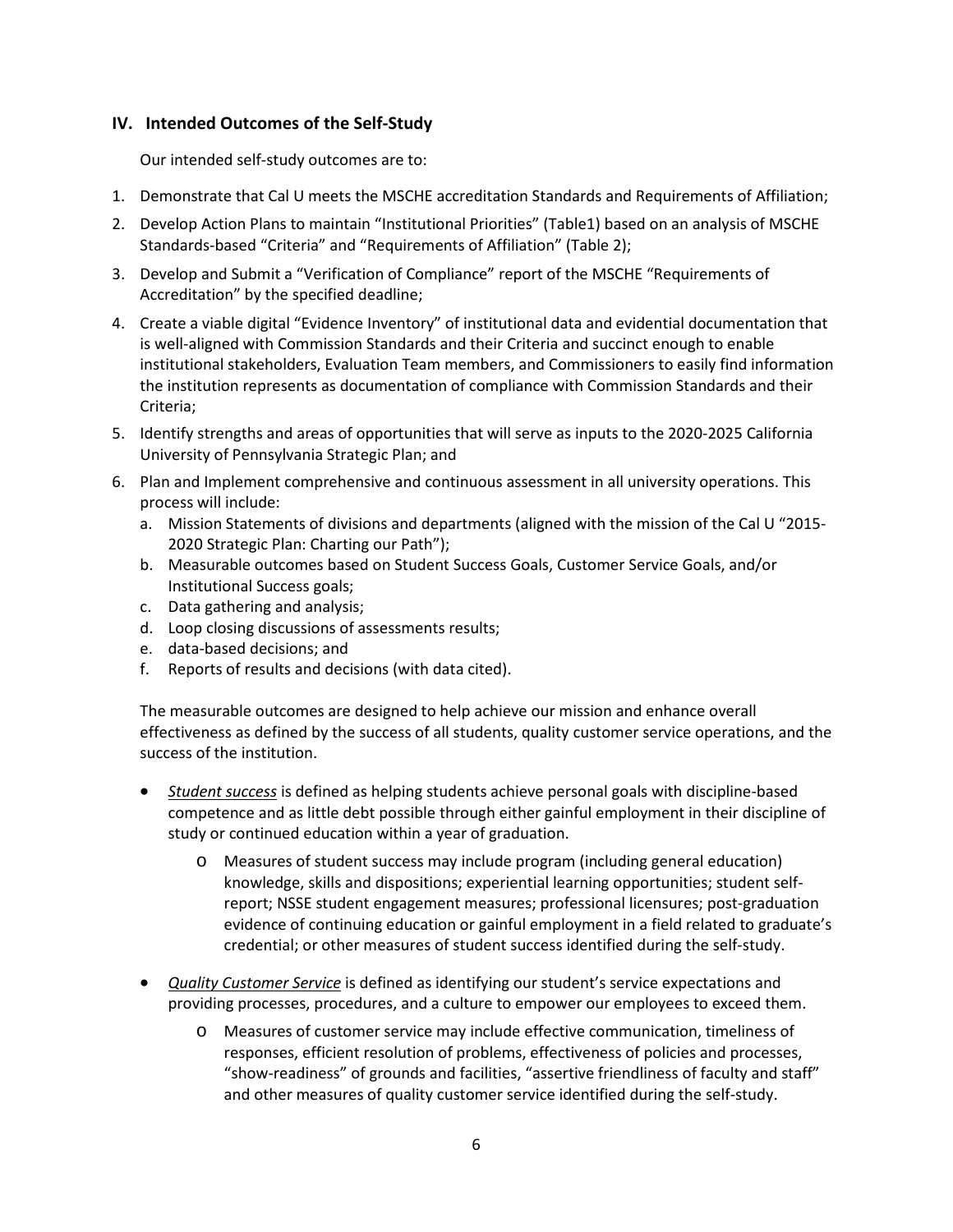- *Institutional Success* is defined as achieving institutional goals through an integration and alignment of student success and customer service improvement efforts throughout the University.
	- o Measures of institutional success may include Annual IPEDS Data Feedback Report comparisons with national comparison institutions and PASSHE system schools (admissions, student enrollment, awards, charges and net price, student financial aid, military benefits, retention, graduation rates, finance, staff, libraries), State System performance funding measures, 2015-2020 Strategic Plan goals, Strategic Marketing Plan KPI's, Bi-Annual Financial Plan goals, or other measures of institutional success defined during the self-study which will feed into the 2020-2025 Strategic Plan.

Key questions regarding the development of a sustainable, systematic, meaningful, useful and efficient system of institutional effectiveness in student success, customer service, and institutional success outcomes are provided in Table 3. These questions will be considered by Working Groups for each of the seven MSCHE Standards.

| Table 3: Key Questions - Institutional Effectiveness                                                                                                                                            |                                                                                                              |                                                                               |                                                                                         |  |
|-------------------------------------------------------------------------------------------------------------------------------------------------------------------------------------------------|--------------------------------------------------------------------------------------------------------------|-------------------------------------------------------------------------------|-----------------------------------------------------------------------------------------|--|
| Systematic                                                                                                                                                                                      | <b>Meaningful</b>                                                                                            | <b>Useful</b>                                                                 | Cost                                                                                    |  |
|                                                                                                                                                                                                 |                                                                                                              |                                                                               | <b>Effective/Efficient</b>                                                              |  |
| Are all university cycles<br>(e.g. strategic plan,                                                                                                                                              | To that extent do<br>stakeholders trust                                                                      | How engaged are<br>institutional stakeholders                                 | What has been the<br>"value-added" of the                                               |  |
| governing board terms,                                                                                                                                                                          | assessment results?                                                                                          | in the process?                                                               | assessment process?                                                                     |  |
| PASSHE five-year<br>program review, and                                                                                                                                                         |                                                                                                              |                                                                               |                                                                                         |  |
| annual program                                                                                                                                                                                  |                                                                                                              |                                                                               |                                                                                         |  |
| assessment) periodically<br>addressed?                                                                                                                                                          |                                                                                                              |                                                                               |                                                                                         |  |
| Are <i>university systems</i><br>well understood (mission<br>alignment, measurable<br>outcomes, data<br>gathering and trend<br>assessment, data-based<br>decisions for ongoing<br>improvement)? | How well are assessment<br>results related to goals and<br>objectives?                                       | How collaborative has<br>the assessment process<br>been?                      | How discernible and<br>sustainable is the<br>current process?                           |  |
| Are systematically<br>measured outcomes<br>realistic and achievable?                                                                                                                            | To what extent do<br>assessments have potential<br>for revealing "the truth" no<br>matter how uncomfortable? | To what degree has the<br>assessment process<br>impacted student<br>learning? | To what extent has<br>assessment become a<br>natural rather than an<br>imposed process? |  |

# **V. Self-Study Approach**

The self-study will be organized by the "*Standards-Based Approach*" (see Table 4) with institutional priorities and requirements for affiliation integrated at appropriate places throughout the defining criteria lenses of each Standard. Working Groups will be assigned a specific Standard and the Evidence Inventory will be used as a tool to organize evidence according to Standard and Criteria. This is the most commonly used approach and for us, the most logical way to organize our seven working teams for self-study development.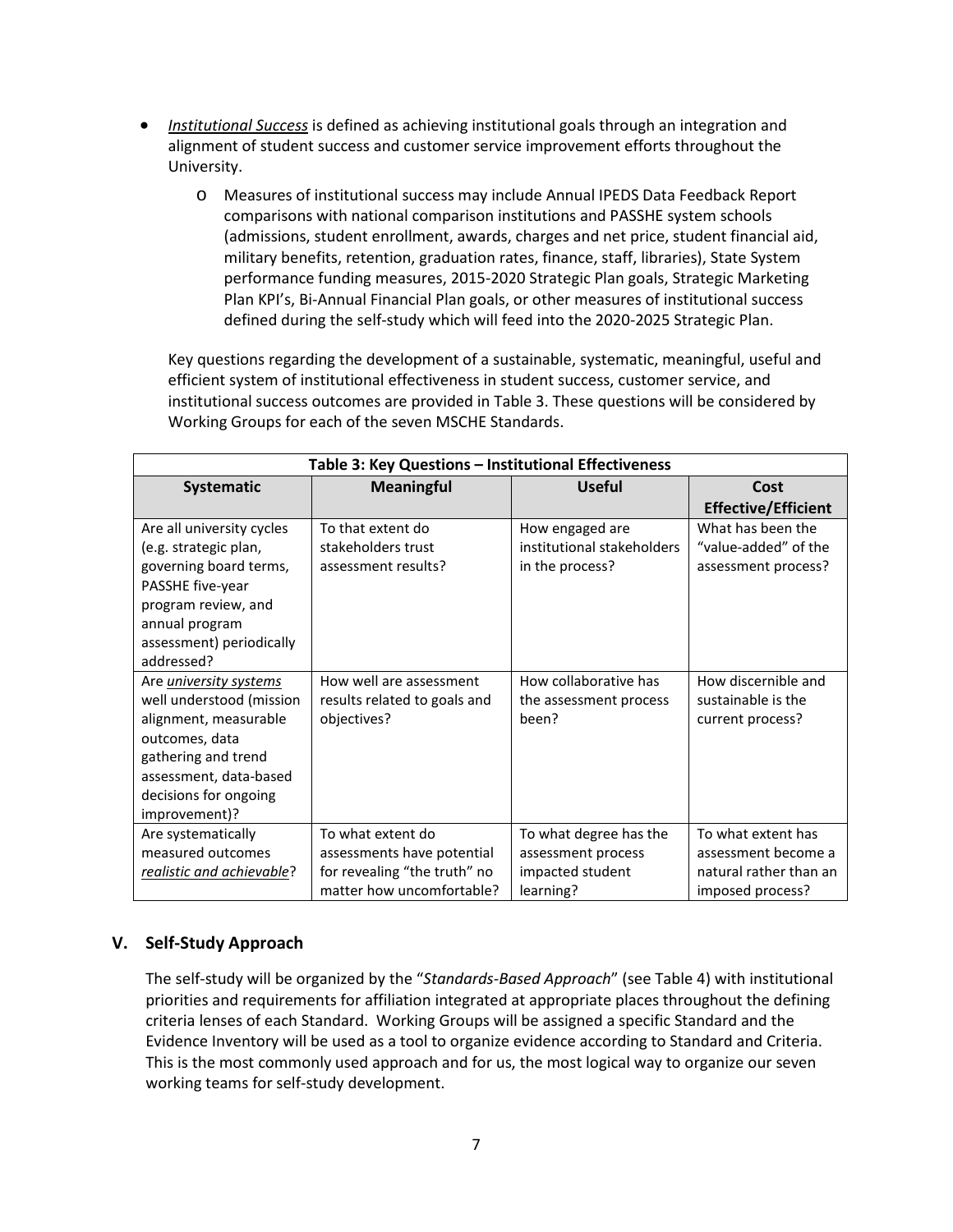|                           | <b>Table 4: Standards-Based Approach</b>         |
|---------------------------|--------------------------------------------------|
| Organization of           | Organized by Standard; one chapter for each      |
| Self-Study Report         | Standard.                                        |
| Integration and           | Priorities and Requirements of Affiliation       |
| Evaluation                | integrated within the Standards, where           |
|                           | appropriate.                                     |
| <b>Working Groups</b>     | Organized by Standard.                           |
| <b>Evidence Inventory</b> | Evidence Inventory is used as a tool to organize |
|                           | evidence by Standard and their criteria.         |

# **VI. Campus Organizational Structure for the Self-Study**

The campus Organizational Structure, shown in Table 5, for the development of the Self-Study includes a four-member Self-Study Oversight Team, a Self-Study Steering Committee, seven Standards-based Working Groups, Compliance and Evidence Inventory Committees, and three Self-Study Editors (see Table 5). Included in this structure are administrators from the President's Cabinet, Academic Affairs, Student Affairs, Administration & Finance, Public Relations and Communications, faculty from the three undergraduate colleges, staff and students.

| Table 5:<br>Organizational<br><b>Structure</b> | <b>Standard I</b><br><b>Mission &amp; Goals</b> | <b>Standard II</b><br><b>Ethics &amp;</b><br><b>Integrity</b> | <b>Standard III</b><br>Design/Delivery<br>of the Student<br><b>Experience</b> | <b>Standard IV</b><br>Support of the<br><b>Student</b><br><b>Experience</b> | <b>Standard V</b><br>Ed<br><b>Effectiveness</b><br>Assessment | <b>Standard VI</b><br>Planning,<br><b>Resources &amp;</b><br>Institutional<br>Improvement | <b>Standard VII</b><br>Governance,<br>Leadership<br>&<br><b>Administration</b> |
|------------------------------------------------|-------------------------------------------------|---------------------------------------------------------------|-------------------------------------------------------------------------------|-----------------------------------------------------------------------------|---------------------------------------------------------------|-------------------------------------------------------------------------------------------|--------------------------------------------------------------------------------|
| Co-Chair<br><b>Faculty/Staff</b>               | <b>Scott Hargraves</b>                          | Sheri Boyle                                                   | Sarah Downey                                                                  | Nancy Pinardi<br>(Cabinet)                                                  | <b>Holiday Adair</b>                                          | <b>Richard LaRosa</b>                                                                     | Jason Kight                                                                    |
| Co-Chair<br><b>Administration</b>              | <b>Steve</b><br>Whitehead                       | Lawrence Sebek                                                | Doug Hoover                                                                   | Dan Engstrom<br>&<br><b>Ryan James</b>                                      | <b>Kevin Koury</b>                                            | <b>Robert Thorn</b><br>(Cabinet)                                                          | <b>Bruce Barnhart</b><br>(Cabinet)                                             |
| Faculty (S&T)                                  | Paul Hettler                                    | <b>Thomas</b><br>Wickham                                      | Kaddour<br>Boukaabar                                                          | Chadwick<br>Hanna                                                           | Kimberly<br>Woznack                                           | <b>Ed Matecki</b>                                                                         | Ghassan Salim                                                                  |
| Faculty (LA)                                   | Cassandra Kuba                                  | Craig Fox                                                     | Michele Pagen                                                                 | Mathilda<br>Spencer                                                         | Scott Lloyd                                                   | Jim Bove                                                                                  | Susan Jasko                                                                    |
| <b>Faculty (EDHS)</b>                          | Rebecca<br>Maddas                               | <b>Justin Barroner</b>                                        | Diane Fine                                                                    | Laura<br>Giachetti                                                          | Elizabeth<br>Gruber                                           | Marcia Hoover                                                                             | <b>Robert Mehalik</b>                                                          |
| $***$                                          | Jean Hale                                       | <b>Gregory Davis</b>                                          | Barry<br>McGlumphy                                                            | <b>William Meloy</b><br>&<br>Mario Majcen                                   | <b>Matt Price</b>                                             | Adam Gill<br>&<br><b>Brian Kraus</b>                                                      | Becky McMillen<br>&<br>Joshua Crockett                                         |
| <b>Student Affairs</b>                         | <b>Terry Wigle</b>                              | Dawn Moeller                                                  | Diane Hasbrouck                                                               | Nancy Skobel                                                                | James Pflugh                                                  | Jamison Roth                                                                              | Melissa Dunn                                                                   |
| <b>SUA</b>                                     | Ryan Barnhart                                   | Barry Bilitski                                                | Dori Eichelberger                                                             | Julie<br>Osekowski                                                          | Debbi Grubb                                                   | Lindsay Pecosh                                                                            | Sheleta<br>Camarda-Webb                                                        |
| <b>Student</b>                                 | Commuter                                        | <b>BSA</b>                                                    | <b>S Athletic Council</b>                                                     | <b>S Activities</b>                                                         | <b>Grad Office</b>                                            | <b>I Res Hall</b>                                                                         | <b>SGA</b>                                                                     |
|                                                | Council                                         | (P) Raven                                                     | Lucas Exner                                                                   | <b>Board</b>                                                                | Susan                                                         | Council                                                                                   | (P) - Seth Shiely                                                              |
|                                                | (P) Claire                                      | Reeves                                                        | (Soccer)                                                                      | Kaylie Rusek                                                                | Fancsali                                                      | (P) Chantel                                                                               | VP-Cindy                                                                       |
|                                                | Pendergact                                      | Rainbow                                                       | Tina Bellhy                                                                   | Jessica                                                                     | SAI Grad Rep.                                                 | Cannon                                                                                    | Obiekezie                                                                      |
|                                                | (VP)<br>Caroline Jeffries                       | <b>Alliance</b><br>(P) Morgan<br>Patterson                    | (Volleyball)                                                                  | Crosson                                                                     | Jordan<br>Lockhart                                            | (VP) Erika Miller                                                                         | (Past P)<br><b>Emily Moyer</b>                                                 |



**MSCHE Steering Committee** includes the Working Group Co-Chairs (plus the Director of Institutional Effectiveness, a four-member Self-Study Oversight Team, Compliance Committee Co-Chairs, and a member of the Council of Trustees.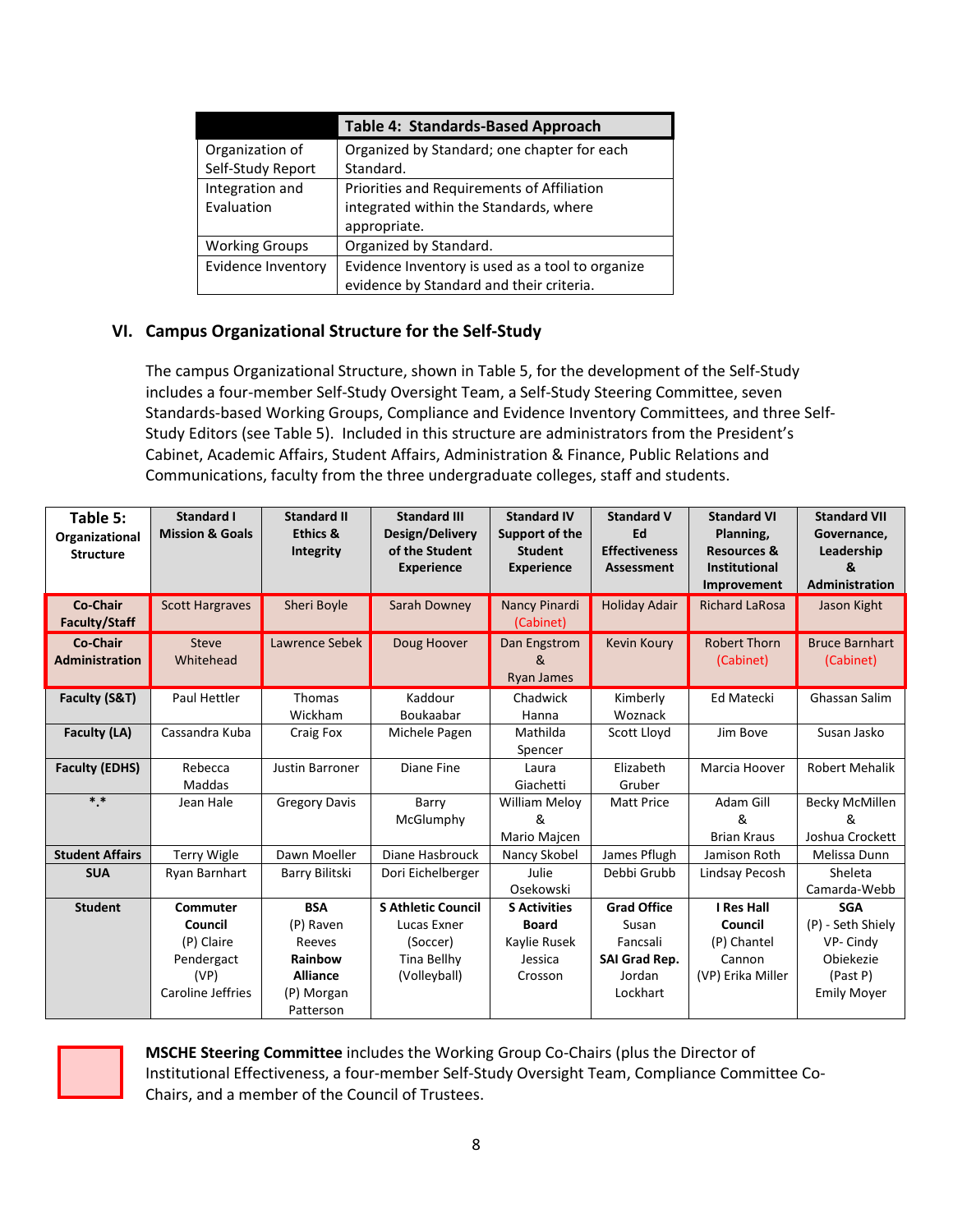**Compliance Committee**: Ayanna Lyles and Len Colelli (Co-Chairs), Heidi Williams, John Burnett, Wei Zhou, Brenda Fredette, Brian Cunningham, Dennis Carson

**Evidence Inventory Committee**: Loring Prest, Ryan Sittler, Joseph Zisk, Jon Kallis, CJ DeJuliis

**Self-Study Editors:** Christine Kindl, Melanie Blumberg, Laura Tuennerman

- 1. The names and titles of the Cal U *Self-Study Oversight Team* and their positions of responsibility are listed below.
	- Leonard Colelli, Associate Provost for Assessment & Accreditation (Administration Co-Chair)
	- Justin Hackett, Associate Professor of Psychology (Faculty Co-Chair)
	- Daniel Engstrom, Associate Provost for Academic Success
	- James Pflugh, Associate Dean (Student Affairs)
- 2. The charge of the *Self-Study Oversight Team* is to:
	- a. Participate in the November 2017 MSCHE "Self-Study Institute" in Philadelphia, PA;
	- b. Identify Institutional Priorities and Intended Outcomes to be examined and addressed by the Self-Study Working Groups;
	- c. Develop the campus organizational structure for the development of the Self-Study;
	- d. Develop the initial draft of the Self-Study Design Document;
	- e. Seek approval of the Self-Study Design Document from the President's Cabinet, Steering Committee, Council of Trustees, and the President;
	- f. Help prepare for the MSCHE Liaison's "Self-Study Preparation Visit";
	- g. Provide guidance and direction for the Steering Committee for each Working Group;
	- h. Provide guidance and direction to the Steering Committee to complete their charges with the Working Groups;
	- i. Provide information and guidance to each work group as requested;
	- j. Ensure milestones of accomplishment by the Steering Committee and the Working Groups are communicated (via the approved "Communication Plan") to the campus community in an iterative and timely fashion;
	- k. Ensure that the campus community has an opportunity to receive and respond to drafts of the selfstudy at various points in the process;
	- l. Review the final draft of the Self-Study;
	- m. Work with the President and Team Chair to set the dates for the Visiting Team and Chair's preliminary visit;
	- n. Ensure that the "Verification of Compliance Report" is developed and submitted by the stated deadline;
	- o. Work with the Cal U Academic Events Coordinator to prepare for the MSCHE Evaluation Team Chair and Visiting Team Visit; and
	- p. Coordinate a positive Institution response to the Visiting Team report.
- 3. The names and titles of the Cal U *Self-Study Steering Committee* members and their positions of responsibility are listed below.
	- Self-Study Oversight Team for the MSCHE Reaffirmation of Accreditation Process
	- Steve Atkins, Director of Institutional Effectiveness
	- James Davis, Cal U Council of Trustees
	- Compliance Committee Co-Chairs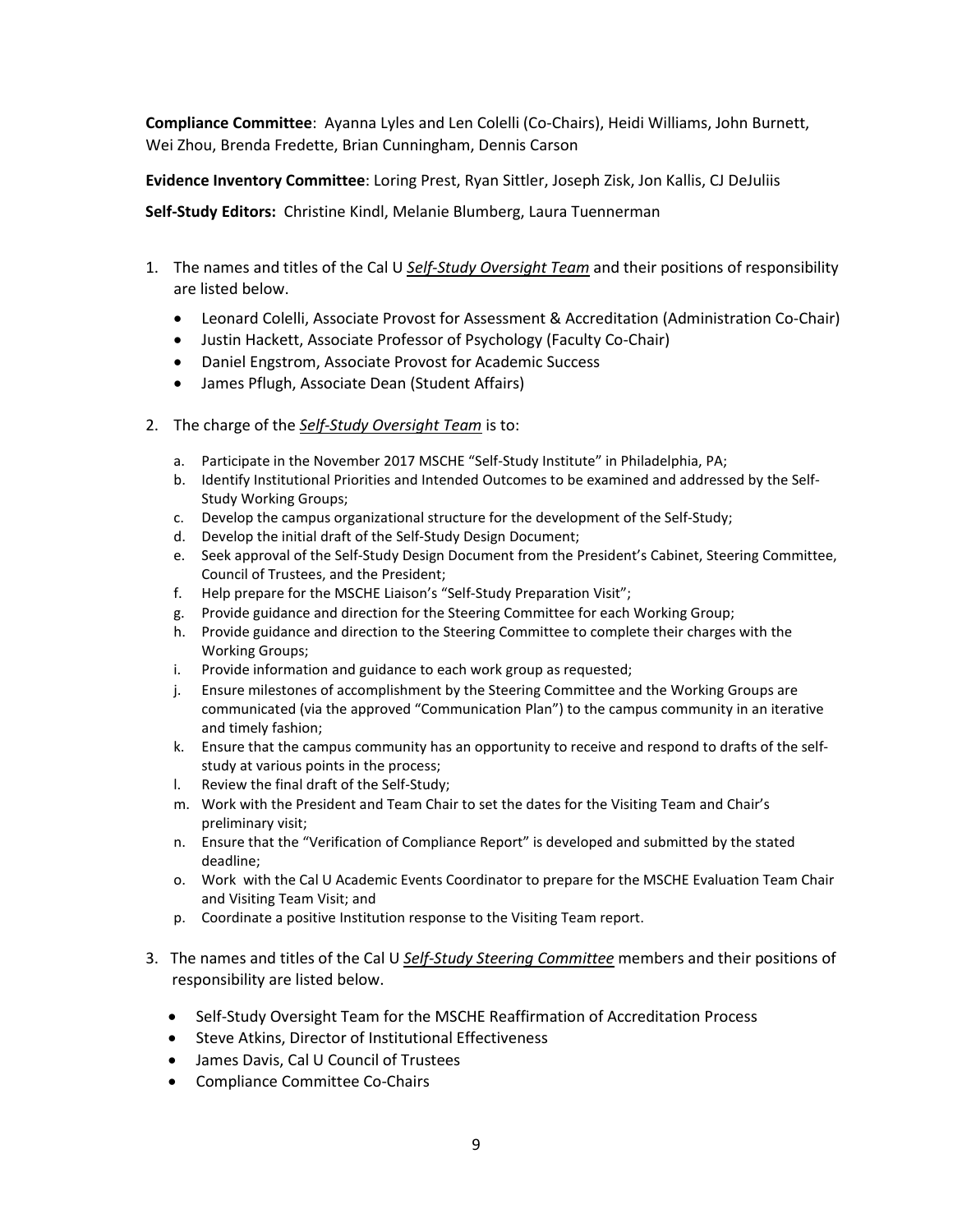- o Ayanna Lyles, Faculty Co-Chair (Associate Professor of Athletic Training & Director Frederick Douglass Institute)
- o Leonard Colelli, Administrative Co-Chair (Associate Provost of Assessment and Accreditation)
- Working Group Co-Chairs:
	- o Standard I
		- **Scott Hargraves, Associate Professor (Physical Therapy Assistant Program)**
		- **Stephen Whitehead, Associate Provost**
	- o Standard II
		- Sheri Boyle, Associate Professor and Chair (Social Work Department)
		- Lawrence Sebek, Associate VP for Student Affairs
	- o Standard III
		- Sarah Downey, Associate Professor (English Department)
		- **Douglas Hoover, Dean (Library Services) and undergraduate research**
	- o Standard IV
		- **Nancy Pinardi, VP for Student Affairs**
		- Daniel Engstrom, Associate Provost for Academic Success
		- **Ryan James, Associate Director of Admissions**
	- o Standard V
		- **Holiday Adair, Professor and Chair (Psychology Department)**
		- Kevin Koury, Dean (College of Education and Human Services)
	- o Standard VI
		- Richard LaRosa, Professor of Marketing
		- Robert Thorn, VP for Finance and Administration
	- o Standard VII
		- **Jason Kight, Associate Professor & Chairperson (Department of Special Education)**
		- Bruce Barnhart, Provost and VP for Academic Affairs
- 4. The *Steering Committee Charge* from the President. At the kick-off meeting of the Steering Committee, members will be charged with leading the work groups through the self-study and keeping them on track throughout the self-study.

The Steering Committee will:

- a. Review and revise the Self-Study Design draft to ensure the self-study is relevant to the Cal U Mission, Institutional Priorities, and Intended Outcomes;
- b. Approve the final draft of the Self-Study Design;
- c. Interact with the MSCHE Liaison during the Self-Study Preparation Visit;
- d. Coordinate with the work groups to ensure that the key success stories and opportunities for improvement are identified and addressed by each group in a critical and analytical fashion;
- e. Provide information and guidance to each work group as requested;
- f. Review, revise, and approve the design of the Evidence Inventory;
- g. Ensure the research of each work-group is relevant to the mission identified in the 2015-2020 Strategic Plan;
- h. Assist with the development of the lines of inquiry for each MSCHE chapter of the Self-Study;
- i. Ensure that dates on the Self-Study timeline are met;
- j. Review, revise, and approve individual chapters of the Self-Study document;
- k. Work with the President to approve dates for the Visiting Team and Chair's preliminary visit;
- l. Interact with the MSCHE Evaluation Team Chair during the campus visit;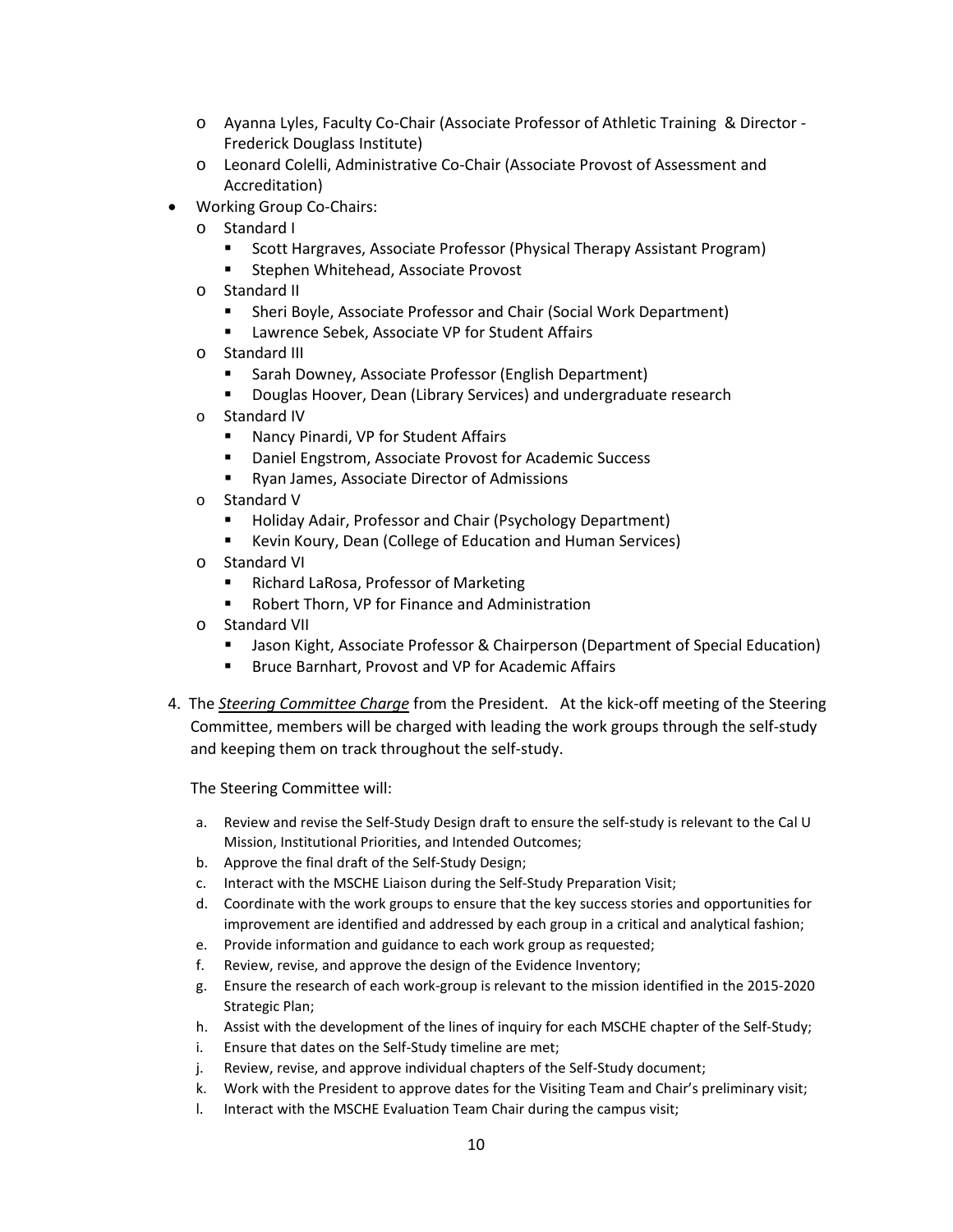- m. Approve the final draft of the Self-Study;
- n. Review, revise, and approve the "Verification of Compliance Report";
- o. Interact with the MSCHE Evaluation Team and Team Chair during the Evaluation Team visit;
- p. Review the Visiting Team's Evaluation Report and assist the Oversight Team with the development of a "Response Report".
- q. Approve the institution's Response Report" to the Visiting Team report.
- 5. The names and titles of the Cal U *Self-Study Working Group* members and their positions of responsibility are listed below. (Note: *Co-Chairs italicized*)
	- **Standard I: Mission & Goals**
		- *Scott Hargraves, Associate Professor (Physical Therapy Assistant Program)*
		- *Steve Whitehead, Associate Provost*
		- Paul Hettler, Professor and Chair (Business & Economics Department)
		- **EXEC** Cassandra Kuba, Assistant Professor of Anthropology
		- Rebecca Maddas, Assistant Professor of Health Science
		- **E** Jean Hale, Director of Community and Corporate Relations
		- **Terry Wigle, Associate Dean (Student Affairs)**
		- Ryan Barnhart, Director of Alumni Relations
		- Claire Pendergact, Student (President of the Commuter Council)
		- Caroline Jeffries, Student (VP of the Commuter Council)

## • **Standard II: Ethics & Integrity**

- *Sheri Boyle, Associate Professor and Chair (Social Work Department)*
- *Lawrence Sebek, Associate VP for Student Affairs*
- **Thomas Wickham, Professor of Parks and Recreation**
- **EXPLOSED FOX, Associate Professor of Philosophy**
- **ULITE:** Justin Barroner, Associate Professor of Professional Golf Management
- **Gregory Davis, Assistant Professor of Music Technology**
- Dawn Moeller, Professor (Department of Student Services Counseling Center)
- **Barry Bilitski, Regional Recruiter (Admissions Office)**
- Raven Reeves, Student (President of the Black Student Association)
- Morgan Patterson, Student (President of the Rainbow Alliance)

## • **Standard III: Design, Delivery of the Student Experience**

- *Sarah Downey, Associate Professor of English (Assessment Committee of General Education Program)*
- *Douglas Hoover, Dean (Library Services) and undergraduate research*
- Kaddour Boukaabar, Professor of Mathematics and Computer Sciences
- Michele Pagen, Professor and Chair (Music and Theatre Department)
- Diane Fine, Assistant Professor of Childhood Education
- Barry McGlumphy, Associate Professor of Exercise Science and Sports Medicine
- **Diane Hasbrouck, Director of Community Service & Civic Engagement (Student Affairs)**
- Dori Eichelberger, Director of University-Wide Mentoring (Academic Success)
- Lucas Exner, Student (Student Athletic Council Soccer)
- Tina Bellhy, Student (Student Athletic Council Volleyball)

## • **Standard IV: Support of the Student Experience**

- *Nancy Pinardi, VP for Student Affairs*
- *Daniel Engstrom, Associate Provost for Academic Success*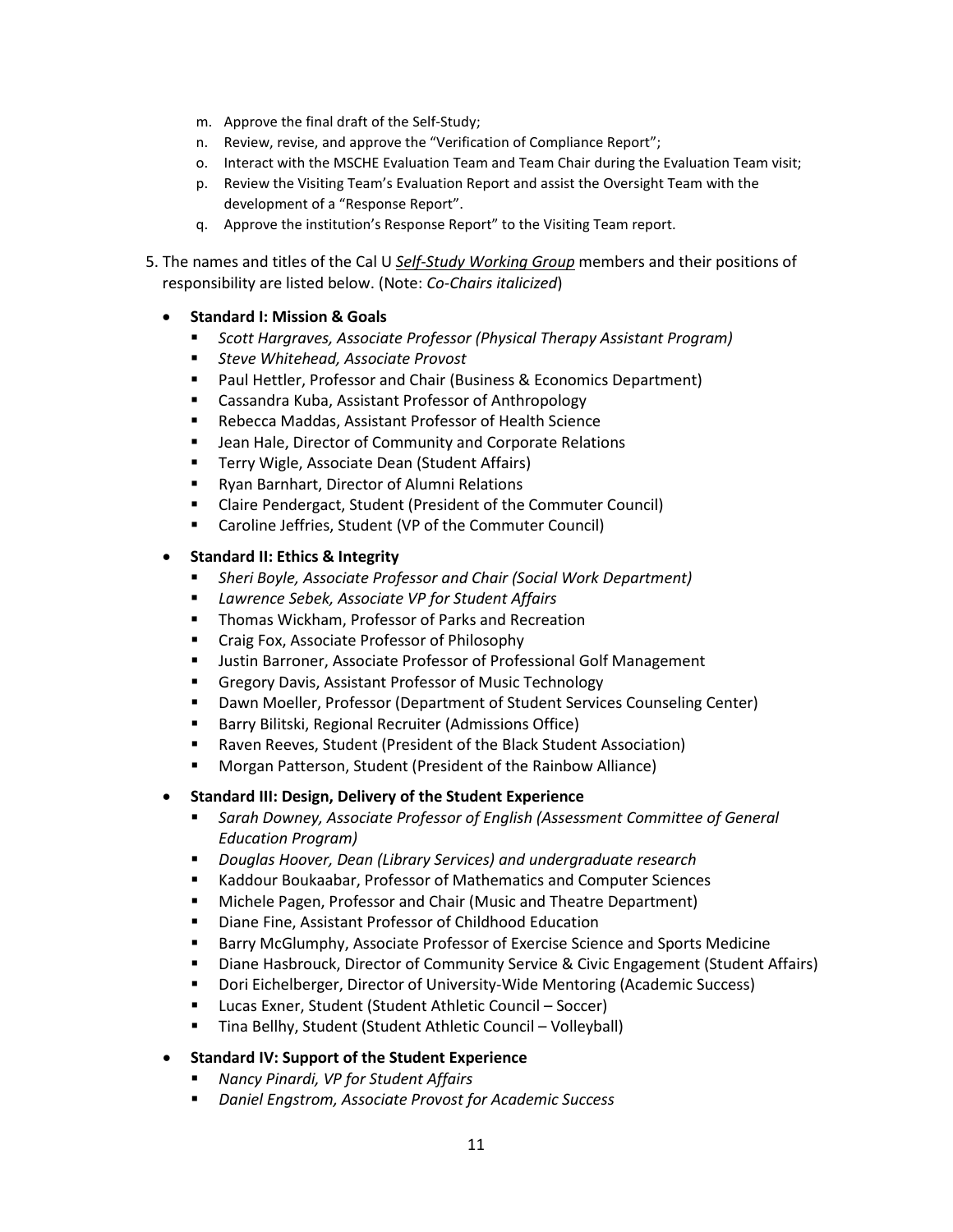- *Ryan James, Associate Director of Admissions*
- Chadwick Hanna, Associate Professor of Biology
- Mathilda Spencer, Assistant Professor of Criminal Justice
- Laura Giachetti, Assistant Professor/Director of Student Support Services
- **William Meloy, Associate Professor of Library Sciences**
- Mario Majcen, Associate Professor of Meteorology & Atmospheric Science
- Nancy Skobel, Associate Dean (Student Affairs/Advocate)
- **Julie Osekowski, Academic Counselor (Academic Success Center)**
- Kaylie Russek, Student (Student Activities Board)
- **E** Jessica Crosson, Student (Student Activities Board)

## • **Standard V: Educational Effectiveness Assessment**

- *Holiday Adair, Professor and Chair (Psychology Department)*
- *Kevin Koury, Dean (College of Education and Human Services)*
- **Kimberly Woznack, Professor of Chemistry**
- **Scott Lloyd, Associate Professor of Art and Printmaking**
- **Elizabeth Gruber, Professor of Counselor Education**
- Matthew Price, Associate Professor of Chemistry (Chair, General Education Program)
- James Pflugh, Associate Dean for Student Conduct (Student Affairs)
- Debbi Grubb, Director of Education Field Experiences (College of Education & HS)
- **Susan Fancsali, Student (Graduate Office)**
- Jordan Lockhart, Student (Student Activates Inc., Graduate Representative)

## • **Standard VI: Planning, Resources, Institution Improvement**

- *Richard LaRosa, Associate Professor of Marketing*
- *Robert Thorn, VP for Administration and Finance*
- Edmund Matecki, Assistant Professor & Asst. Chair (Business & Economics Department)
- **E** James Bove, Assistant Professor of Art and Design
- Marcia Hoover, Associate Professor of Secondary Education
- **Adam Gill, Senior Budget Analyst**
- **Brian Kraus, Associate VP for Technology Services**
- Jamison Roth, Director of Recreational Services (Student Affairs)
- Lindsay Pecosh, Associate Director (Recruitment & Registration)
- Chantel Cannon, Student President (Inter Residence Hall Council)
- **Erika Miller, Student Vice President (Inter Residence Hall Council)**

## • **Standard VII: Governance, Leadership, and Administration**

- *Jason Kight, Associate Professor & Chairperson (Department of Special Education)*
- *Bruce Barnhart, Provost & VP for Academic Affairs*
- Ghassan Salim, Assistant Professor of Computer Engineering Technology
- **Susan Jasko, Professor and Chair (Department of Communication, Design, and Culture)**
- Robert Mehalik, Assistant Professor of Counselor Education; President, Faculty Senate
- **Becky McMillen, Executive Director (University Conferencing Services)**
- **Joshua Crockett, Director of Systems & Operations (University Technology Services)**
- Melissa Dunn, Director of Student Activities and Leadership (Student Affairs)
- Sheleta Camarda-Webb, Director (Multi-Cultural Affairs/Diversity Education/Nontraditional Student Services)
- Seth Shiely, student (President Student Government Association)
- Cindy Obiekezie, student (Vice President Student Government Association)
- Emily Moyer, student (Past President -Student Government Association)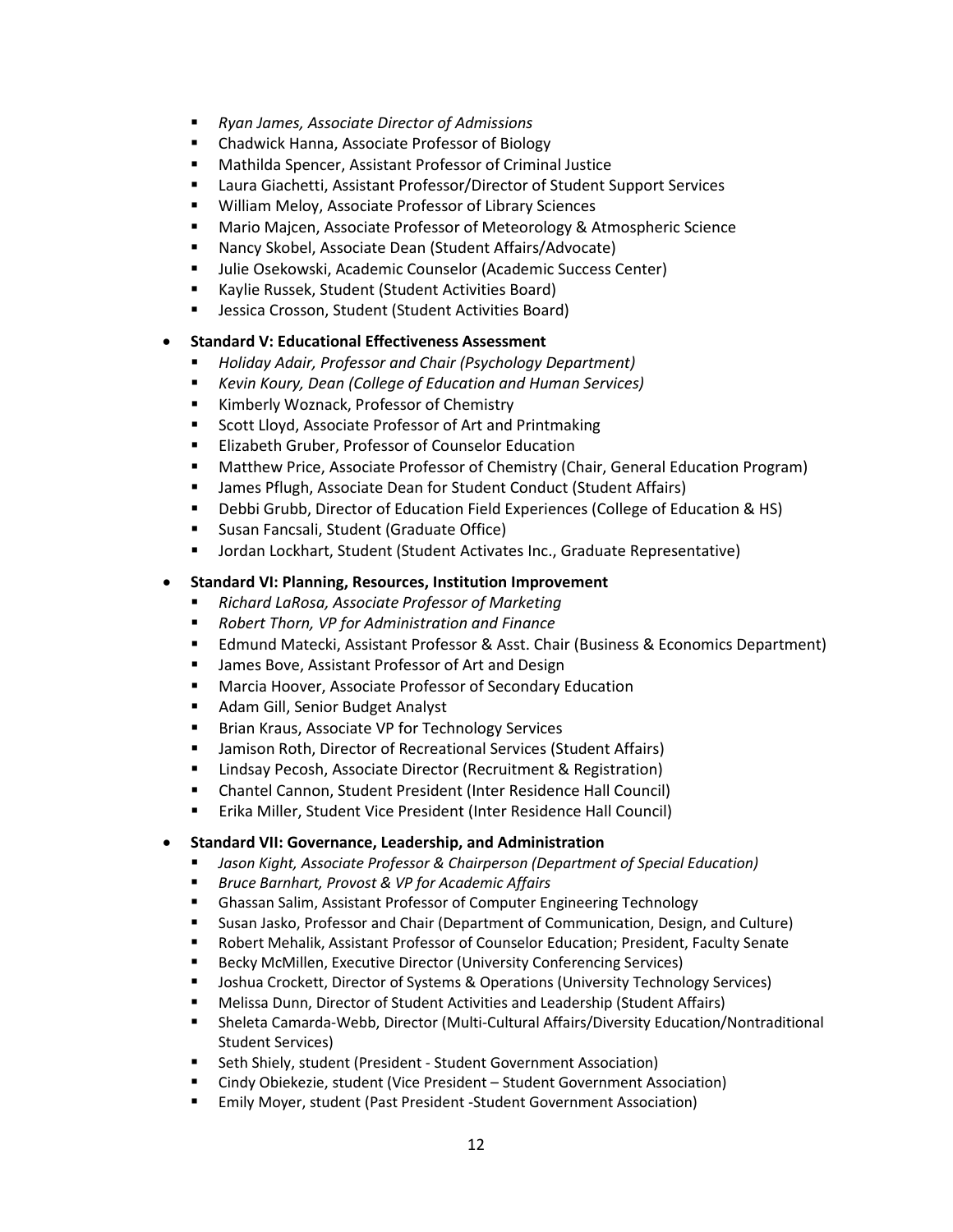- 6. General W*orking Group Charge*. At the kick-off meeting of each Working Group, members will receive a general charge to:
	- a. Review the first MSCHE training video (Understanding the Standards & Requirements of Affiliation: A general overview) and then review specific working group training video at: Middle States Training [Videos.](https://www.msche.org/?Nav1=EVALUATORS&Nav2=TRAININGMATERIALS&Nav3=VIDEOS&strPageName=VIDEOS)
	- b. Develop a understanding of the history, mission, and 2015-2020 strategic plan of Cal U in the context of their MSCHE Standard;
	- c. Carefully review the Cal U MSCHE 2015 Periodic Review Report and the 2017 MSCHE Monitoring report to become aware of past successes and challenges in meeting accreditation Standards;
	- d. Analyze documents, processes and procedures related to the assigned Standard utilizing data listed in the Evidence Inventory;
	- e. Identify and describe examples (positive stories) in each standard area the facilitate: 1) student success, 2) quality customer service, and 3) institutional success;
	- f. Focus on results (e.g. processes used in offices, units, departments to meet goals); don't spend time providing justifications or explanations of why services/programs are provided;
	- g. Conduct interviews and/or focus groups where relevant;
	- h. Consider a writing approach that describes a series of positive success stories that address "Requirements of Affiliation", "Criteria for Accreditation" "Institutional Priorities", and "Intended Outcomes" of the self-study;
	- i. If evidence is not available to support achievement of a criterion, provide an explanation and identify opportunities (resources) and innovations required for periodic improvement to meet the criterion;
	- j. Make sure working group members know who to contact when they need information;
	- k. Hold periodic meetings to assess progress;
	- l. Use templates provided to facilitate the development of the evidence inventory;
	- m. Generate written drafts that clearly indicate each of the lines of inquiry developed and the methods and data used to answer each inquiry;
	- n. Include an analysis of the University's successes and challenges in meeting the assigned standard in the context of the institution mission and goals with reasonable conclusions;
	- o. Recommend opportunities and support systems for incrementally developing a culture of continuous institutional effectiveness (assessment) for each MSCHE Standard at Cal U; and
	- p. Submit a final report (prepared by the Co-Chairs of the Working Group) by November 2019 which Identifies institutional strengths, challenges, and opportunities for improvement, addressing appropriate "Requirements of Affiliation" and "Criteria for Accreditation" and noting connections to "institutional priorities" and "intended outcomes" of the self-study.

## 7. *Specific Charges* to Each Working Group.

## • *Standard I: Mission and Goals*

- o Understand how the mission of Cal U mission and goals are developed,
- o Examine where the mission and goals are appropriate,
- o Examine how the Cal U mission and goals are supported and implemented across the institution, and
- o Report how the University establishes and periodically assesses the mission and goals.

## • **Standard II: Ethics and Integrity**

- o Understand how Cal U's priorities and core values are reflected in its mission,
- o Examine whether Cal U has an appropriate campus climate to support its mission,
- o Determine if Cal U is in compliance with the Higher Education Opportunity Act and our current student Right-To-Know webpage is accessible and accurate per federal regulations, and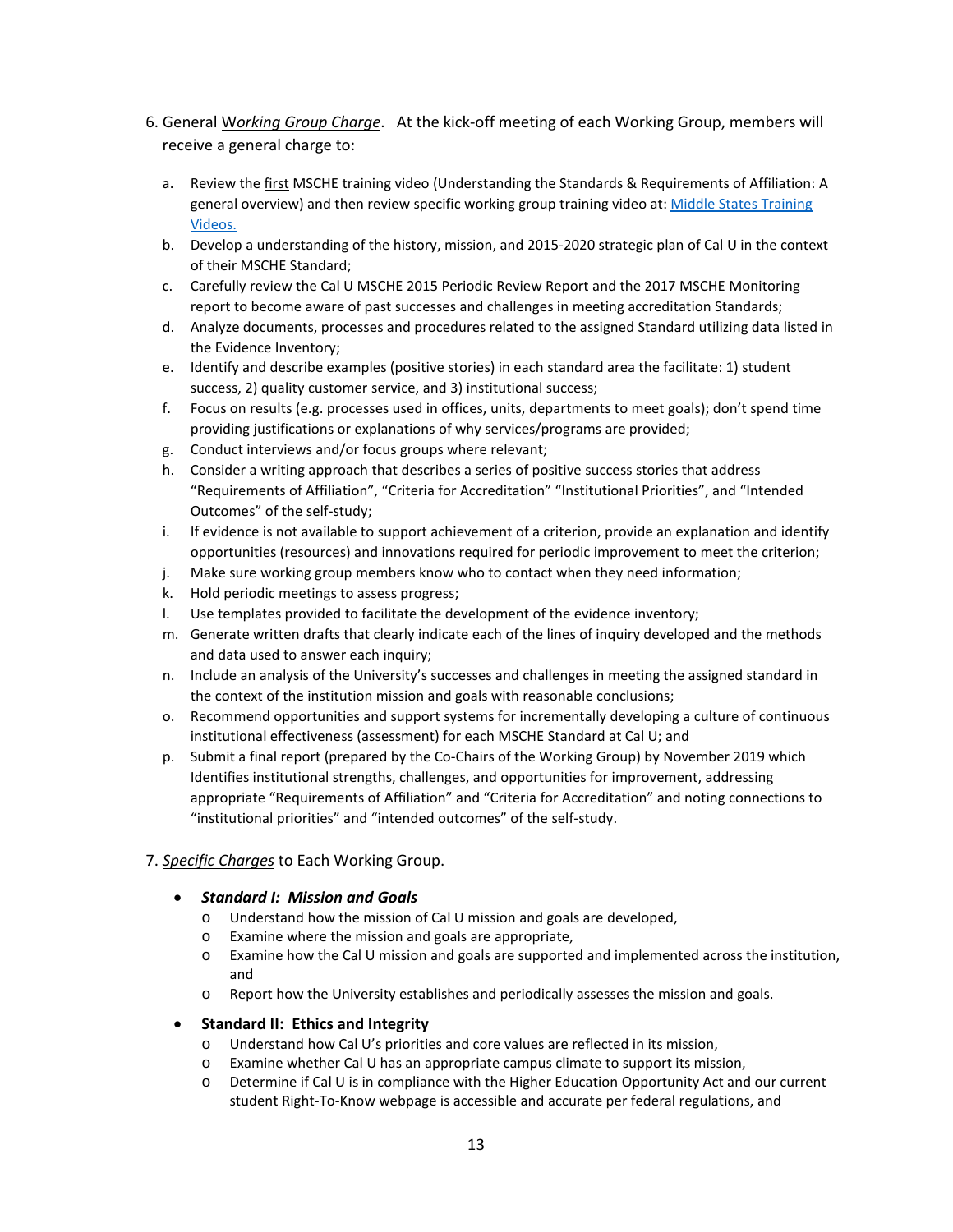## • **Standard III: Design and Delivery of the Student Learning Experience**

- o Understand how the Cal U mission is reflected in the range of programs offered and
- o Examine how Cal U programs at all levels demonstrate the highest quality for student success.

## • **Standard IV: Support of the Student Learning Experience**

- o Understand how the Cal U mission drives recruitment retention and admission to all programs and
- o Examine how Cal U's student support system and services contributes to learning and student success through effective customer service, policies and procedures.

## • **Standard V: Education Effectiveness Assessment**

- o Understand how the Cal U mission is reflected in our expectations of student learning, and
- o Examine the effectiveness of educational assessment processes in developing a culture of assessment at Cal U.

## • **Standard VI: Planning, Resources, and Institutional Improvement**

- o Understand how processes, resources and structures align to fulfill the mission of Cal U,
- o Examine how Cal U responds and adapts to change, and
- o Examine how Cal U engages in reflective practices that lead to ongoing improvement.

## • **Standard VII: Governance, Leadership, and Administration**

- o Understand how the Cal U mission is achieved through its governing and administrative structures and
- o Examine how Cal U prioritizes its academic purpose and functions with autonomy always.

## **VII. Guidelines for Reporting**

The Self-Study Oversight Team will work with the Cal U [Teaching and Learning Center](https://www.calu.edu/inside/faculty-staff/teaching-and-learning-center/) to develop a password protected Middle States Self-Study *Writing Community Site* in the D2L campus Learning Management System. A Middle States *Writing Module* will be developed for each of the seven MSCHE Standards with embedded *Work Folders* for appropriate Criteria, Requirements, Institutional Priorities, and Working Group Resources illustrated in Table 6: LMS Community Prototype Design (on the next page).

Working group co-chairs will have access to *Microsoft Word file templates* in writing module Work Folders to produce documents for each **Criterion**, **Requirement** and **Institutional Priority** associated with the Standards. When completed, these documents will be shared (by co-chairs) with the other working group members for review and comment via *Discussion Boards* or other means at the discretion of the co-chairs.

Template documents for the criteria, requirements, and institutional priorities will be revised by working group co-chairs and integrated as one Word document for each Standard in an **Integrated Draft** F*older* in each Writing Module. The integrated working group draft will be reviewed by the Working Group members and revised by the co-chairs. The Co-chairs will provide progress updates to the Steering Committee at least every three weeks and when the Oversight Team and Steering Committee approve each final document, it will be forwarded to the self-study line-editors for review.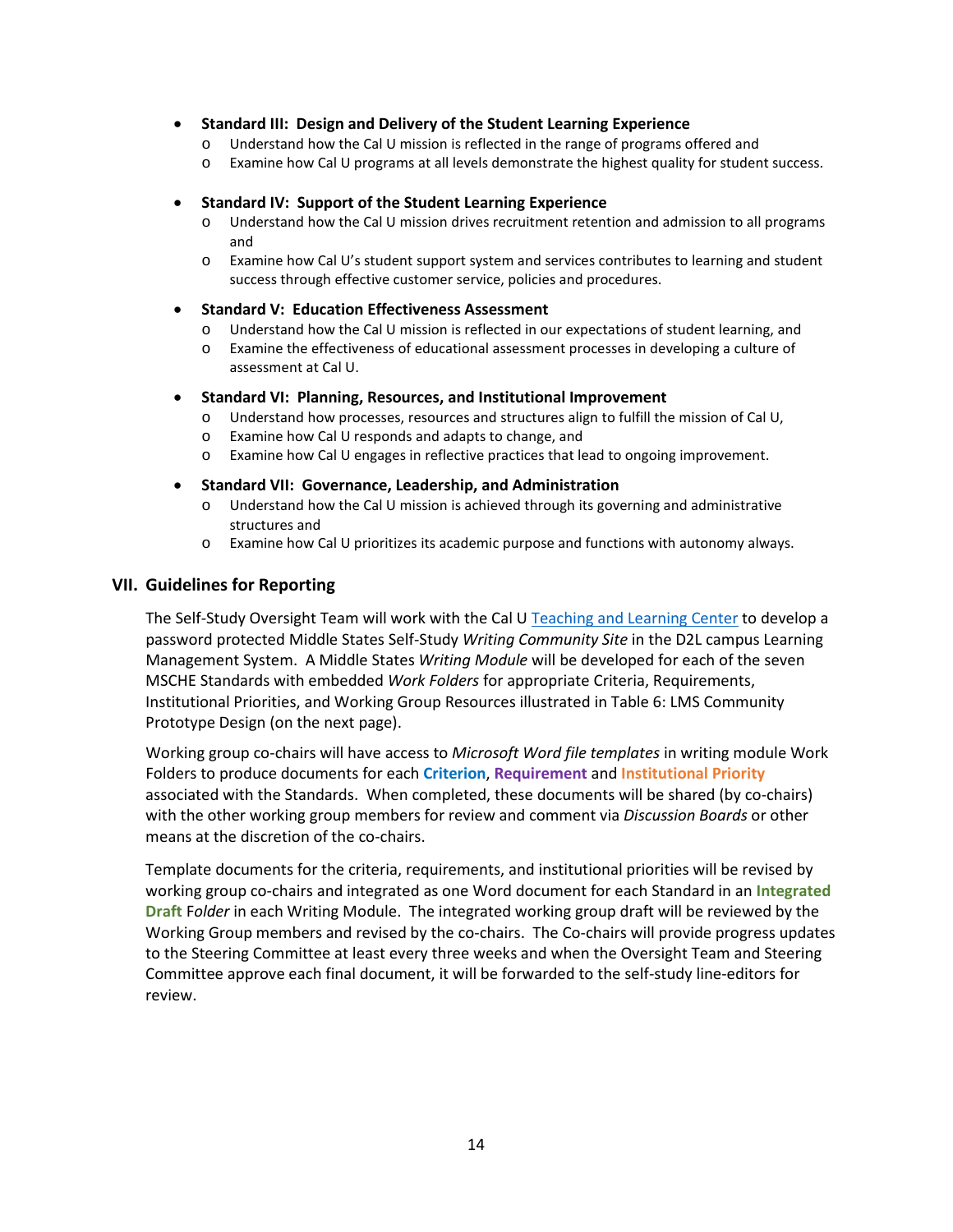

The preferred editorial style for integrated working group documents is provided below.

- The title page will include the complete standard name and number (as Roman numeral), the names of the Working Group co-chairs, the names of the Working Group members, and the date of the report's submission.
- No headers, footers or page numbers to be included; those will be added later.
- The body of the integrated Working Group report will provide documentation of evidence and examples using in-text citation (APA style).
- The report will end with a section on Opportunities for *Improvement and Innovation*.
- The integrated Working Group report will be accompanied by references in APA style.
- The report will feature 1" margins, will use Arial, 12 pt. type, and will be double-spaced (for ease of editing).
- In double-spaced format, the page limit for each Working Group report should not exceed a 16-20-page range.
- Current formatting styles require only a single space between sentences.
- If report sections include graphs or charts, each should be numbered and referred in the text by number. However, please do not insert any graph/chart. Instead, include them at the end of each document.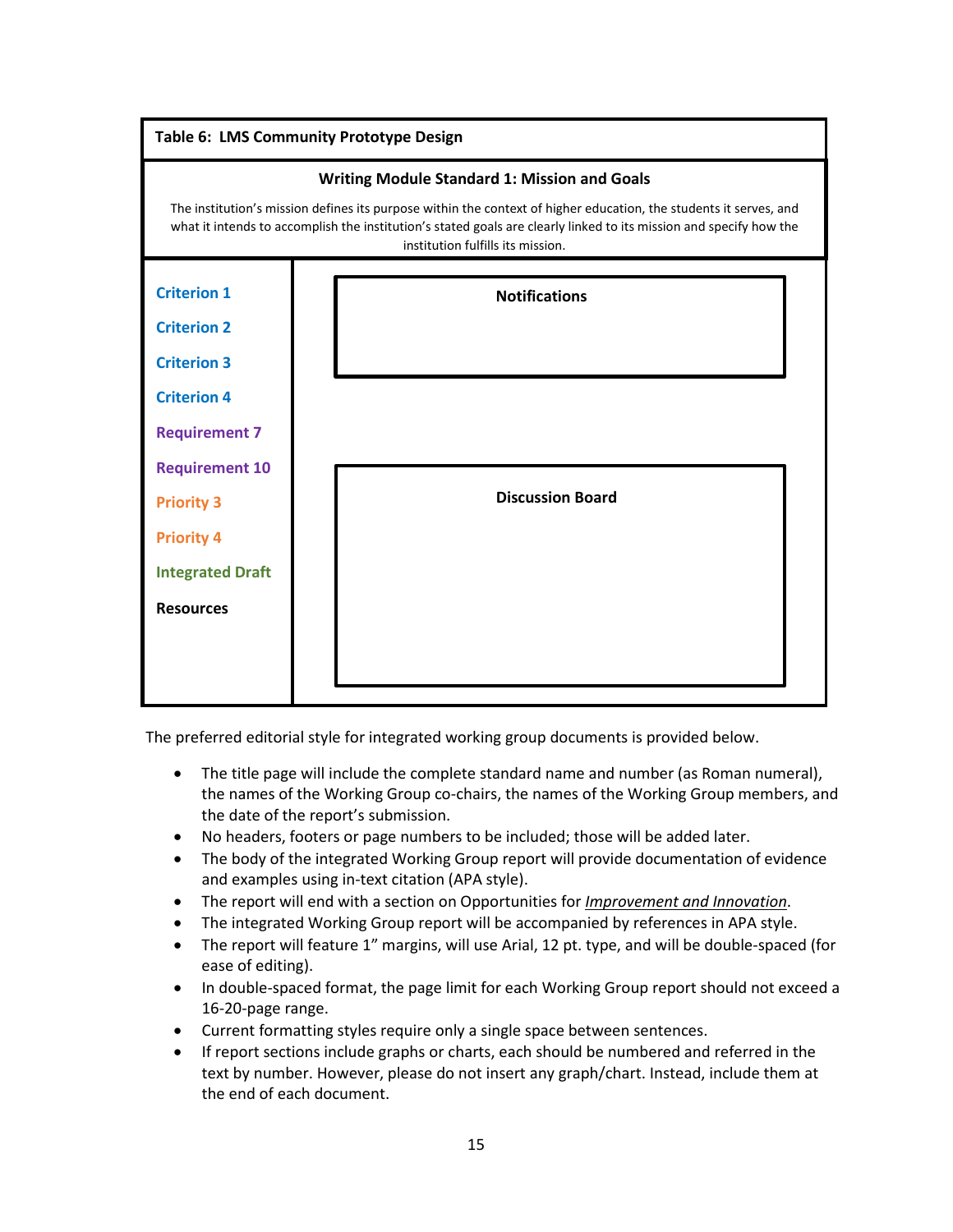- Do not use bold, italic, or other formatted text unless called for in the sample formatting (for headings, subheadings, citations, etc.).
- Text should be aligned left (not justified or centered).

Once the line-editors complete their work and the working group documents have been approved by the Steering Committee, they will be forwarded to the copy editor to further refine and ensure that the entire self-study document reads as one collective voice.

# • **Self-Study Editors**

- o Christine Kindl (Copy Editor), Associate VP, Public Relations & Communications
- o Melanie Blumberg (Line Editor), Professor of Political Science
- o Laura Tuennerman (Line Editor), Professor of History

# **VIII.Organization of the Final Self-Study Report**

The organization of the self-study will follow the outline below.

## Executive Summary

• A brief (1-5 page) description of the major findings, recommendations and opportunities for improvement of the self-study.

## Introduction

- An introduction to the institution, including the mission, a brief summary of the history, type, size, and student population.
- A brief discussion of what led the institution to choose its instructional priorities.
- A description and rationale for the approach the institution has chosen for the self-study.
- A paragraph about how the remaining chapters are organized by standard and how the Evidence Inventory will be used.

## Chapters for Each Standard

- Heading indicating the Standard under consideration and related institutional priorities to be addressed.
- A description of topics under review and analysis of the evidence considered, with appropriate reference to Institutional Priorities (Table 1), Criteria for Accreditation, and Requirements of Affiliation (Table 2) associated with teach Standard where applicable.
- Cross-references to relevant materials in other parts of the report and within the Evidence Inventory.
- Analysis of relevant strengths and challenges, with appropriate reference to appropriate reference to Institutional Priorities, Criteria for Accreditation, and Requirements for Affiliation, and
- Opportunities for institutional improvement.

## Conclusion

• Summary of the major conclusions reached and the institution's opportunities for improvement.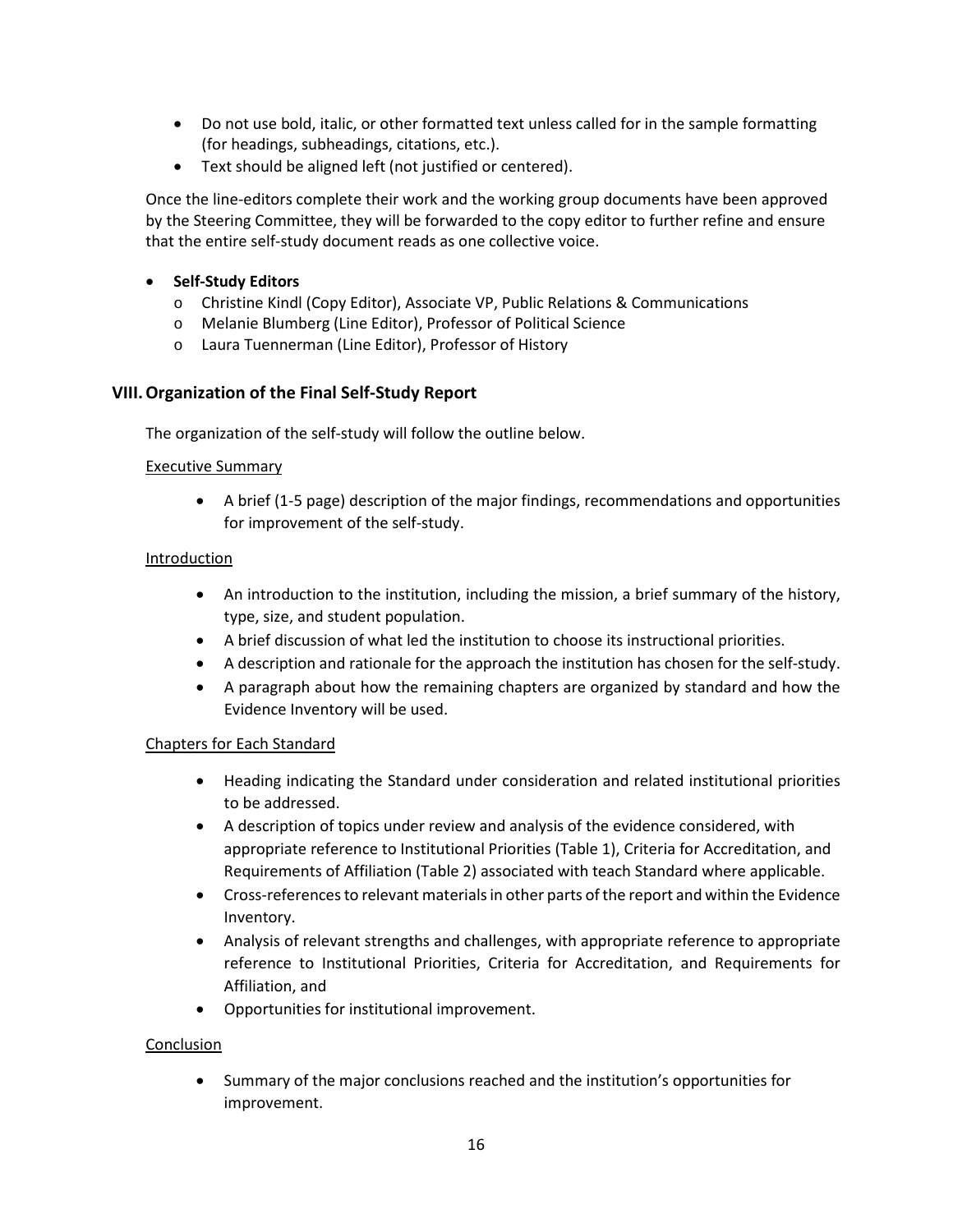- Initial plans for the institutional initiatives that will address identified opportunities.
- Concluding observations on how this process is being used to continuously improve student achievement and the institution's mission and goals.

## **IX. Verification of Compliance Strategy**

A Compliance Committee has been established to develop the MSCHE Compliance Report for the Institution. The members of the Verification and Compliance Committee are:

- Ayanna Lyles, Faculty Co-Chair (Associate Professor of Athletic Training & Director Frederick Douglass Institute)
- Leonard Colelli, Administrative Co-Chair (Associate Provost of Assessment and Accreditation)
- Heidi Williams, University Registrar
- John Burnett, Special Assistant to the President for Social Equity
- Wei Zhou, Director of Institutional Research
- Brenda Fredette, Dean (Eberly College of Science and Technology)
- Brian Cunningham, Environmental Health and Safety Director
- Dennis Carson, Manager (Enterprise Infrastructure)

The co-chairs of the Verification and Compliance Committee serve on the self-study Steering Committee to facilitate cross-communication of compliance information with the self-study Working Group co-chairs.

The Verification and Compliance Committee co-chairs will utilize the MSCHE "2017 Verification of Compliance Template" to initially perform a "*gap analysis*" during the summer of 2018 and during the spring and summer of 2019, provide detailed documentation of policies that are 1) in writing, 2) approved and administered through applicable instructional processes, and 3) published and accessible to those affected. The completed template will verify our compliance with the accreditation-relevant federal regulations developed by the U.S. Department of Education in the Higher Education Opportunity Act of 2008 and Title IV program responsibilities.

The "Template" is organized by the following compliance categories:

- Student Identity Verification in Distance and Correspondence Education
- Transfer of Credit Policies and Articulation Agreements
- Title IV Program Responsibilities
- Institutional Records of Student Complaints
- Required Information for Students and the Public
- Standing with State and Other Accrediting Agencies
- Contractual Relationships
- Assignment of Credit Hour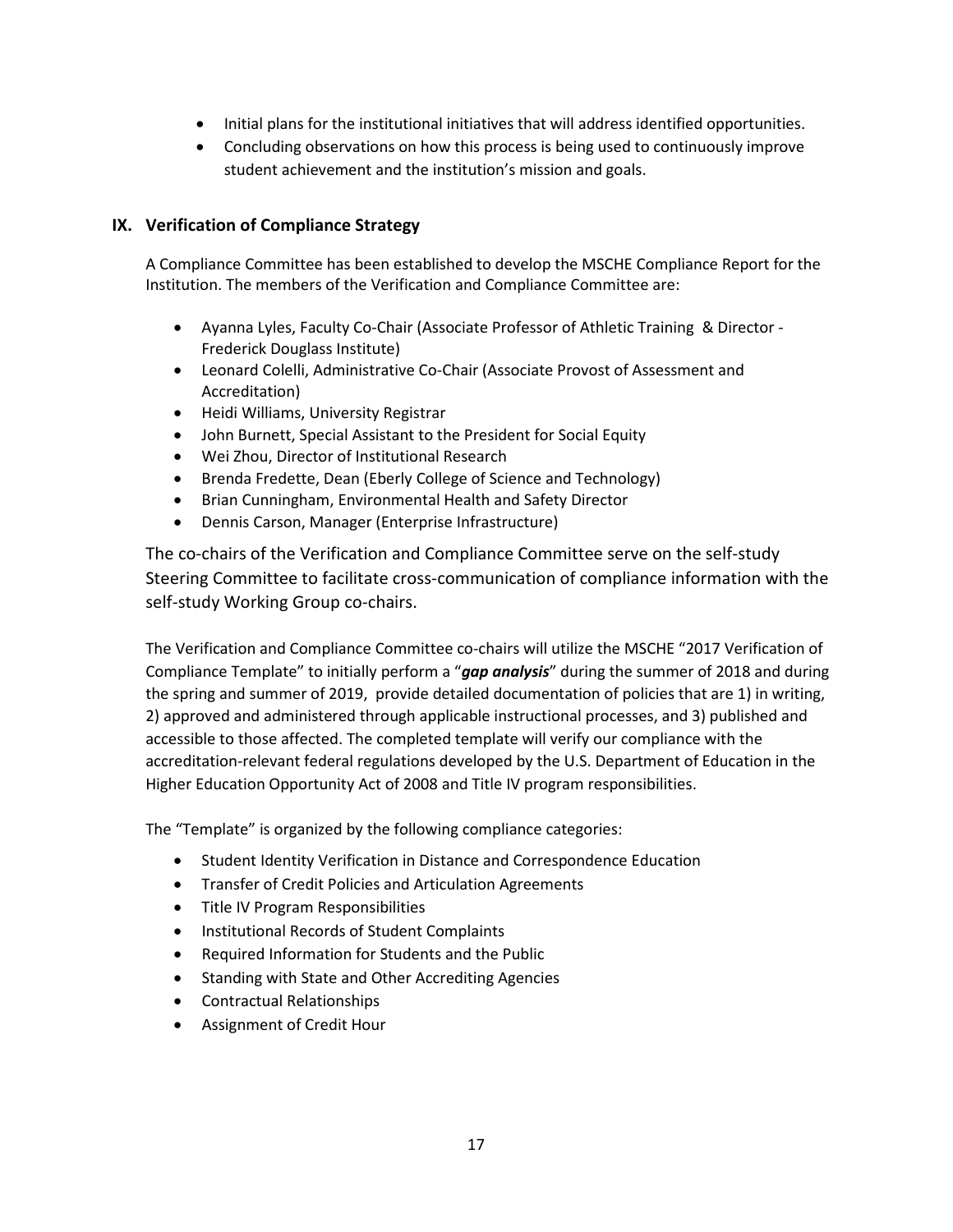# **X. Initial Evidence Inventory**

An Evidence Inventory Committee has been established to develop a secure location in our D2L campus Learning Management System to build and house our Evidence Inventory for the Self-Study. The format for the development of the Cal U Evidence Inventory will follow MSCHE "Evidence Inventory: Documents, Processes, and Procedures" template. The members of the Evidence Inventory Committee are:

- Loring Prest, Professor (Library Services)
- Ryan Sittler, Associate Professor (Library Services)
- Joseph Zisk, Professor of Education/Director (Teaching and Learning Center)
- CJ DeJuliis, Associate Director (Teaching and Learning Center)
- Jon Kallis, Instructional Designer/Administrator (D2L Learning Management System)

An initial Evidence Inventory is provided below in Table 7.

| Table 7: Initial Evidence Inventory                                                                                                                                                                                                                                                                                                                                                                                                                                                                                                                                                                                                                                                                     |                                                                                                                                                                                                                                                                                                                                                                                                                                                                                                                                                                                                                                                                                                                                                                                                                                                                          |
|---------------------------------------------------------------------------------------------------------------------------------------------------------------------------------------------------------------------------------------------------------------------------------------------------------------------------------------------------------------------------------------------------------------------------------------------------------------------------------------------------------------------------------------------------------------------------------------------------------------------------------------------------------------------------------------------------------|--------------------------------------------------------------------------------------------------------------------------------------------------------------------------------------------------------------------------------------------------------------------------------------------------------------------------------------------------------------------------------------------------------------------------------------------------------------------------------------------------------------------------------------------------------------------------------------------------------------------------------------------------------------------------------------------------------------------------------------------------------------------------------------------------------------------------------------------------------------------------|
| <b>MSCHE Standards</b>                                                                                                                                                                                                                                                                                                                                                                                                                                                                                                                                                                                                                                                                                  | Documents, Processes, Procedures, and Results                                                                                                                                                                                                                                                                                                                                                                                                                                                                                                                                                                                                                                                                                                                                                                                                                            |
| <b>Standard I: Mission and Goals</b><br>Mission defines its purpose within the context of higher education,<br>the students it serves, and what it intends to accomplish. Goals are<br>clearly linked to its mission and specifically how the institution fulfills<br>its mission. Goals are expressed as outcomes to be evaluated via<br>assessment<br>Requirements 7 and 10: Mission & goals with integrated<br>1.<br>planning.<br>2.<br>Criteria 1-4: Clearly defined mission and goals that are realistic<br>and appropriate, focused and supportive of the student learning<br>experience, with periodic assessment of mission and goals.                                                          | 2015-2020 Strategic Plan (1984-11-R)<br>$\bullet$<br>Strategic Enrollment Plan (1991-02-R)<br>$\bullet$<br>Documentation of last review of University Mission<br>$\bullet$<br><b>University Fact Book</b><br>$\bullet$<br><b>Trustee Minutes/Resolutions</b><br>$\bullet$<br><b>Union Meet and Discuss Minutes</b><br>$\bullet$<br><b>College Council Minutes</b><br>$\bullet$<br><b>Department Meeting Minutes</b><br>$\bullet$<br><b>Marketing Brochures</b><br>$\bullet$<br><b>Program Accreditation Reports</b><br>$\bullet$<br>Program Review Reports (for non-accredited programs)<br>$\bullet$<br><b>Study Abroad Policies</b><br>$\bullet$<br><b>State Authorization Approvals</b><br>$\bullet$<br><b>Articulation Agreements</b><br>$\bullet$<br><b>Institutional Effectiveness Assessments</b><br>$\bullet$<br><b>President's Cabinet Minutes</b><br>$\bullet$ |
| Standard II: Ethics and Integrity<br>The Commission expects all operations of the institution to be guided<br>by ethics and integrity; sensible, indispensable, and defining<br>benchmarks for all internal and external operations.<br>1.<br>Criteria 1-3: Academic freedom, climate, grievance or complaint<br>policies.<br>2.<br>Criteria 4-6: Conflict of interests; fair and partial practices in<br>hiring, evaluation, promotion, discipline, separation of<br>employees; and honesty and truthfulness of adverting and public<br>relations.<br>3.<br>Criteria 7-9: Affordability and accessibility, compliance<br>regulations and requirements, periodic assessment of ethics and<br>integrity. | $\bullet$<br><b>Policy Review Process</b><br>Cal U Core Values<br>$\bullet$<br>Cal U Student Rights and Responsibilities<br>$\bullet$<br>Social Equity Handbook (1983-11)<br>$\bullet$<br>Merit Principles (1983-01-A)<br>$\bullet$<br>Law Enforcement (1983-12-R)<br>$\bullet$<br>Affirmative Action (1988-02-R)<br>$\bullet$<br>Criminal Background Checks (2009-01)<br>$\bullet$<br>Conflict of Interest (2012-01)<br>$\bullet$<br>Union Collective Bargaining Agreements<br>$\bullet$<br>Handbooks (Faculty, Student, Employee)<br>$\bullet$<br>$\bullet$<br><b>Faculty Search/Hiring Guidelines</b><br>University "Right-To-Know Website"<br>$\bullet$<br><b>Campus Enrollment Reports</b><br>$\bullet$<br>ADA Compliance Information<br>$\bullet$<br>Data about Academic Integrity Violation                                                                       |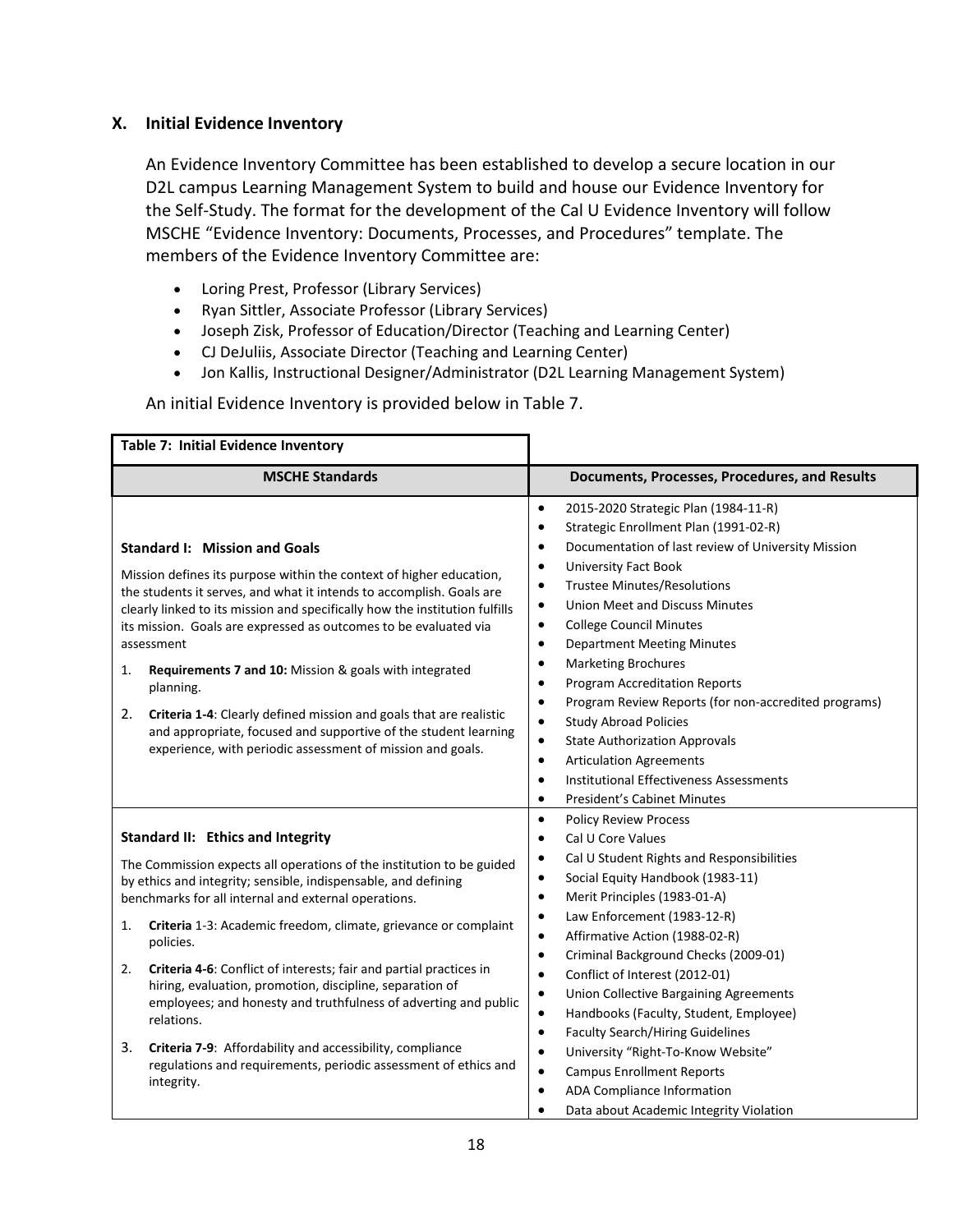| Table 7: Initial Evidence Inventory                                                                                                                                                                                                                                                                                                                                                                                                                                                                                                                                                                                                                                                                                                                                                                                                                                                                                                                                                                                                                                                                                                                                                                                                                                                                                                                                                                                                                                                                                                                                                                                                                                                                                                                                                                                                                                                                                                 |                                                                                                                                                                                                                                                                                                                                                                                                                                                                                                                                                                                                                                                                                                                                                                                                                                                                                                                                                                                                                                                                                                                                                                                                                                                                                                                                                                                                                                                                                                                                                                                                                                                                                                                                                                                                                                                                                                                                                                                                                                                                                           |  |
|-------------------------------------------------------------------------------------------------------------------------------------------------------------------------------------------------------------------------------------------------------------------------------------------------------------------------------------------------------------------------------------------------------------------------------------------------------------------------------------------------------------------------------------------------------------------------------------------------------------------------------------------------------------------------------------------------------------------------------------------------------------------------------------------------------------------------------------------------------------------------------------------------------------------------------------------------------------------------------------------------------------------------------------------------------------------------------------------------------------------------------------------------------------------------------------------------------------------------------------------------------------------------------------------------------------------------------------------------------------------------------------------------------------------------------------------------------------------------------------------------------------------------------------------------------------------------------------------------------------------------------------------------------------------------------------------------------------------------------------------------------------------------------------------------------------------------------------------------------------------------------------------------------------------------------------|-------------------------------------------------------------------------------------------------------------------------------------------------------------------------------------------------------------------------------------------------------------------------------------------------------------------------------------------------------------------------------------------------------------------------------------------------------------------------------------------------------------------------------------------------------------------------------------------------------------------------------------------------------------------------------------------------------------------------------------------------------------------------------------------------------------------------------------------------------------------------------------------------------------------------------------------------------------------------------------------------------------------------------------------------------------------------------------------------------------------------------------------------------------------------------------------------------------------------------------------------------------------------------------------------------------------------------------------------------------------------------------------------------------------------------------------------------------------------------------------------------------------------------------------------------------------------------------------------------------------------------------------------------------------------------------------------------------------------------------------------------------------------------------------------------------------------------------------------------------------------------------------------------------------------------------------------------------------------------------------------------------------------------------------------------------------------------------------|--|
| <b>MSCHE Standards</b>                                                                                                                                                                                                                                                                                                                                                                                                                                                                                                                                                                                                                                                                                                                                                                                                                                                                                                                                                                                                                                                                                                                                                                                                                                                                                                                                                                                                                                                                                                                                                                                                                                                                                                                                                                                                                                                                                                              | Documents, Processes, Procedures, and Results                                                                                                                                                                                                                                                                                                                                                                                                                                                                                                                                                                                                                                                                                                                                                                                                                                                                                                                                                                                                                                                                                                                                                                                                                                                                                                                                                                                                                                                                                                                                                                                                                                                                                                                                                                                                                                                                                                                                                                                                                                             |  |
| <b>Standard III: Design/Delivery Student Learning Experience</b><br>An institution provides students with learning experiences that are<br>characterized by rigor and coherence at all program, certificate, and<br>degree levels, regardless of instructional modality; measured by the<br>success of students during and after program completion.<br>Requirements 8, 9, 10, & 15: Systematic evaluation of all<br>1.<br>programs; rigor, coherence & assessment of student learning<br>programs; institutional planning; and core of FT/PT faculty<br>and/or other appropriate professions.<br>Criterion 1: All programs appropriated length to achieve<br>2.<br>objectives, foster coherence, and promote synthesis of learning.<br>3.<br>Criterion 2: Professional educators rigorous & effective, well<br>qualified, sufficient in number, active in professional<br>development, and reviewed regularly and equitability.<br>Criterion 3: All programs accurately described in publications, so<br>4.<br>students can understand & follow requirements within expected<br>time to completion.<br>Criterion 4: Institution provides sufficient learning opportunities<br>5.<br>& resources to support all programs & student progress.<br>Criterion 5: General Ed Programs are of sufficient scope and<br>6.<br>include at least oral & written com, scientific & quantitative<br>reasoning, critical analysis, tech competency & Information<br>literacy.<br>Criterion 6: Graduate and professional programs provide<br>7.<br>opportunities for research, scholarship & independent thinking;<br>faculty hold appropriate credentials for grad-level study.<br>Criterion 7: Institution reviews and approves student learning<br>8.<br>opportunities designed, delivered, and/or assessed by 3rd party<br>providers.<br>9.<br>Criterion 8: Institution ensures periodic assessment of all<br>student learning opportunities. | <b>Financial Aid Information</b><br>$\bullet$<br>Institutional Review Board (IRB) Policy/Procedure<br>$\bullet$<br>$\bullet$<br>Grad & Undergrad Catalog websites<br><b>General Education Committee Minutes</b><br>$\bullet$<br>Handbooks (Faculty, Student, Employee)<br>$\bullet$<br>Cal U Inventory of Academic Programs<br>$\bullet$<br><b>Faculty Credential Policy</b><br>$\bullet$<br>General Education Policy and Program (1993-01-A)<br>$\bullet$<br>Academic Degree Policy (1990-06-A)<br>$\bullet$<br>Academic Program Cohort Sheets<br>$\bullet$<br>Academic Advising & Degree Audits<br>$\bullet$<br>Academic Program Review Policy (1986-04-R)<br>$\bullet$<br>Faculty Professional Dev. Center & Programs (1985-06-A)<br>$\bullet$<br>Undergraduate/Graduate Admissions Policies<br>$\bullet$<br><b>Academic Probation &amp; Suspension Policies</b><br>$\bullet$<br><b>Global Online Policies</b><br>$\bullet$<br>Center for Teaching & Learning Services<br>$\bullet$<br><b>NCAA Reports</b><br>$\bullet$<br><b>NSSE Surveys</b><br>$\bullet$<br>Faculty Awards (Teaching/Scholarship/Service)<br>$\bullet$<br>Final Destination Survey (Career & PD Center)<br>$\bullet$<br>Advertising and Recruitment Materials<br>$\bullet$<br><b>Annual Department Reports</b><br>$\bullet$<br>Program Advisory Committee Agenda/Minutes<br>$\bullet$<br><b>Academic Department Minutes</b><br>$\bullet$<br><b>College Council Minutes</b><br>$\bullet$<br>Provost/Deans Council Minutes<br>$\bullet$<br><b>Provost Council Minutes</b><br>$\bullet$<br>Department Chair's Forum Minutes<br>$\bullet$<br>Curriculum Development/Approval Processes<br>$\bullet$<br>Academic Course Syllabi<br>٠<br>Curriculum Committee Agendas/Minutes<br>٠<br><b>Experiential Experience Reports</b><br>Sample Graduate/Undergraduate Program Reviews<br>٠<br>Promotion & Tenure Policies and Procedures<br>$\bullet$<br>Faculty CV's<br>$\bullet$<br>Annual Program (including Gen Ed) Assessment<br>$\bullet$<br>Plans/Reports<br>College Budget Allocations for Professional Dev.<br>$\bullet$ |  |
|                                                                                                                                                                                                                                                                                                                                                                                                                                                                                                                                                                                                                                                                                                                                                                                                                                                                                                                                                                                                                                                                                                                                                                                                                                                                                                                                                                                                                                                                                                                                                                                                                                                                                                                                                                                                                                                                                                                                     | Social Equity Affirmative Action Plan<br>٠<br>Policy for Awarding Academic Credit (Exam, Course<br>$\bullet$                                                                                                                                                                                                                                                                                                                                                                                                                                                                                                                                                                                                                                                                                                                                                                                                                                                                                                                                                                                                                                                                                                                                                                                                                                                                                                                                                                                                                                                                                                                                                                                                                                                                                                                                                                                                                                                                                                                                                                              |  |
| Substitution, Advanced Placement, CLEP)<br>Policy for Evaluation of Transfer Credits<br>$\bullet$<br>Assessment Dashboard/Status Reports<br>$\bullet$<br><b>Standard IV: Support of the Student Experience</b><br><b>Annual Department Reports</b><br>$\bullet$<br>Across all educational experiences, settings, levels, and instructional<br><b>Student Affairs Assessment Plans/Reports</b><br>$\bullet$<br>modalities, the institution recruits and admits students whose<br>Student Affairs Curriculum Mapping Institutional<br>$\bullet$                                                                                                                                                                                                                                                                                                                                                                                                                                                                                                                                                                                                                                                                                                                                                                                                                                                                                                                                                                                                                                                                                                                                                                                                                                                                                                                                                                                       |                                                                                                                                                                                                                                                                                                                                                                                                                                                                                                                                                                                                                                                                                                                                                                                                                                                                                                                                                                                                                                                                                                                                                                                                                                                                                                                                                                                                                                                                                                                                                                                                                                                                                                                                                                                                                                                                                                                                                                                                                                                                                           |  |
| interests, abilities, experiences, and goals are congruent with its                                                                                                                                                                                                                                                                                                                                                                                                                                                                                                                                                                                                                                                                                                                                                                                                                                                                                                                                                                                                                                                                                                                                                                                                                                                                                                                                                                                                                                                                                                                                                                                                                                                                                                                                                                                                                                                                 | Goals/Outcomes                                                                                                                                                                                                                                                                                                                                                                                                                                                                                                                                                                                                                                                                                                                                                                                                                                                                                                                                                                                                                                                                                                                                                                                                                                                                                                                                                                                                                                                                                                                                                                                                                                                                                                                                                                                                                                                                                                                                                                                                                                                                            |  |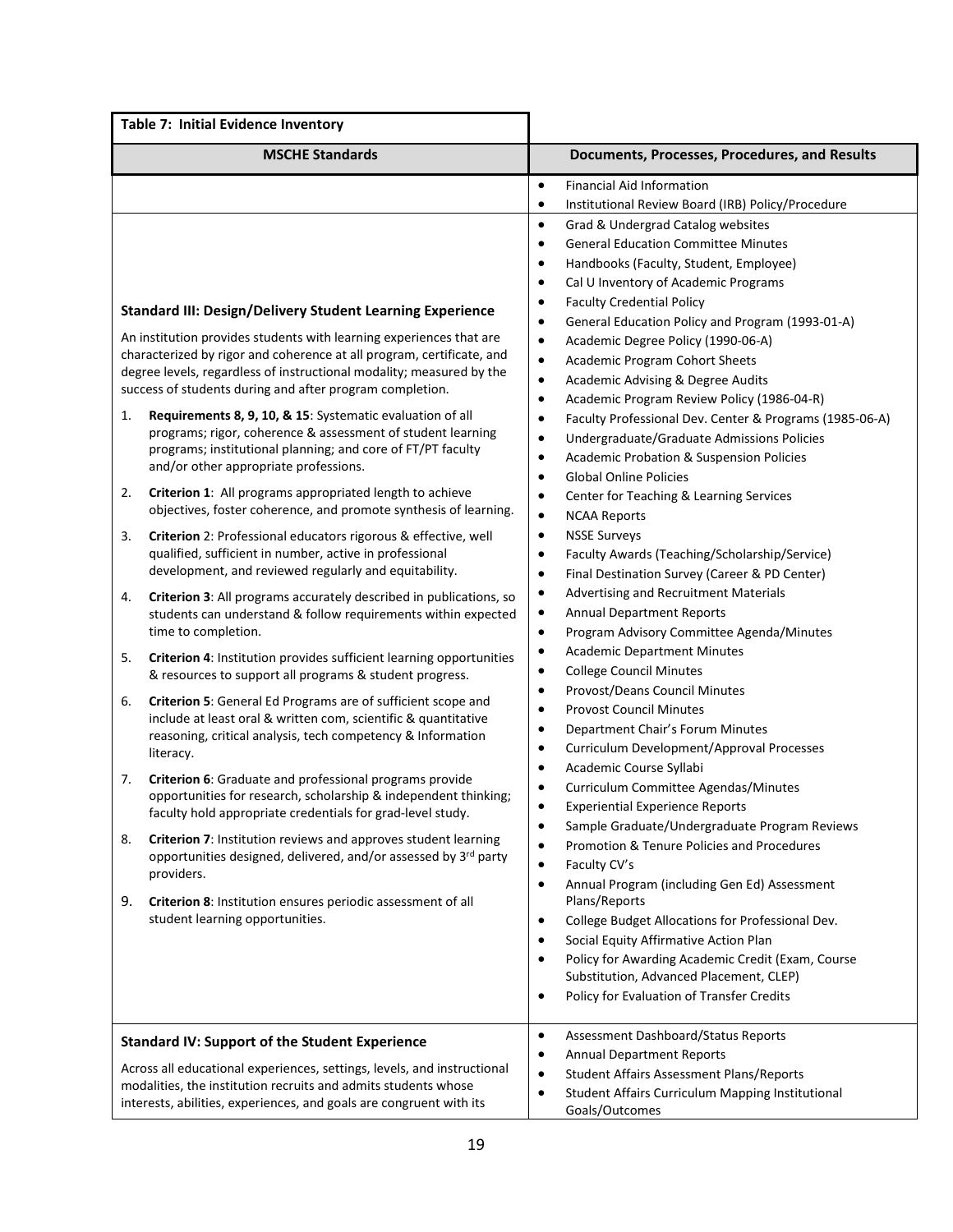| Table 7: Initial Evidence Inventory                                                                                                                                                                                                                                                                                                                                                                                                                                                                                                                                                                                                                                                                                                                                                                          |                                                                                                                                                                                                                                                                                                                                                                                                                                                                                                                                                                                                                                                                                                                                                                                                                                                                                                                                                                                                                                                                                                                                                                                                                                                                                                                                                                                                                                                                                                                            |
|--------------------------------------------------------------------------------------------------------------------------------------------------------------------------------------------------------------------------------------------------------------------------------------------------------------------------------------------------------------------------------------------------------------------------------------------------------------------------------------------------------------------------------------------------------------------------------------------------------------------------------------------------------------------------------------------------------------------------------------------------------------------------------------------------------------|----------------------------------------------------------------------------------------------------------------------------------------------------------------------------------------------------------------------------------------------------------------------------------------------------------------------------------------------------------------------------------------------------------------------------------------------------------------------------------------------------------------------------------------------------------------------------------------------------------------------------------------------------------------------------------------------------------------------------------------------------------------------------------------------------------------------------------------------------------------------------------------------------------------------------------------------------------------------------------------------------------------------------------------------------------------------------------------------------------------------------------------------------------------------------------------------------------------------------------------------------------------------------------------------------------------------------------------------------------------------------------------------------------------------------------------------------------------------------------------------------------------------------|
| <b>MSCHE Standards</b>                                                                                                                                                                                                                                                                                                                                                                                                                                                                                                                                                                                                                                                                                                                                                                                       | Documents, Processes, Procedures, and Results                                                                                                                                                                                                                                                                                                                                                                                                                                                                                                                                                                                                                                                                                                                                                                                                                                                                                                                                                                                                                                                                                                                                                                                                                                                                                                                                                                                                                                                                              |
| mission and educational offerings. The institution commits to student<br>retention, persistence, completion, and success through a coherent<br>and effective support system sustained by qualified professionals,<br>which enhances the quality of the learning environment, contributes<br>to the educational environment, contributes to the educational<br>experience, and fosters student success.<br>Requirements 8 & 10: Systematic evaluation of all programs and<br>1.<br>integrated planning<br>Criteria 1-3: Policies to admit, retain, and award credit, &<br>2.<br>facilitate student success.<br>3.<br>Criteria 4-6: Student Life, Athletics, other extracurricular<br>activities, student support services, institutional renewal &<br>approval, periodic assessment of program effectiveness. | $\bullet$<br>New Student Orientation<br>$\bullet$<br><b>Honors Program</b><br>$\bullet$<br><b>Student Records Assessment</b><br>$\bullet$<br><b>Student Health Center</b><br><b>Disability Services Office</b><br>$\bullet$<br><b>International Student Office</b><br>$\bullet$<br>Veteran's Affairs Office<br>$\bullet$<br>Registrar's Office<br>$\bullet$<br>Student Affairs Handbooks (1984-09-A)<br>$\bullet$<br>Student Health Services (1983-06-A)<br>$\bullet$<br>Student Conduct Process (1984-13-A)<br>$\bullet$<br>Academic Success Centers/Services<br>$\bullet$<br>Student Employment Policy (1983-10)<br>$\bullet$<br>Graduate Assistant Stipend Policy (1983-09-A)<br>$\bullet$<br>Career & Professional Development Services<br>$\bullet$<br><b>Student Counseling Center Services</b><br>$\bullet$<br>Reports from student services offices<br>$\bullet$<br><b>IPEDS Reports</b><br>$\bullet$<br><b>FERPA Policy</b><br>$\bullet$<br>Enrollment management plans and enrollment trends<br>$\bullet$<br>Third-Party Provider Agreements (e.g. Bookstore, Food &<br>$\bullet$<br><b>Conferencing Services)</b><br>Academic Affairs, Student Life, and Athletics Budgets<br>$\bullet$<br>Technology Fee Policy/Budgets<br>$\bullet$<br><b>Student Life Programming</b><br>$\bullet$<br>Athletics policies<br>$\bullet$<br>Annual Experiential Learning Reports (internships, service<br>$\bullet$<br>learning, etc.)<br><b>Title III Grant Reports</b><br>$\bullet$<br><b>Counseling Reports</b><br>$\bullet$ |
| <b>Standard V: Education Effectiveness Assessment</b><br>Assessment of student learning and achievement demonstrates that<br>the institution's students have accomplished educational goals<br>consistent with their programs of study, degree level, the institution's<br>mission, and appropriate expectations for higher education.                                                                                                                                                                                                                                                                                                                                                                                                                                                                       | $\bullet$<br><b>Institutional Effectiveness Plan</b><br>Assessment Dashboards/Status Reports<br>$\bullet$<br>Institutional & Program Level Missions and Outcomes<br>$\bullet$<br>$\bullet$<br>Unit Assessment Committee Agenda/Minutes<br>Student Learning Outcomes Assessment Website<br>$\bullet$                                                                                                                                                                                                                                                                                                                                                                                                                                                                                                                                                                                                                                                                                                                                                                                                                                                                                                                                                                                                                                                                                                                                                                                                                        |
| Requirements 8, 9, & 10: Rigor, coherence, and systematic<br>1.<br>assessment of all programs; Integrated planning.                                                                                                                                                                                                                                                                                                                                                                                                                                                                                                                                                                                                                                                                                          | <b>Academic Quality Dashboard</b><br>$\bullet$<br><b>Assessment Handbooks</b><br>$\bullet$                                                                                                                                                                                                                                                                                                                                                                                                                                                                                                                                                                                                                                                                                                                                                                                                                                                                                                                                                                                                                                                                                                                                                                                                                                                                                                                                                                                                                                 |
| Criterion 1: Clearly stated educational degree/program goals<br>2.<br>that are interrelated with one another and the mission/goals of<br>the University.                                                                                                                                                                                                                                                                                                                                                                                                                                                                                                                                                                                                                                                     | Office of Institutional Effectiveness Outcomes<br>$\bullet$<br>Academic Affairs Assessment Plan<br>$\bullet$<br><b>Student Affairs Assessment Plan</b><br>$\bullet$                                                                                                                                                                                                                                                                                                                                                                                                                                                                                                                                                                                                                                                                                                                                                                                                                                                                                                                                                                                                                                                                                                                                                                                                                                                                                                                                                        |
| 3.<br>Criterion 2: An organized, systematic and sustained assessment<br>process designed to prepare students for future success.                                                                                                                                                                                                                                                                                                                                                                                                                                                                                                                                                                                                                                                                             | Assessment Schedule<br>$\bullet$<br>Program Maps<br>$\bullet$<br>$\bullet$<br>Student Evaluation (of faculty) Instruments                                                                                                                                                                                                                                                                                                                                                                                                                                                                                                                                                                                                                                                                                                                                                                                                                                                                                                                                                                                                                                                                                                                                                                                                                                                                                                                                                                                                  |
| <b>Criterion 3:</b> The use of assessment results on focused<br>4.<br>improvement on educational effectiveness, curriculum, and<br>student leaning.                                                                                                                                                                                                                                                                                                                                                                                                                                                                                                                                                                                                                                                          | <b>Institutional Research Website</b><br>$\bullet$<br>$\bullet$<br>Annual First Destination Survey Reports<br>Annual General Education Assessment Reports<br>$\bullet$                                                                                                                                                                                                                                                                                                                                                                                                                                                                                                                                                                                                                                                                                                                                                                                                                                                                                                                                                                                                                                                                                                                                                                                                                                                                                                                                                     |
| 5.<br>Criterion 4: Third party providers regularly assessed and<br>improved.                                                                                                                                                                                                                                                                                                                                                                                                                                                                                                                                                                                                                                                                                                                                 | IR-Data Collecting and Reporting (1988-03-A)<br>$\bullet$<br><b>IPEDS Reports</b><br>$\bullet$                                                                                                                                                                                                                                                                                                                                                                                                                                                                                                                                                                                                                                                                                                                                                                                                                                                                                                                                                                                                                                                                                                                                                                                                                                                                                                                                                                                                                             |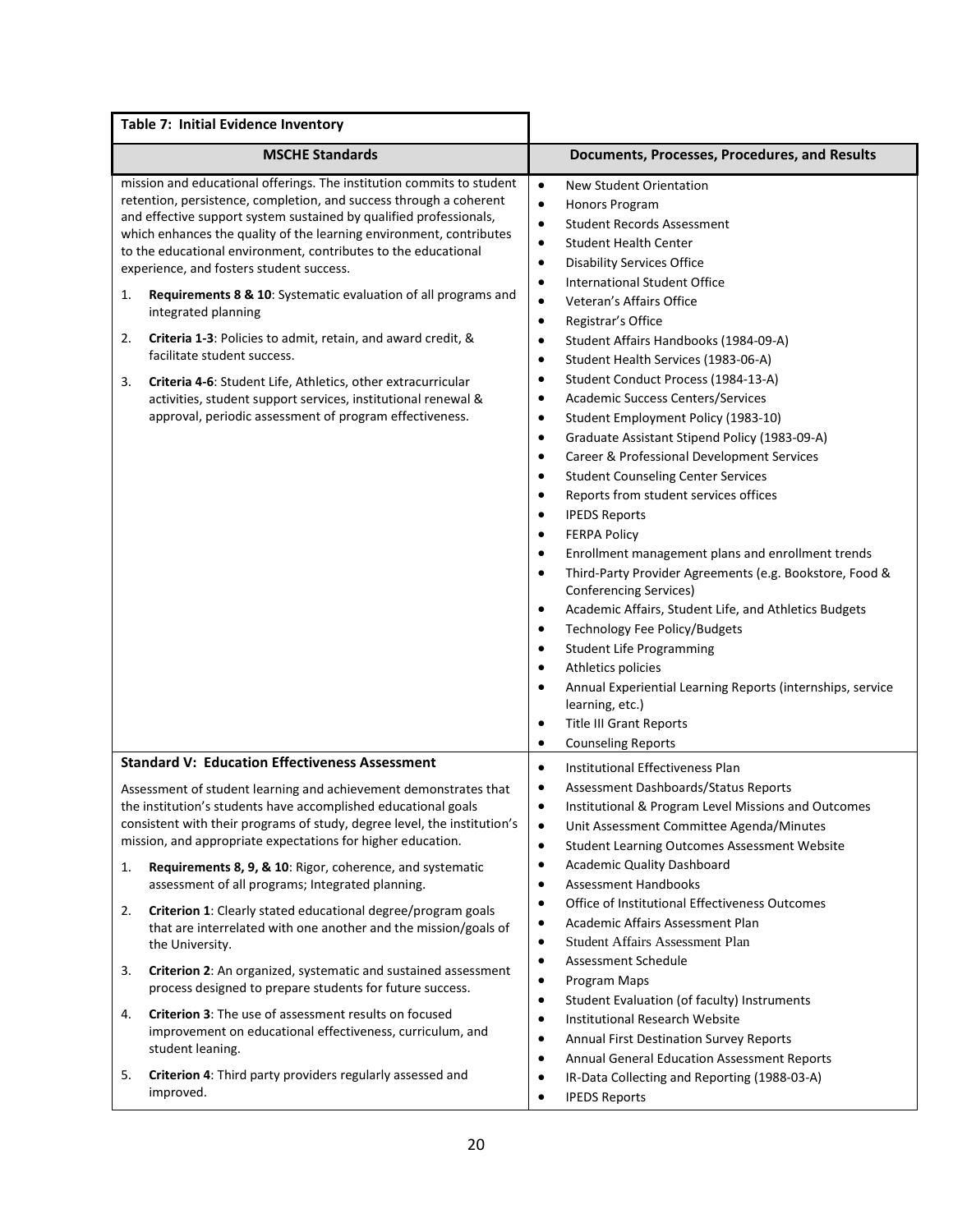| Table 7: Initial Evidence Inventory                                                                                                           |                                                                                                                                                                                                                                                                       |
|-----------------------------------------------------------------------------------------------------------------------------------------------|-----------------------------------------------------------------------------------------------------------------------------------------------------------------------------------------------------------------------------------------------------------------------|
| <b>MSCHE Standards</b>                                                                                                                        | Documents, Processes, Procedures, and Results                                                                                                                                                                                                                         |
| Criterion 5: Periodic assessment process that is meaningful,<br>6.<br>useful, efficient, cost-effective, and impactful.                       | $\bullet$<br>Assessment of Student Learning Policy (1997-01-R)<br>PASSHE Program Review Policy and reports (1986-04-R)<br>$\bullet$<br><b>Program Mission Statements</b><br>$\bullet$<br>Measurable Program Learning Outcomes<br>٠<br>Program Assessment Reports<br>٠ |
|                                                                                                                                               | Evidence of Data-Based Program improvements (meeting<br>$\bullet$<br>minutes)<br>Program-level Accreditation Self-Studies and Evaluation                                                                                                                              |
|                                                                                                                                               | Reports<br>Ratio of Academic Programs Accredited with those Eligible<br>$\bullet$                                                                                                                                                                                     |
|                                                                                                                                               | for Accreditation<br>Professional Program licensure rates<br>$\bullet$                                                                                                                                                                                                |
|                                                                                                                                               | <b>Student and Alumni Surveys</b><br>٠                                                                                                                                                                                                                                |
|                                                                                                                                               | Student Surveys (NSSE, Final Destination)<br>$\bullet$<br><b>Curriculum Maps</b><br>$\bullet$                                                                                                                                                                         |
|                                                                                                                                               | Gen Ed Learning Outcomes and Assessment plan<br>$\bullet$                                                                                                                                                                                                             |
|                                                                                                                                               | Archive of Course Syllabi<br>٠                                                                                                                                                                                                                                        |
|                                                                                                                                               | Program Web Pages<br>$\bullet$                                                                                                                                                                                                                                        |
| Standard VI: Planning, Resource, Institutional Improvement                                                                                    | Mission Statement (2015-2020 Strategic Plan)<br>$\bullet$<br>$\bullet$                                                                                                                                                                                                |
| The institution's planning process, resources, and structures are                                                                             | Procurement Policy (1998-04-A)<br>Tuition Policy (1998-01-R, 1998-03-R, 1999-02-A)<br>٠                                                                                                                                                                               |
| aligned with each other and are sufficient to fulfill its mission and<br>goals, to continuously assess and improve its programs and services, | Budget Reporting & Review Process (1993-03)<br>$\bullet$                                                                                                                                                                                                              |
| to respond effectively to opportunities and challenges.                                                                                       | Student Fees Policy (1983-03-A, 1989-05-A)<br>$\bullet$                                                                                                                                                                                                               |
|                                                                                                                                               | Fee Refunds Policy (1983-20-R)<br>$\bullet$                                                                                                                                                                                                                           |
| Requirements 8, 10, & 11: Institutional planning, financial<br>1.<br>resources, and the systematic evaluation of those programs.              | Financial Accounting Policy (1989-04-R)<br>$\bullet$<br>Facilities Resource Planning & Budgeting Policy (1990-01-R)<br>$\bullet$                                                                                                                                      |
| Criteria 1-3: Intended outcomes supporting mission,<br>2.                                                                                     | Audit Policy (1986-01-A)<br>$\bullet$                                                                                                                                                                                                                                 |
| documenting and implementing the planning improvement                                                                                         | <b>Audited Financial Reports</b><br>$\bullet$                                                                                                                                                                                                                         |
| process, and budgeting process aligned with mission and goals.                                                                                | <b>Unit Satisfaction Surveys</b><br>$\bullet$                                                                                                                                                                                                                         |
| <b>Criteria 4-6:</b> Processes, resources and structures that support<br>3.                                                                   | Institutional & Unit Effectiveness Plans<br>٠                                                                                                                                                                                                                         |
| the achievement of institutional outcomes.                                                                                                    | <b>University Master Plan</b><br>$\bullet$                                                                                                                                                                                                                            |
|                                                                                                                                               | <b>Council of Trustee Minutes</b><br>$\bullet$<br>$\bullet$                                                                                                                                                                                                           |
| <b>Criteria 7-9:</b> Actual outcomes supporting the mission and what<br>4.<br>the institution achieves.                                       | <b>Organizational Charts</b><br><b>Position Descriptions</b><br>$\bullet$                                                                                                                                                                                             |
|                                                                                                                                               | Strategic Enrollment Plan                                                                                                                                                                                                                                             |
|                                                                                                                                               | 2018-2020 Financial Budgets<br>$\bullet$                                                                                                                                                                                                                              |
|                                                                                                                                               | University Organizational Chart<br>$\bullet$                                                                                                                                                                                                                          |
| Standard VII: Governance, Leadership, & Administration                                                                                        | <b>Council of Trustees Bylaws</b><br>$\bullet$                                                                                                                                                                                                                        |
| This Standard speaks to the governance of the institution; both the                                                                           | <b>Council of Trustees Bios</b><br>٠                                                                                                                                                                                                                                  |
| governing board and the shared governance within the institution                                                                              | Council of Trustees (and sub-committee) Minutes<br>$\bullet$                                                                                                                                                                                                          |
| with all constituents (CEO, administration, faculty, staff, and                                                                               | Shared Governance Structure (Chart)<br>$\bullet$                                                                                                                                                                                                                      |
| students). The institution is governed and administrated in a manner                                                                          | Shared Governance Evaluation of Effectiveness<br>$\bullet$<br><b>Collective Bargaining Agreements</b><br>$\bullet$                                                                                                                                                    |
| that allows it to realize its stated mission and goals in a way that<br>effectively benefits the institution, its students and the other      | President's Cabinet Minutes<br>$\bullet$                                                                                                                                                                                                                              |
| constituencies it serves. The institution has education as its primary                                                                        | <b>Curriculum Committee Minutes</b><br>٠                                                                                                                                                                                                                              |
| purpose, and it operates as an academic institution with appropriate                                                                          | <b>Student Government Minutes</b><br>$\bullet$                                                                                                                                                                                                                        |
| autonomy.                                                                                                                                     | <b>Staff Leadership Council Minutes</b><br>٠                                                                                                                                                                                                                          |
| Requirements 12 & 13: The institution fully discloses its<br>1.                                                                               | Faculty Union Executive Committee Minutes<br>$\bullet$                                                                                                                                                                                                                |
| governance structure including any related entities and                                                                                       | Meet and Discuss Minutes<br>$\bullet$                                                                                                                                                                                                                                 |
| communicates the Commission's expectation that the institution                                                                                | <b>Administration Credentials</b><br>Dean's Council Minutes                                                                                                                                                                                                           |
|                                                                                                                                               |                                                                                                                                                                                                                                                                       |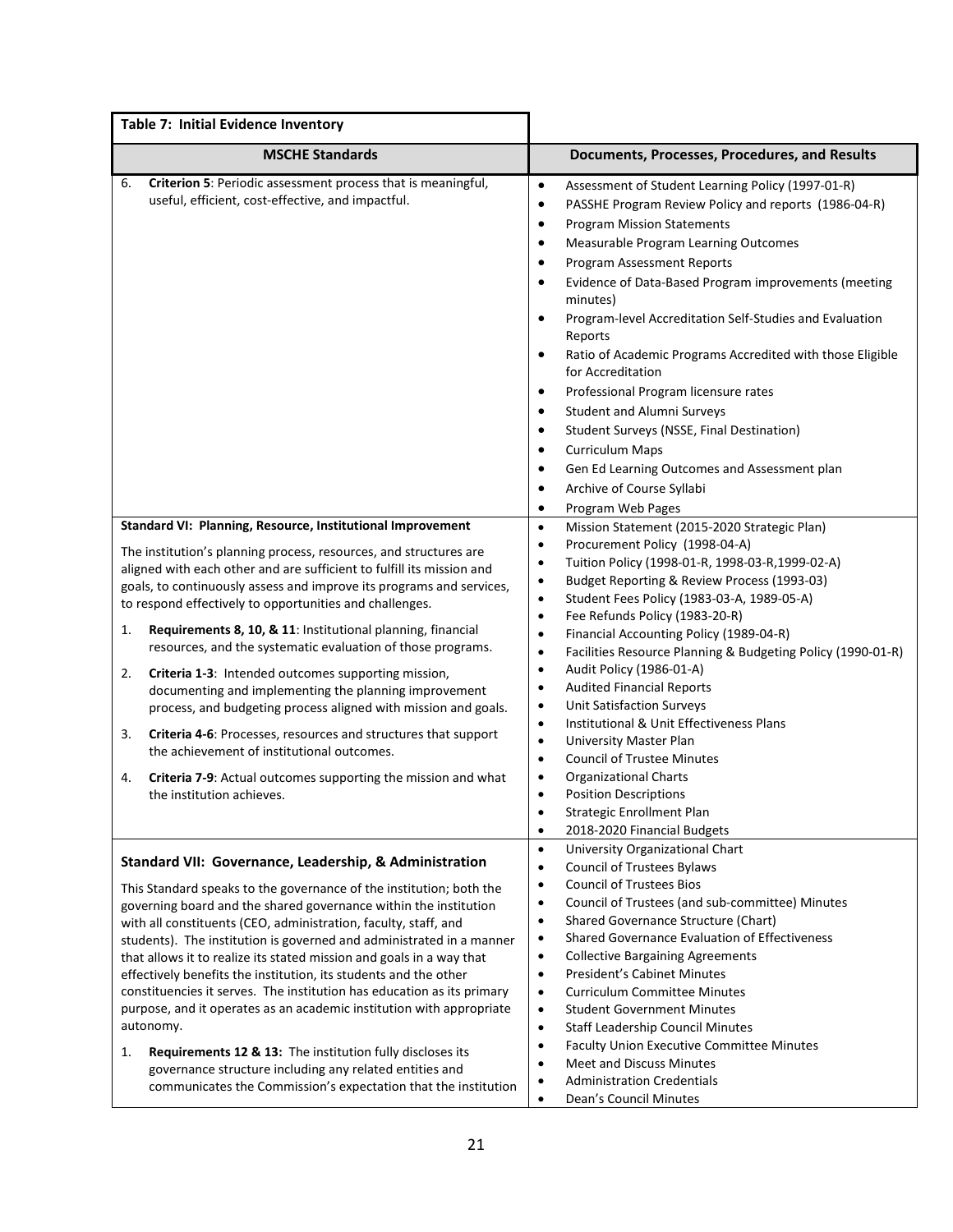| Table 7: Initial Evidence Inventory                                                                                                                                                                                                                                                                                                                                                                           |                                                                                                                                                                                                                                                  |
|---------------------------------------------------------------------------------------------------------------------------------------------------------------------------------------------------------------------------------------------------------------------------------------------------------------------------------------------------------------------------------------------------------------|--------------------------------------------------------------------------------------------------------------------------------------------------------------------------------------------------------------------------------------------------|
| <b>MSCHE Standards</b>                                                                                                                                                                                                                                                                                                                                                                                        | Documents, Processes, Procedures, and Results                                                                                                                                                                                                    |
| and its governing board adheres to a conflict of interest policy<br>that insures the academic and fiscal integrity of the institution.<br>Criteria 1-3: Focus on the governance structure, the institutional<br>2.<br>governing body, and overall administrative characteristics.<br>Criteria 4 & 5: Focus on periodic assessment of the effectiveness<br>3.<br>of governance, leadership and administration. | Provost's Council Minutes<br>$\bullet$<br>Chairs Forum Bylaws & Minutes<br>Performance Indicators (1999-03-R)<br>Student Affairs Handbooks (1984-09-A)<br>Conflict of Interest Policy & Endorsements<br>Curriculum Committee Bylaws<br>$\bullet$ |

The initial development stage of the Evidence Inventory was performed by the Self-Study Oversight Team. This was followed by a campus input and review process by the Middle States Self-Study Steering Committee which included a member of the Council of Trustees, the Director of Institutional Effectiveness, and the seven Standard Working Group faculty and administrator cochairs. Once the Working Groups begin their work on the Self-Study Standards, the Evidence Inventory will be located at a secure site in our learning management system with "view-only" access provided to the Working Groups.

All revisions from that point forward will be made by the Evidence Inventory Committee. They will be charged with adding new information produced by the working groups, removing any information not cited in the report and streamlining the inventory to remove duplicate entries across working groups. Finally, the Evidence Inventory Committee will embed web-links for each element of the inventory where cited in the final self-study report and provide access to the Inventory for the MSCHE Evaluation Team.

| <b>Action Dates</b>   | Task                                                                          |
|-----------------------|-------------------------------------------------------------------------------|
| November 2017         | Cal U Self-Study Leadership Team attend MSCHE Self-Study Institute            |
| December 2017         | Attend MSCHE Pre-Conference ALO Training and Annual Conference                |
|                       |                                                                               |
| January 2018          | Steering Committee and 9 Working Groups Formed                                |
| February 2018         | Self-Study Design Drafted                                                     |
| February 2018         | Steering Committee meets to review their charge and discuss Self-Study Design |
| February 2018         | Draft Self-Study Design revised                                               |
| February 21, 2018     | Revised draft of Self-Study Design Document sent to MSCHE Liaison             |
| February 21 - March 6 | Arrangements made for MSCHE Self-Study Preparation Visit                      |
| March 7, 2018         | MSCHE Self-Study Preparation Visit (Dr. Ellie Fogarty - Liaison)              |
| March 8, 2018         | PR Communication update to campus community                                   |
| March 8-16            | Self-Study Design document revised with feedback from MSCHE Liaison           |
| <b>March 2018</b>     | <b>MSCHE Liaison approves Design Document</b>                                 |
| April 2018            | Self-Study Working Group Orientation Preparation                              |
| April - May 2018      | Self-Study Working Group Orientations (including charges)                     |
| April 2018            | Steering Committee educates campus community on the new standards             |
| June 6, 2018          | Progress update at the June Quarterly meeting of the Council of Trustees      |
| June 7, 2018          | PR Communication update to campus community                                   |

# **XI. Self-Study Timetable (Table 8)**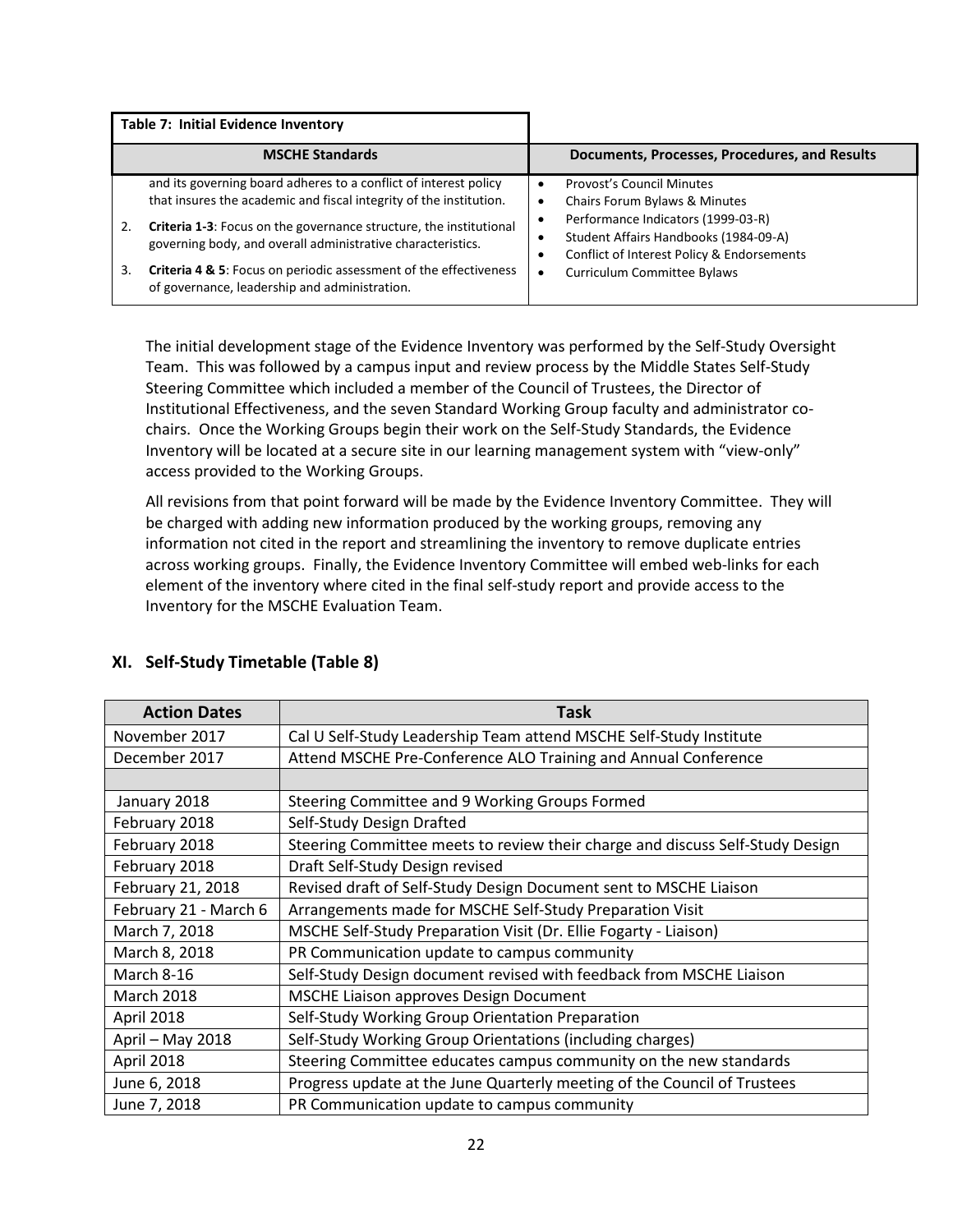| <b>Action Dates</b>                                                                                                                                                                                                        | <b>Task</b>                                                                                                                                                                                                                                                                                                                                                                                                                                                                                                                                                                                                                                                                                                                                                                                                                                      |
|----------------------------------------------------------------------------------------------------------------------------------------------------------------------------------------------------------------------------|--------------------------------------------------------------------------------------------------------------------------------------------------------------------------------------------------------------------------------------------------------------------------------------------------------------------------------------------------------------------------------------------------------------------------------------------------------------------------------------------------------------------------------------------------------------------------------------------------------------------------------------------------------------------------------------------------------------------------------------------------------------------------------------------------------------------------------------------------|
| <b>June 2018</b>                                                                                                                                                                                                           | Steering Committee meets with Evidence Inventory Committee to begin                                                                                                                                                                                                                                                                                                                                                                                                                                                                                                                                                                                                                                                                                                                                                                              |
|                                                                                                                                                                                                                            | populating the Evidence Inventory                                                                                                                                                                                                                                                                                                                                                                                                                                                                                                                                                                                                                                                                                                                                                                                                                |
| <b>June 2018</b>                                                                                                                                                                                                           | Convene Verification of Compliance Committee (Begin Gap Analysis - What are                                                                                                                                                                                                                                                                                                                                                                                                                                                                                                                                                                                                                                                                                                                                                                      |
|                                                                                                                                                                                                                            | we missing?) Federal template could change!!                                                                                                                                                                                                                                                                                                                                                                                                                                                                                                                                                                                                                                                                                                                                                                                                     |
| <b>July 2018</b>                                                                                                                                                                                                           | PR Communication update to campus community                                                                                                                                                                                                                                                                                                                                                                                                                                                                                                                                                                                                                                                                                                                                                                                                      |
| <b>July 2018</b>                                                                                                                                                                                                           | Steering Committee meets with Verification and Compliance Committee for a                                                                                                                                                                                                                                                                                                                                                                                                                                                                                                                                                                                                                                                                                                                                                                        |
|                                                                                                                                                                                                                            | progress update                                                                                                                                                                                                                                                                                                                                                                                                                                                                                                                                                                                                                                                                                                                                                                                                                                  |
| August 2018-                                                                                                                                                                                                               | Data Gathering and Analysis by Working Groups (Positive stories about                                                                                                                                                                                                                                                                                                                                                                                                                                                                                                                                                                                                                                                                                                                                                                            |
| December 2018                                                                                                                                                                                                              | accomplishments in each Standard and opportunities for improvement)                                                                                                                                                                                                                                                                                                                                                                                                                                                                                                                                                                                                                                                                                                                                                                              |
| September 2018                                                                                                                                                                                                             | Self-Study Town Hall Meetings to kick off self-study                                                                                                                                                                                                                                                                                                                                                                                                                                                                                                                                                                                                                                                                                                                                                                                             |
| September 19, 2018                                                                                                                                                                                                         | Progress update at the September Quarterly meeting of the Council of Trustees                                                                                                                                                                                                                                                                                                                                                                                                                                                                                                                                                                                                                                                                                                                                                                    |
| September 20, 2018                                                                                                                                                                                                         | PR Communication update to campus community                                                                                                                                                                                                                                                                                                                                                                                                                                                                                                                                                                                                                                                                                                                                                                                                      |
| September 2018 to                                                                                                                                                                                                          | Working Group Co-chairs present updates to Steering Committee every three                                                                                                                                                                                                                                                                                                                                                                                                                                                                                                                                                                                                                                                                                                                                                                        |
| December 2018                                                                                                                                                                                                              | weeks during fall semester                                                                                                                                                                                                                                                                                                                                                                                                                                                                                                                                                                                                                                                                                                                                                                                                                       |
| October 2018                                                                                                                                                                                                               | Working Groups solicit campus community for input                                                                                                                                                                                                                                                                                                                                                                                                                                                                                                                                                                                                                                                                                                                                                                                                |
| December 5, 2018                                                                                                                                                                                                           | Progress update at the September Quarterly meeting of the Council of Trustees                                                                                                                                                                                                                                                                                                                                                                                                                                                                                                                                                                                                                                                                                                                                                                    |
| December 6, 2018                                                                                                                                                                                                           | PR Communication update to campus community                                                                                                                                                                                                                                                                                                                                                                                                                                                                                                                                                                                                                                                                                                                                                                                                      |
|                                                                                                                                                                                                                            |                                                                                                                                                                                                                                                                                                                                                                                                                                                                                                                                                                                                                                                                                                                                                                                                                                                  |
| December 2018 to                                                                                                                                                                                                           | Preliminary Self-Study group reports written by Co-Chairs (Sensitivity to finals and                                                                                                                                                                                                                                                                                                                                                                                                                                                                                                                                                                                                                                                                                                                                                             |
| January 2019                                                                                                                                                                                                               | holiday calendar - Ask Co-Chairs when work can reasonably be accomplished Dec                                                                                                                                                                                                                                                                                                                                                                                                                                                                                                                                                                                                                                                                                                                                                                    |
|                                                                                                                                                                                                                            | $-$ Feb)                                                                                                                                                                                                                                                                                                                                                                                                                                                                                                                                                                                                                                                                                                                                                                                                                                         |
| February 1, 2019                                                                                                                                                                                                           | Preliminary reports due to Working Group members                                                                                                                                                                                                                                                                                                                                                                                                                                                                                                                                                                                                                                                                                                                                                                                                 |
| February 2019                                                                                                                                                                                                              | Preliminary report presented to Steering Committee and campus community and                                                                                                                                                                                                                                                                                                                                                                                                                                                                                                                                                                                                                                                                                                                                                                      |
|                                                                                                                                                                                                                            | open meetings held with campus community groups to provide opportunities for                                                                                                                                                                                                                                                                                                                                                                                                                                                                                                                                                                                                                                                                                                                                                                     |
|                                                                                                                                                                                                                            | discussion involving students, faculty, staff, trustees, etc.                                                                                                                                                                                                                                                                                                                                                                                                                                                                                                                                                                                                                                                                                                                                                                                    |
| <b>Steering Committee</b>                                                                                                                                                                                                  | Did we get it right? Are we telling our study? What kind of feedback do we want?                                                                                                                                                                                                                                                                                                                                                                                                                                                                                                                                                                                                                                                                                                                                                                 |
| <b>Analysis Point</b>                                                                                                                                                                                                      |                                                                                                                                                                                                                                                                                                                                                                                                                                                                                                                                                                                                                                                                                                                                                                                                                                                  |
| <b>March 2019</b>                                                                                                                                                                                                          | Steering Committee collaborates with Work Groups to revise reports                                                                                                                                                                                                                                                                                                                                                                                                                                                                                                                                                                                                                                                                                                                                                                               |
| March 6, 2019                                                                                                                                                                                                              | Progress update at the March Quarterly meeting of the Council of Trustees                                                                                                                                                                                                                                                                                                                                                                                                                                                                                                                                                                                                                                                                                                                                                                        |
|                                                                                                                                                                                                                            |                                                                                                                                                                                                                                                                                                                                                                                                                                                                                                                                                                                                                                                                                                                                                                                                                                                  |
|                                                                                                                                                                                                                            |                                                                                                                                                                                                                                                                                                                                                                                                                                                                                                                                                                                                                                                                                                                                                                                                                                                  |
|                                                                                                                                                                                                                            |                                                                                                                                                                                                                                                                                                                                                                                                                                                                                                                                                                                                                                                                                                                                                                                                                                                  |
|                                                                                                                                                                                                                            |                                                                                                                                                                                                                                                                                                                                                                                                                                                                                                                                                                                                                                                                                                                                                                                                                                                  |
|                                                                                                                                                                                                                            |                                                                                                                                                                                                                                                                                                                                                                                                                                                                                                                                                                                                                                                                                                                                                                                                                                                  |
|                                                                                                                                                                                                                            |                                                                                                                                                                                                                                                                                                                                                                                                                                                                                                                                                                                                                                                                                                                                                                                                                                                  |
|                                                                                                                                                                                                                            |                                                                                                                                                                                                                                                                                                                                                                                                                                                                                                                                                                                                                                                                                                                                                                                                                                                  |
|                                                                                                                                                                                                                            |                                                                                                                                                                                                                                                                                                                                                                                                                                                                                                                                                                                                                                                                                                                                                                                                                                                  |
|                                                                                                                                                                                                                            |                                                                                                                                                                                                                                                                                                                                                                                                                                                                                                                                                                                                                                                                                                                                                                                                                                                  |
|                                                                                                                                                                                                                            |                                                                                                                                                                                                                                                                                                                                                                                                                                                                                                                                                                                                                                                                                                                                                                                                                                                  |
|                                                                                                                                                                                                                            |                                                                                                                                                                                                                                                                                                                                                                                                                                                                                                                                                                                                                                                                                                                                                                                                                                                  |
|                                                                                                                                                                                                                            |                                                                                                                                                                                                                                                                                                                                                                                                                                                                                                                                                                                                                                                                                                                                                                                                                                                  |
|                                                                                                                                                                                                                            |                                                                                                                                                                                                                                                                                                                                                                                                                                                                                                                                                                                                                                                                                                                                                                                                                                                  |
|                                                                                                                                                                                                                            |                                                                                                                                                                                                                                                                                                                                                                                                                                                                                                                                                                                                                                                                                                                                                                                                                                                  |
|                                                                                                                                                                                                                            |                                                                                                                                                                                                                                                                                                                                                                                                                                                                                                                                                                                                                                                                                                                                                                                                                                                  |
| March 7, 2019<br>April 2019<br>April 2019<br>April - May 2019<br>May through Fall<br>2019<br>May 2019<br>June 5, 2019<br>June 6, 2019<br>June - August 2019<br>Late August - Early<br>September 2019<br>September 18, 2019 | PR Communication update to campus community<br>Compilation of first Self-Study Draft Report<br>MSCHE selects evaluation team chair for Cal U's approval; once approved, send a<br>copy of Self-Study Design to Chair.<br>Community review of Self-Study Draft Report<br>Evaluation Team Chair/Institution select dates for Team visit and Chair's<br>preliminary visit<br>MSCHE selects evaluation team members and submits to Cal U<br>Progress update at the June Quarterly meeting of the Council of Trustees<br>PR Communication update to campus community<br>Self-Study report submitted to Self-Study Editors to provide Final draft with "one<br>voice" to our story<br>Community Review of Edited Self Study Report<br>Final revision of Self-Study Report feedback from Council of Trustees then<br>forwarded to Evaluation Team Chair |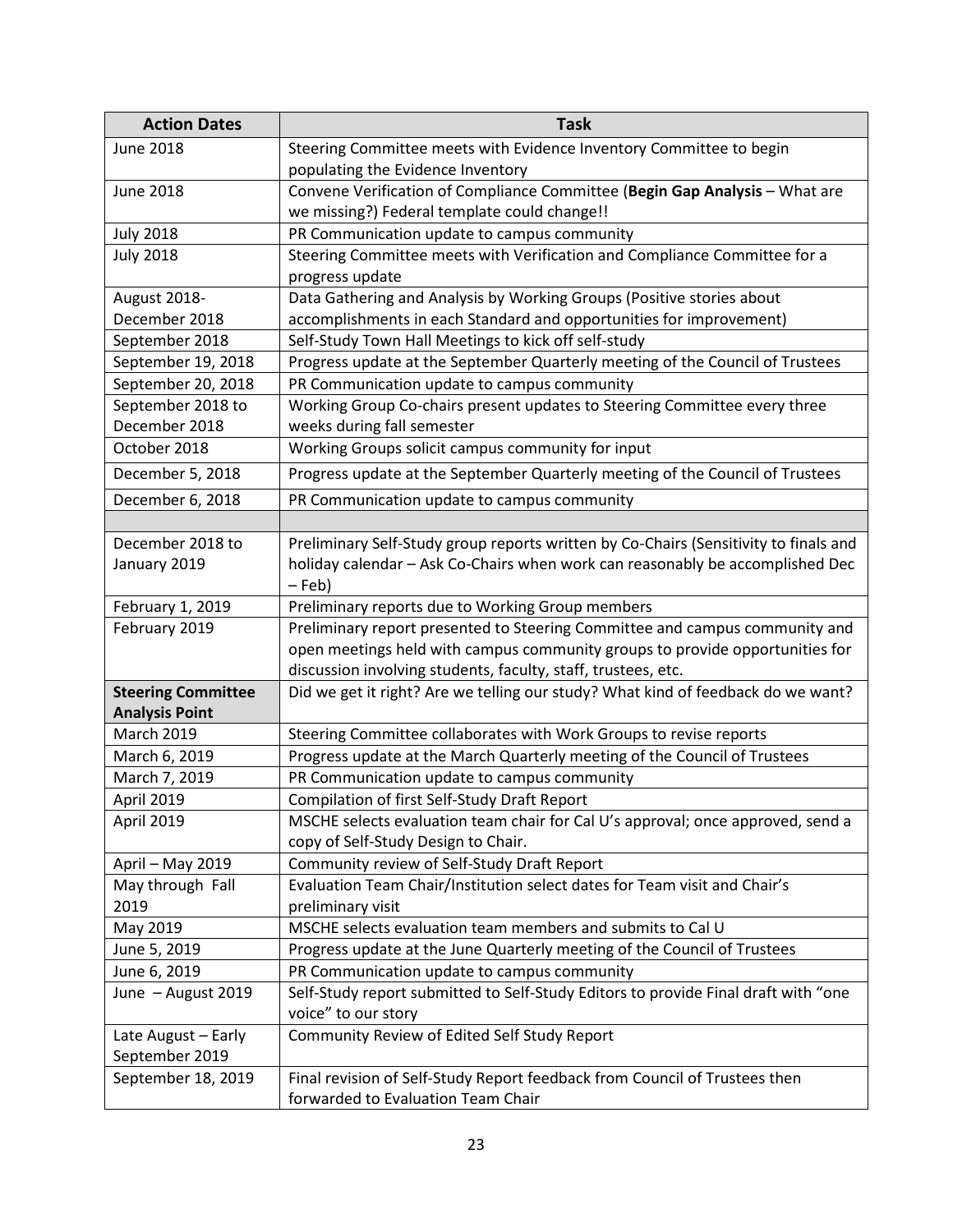| <b>Action Dates</b> | Task                                                                                 |
|---------------------|--------------------------------------------------------------------------------------|
| September 19, 2019  | PR Communication update to campus community                                          |
| October 2019        | Edits/Revisions to Self-Study based on feedback from Team Chair                      |
|                     | Tentative working session with the Board on Self-Study Report                        |
| <b>Fall 2019</b>    | Visit by MSCHE Chair of the Evaluation Team (at least four months prior to visit)    |
| December 1, 2019    | Compliance Report Submitted to the Commission                                        |
| December 4, 2019    | Progress update at the December Quarterly meeting of the Council of Trustees         |
| December 5, 2019    | PR Communication update to campus community                                          |
|                     |                                                                                      |
| January 2020        | Final Self-Study Report mailed to Evaluation Team members and MSCHE                  |
| January - February  | Rallies, PR blasts, visits to classrooms, meetings, mailings, to appraise the entire |
| 2020                | campus community regarding pending evaluation team visit                             |
| TBA                 | Visit by MSCHE Evaluation Team                                                       |
| April 2020          | Visiting Team Preliminary Report Received                                            |
| May 2020            | Institutional Response Submitted                                                     |
| May 2020            | Visiting Team Report Shared with Cal U Community (Posted on Cal U Intranet           |
|                     | <b>Accreditation Site)</b>                                                           |
| June 2020           | <b>Commission Action</b>                                                             |

# **XII. Communication Plan**

Recognizing that every member of the University community is a potential contributor to the Middle States Self-Study, Cal U is committed to providing clear, accurate and timely information to all as we collectively engage in the self-study process.

# 1. Objectives

- To **energize** the university community by conveying the importance of the self-study and its relationship to Cal U's overall mission and 2015-2020 strategic plan.
- To **inform** the university community by providing regular updates regarding the progress of the self-study, with targeted outreach at key communication points.
- To **involve** the university community by encouraging reflection and fostering dialogue in the spirit of continuous improvement.

# 2. Audiences

- Primary audiences consist of:
	- o University leadership (President, President's Cabinet, deans)
	- o Faculty (tenured, tenure-track and adjunct)
	- o Managers and staff
	- o Students (including student leaders)
	- o Council of Trustees
- Secondary audiences consist of:
	- o Alumni (including Alumni Association Board members)
	- o Community partners and friends of the University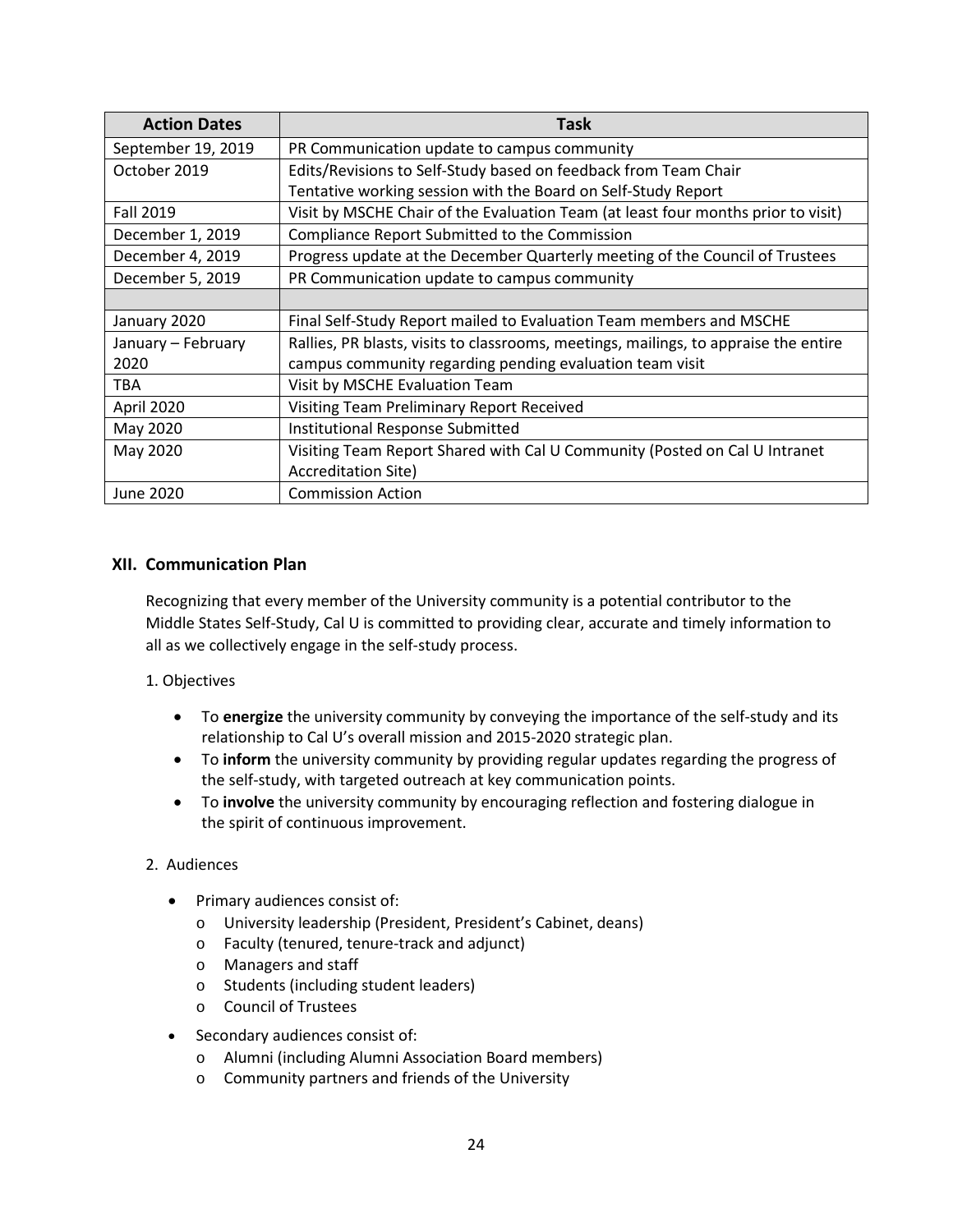- 3. Channels
	- Primary communication channels include:
		- o Campus-wide email (via Office of Communications & PR)
		- o Dedicated email address (selfstudy@calu.edu)
		- o Online information and data site (Desire2Learn LMS)
		- o Universit[y Accreditation Web Site](https://www.calu.edu/calu-difference/accreditation.aspx) for information about the Middle States Commission on Higher Education accreditation and Cal U accreditation reports and responses
		- o Campus news outlets: online news (calu.edu/news), online event calendar (calu.edu/calendar), daily announcements, digital signage, etc.
	- Secondary communication options may include:
		- o Alumni newsletter
		- o University magazine and biweekly Journal
		- o News releases, social media
- 4. Tactics and Timing

Tactics available to meet the objectives of this communication plan include, but are not limited to:

- Post information/data/draft documents online using Desire2Learn (D2L) …
	- o Periodically, as data is collected and working groups draft and revise documents.
	- o As the Evidence Inventory is populated.
	- o At other key points throughout the self-study.
- Deliver presentations to leadership and key stakeholder groups …
	- o At quarterly meetings of Council of Trustees.
	- o Periodically, at scheduled faculty meetings (Provost's Council, Dean's Council, etc.).
	- o Periodically, at scheduled meetings of Student Government, Alumni Board, etc.
	- o As needed to reach other stakeholders at key points throughout the self-study.
- Email progress updates or solicitations to faculty, staff and students …
	- o Following the quarterly meetings of the Council of Trustees.
	- o When the steering committee is seeking feedback from the campus community.
	- o When draft documents are available for review online.
	- o At other key points throughout the self-study.
- Present summary updates/reminders at convocations for faculty/staff and students … o In fall and spring, during the President's regular State of the University address.
- Hold open discussions or town hall-style meetings open to the University community ...
	- o To kick off the self-study.
	- o At other key points throughout the self-study.
	- o To mark the self-study's conclusion.
- Contact alumni via email or the alumni newsletter …
	- o When input/feedback from alumni is needed or desired.
	- o To report results of the self-study.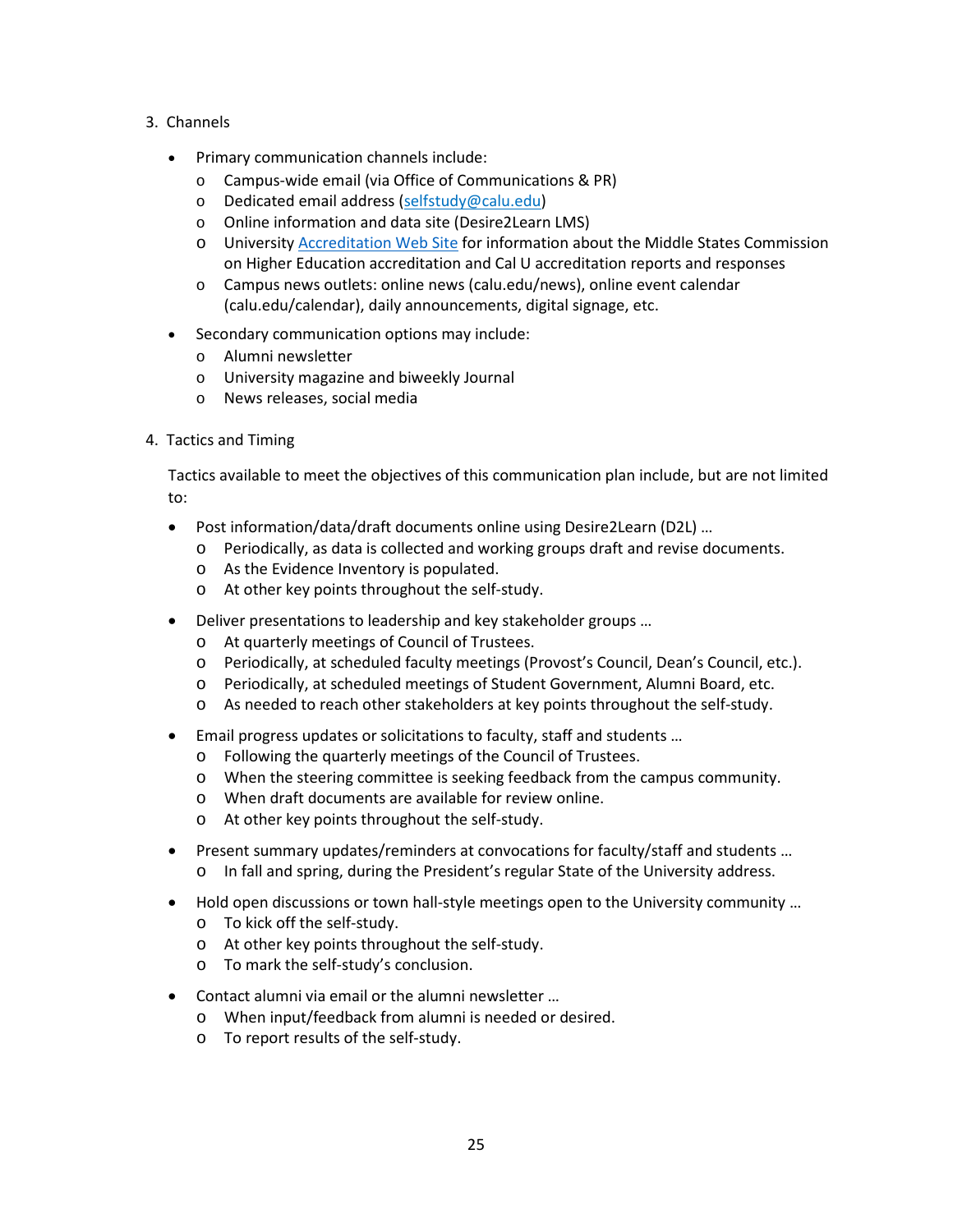5. Areas of Responsibility (Table 9)

| <b>Communication Responsibilities</b> | <b>University Departments</b> | <b>Implementers</b>      |
|---------------------------------------|-------------------------------|--------------------------|
| Campus email (faculty/staff/students) | Communications/PR             | Christine Kindl          |
| Dedicated email address               | Associate Provost             | Len Colelli              |
| Desige2Learn                          | Teaching & Learning Center    | CJ DeJulijus             |
| Online new, online calendar           | Communications/PR             | Christine Kindl          |
| Daily Announcements                   | <b>UTech Services</b>         | (submit via CWIS)        |
| Alumni newsletter                     | Alumni Relations              | Tony Mauro/Ryan Barnhart |
| Academic events                       | Academic Affairs              | Jodie Bonidie            |

## **XIII. Evaluation Team Profile**

1. Summary of notable characteristics or demographics of the institution that the Commission should consider when selecting a chairperson and members of the evaluation team.

It would be desired to select a chairperson and evaluation team members from institutions with the following characteristics.

- Public Control (four-year institution)
- Rural or suburban Geographic Setting
- Carnegie Classification: Master's Colleges & Universities Larger Programs
- Schools with an affiliation in a "Government-State System" (similar to the Pennsylvania State System of Higher Education)
- One team member with significant experience in on-line education
- Academic degree profile similar to ours: Post-secondary certificates, Associate's, Bachelor's, Post-baccalaureate Award/Cert/Diploma, Doctor's –Professional Practice
- Student profile similar to ours (High Pell, High Commuter, large portion of undergraduate enrollment, about 25% non-traditional student population)
- Mission-related focus in Science and Technology
- 2. Institutions that are considered comparable peers, preferably within the Middle States Region.

Our 2017 IPEDS Data Feedback Report identified a 32-school comparison group based on admissions, student enrollment, awards, charges and net price, student financial aid, military benefits, retention comparison group, graduation rates, finance, staff, and libraries. After excluding schools from our own PA State System of Higher Education and schools outside of the Middle States Region, the following schools from the IPEDS report might be considered comparable peers.

- The State University of New York at New Paltz (New Paltz, NY)
- Stockton University (Galloway, NJ)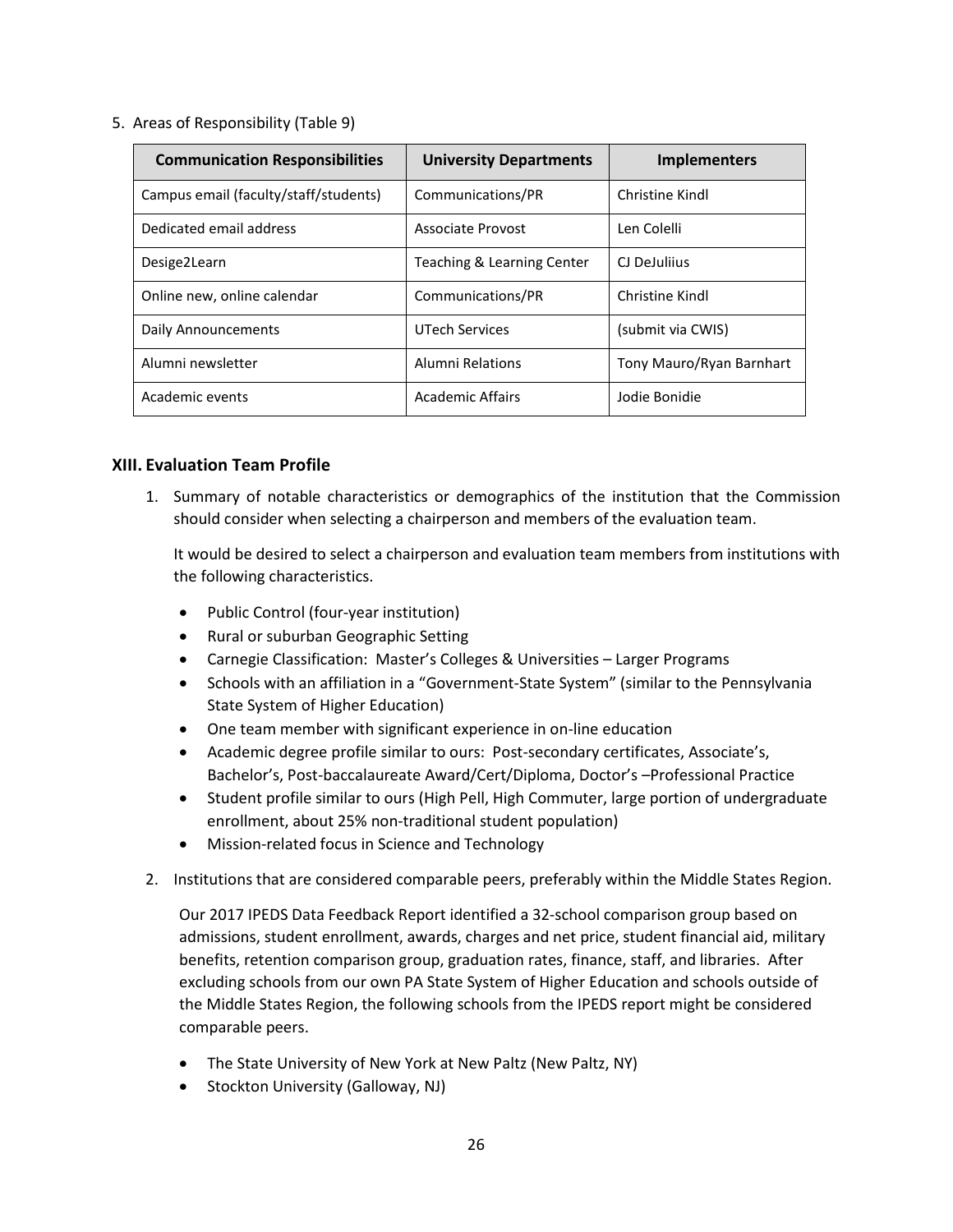- SUNY Buffalo State (Buffalo, NY)
- SUNY College of Brockport (Brockport, NY)
- SUNY College at Oswego (Oswego, NY)
- The College of New Jersey (Ewing, NJ)
- William Patterson University of New Jersey (Wayne, NJ)
- 3. Institutions that are considered *aspirational peers* are the University of Wisconsin Stout (Menomonie, WI) and Cal Polytechnic State University (San Luis Obispo, CA). If preferred within the Middle States region please include the following.
	- Rochester Institute of Technology
	- Pennsylvania College of Technology (PSU)
	- SUNY Alfred State College
	- CUNY NYC College of Technology
	- SUNY State University of NY at Delhi
	- SUNY State University of NY at Cobleskill
	- Towson University (MD)
- 4. Institutions whose representatives might present conflicts of interest should they serve on the self-study evaluation team.
	- Other Pennsylvania State System of Higher Education universities
	- Institutions within a 150-mile radius of Cal U
	- Individuals who graduated or worked at Cal U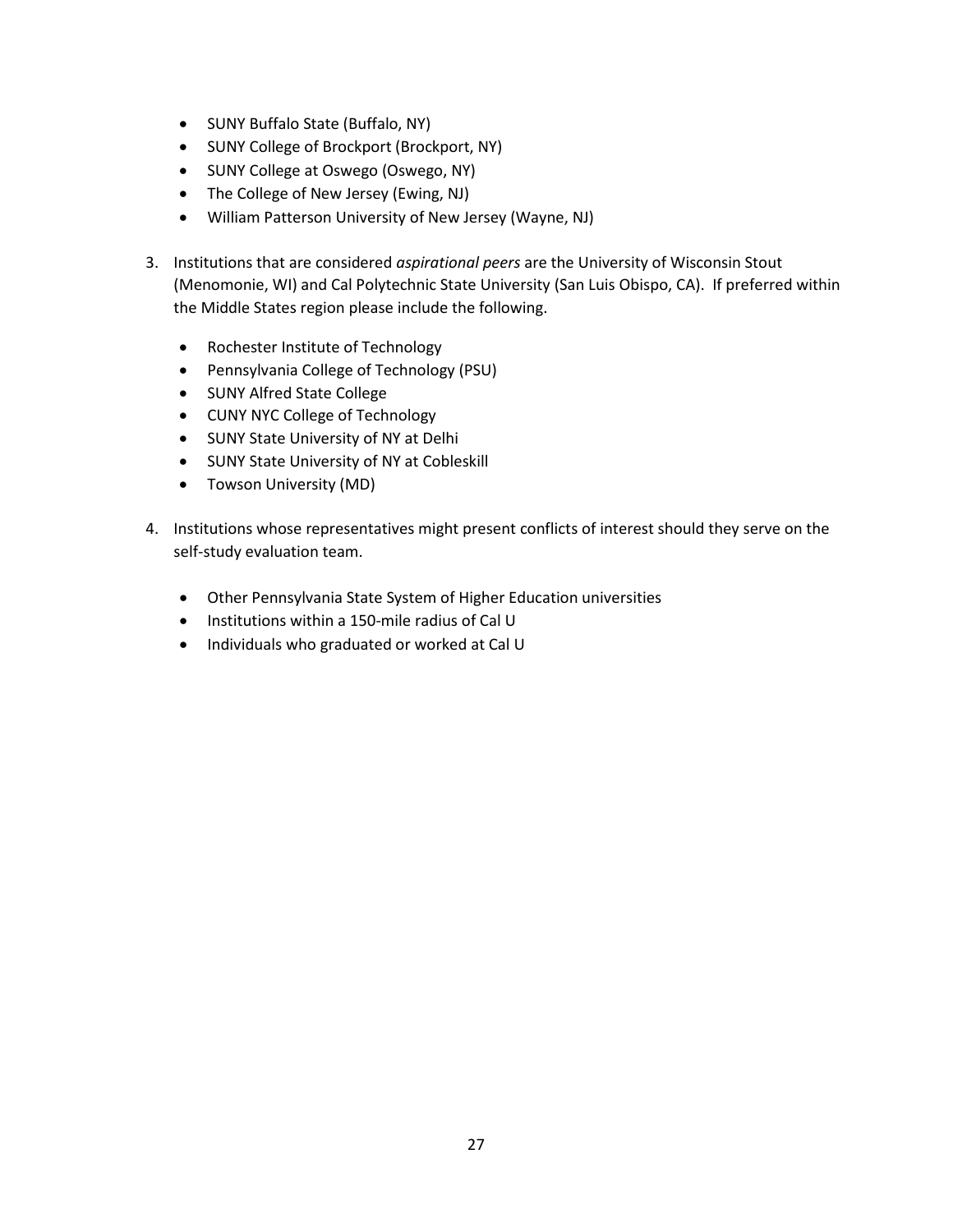# APPENDIX

# MSCHE Standards Summaries for Working Group Kick-Off Meetings

# Sources:

- 1. MSCHE Training Videos: [https://www.msche.org/?Nav1=EVALUATORS&Nav2=TRAININGMATERIALS&Nav3=VID](https://www.msche.org/?Nav1=EVALUATORS&Nav2=TRAININGMATERIALS&Nav3=VIDEOS&strPageName=VIDEOS) [EOS&strPageName=VIDEOS](https://www.msche.org/?Nav1=EVALUATORS&Nav2=TRAININGMATERIALS&Nav3=VIDEOS&strPageName=VIDEOS)
- 2. MSCHE Standards for Accreditation and Requirements of Affiliation (Thirteenth Edition - 2015): <https://www.msche.org/publications/RevisedStandardsFINAL.pdf>
- 3. California University of Pennsylvania Strategic Plan: [https://www.calu.edu/inside/faculty-staff/strategic\\_plan/](https://www.calu.edu/inside/faculty-staff/strategic_plan/)
- 4. California University of Pennsylvania Self-Study Design Document (May 2018)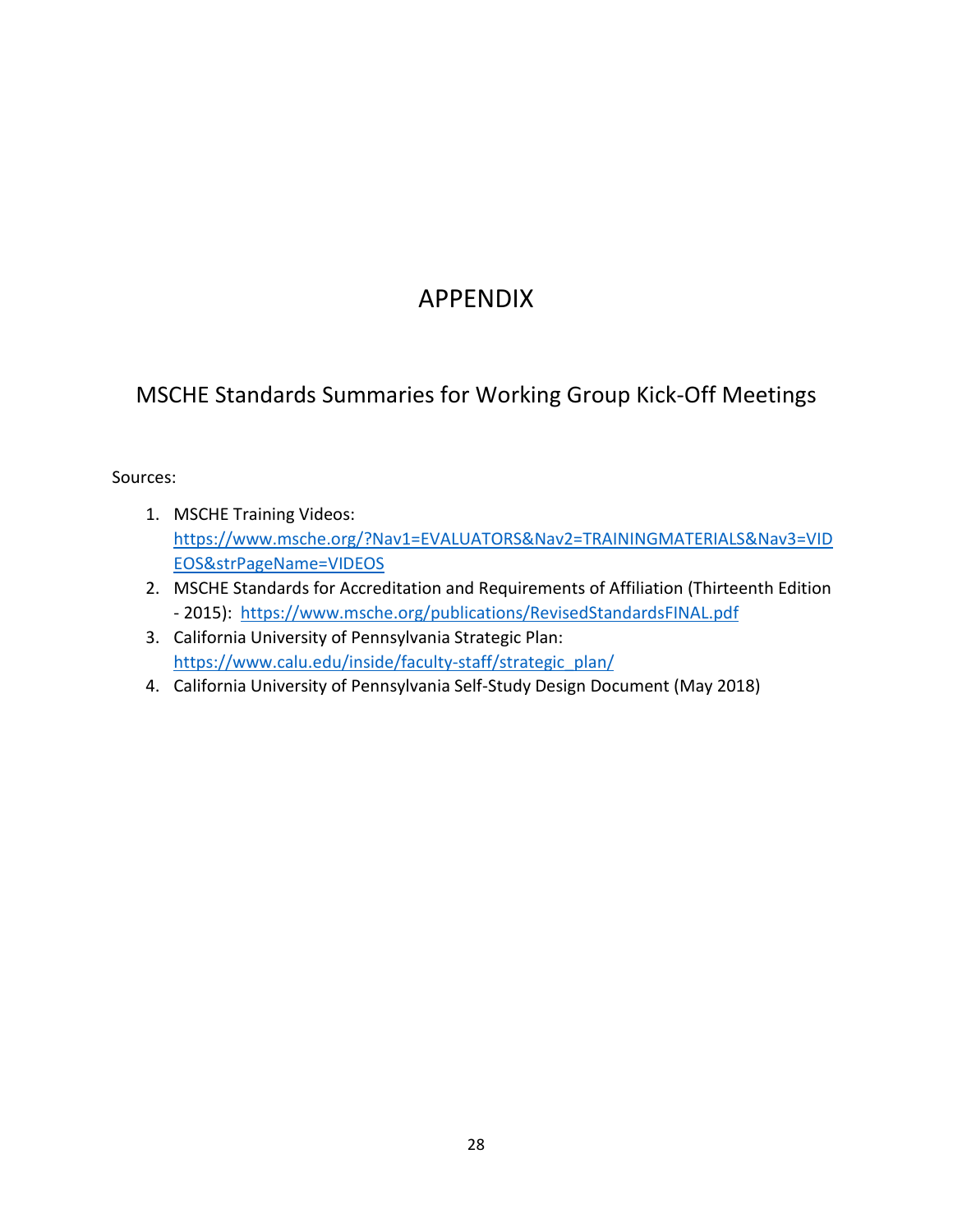# **Standard I: Mission and Goals of the Institution**

This standard speaks to the scope of the institution and the delineation of its character and individuality with clearly articulated mission and goals evaluated as part of an institutional assessment process.

**MSCHE Definition:** "The institution's mission defines its purpose within the context of higher education, the students it serves, and what it intends to accomplish. The institution's stated goals are clearly linked to its mission and specify how the institution fulfills its mission."

- **1. Requirements of Affiliation to be addressed in the Standard I Chapter** (Could be separate headings or integrated throughout Chapter I of the Self-Study)
	- **Requirement 7** The Institution has a mission statement and related goals, approved by its governing board that defines its purposes within the context of higher education.

**Mission Statement**: The mission of California University of PA is to provide a high-quality, studentcentered education that prepares an increasingly diverse community of lifelong learners to contribute responsibility and creatively to the regional, national and global society, while serving as a resource to advance the region's cultural, social and economic development.

**Goal 1:** Enhance the academic excellence and experience of our students.

**Goal 2:** Operate using sound and efficient fiscal and governance practices.

**Goal 3:** Create a transformative learning and working environment that promotes diversity through a culture of civility and inclusiveness.

**Goal 4:** Serve in the areas where we live and learn through the Commonwealth, the region, the nation and the world.

**Goal 5:** Continue to enhance the quality of student life.

**Note**: An accredited institution possesses and demonstrates a clearly defined mission and goals that are clearly communicated to institutional stakeholders. Within the report and during the Evaluation Team visit, we should be able to answer the following questions:

### **Questions:**

- o Does the mission define purpose within the context of higher education, the students it serves, and what it intends to accomplish?
- o Are the institution's stated goals clearly linked to its mission and specifically how the institution fulfills its mission?
- **Requirement 10** Institutional planning integrates goals for the academic and institutional effectiveness and improvement, student achievement of educational goals, student learning, and the results of academic and institutional assessments.

- Evidence must be included in the Standard I self-study chapter and from questions by the Evaluation Team during the campus visit that:
	- o Goals are expressed as outcomes to be evaluated via assessment.
	- o Goals are widely known by the campus community.
	- o Processes and policies have been implemented to disseminate goals to faculty/staff/students/and governing bodies of the institution.
	- o Evidence is provided to determine how well goals are achieved via periodic evaluation of the mission and goals.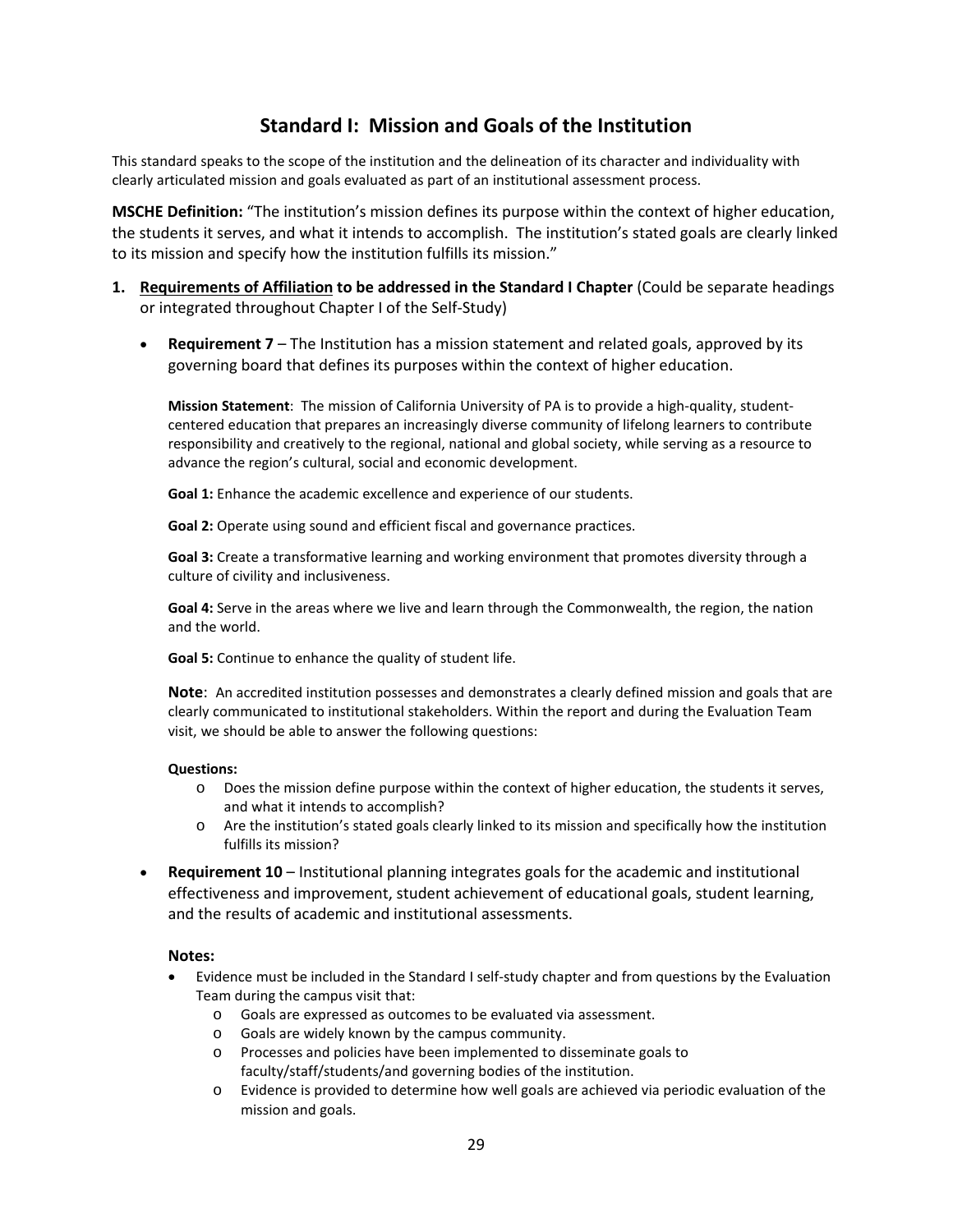- It is important to remember that when an institution demonstrates that it meets Standard I, it must also demonstrate how it complies with these relevant Requirements of Affiliation. This may or may not require a separate analysis within the self-study document but a clear indicator addressing the appropriate Requirements of Affiliation will be necessary. While the Commission is not prescriptive in terms of how compliance is documented, institutions have to be mindful of the appropriate alignment of Requirements with the Standard and clearly indicate to the evaluation team where that has been satisfied in the self-study document.
- **2. Institutional Priorities to be Addressed in the Standard I Chapter** (Could be a separate heading or integrated through Chapter I of the Self-Study)
	- Enhancing the academic excellence and experience of our students.
	- Operating with sound and efficient fiscal and governance practices.
	- Achieving optimal enrollment in these challenging times.
	- Creating a comprehensive system of institutional effectiveness.

## **3. Criteria to be addressed in Standard I Chapter**

**Criterion 1:** A clearly defined mission and goals that: 1) are developed through appropriate collaborative participation by all who facilitate and are otherwise responsible for institutional development and improvement; 2) address external and well as internal contexts and constituencies; 3) are approved and supported by the governing body; 4) guide faculty, administration, staff, and governing structures in making decisions related to planning, resource allocation, program and curricular development, and the definition of instructional and educational outcomes; 5) include support of scholarly inquiry and creative activity, at levels and of the type appropriate to the institution; 6) are publicized and widely known by the institution's internal stakeholders; and 7) are periodically evaluated.

**Note**: Clear mission statements and accompanying goals when used to guide planning processes allow an institution to continue to meet its purposes while supporting the opportunity for change and renewal. Within the report and during the Evaluation Team visit, we should be able to answer the following questions.

## **Questions**:

- Have the institution's mission statement and goals been formally ratified and supported by its primary governing body?
- Are processes and policies in place to periodically disseminate the mission and goals to faculty, staff, students and members of the governing body?
- Are the mission and goals widely known across the institution by its constituents?
- Where can one find this information?
- Does the institution periodically evaluate its mission and goals?
- How frequently does the institution evaluation its mission?
- How do you know the institution is achieving its mission (dashboard with updates?)
- Are the elements of the mission measured and how often?

**Criterion 2**: Institutional Goals are realistic, appropriate to higher education, and consistent with the mission.

**Note**: Goals provide a roadmap to help an institution achieve its mission and measure its progress. While an institution is expected to inspire for excellence, it is also expected to operate within realistic goals reflective of mission, financial, human, and physical resources. Within the report and during the Evaluation Team visit, we should be able to answer the following questions: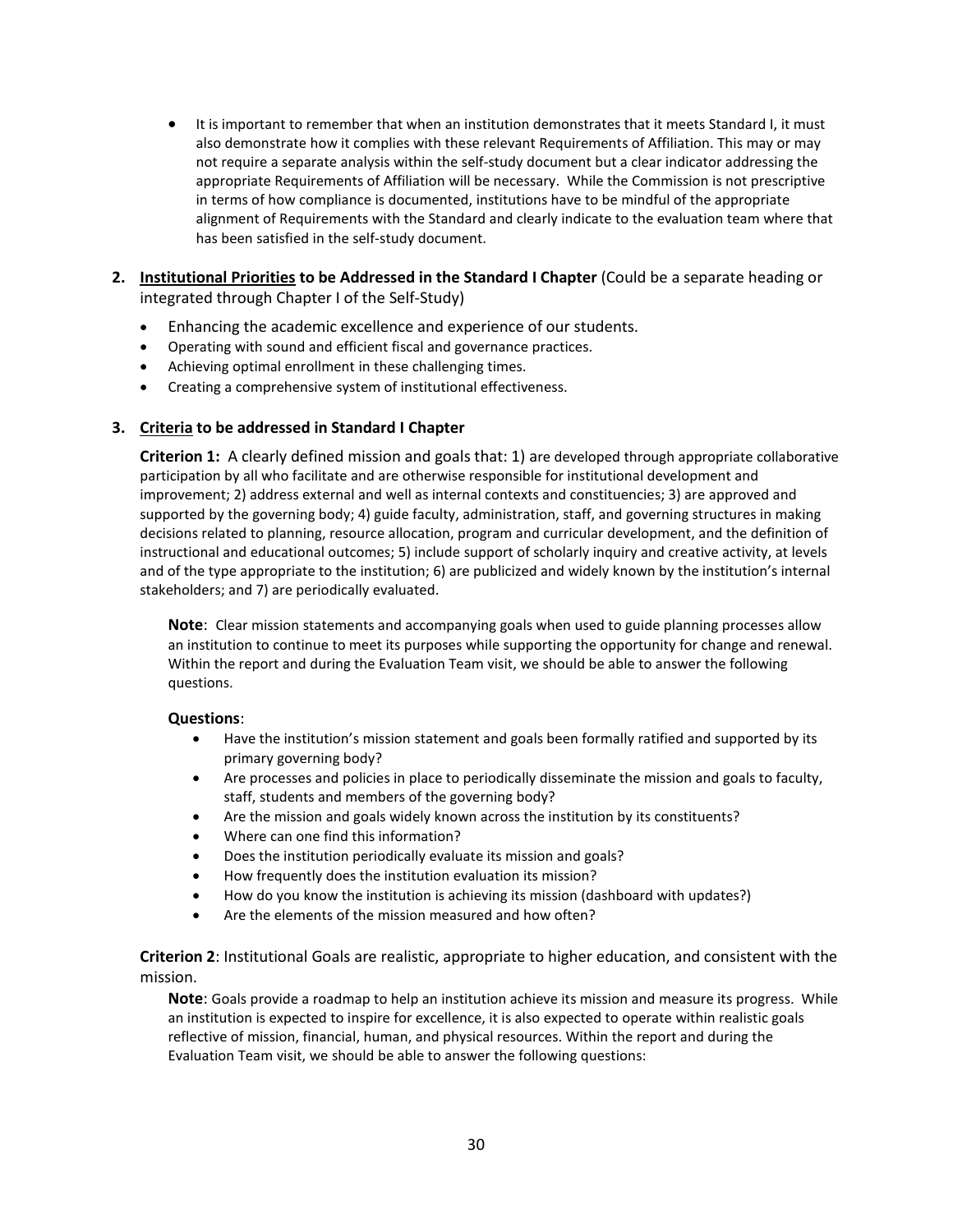## **Questions**:

- Are the goals aligned with the mission?
- Are they achievable?

**Criterion 3**: Goals that focus on student learning and related outcomes and on institutional improvement; are supported by administrative, educational, and student support programs and services; and are consistent with institutional mission.

**Note**: Goals should be focused on the student learning experience and the full range of services offered by an institution to insure that the institution succeeds with educating its students. Within the report and during the Evaluation Team visit, we should be able to answer the following questions.

## **Questions:**

- Are goals focused on the student achievement?
- Are goals focused on the full range of services offered by the institution to insure the institution succeeds in educating its students?
- Do the goals lead to institutional improvement?

**Criterion 4**: Periodic assessment of mission and goals to ensure they are relevant and achievable.

**Note**: Institutions are expected to demonstrate the effectiveness of their mission and goals through periodic assessment. This criterion requires institutions to not just do assessment, but to use assessment results for continuous improvement. Within the report and during the Evaluation Team visit, we should be able to answer the following questions.

## **Questions**:

- Are goals expressed as outcomes to be evaluated via assessment?
- Is assessment designed as a periodic, systematic, ongoing process for improvement?
- Are the institution's mission and goals still relevant?
- What do assessment results tell us about the institution's ability to fulfill its mission?
- Is the institution fulfilling its mission and achieving its goals? **(Fundamental Question)**

| <b>Systematic</b>                  | <b>Meaningful</b>            | <b>Useful</b>              | Cost                       |
|------------------------------------|------------------------------|----------------------------|----------------------------|
|                                    |                              |                            | <b>Effective/Efficient</b> |
| Are all university cycles (e.g.    | To that extent do            | How engaged are            | What has been the          |
| strategic plan, governing board    | stakeholders trust           | institutional stakeholders | "value-added" of the       |
| terms, PASSHE five-year            | assessment results?          | in the process?            | assessment process?        |
| program review, and annual         |                              |                            |                            |
| program assessment)                |                              |                            |                            |
| periodically addressed?            |                              |                            |                            |
| Are <i>university systems</i> well | How well are assessment      | How collaborative has      | How discernible and        |
| understood (mission                | results related to goals and | the assessment process     | sustainable is the         |
| alignment, measurable              | objectives?                  | been?                      | current process?           |
| outcomes, data gathering and       |                              |                            |                            |
| trend assessment, data-based       |                              |                            |                            |
| decisions for ongoing              |                              |                            |                            |
| improvement)?                      |                              |                            |                            |
| Are systematically measured        | To what extent do            | To what degree has the     | To what extent has         |
| outcomes realistic and             | assessments have potential   | assessment process         | assessment become a        |
| <u>achievable</u> ?                | for revealing "the truth" no | impacted student           | natural rather than an     |
|                                    | matter how uncomfortable?    | learning?                  | imposed process?           |

# **Note:** Effective Assessment is Systematic, Meaningful, Useful, Efficient and Cost Effective.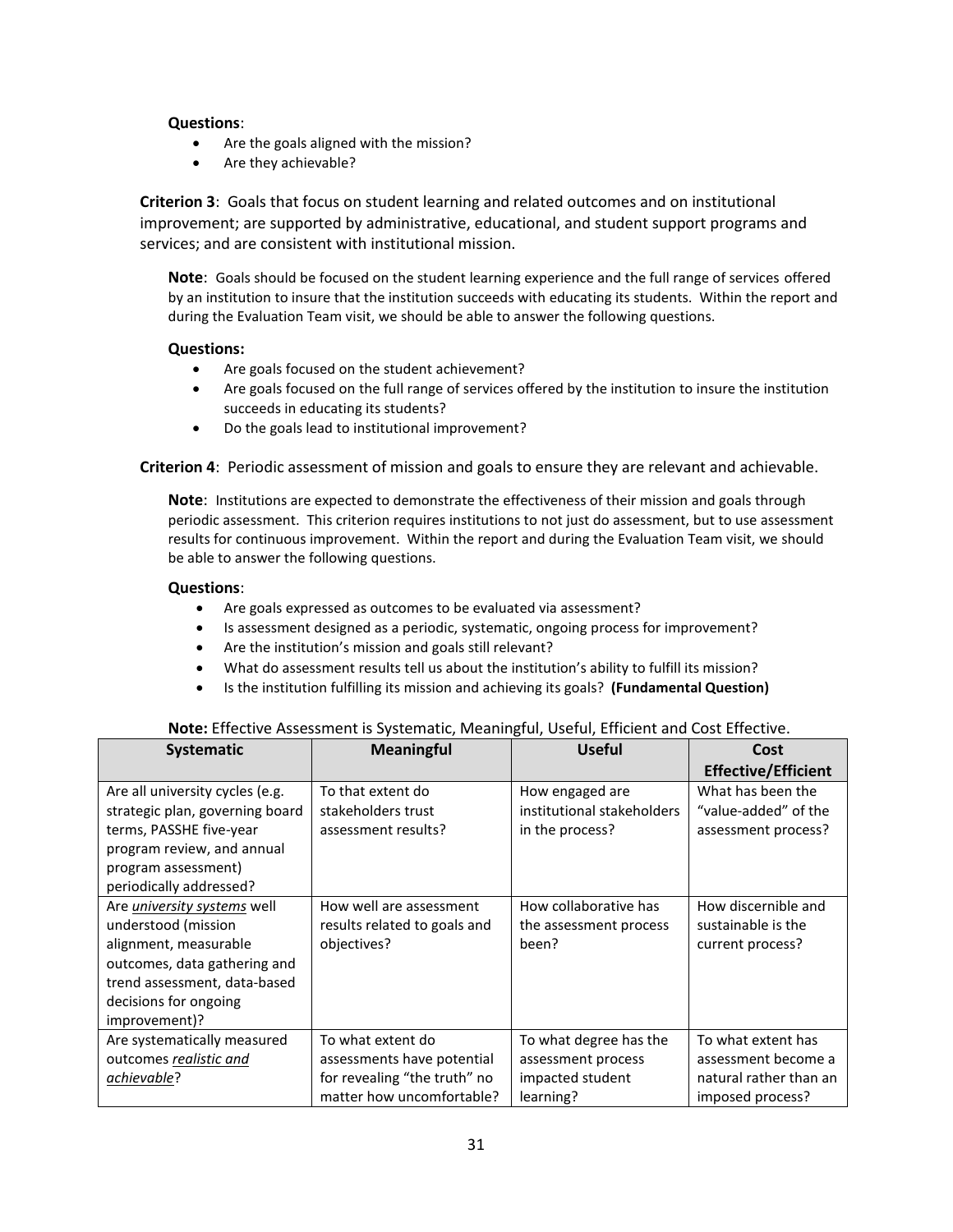## **4. Possible examples of Evidence to support Standard I** (Proposed Evidence Inventory from Self-Study Design Document).

| <b>MSCHE Standards</b>                                                                                                                             | Documents, Processes, Procedures, and Results  |  |
|----------------------------------------------------------------------------------------------------------------------------------------------------|------------------------------------------------|--|
|                                                                                                                                                    | 2015-2020 Strategic Plan (1984-11-R)           |  |
|                                                                                                                                                    | Strategic Enrollment Plan (1991-02-R)          |  |
| <b>Standard I: Mission and Goals</b>                                                                                                               | University Fact Book                           |  |
| Mission defines its purpose within the context of higher education,                                                                                | <b>Trustee Minutes/Resolutions</b>             |  |
| the students it serves, and what it intends to accomplish. Goals are                                                                               | Union Meet and Discuss Minutes                 |  |
| clearly linked to its mission and specifically how the institution fulfills                                                                        | <b>College Council Minutes</b>                 |  |
| its mission. Goals are expressed as outcomes to be evaluated via                                                                                   | <b>Department Meeting Minutes</b>              |  |
| assessment                                                                                                                                         | <b>Marketing Brochures</b>                     |  |
| Requirements 7 and 10: Mission & goals with integrated<br>1.<br>planning.                                                                          | <b>Program Accreditation Reports</b>           |  |
|                                                                                                                                                    | Program Review Reports (for non-accredited     |  |
|                                                                                                                                                    | programs)                                      |  |
| 2.<br><b>Criteria 1-4:</b> Clearly defined mission and goals that are realistic<br>and appropriate, focused and supportive of the student learning | <b>Study Abroad Policies</b>                   |  |
| experience, with periodic assessment of mission and goals.                                                                                         | <b>State Authorization Approvals</b>           |  |
|                                                                                                                                                    | <b>Articulation Agreements</b>                 |  |
|                                                                                                                                                    | <b>Institutional Effectiveness Assessments</b> |  |
|                                                                                                                                                    | <b>President's Cabinet Minutes</b>             |  |

## **5. Charge of the Standard I Working Group** (from Self-Study Design Document)**:**

- a. Review the first MSCHE training video (Understanding the Standards & Requirements of Affiliation: A general overview) and then review the Standard I working group training video at[: Middle States Training Videos.](https://www.msche.org/?Nav1=EVALUATORS&Nav2=TRAININGMATERIALS&Nav3=VIDEOS&strPageName=VIDEOS)
- b. Develop an understanding of the history, mission, and 2015-2020 strategic plan of Cal U in the context of their MSCHE Standard;
- c. Carefully review the Cal U MSCHE 2015 Periodic Review Report and the 2017 MSCHE Monitoring report to become aware of past successes and challenges in meeting accreditation Standards;
- d. Analyze documents, processes and procedures related to the assigned Standard utilizing data listed in the Evidence Inventory;
- e. Identify and describe examples (positive stories) in each standard area the facilitate: 1) student success, 2) quality customer service, and 3) institutional success;
- f. Focus on results (processes used in offices, units, departments to meet goals); don't spend time providing justifications or explanations of why services/programs are provided;
- g. Conduct interviews and/or focus groups where relevant to obtain needed information;
- h. Consider a writing approach that describes a series of positive success stories that address "Requirements of Affiliation", "Criteria for Accreditation" "Institutional Priorities", and "Intended Outcomes" of the self-study;
- i. If evidence is not available to support achievement of a criterion, provide an explanation and identify opportunities (resources) and innovations required for periodic improvement to meet the criterion;
- j. Make sure working group members know who to contact when they need information;
- k. Hold periodic meetings to assess progress;
- l. Use templates provided to facilitate the development of the evidence inventory;
- m. Generate written drafts that clearly indicate each of the lines of inquiry developed and the methods and data used to answer each inquiry;
- n. Examine how the Cal U mission and goals are supported and implemented across the institution;
- o. Report how the University establishes and periodically assesses the mission and goals;
- p. Recommend opportunities and support systems for incrementally developing a culture of continuous institutional effectiveness (assessment) for **Standard I** at Cal U; and
- q. Submit a preliminary Standard I working group report to Self-Study Oversight Team by February 1, 2019.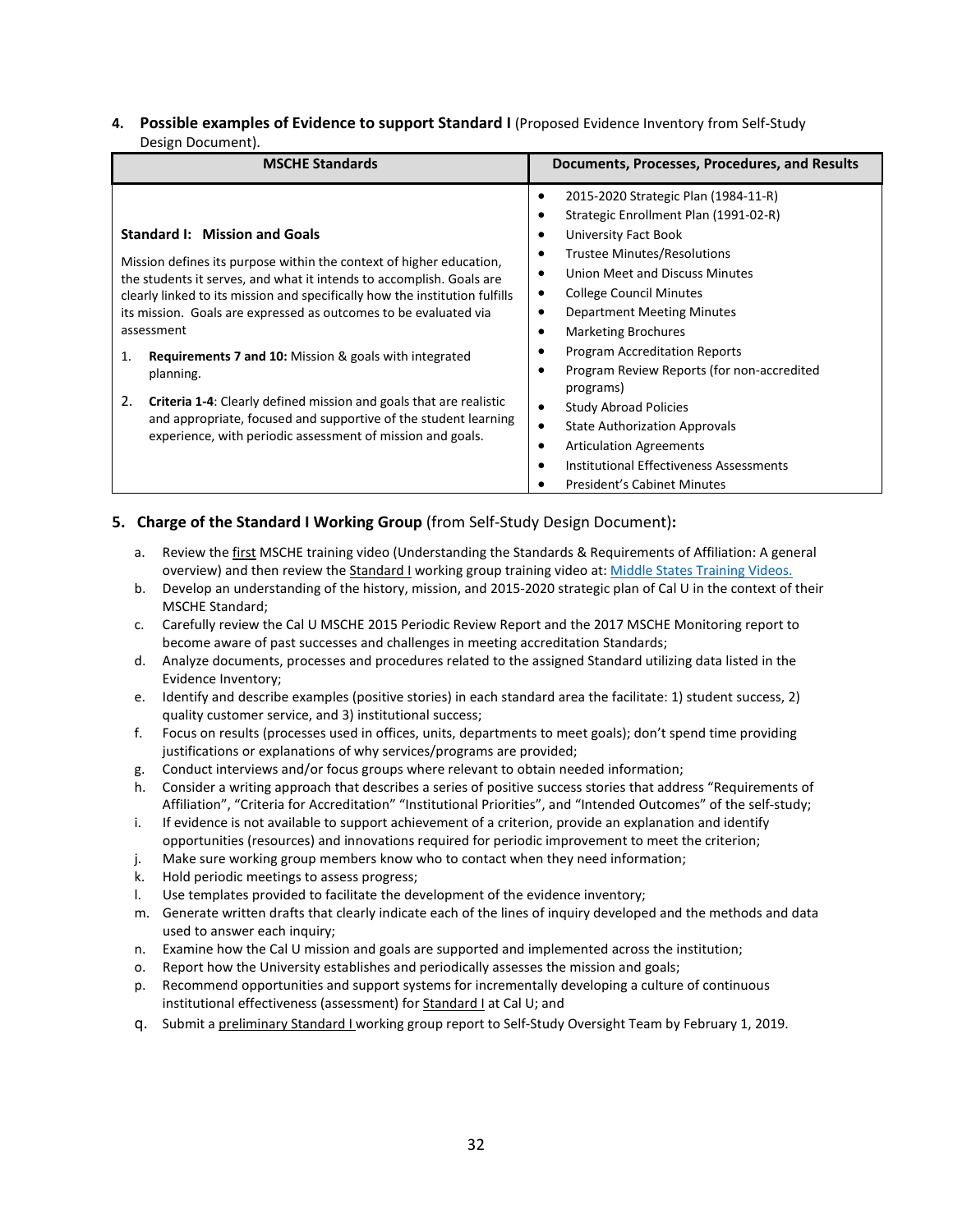# **Standard II: Ethics and Integrity**

This standard speaks to critical values of ethics and integrity that are expected to guide all operations of the institution.

**MSCHE Definition:** "Ethics and integrity are central, indispensable, and defining hallmarks of effective higher education institutions. In all activities, whether internal or external, an institution must be faithful to its mission, honor its contracts and commitments, adhere to its policies, and represent itself truthfully."

**1. Requirements of Affiliation**. There are no specific requirements of affiliation tied to Standard II. However, the Commission expects the institution to demonstrate compliance by operating with integrity and showing ethical attributes in all intuitional ventures and activities.

**Note:** The Standard emphasizes the importance of the institution's faithfulness to its mission, the importance of a respectful campus climate, the need for fair and impartial practices, and the expectation of the institutions compliance with applicable federal, state and Commission policies.

- **2. Institutional Priorities to be Addressed in the Standard II Chapter** (Could be a separate heading or integrated through Chapter II of the Self-Study)
	- Enhancing the academic excellence and experience of our students.
	- Operating with sound and efficient fiscal and governance practices.
	- Achieving optimal enrollment in these challenging times.
	- Creating a comprehensive system of institutional effectiveness.

## **3. Criteria to be addressed in the Standard II Chapter.**

**Criterion 1:** A commitment to academic freedom, intellectual freedom, freedom of expression, and respect for intellectual property rights.

**Note**: It's important to discuss related policies and processes that might be unique to the institution.

**Criterion 2:** A climate that fosters respect among students, faculty, staff, and administration from a range of diverse backgrounds, ideas, and perspectives.

**Note**: Middle States does not prescribe any specific approach to supporting campus climate. Some institutions have offices specifically designated to supporting this criterion. For example, an office of Multicultural Student Affairs or an office of Social Equity. Some have committees exploring and supporting institutional climate such as an LGBTQ taskforce. Some institutions have diversity plans and are utilizing data regarding the diversity of faculty and staff as well as students to measure within this criterion. Institutions may have diversity as a strategic priority or goal or a part of the mission statement with measures established to demonstrate how the institution is meeting those priorities. Still others may conduct culture or climate surveys or use existing surveys to extract those elements that measure and speak to diversity and respect. For example the National Survey of Student Engagement (NSSE) may have specific questions that could lend to an analysis of this criterion. Also relevant to this criterion, would be freedom of expression and academic freedom and respect among students and employees which ties to Criterion 1.

**Criterion 3**: A grievance policy that is documented and disseminated to address complaints or grievances raised by students, faculty, or staff. The institution's policies and procedures are fair and impartial, and assure that grievances are addressed promptly, appropriately, and equitably.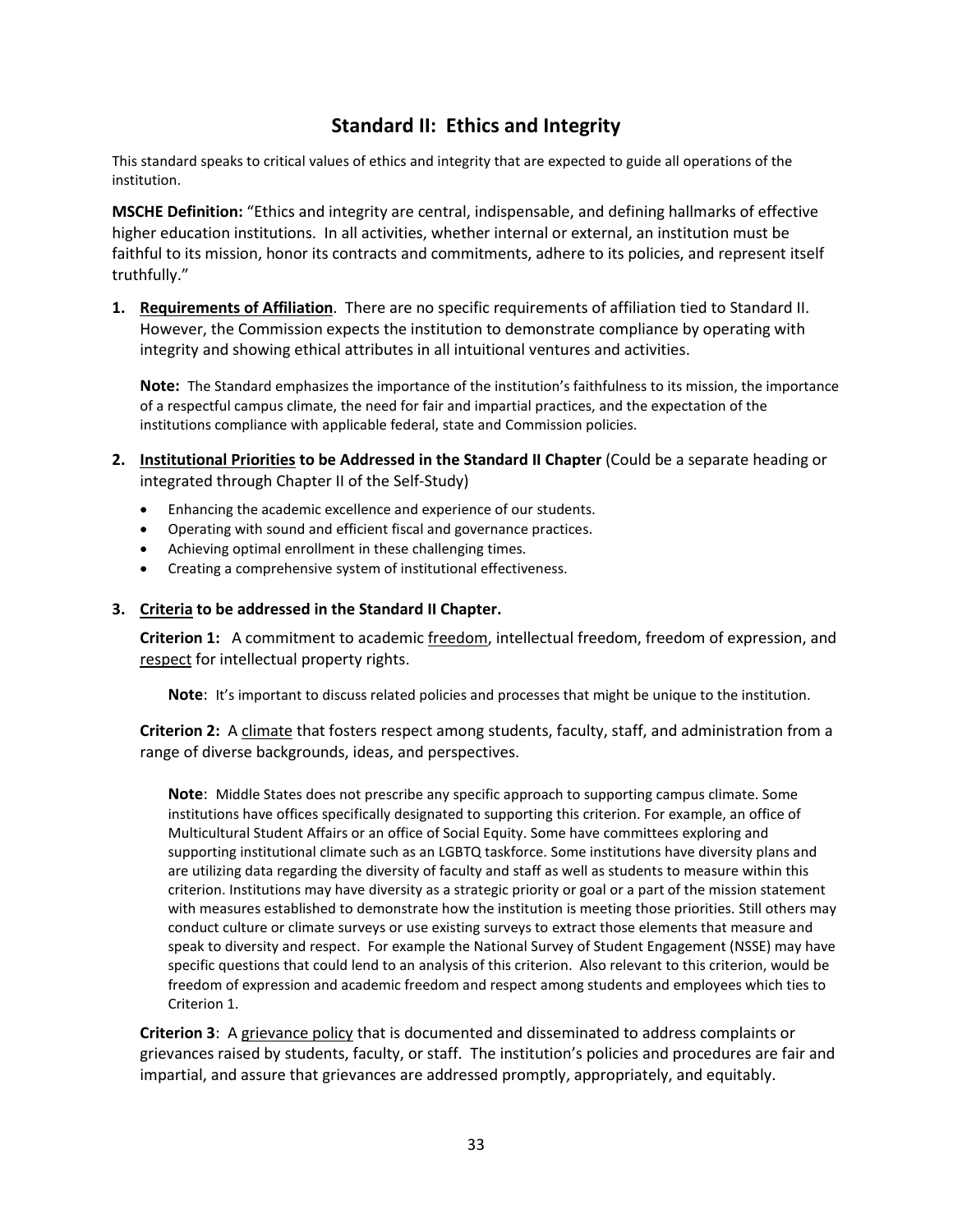**Note**: Besides being a federal requirement, Middle States member institutions must be able to show evidence that they have a fair and fair or impartial complaint process and policies and that complaints or grievances raised by students, faculty or staff will be addressed promptly, appropriately and equitably. There is no set single definition of what defines a grievance or complaint and whatever policy is in place should best fit the institution's mission, campus and community.

**Criterion 4**: The avoidance of conflict of interest or the appearance of such conflict in all activities and among all constituents.

**Note**: Institutions should provide evidence that the institution and its constituents (staff, faculty, administration or governing board) avoid conflict of interest or the appearance of conflict of interest in all activities including partnerships, business or real-estate acquisitions, and legal cases involving the institution. Institutions will typically provide evidence of policies and procedures on ethical conduct of employees including employee or faculty handbooks.

**Criterion 5**: Fair and impartial practices in the hiring, evaluation, promotion, discipline, and separation of employees.

**Note**: Institutions should show evidence of procedures and guidelines for hiring, evaluation, promotion, discipline and separation of employees. This criterion could include policies and guidelines on the selection, promotion and tenure of faculty as well as teaching evaluation including full and part-time faculty.

**Criterion 6**: Honesty and truthfulness in public relations announcements, advertisements, recruiting and admissions materials and practices, as well as in internal communications.

**Note**: Institutions will show evidence of their clear policies and procedures supporting the honesty and truthfulness of their student admissions, recruiting practices, accessibility, and internal/external communications. Institutions should also show accurate and appropriate language in messaging and communication with key constituencies including prospective students and alumni.

**Criterion 7**: Per its mission and services, programs are in place to promote affordability and accessibility and enable students to understand funding sources (and options), value received for cost, and methods to make informed decisions about incurring debt.

**Note**: Institutions should make a reasonable effort to promote affordability and accessibility of their programs to their students as well as helping current and prospective students understand funding sources and options available to them and how to make informed decisions about financial aid and incurring debt. Institutions should also make students aware of the cost of the education at the institution and provide information on need-based financial aid including grants and scholarships as applicable to the mission of the institution. Information for students, parents and the public relating to the affordability and accessibility of the institution is also required as part of the Higher Education Opportunity Act and will be reported in part in the Report on Institution Compliance with federal regulations. Institutions are required to post this information on their HEOA or Student-Right-To-Know webpage.

**Criterion 8**: Compliance with all applicable federal, state, and Commission reporting policies, regulations, and requirements to include reporting regarding the full disclosure of information on 1) institution-wide assessments; 2) the institution's compliance with the Commission's Requirements of Affiliation; 3) substantive changes affecting institutional mission, goals, programs, operations, sites, and other material issues which must be disclosed in a timely fashion; and 4) the institution's compliance with the Commission's policies.

**Note**: Institutions are required to show evidence of compliance with all applicable federal and state reporting policies, regulations and requirements. While some of this information (graduation, retention,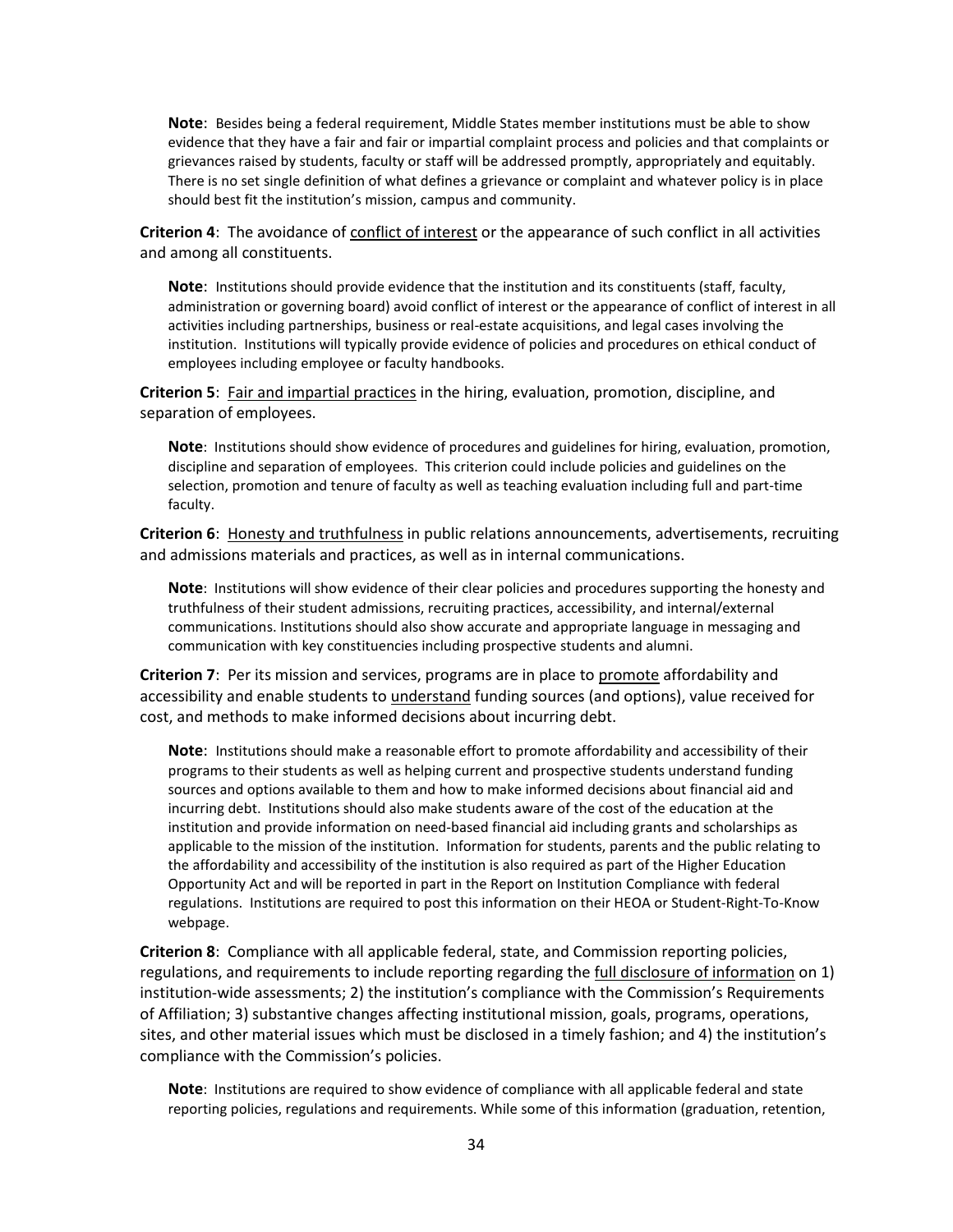certification and licensure or licensing board pass rates, and Requirements of Affiliation 1-7 and 14) will be covered or partially covered by the institution's report on compliance with accreditation relevant federal relations, the institution has an obligation to show continued compliance with other Commission policies such as substantive change, credit-hour, prior-learning, and articulation & transfer through their relationship with the Commission and planning operations. These and other policies can be found on the Commission's website.

## **Criterion 9**: Periodic assessment of ethics and integrity.

**Note**: The Commission expects institutions to engage in sound assessment that lends to institutional improvement. Periodic evaluation of the role of ethics and integrity in politics, practices, and institutional leadership should be embedded within the many assessments and evaluations that are carried out throughout the campus.

| <b>Systematic</b>                  | <b>Meaningful</b>            | <b>Useful</b>              | Cost                       |
|------------------------------------|------------------------------|----------------------------|----------------------------|
|                                    |                              |                            | <b>Effective/Efficient</b> |
| Are all university cycles (e.g.    | To that extent do            | How engaged are            | What has been the          |
| strategic plan, governing board    | stakeholders trust           | institutional stakeholders | "value-added" of the       |
| terms, PASSHE five-year            | assessment results?          | in the process?            | assessment process?        |
| program review, and annual         |                              |                            |                            |
| program assessment)                |                              |                            |                            |
| periodically addressed?            |                              |                            |                            |
| Are <i>university systems</i> well | How well are assessment      | How collaborative has      | How discernible and        |
| understood (mission                | results related to goals and | the assessment process     | sustainable is the         |
| alignment, measurable              | objectives?                  | been?                      | current process?           |
| outcomes, data gathering and       |                              |                            |                            |
| trend assessment, data-based       |                              |                            |                            |
| decisions for ongoing              |                              |                            |                            |
| improvement)?                      |                              |                            |                            |
| Are systematically measured        | To what extent do            | To what degree has the     | To what extent has         |
| outcomes realistic and             | assessments have potential   | assessment process         | assessment become a        |
| achievable?                        | for revealing "the truth" no | impacted student           | natural rather than an     |
|                                    | matter how uncomfortable?    | learning?                  | imposed process?           |

**Note:** Effective Assessment is Systematic, Meaningful, Useful, Efficient and Cost Effective.

## **4.** Possible examples of Evidence to support Standard II (Proposed Evidence Inventory from Self-Study Design Document).

|                                                                                     | Cal U Core Values<br>٠                               |
|-------------------------------------------------------------------------------------|------------------------------------------------------|
| Standard II: Ethics and Integrity                                                   | Cal U Student Rights and Responsibilities<br>٠       |
| The Commission expects all operations of the institution to be guided               | Social Equity Handbook (1983-11)<br>٠                |
| by ethics and integrity; sensible, indispensable, and defining                      | Merit Principles (1983-01-A)<br>٠                    |
| benchmarks for all internal and external operations.                                | Law Enforcement (1983-12-R)<br>٠                     |
| <b>Criteria</b> 1-3: Academic freedom, climate, grievance or complaint<br>policies. | Affirmative Action (1988-02-R)<br>٠                  |
|                                                                                     | Criminal Background Checks (2009-01)<br>٠            |
|                                                                                     | Conflict of Interest (2012-01)<br>٠                  |
| <b>Criteria 4-6:</b> Conflict of interests; fair and partial practices in<br>2.     | Union Collective Bargaining Agreements<br>٠          |
| hiring, evaluation, promotion, discipline, separation of                            | Handbooks (Faculty, Student, Employee)<br>٠          |
| employees; and honesty and truthfulness of adverting and public<br>relations.       | <b>Faculty Search/Hiring Guidelines</b><br>$\bullet$ |
|                                                                                     | University "Right-To-Know Website"                   |
|                                                                                     | <b>Campus Enrollment Reports</b>                     |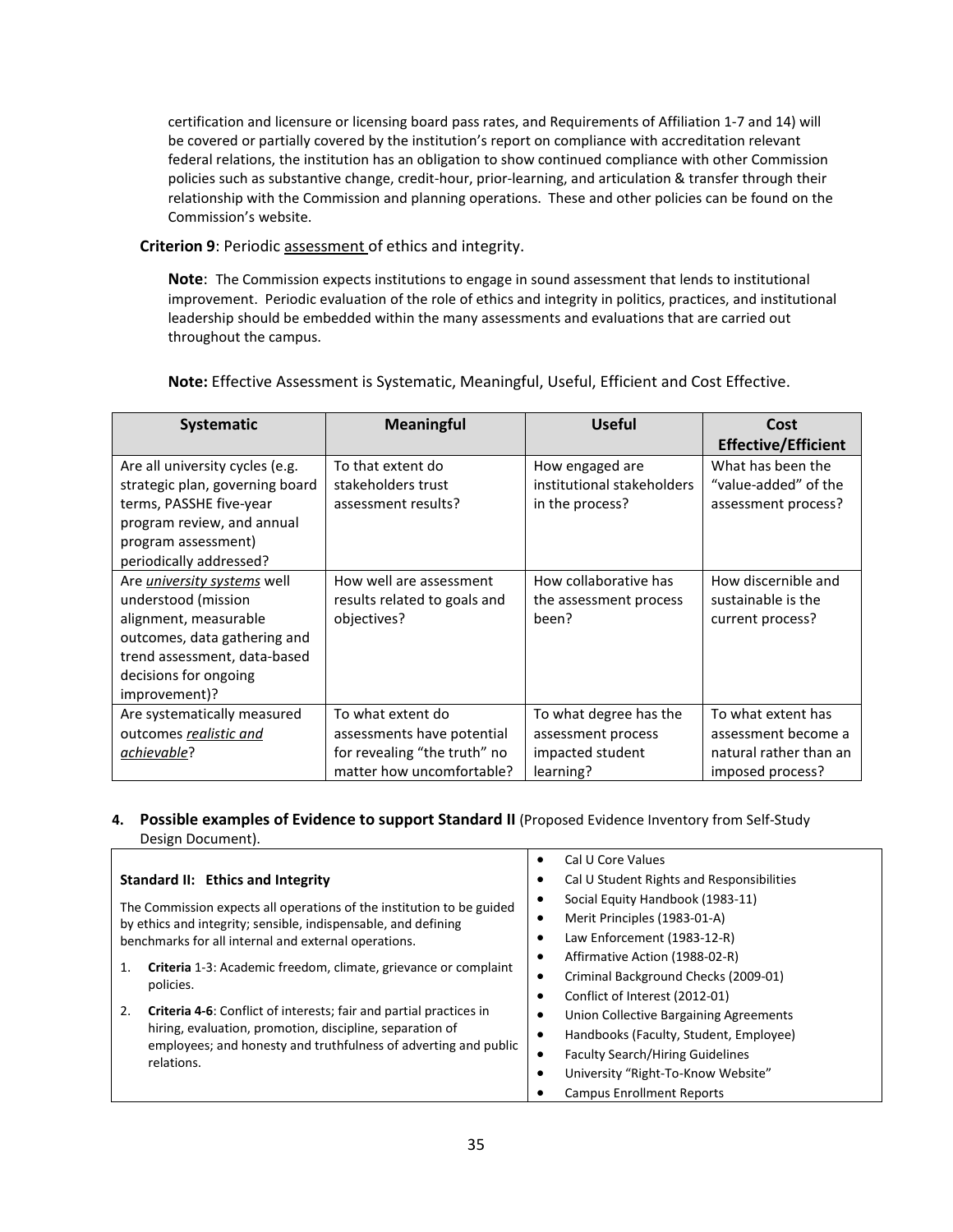| Criteria 7-9: Affordability and accessibility, compliance<br>integrity. | regulations and requirements, periodic assessment of ethics and | ADA Compliance Information<br>Data about Academic Integrity Violation |
|-------------------------------------------------------------------------|-----------------------------------------------------------------|-----------------------------------------------------------------------|
|                                                                         | Financial Aid Information                                       |                                                                       |
|                                                                         |                                                                 | Institutional Review Board (IRB) Policy/Procedure                     |

## **5. Charge of the Standard II Working Group** (from Self-Study Design Document)**:**

- a. Review the first MSCHE training video (Understanding the Standards & Requirements of Affiliation: A general overview) and then review the Standard II working group training video at[: Middle States Training Videos.](https://www.msche.org/?Nav1=EVALUATORS&Nav2=TRAININGMATERIALS&Nav3=VIDEOS&strPageName=VIDEOS)
- b. Develop an understanding of the history, mission, and 2015-2020 strategic plan of Cal U in the context of their MSCHE Standard;
- c. Carefully review the Cal U MSCHE 2015 Periodic Review Report and the 2017 MSCHE Monitoring report to become aware of past successes and challenges in meeting accreditation Standards;
- d. Analyze documents, processes and procedures related to the assigned Standard utilizing data listed in the Evidence Inventory;
- e. Identify and describe examples (positive stories) in each standard area the facilitate: 1) student success, 2) quality customer service, and 3) institutional success;
- f. Focus on results (processes used in offices, units, departments to meet goals); don't spend time providing justifications or explanations of why services/programs are provided;
- g. Conduct interviews and/or focus groups where relevant to obtain needed information;
- h. Consider a writing approach that describes a series of positive success stories that address "Requirements of Affiliation", "Criteria for Accreditation" "Institutional Priorities", and "Intended Outcomes" of the self-study;
- i. If evidence is not available to support achievement of a criterion, provide an explanation and identify opportunities (resources) and innovations required for periodic improvement to meet the criterion;
- j. Make sure working group members know who to contact when they need information;
- k. Hold periodic meetings to assess progress;
- l. Use templates provided to facilitate the development of the evidence inventory;
- m. Generate written drafts that clearly indicate each of the lines of inquiry developed and the methods and data used to answer each inquiry:
- n. Understand how Cal U's priorities and core values are reflected in its mission;
- o. Examine whether Cal U has an appropriate campus climate to support its mission;
- p. Determine if Cal U is in compliance with the Higher Education Opportunity Act and our current student Right-To-Know webpage is accessible and accurate per federal regulations.
- q. Report how the University establishes and periodically assesses the ethics and integrity;
- r. Recommend opportunities and support systems for incrementally developing a culture of continuous institutional effectiveness (assessment) for **Standard II** at Cal U; and
- s. Submit a preliminary Standard II working group report to Self-Study Oversight Team by February 1, 2019.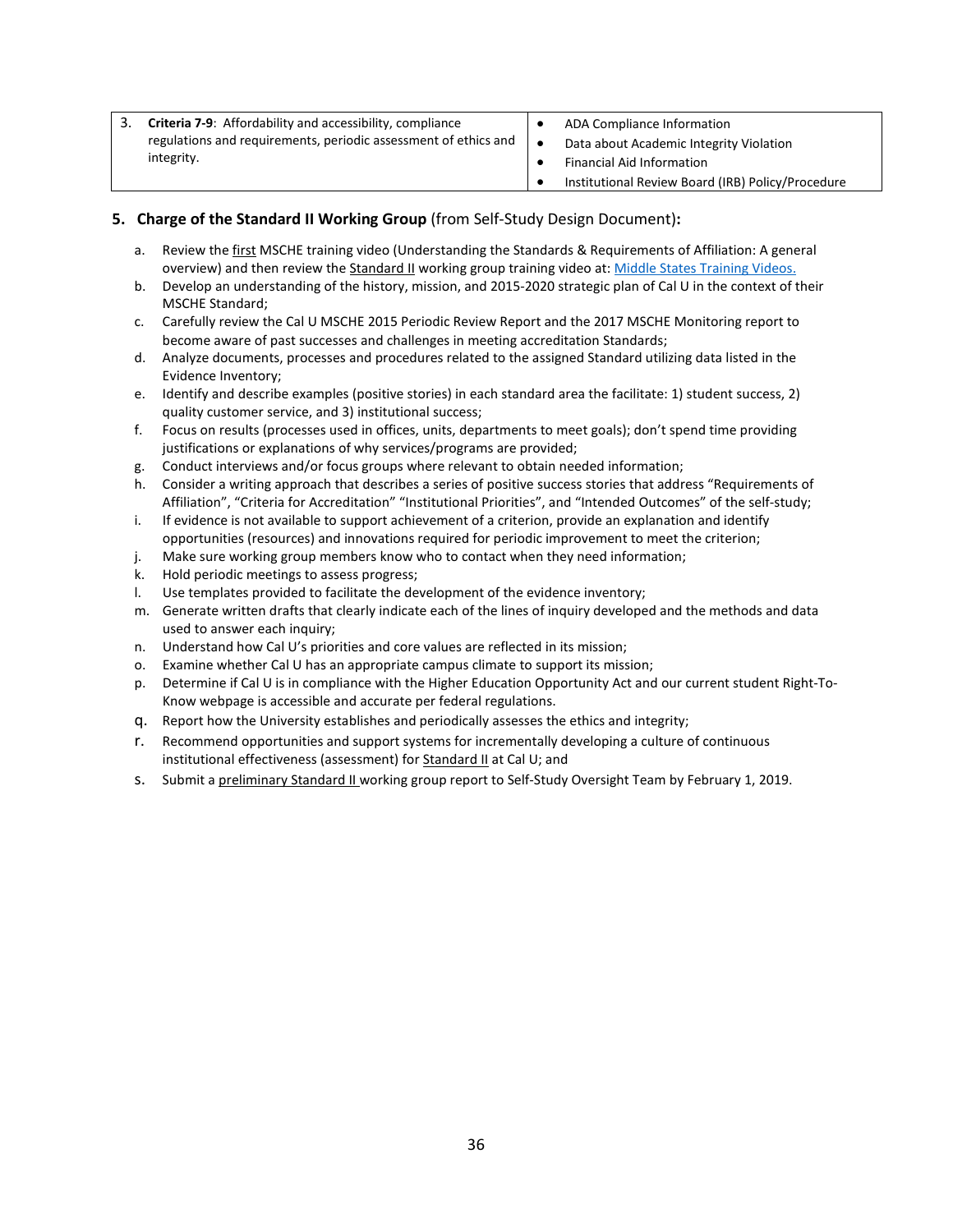# **Standard III: Design and Delivery of the Student Learning Experience**

This standard emphasizes the quality of the learning environment and student success through their life- cycle with the institution and beyond.

**MSCHE Definition:** "An institution provides student with learning experiences that are characterized by rigor and coherence at all program, certificate, and degree levels, regardless of instructional modality. All learning experiences, regardless of modality, program pace/schedule, level, and setting are consistent with higher education expectations."

**Note**: The student is the primary beneficiary of an institution's educational mission and the success of the institution and the success of an institution is best measured by the *success of its students* during and after their enrollment in the institution's programs.

- **1. Requirements of Affiliation to be addressed in the Standard III Chapter** (Could be separate headings or integrated throughout Chapter III of the Self-Study)
	- **Requirement 8** The institution systematically evaluates its educational and other programs and makes public how well and in what ways it is accomplishing its purposes.

**Question**: Do we evaluate all of our educational programs (majors, certificates, concentrations, general education, co-curricular, etc.) and delivery modes in a *systematic*, *meaningful*, *useful* and *effective*  (efficient) manner to document student learning and share the results of our assessment with the campus community and beyond?

• **Requirement 9** – The institution's student learning programs and opportunities are characterized by rigor, coherence, and appropriate assessment of student achievement throughout the educational offerings, regardless of certificate or degree level or delivery and instructional modality.

**Question:** How do we demonstrate that learning experiences at the institution are characterized by rigor and coherence and are consistent with higher education expectation?

• **Requirement 10** – Institutional planning integrates goals for the academic and institutional effectiveness and improvement, student achievement of educational goals, student learning, and the results of academic and institutional assessments.

**Question**: What evidence can we provide to demonstrate that institutional planning and budgeting at Cal U is tied to achievement of institutional goals and academic student learning outcomes through program and institution assessment processes?

• **Requirement 15** – The institution has a core of faculty (full-time or part-time) and/or other appropriate professionals with sufficient responsibility to the institution to assure the continuity and coherence of the institution's educational programs.

**Question**: What criteria do we use to hire qualified faculty or other appropriate professionals to assure the continuity and coherence of our educational programs?

**Note**: Institutions will need to include (within their self-study) how the *Requirements* of Affiliation and *Criteria* (below) within each standard are met. Institutions need to be mindful of the appropriate alignment of Requirements of Affiliation with the Standard and clearly indicate to the evaluation team where each has been satisfied within the self-study document.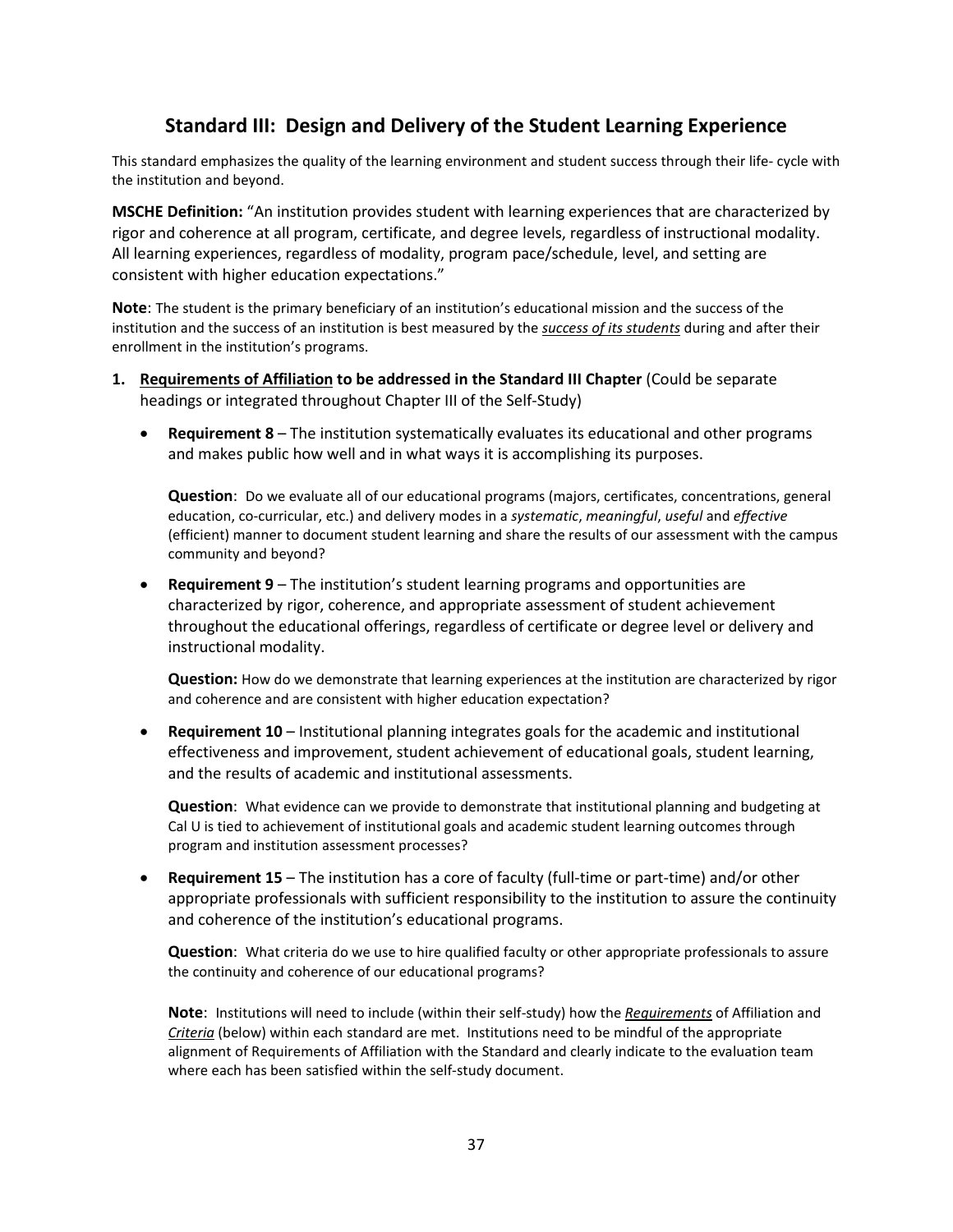- **2. Institutional Priorities to be Addressed in the Standard III Chapter** (Could be a separate heading or integrated through Chapter III of the Self-Study)
	- Enhancing the academic excellence and experience of our students.
	- Creating a comprehensive system of institutional effectiveness.

## **3. Criteria to be addressed in the Standard III Chapter.**

**Criterion 1:** Certificate, undergraduate, graduate, and/or professional programs leading to a degree or other recognized higher education credential, of a length appropriate to the objectives of the degree or other credential, are designed to foster a coherent student learning experience and to promote synthesis of learning.

**Questions**: How do we,

- Determine that program length is appropriate to the stated program objectives?
- Know that programs are rigorous and coherent?
- Know that programs promote the synthesis of learning?

**Criterion 2:** Student learning experiences are designed, delivered and assessed by faculty (full-time or part-time) and/or other appropriate professionals who are: 1) rigorous and effective in teaching, assessment of student learning, scholarly inquiry, and service, as appropriate to the institution's mission, goals, and policies; 2) qualified for the positions they hold and the work they do; 3) sufficient in number; 4) provided with and utilize sufficient opportunities, resources, and support for professional growth and innovation; and are 5) reviewed regularly and equitably based on written, disseminated, clear, and fair criteria, expectations, policies, and procedures.

## **Questions**:

- How do we determine that the work students complete in their programs is rigorous and effective as appropriate to the mission, goals and policies of the institution?
- How do we ensure that our professionals are well-qualified to support the design, delivery, and assessment of student learning experiences?
- How does the institution promote professional development for our faculty?
- What support does the institution provide for professional growth and innovation (e.g. financial resources or other resources such as a Center for Teaching and Learning)?
- Does the institution have clear policies for the evaluation and review of our faculty?

**Criterion 3**: Academic programs of study are clearly and accurately described in official publications of the institution in a way that students are able to understand and follow degree and program requirements and expected time to completion.

## **Questions**:

- What evidence is available to verity that program information is accurately described and accessible to students and parents?
- Are students able to understand and follow program requirements?
- Are we able to demonstrate that students can complete or have the opportunity for necessary assistance to complete all program requirements within a reasonable time-frame?

**Criterion 4**: Sufficient learning opportunities and resources are provided to support both the institution's programs of study and students' academic progress.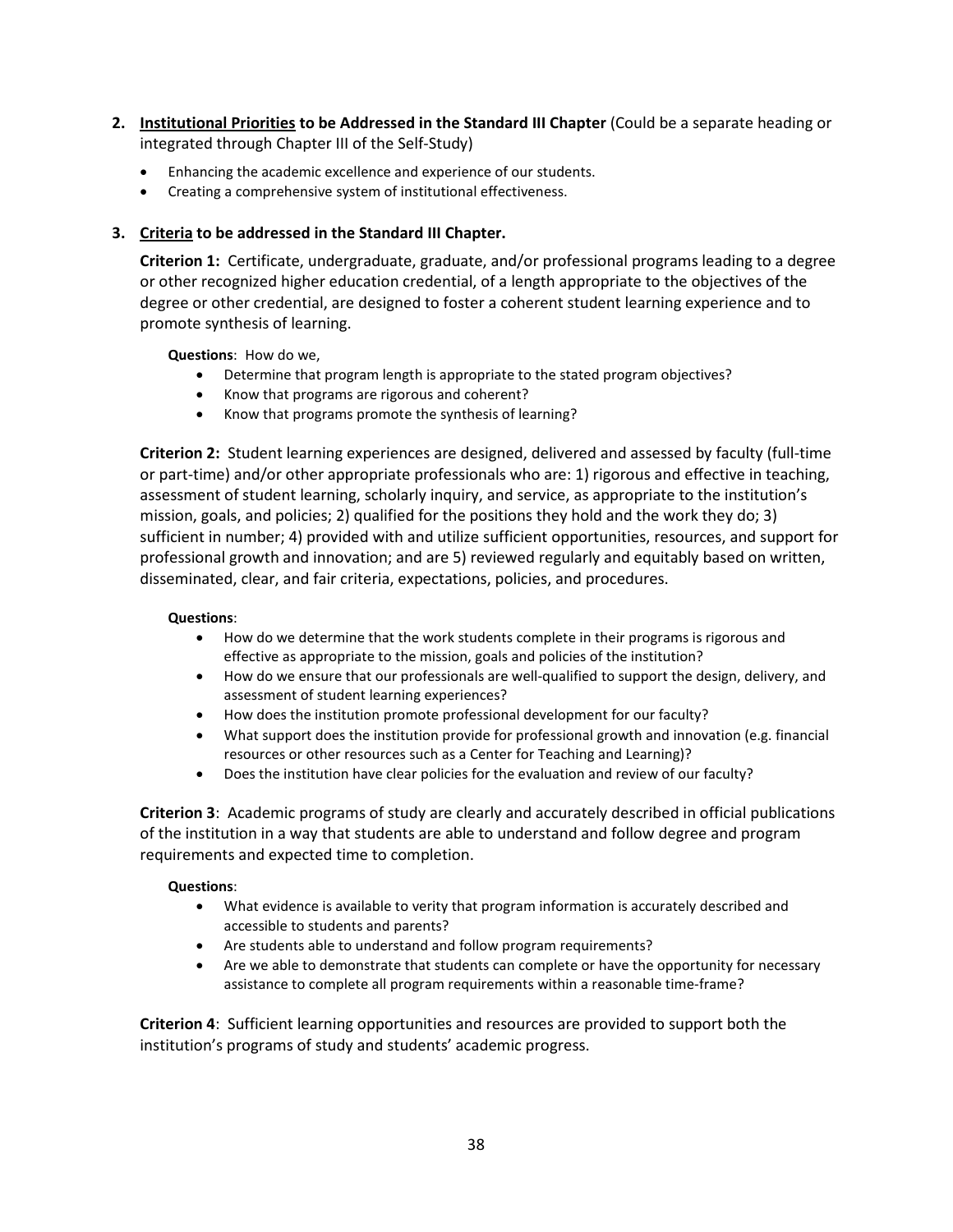## **Questions**:

- Are we able to provide evidence of opportunities and resources available to students in support of their academic progress (e.g. academic support services, program cohort sheets, counseling, disability support services, advising as well as services for specific populations such as those who may be on academic probation)?
- Are we identifying and evaluating all of the support mechanisms and resources in place to support academic programs as well as students in their progress?
- How do we know if these services adequate and appropriately communicated to our students?

**Criterion 5**: In Institutions that offer *undergraduate education*, a general education program, free standing or integrated into academic disciplines: 1) provides a sufficient scope to draw students into new areas of intellectual experience; expanding their cultural and global awareness, and preparing them to make well-reasoned judgements outside as well as within their academic field; and 2) is designed so that students acquire and demonstrate *essential skills* including at least oral and written communication, scientific and quantitative reasoning, critical analysis and reasoning, technological competency, information literacy and the study of values, ethics, and diverse perspectives.

## **Questions**:

- Can we provide evidence that validates our General Education Program is of sufficient scope to expand the student learning experience and ensure that students can demonstrate skills in all required areas?
- Are students able to complete fundamental coursework with learning outcomes that address *essential skills* in academic professional writing, oral communication, mathematics, analytical reasoning, critical thinking and ethical dimensions?

**Criterion 6**: In institutions that offer *graduate and professional education*, opportunities are provided for the development of research, scholarship, and independent thinking by faculty and/or other professionals with credentials appropriate to graduate-level curricula.

## **Question**:

• Does the institution have policies, procedures, processes or documentation that show evidence of appropriately credentialed graduate faculty or other professionals with expertise in the above areas including related administrative operations?

**Criterion 7**: Adequate and appropriate institutional review and approval is provided for any student learning opportunities designed, delivered, or assessed by third-party providers.

**Note:** The institution must ensure that appropriate institution review, oversight, and approval occurs for student learning opportunities associated with *third-party providers*; organizations or groups that are contracted to conduct a significant portion of activities that become part of the student's educational experience such as tutoring, advising, counseling, admission services, recruiting or marketing, international student management including ESL support, program-level articulation agreements, and dining/conferencing services, generally engaged as part of an innovative effort to enhance the student experience.

#### **Questions**:

- Are appropriate and adequate institution review and approval processes in place to ensure that all activities performed by third-party providers are regularly reviewed and evaluated?
- Has a Substantive Change Application been approved by the Commission if 25% of one or more of one or more of our education programs is provided by a non-accredited third-party provider?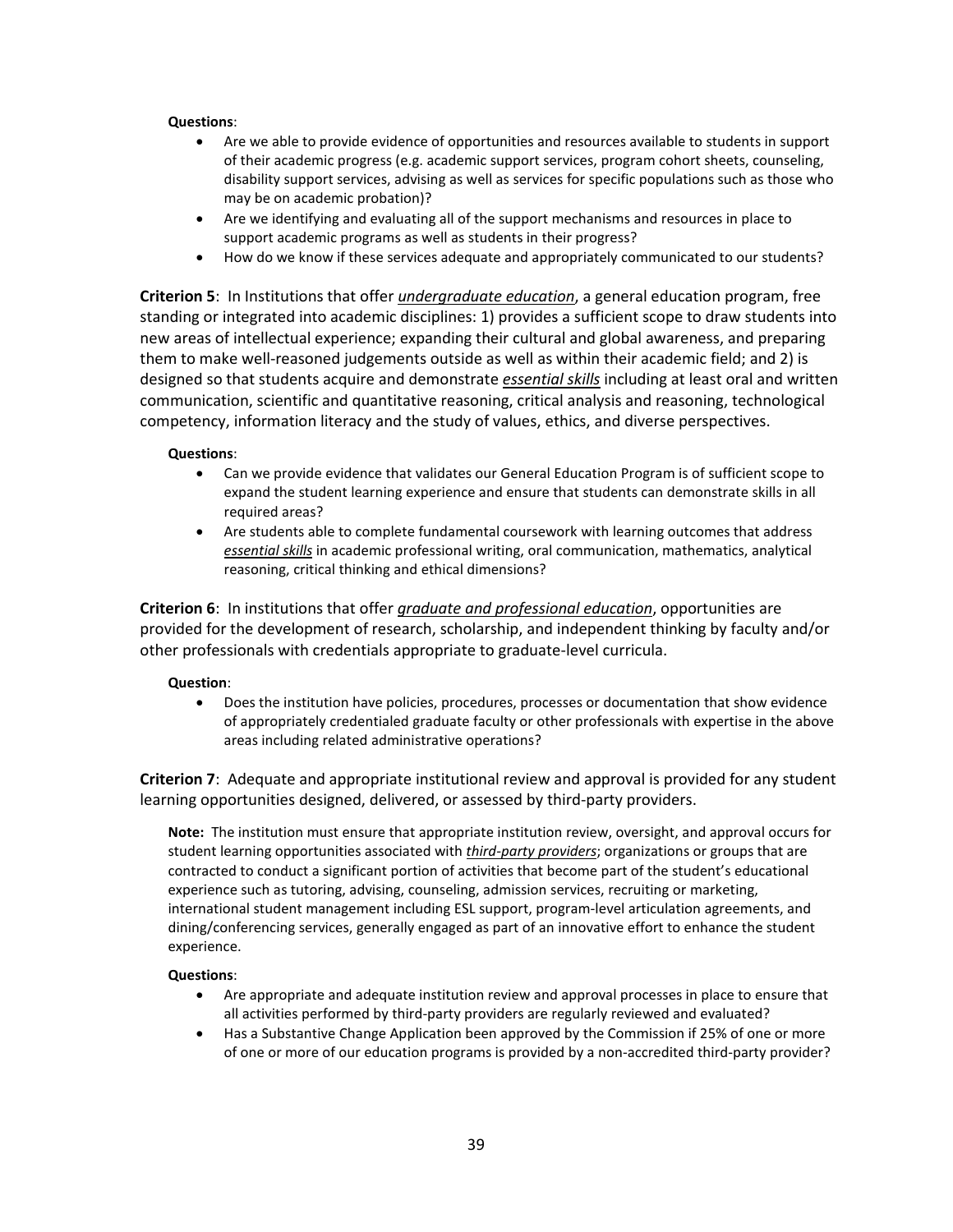**Criterion 8**: Periodic assessment of the effectiveness of programs providing student learning opportunities.

## **Questions**:

- How do we ensure that a systematic and meaningful process for the assessment of all student learning opportunities is in place regardless of the level of degree or credential, instruction modality, the program schedule or pace, or the instructional setting?
- Are the assessment activities systematic, meaningful, useful, and cost effective?

| Systematic                      | <b>Meaningful</b>             | <b>Useful</b>              | Cost                       |
|---------------------------------|-------------------------------|----------------------------|----------------------------|
|                                 |                               |                            | <b>Effective/Efficient</b> |
| Are all university cycles (e.g. | To that extent do             | How engaged are            | What has been the          |
| strategic plan, governing board | stakeholders trust assessment | institutional stakeholders | "value-added" of the       |
| terms, PASSHE five-year         | results?                      | in the process?            | assessment process?        |
| program review, and annual      |                               |                            |                            |
| program assessment)             |                               |                            |                            |
| periodically addressed?         |                               |                            |                            |
| Are university systems well     | How well are assessment       | How collaborative has the  | How discernible and        |
| understood (mission alignment,  | results related to goals and  | assessment process been?   | sustainable is the         |
| measurable outcomes, data       | objectives?                   |                            | current process?           |
| gathering and trend assessment, |                               |                            |                            |
| data-based decisions for        |                               |                            |                            |
| ongoing improvement)?           |                               |                            |                            |
| Are systematically measured     | To what extent do             | To what degree has the     | To what extent has         |
| outcomes realistic and          | assessments have potential    | assessment process         | assessment become a        |
| achievable?                     | for revealing "the truth" no  | impacted student           | natural rather than an     |
|                                 | matter how uncomfortable?     | learning?                  | imposed process?           |

## **Note:** Effective Assessment is Systematic, Meaningful, Useful, Efficient and Cost Effective.

## **4. Possible examples of Evidence to support Standard III** (Proposed Evidence Inventory from Self-Study Design Document).

| <b>Standard III: Design/Delivery Student Learning Experience</b>                                                                                                                                                                                                                 | Grad & Undergrad Catalog websites<br><b>General Education Committee Minutes</b><br>٠                                                                                                                                       |
|----------------------------------------------------------------------------------------------------------------------------------------------------------------------------------------------------------------------------------------------------------------------------------|----------------------------------------------------------------------------------------------------------------------------------------------------------------------------------------------------------------------------|
| An institution provides students with learning experiences that are<br>characterized by rigor and coherence at all program, certificate, and<br>degree levels, regardless of instructional modality; measured by the<br>success of students during and after program completion. | Handbooks (Faculty, Student, Employee)<br>$\bullet$<br>Cal U Inventory of Academic Programs<br>$\bullet$<br><b>Faculty Credential Policy</b><br>$\bullet$<br>General Education Policy and Program (1993-01-A)<br>$\bullet$ |
| Requirements 8, 9, 10, & 15: Systematic evaluation of all<br>1.<br>programs; rigor, coherence & assessment of student learning<br>programs; institutional planning; and core of FT/PT faculty<br>and/or other appropriate professions.                                           | Academic Degree Policy (1990-06-A)<br>٠<br><b>Academic Program Cohort Sheets</b><br>$\bullet$<br>Academic Advising & Degree Audits<br>$\bullet$<br>Academic Program Review Policy (1986-04-R)<br>٠                         |
| Criterion 1: All programs appropriated length to achieve<br>2.<br>objectives, foster coherence, and promote synthesis of learning.                                                                                                                                               | Faculty Professional Dev. Center & Programs (1985-06-A)<br>$\bullet$<br>Undergraduate/Graduate Admissions Policies<br>$\bullet$                                                                                            |
| 3.<br>Criterion 2: Professional educators rigorous & effective, well<br>qualified, sufficient in number, active in professional<br>development, and reviewed regularly and equitability.                                                                                         | <b>Academic Probation &amp; Suspension Policies</b><br>٠<br><b>Global Online Policies</b><br>$\bullet$<br>Center for Teaching & Learning Services<br>٠                                                                     |
| Criterion 3: All programs accurately described in publications, so<br>4.<br>students can understand & follow requirements within expected<br>time to completion.                                                                                                                 | <b>NCAA Reports</b><br>$\bullet$<br><b>NSSE Surveys</b><br>$\bullet$<br>Faculty Awards (Teaching/Scholarship/Service)<br>$\bullet$                                                                                         |
| Criterion 4: Institution provides sufficient learning opportunities<br>5.<br>& resources to support all programs & student progress.                                                                                                                                             | Final Destination Survey (Career & PD Center)<br>٠<br><b>Advertising and Recruitment Materials</b><br>٠<br><b>Annual Department Reports</b>                                                                                |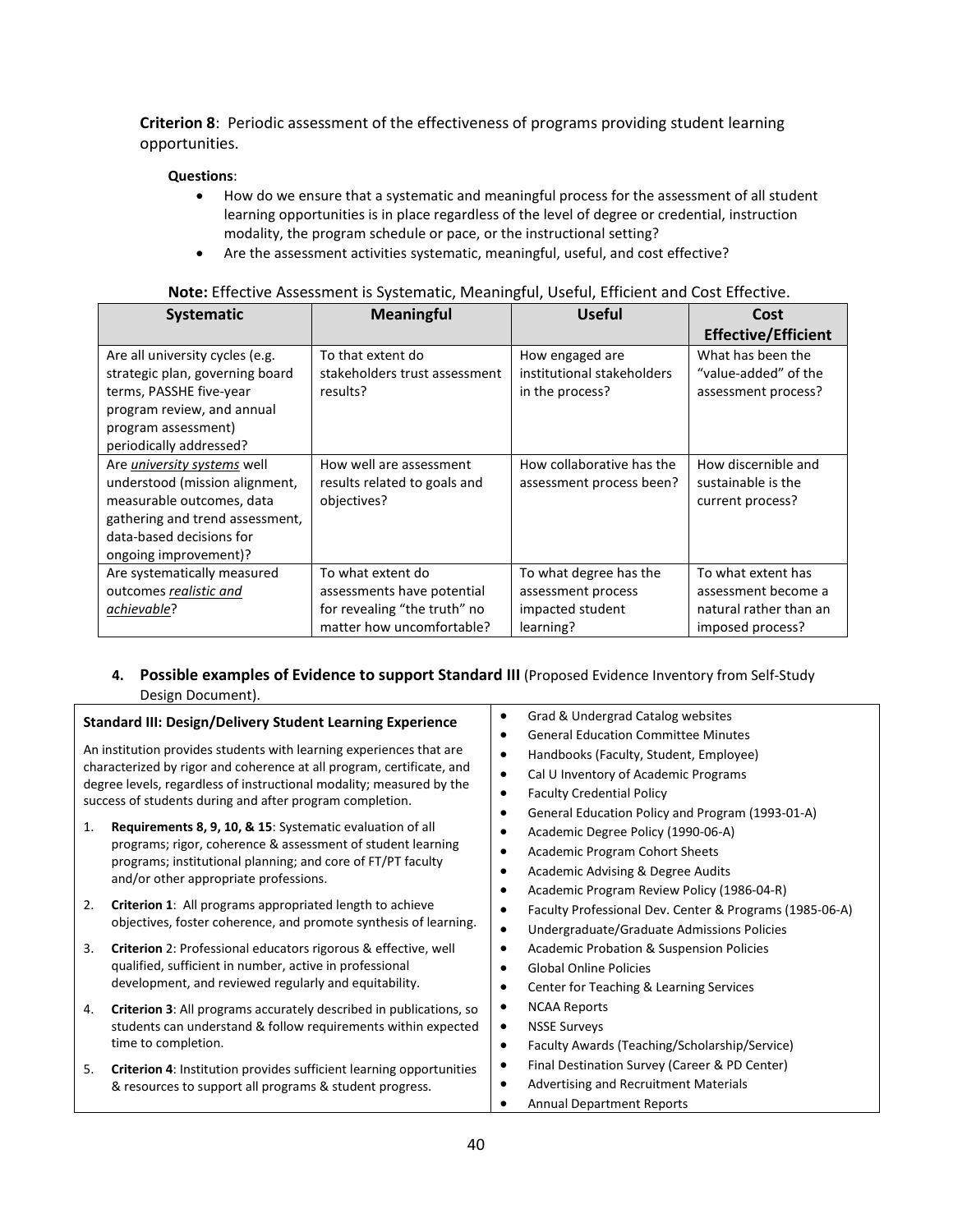| 6.                                                                                | <b>Criterion 5:</b> General Ed Programs are of sufficient scope and<br>include at least oral & written com, scientific & quantitative<br>reasoning, critical analysis, tech competency & Information |                                                                        | Program Advisory Committee Agenda/Minutes<br><b>Academic Department Minutes</b><br><b>College Council Minutes</b> |
|-----------------------------------------------------------------------------------|------------------------------------------------------------------------------------------------------------------------------------------------------------------------------------------------------|------------------------------------------------------------------------|-------------------------------------------------------------------------------------------------------------------|
| literacy.<br>7.<br><b>Criterion 6:</b> Graduate and professional programs provide | ٠<br>$\bullet$                                                                                                                                                                                       | <b>Provost/Deans Council Minutes</b><br><b>Provost Council Minutes</b> |                                                                                                                   |
|                                                                                   | opportunities for research, scholarship & independent thinking;<br>faculty hold appropriate credentials for grad-level study.                                                                        | $\bullet$<br>$\bullet$                                                 | Department Chair's Forum Minutes<br>Curriculum Development/Approval Processes                                     |
|                                                                                   | 8.<br><b>Criterion 7:</b> Institution reviews and approves student learning<br>opportunities designed, delivered, and/or assessed by 3rd party<br>providers.                                         | ٠<br>$\bullet$<br>$\bullet$                                            | Academic Course Syllabi<br>Curriculum Committee Agendas/Minutes<br><b>Experiential Experience Reports</b>         |
| 9.                                                                                | Criterion 8: Institution ensures periodic assessment of all<br>student learning opportunities.                                                                                                       | ٠<br>$\bullet$<br>$\bullet$                                            | Sample Graduate/Undergraduate Program Reviews<br>Promotion & Tenure Policies and Procedures<br>Faculty CV's       |
|                                                                                   |                                                                                                                                                                                                      | $\bullet$                                                              | Annual Program (including Gen Ed) Assessment<br>Plans/Reports                                                     |
|                                                                                   |                                                                                                                                                                                                      | $\bullet$<br>٠                                                         | College Budget Allocations for Professional Dev.<br>Social Equity Affirmative Action Plan                         |
|                                                                                   |                                                                                                                                                                                                      | $\bullet$                                                              | Policy for Awarding Academic Credit (Exam, Course<br>Substitution, Advanced Placement, CLEP)                      |
|                                                                                   |                                                                                                                                                                                                      | ٠                                                                      | Policy for Evaluation of Transfer Credits                                                                         |

## **5. Charge of the Standard III Working Group** (from Self-Study Design Document)**:**

- a. Review the first MSCHE training video (Understanding the Standards & Requirements of Affiliation: A general overview) and then review the Standard III working group training video at: Middle States Training Videos.
- b. Develop an understanding of the history, mission, and 2015-2020 strategic plan of Cal U in the context of their MSCHE Standard;
- c. Carefully review the Cal U MSCHE 2015 Periodic Review Report and the 2017 MSCHE Monitoring report to become aware of past successes and challenges in meeting accreditation Standards;
- d. Analyze documents, processes and procedures related to the assigned Standard utilizing data listed in the Evidence Inventory;
- e. Identify and describe examples (positive stories) in each standard area the facilitate: 1) student success, 2) quality customer service, and 3) institutional success;
- f. Focus on results (processes used in offices, units, departments to meet goals); don't spend time providing justifications or explanations of why services/programs are provided;
- g. Conduct interviews and/or focus groups where relevant to obtain needed information;
- h. Consider a writing approach that describes a series of positive success stories that address "Requirements of Affiliation", "Criteria for Accreditation" "Institutional Priorities", and "Intended Outcomes" of the self-study;
- i. If evidence is not available to support achievement of a criterion, provide an explanation and identify opportunities (resources) and innovations required for periodic improvement to meet the criterion;
- j. Make sure working group members know who to contact when they need information;
- k. Hold periodic meetings to assess progress;
- l. Use templates provided to facilitate the development of the evidence inventory;
- m. Generate written drafts that clearly indicate each of the lines of inquiry developed and the methods and data used to answer each inquiry;
- n. Understand how the Cal U mission is reflected in the range of programs offered;
- o. Examine how Cal U programs at all levels demonstrate the highest quality for student success;
- p. Report how the University establishes and periodically assesses academic programs and other student learning experiences;
- q. Recommend opportunities and support systems for incrementally developing a culture of continuous institutional effectiveness (assessment) for Standard III at Cal U; and
- r. Submit a preliminary Standard III working group report to Self-Study Oversight Team by February 1, 2019.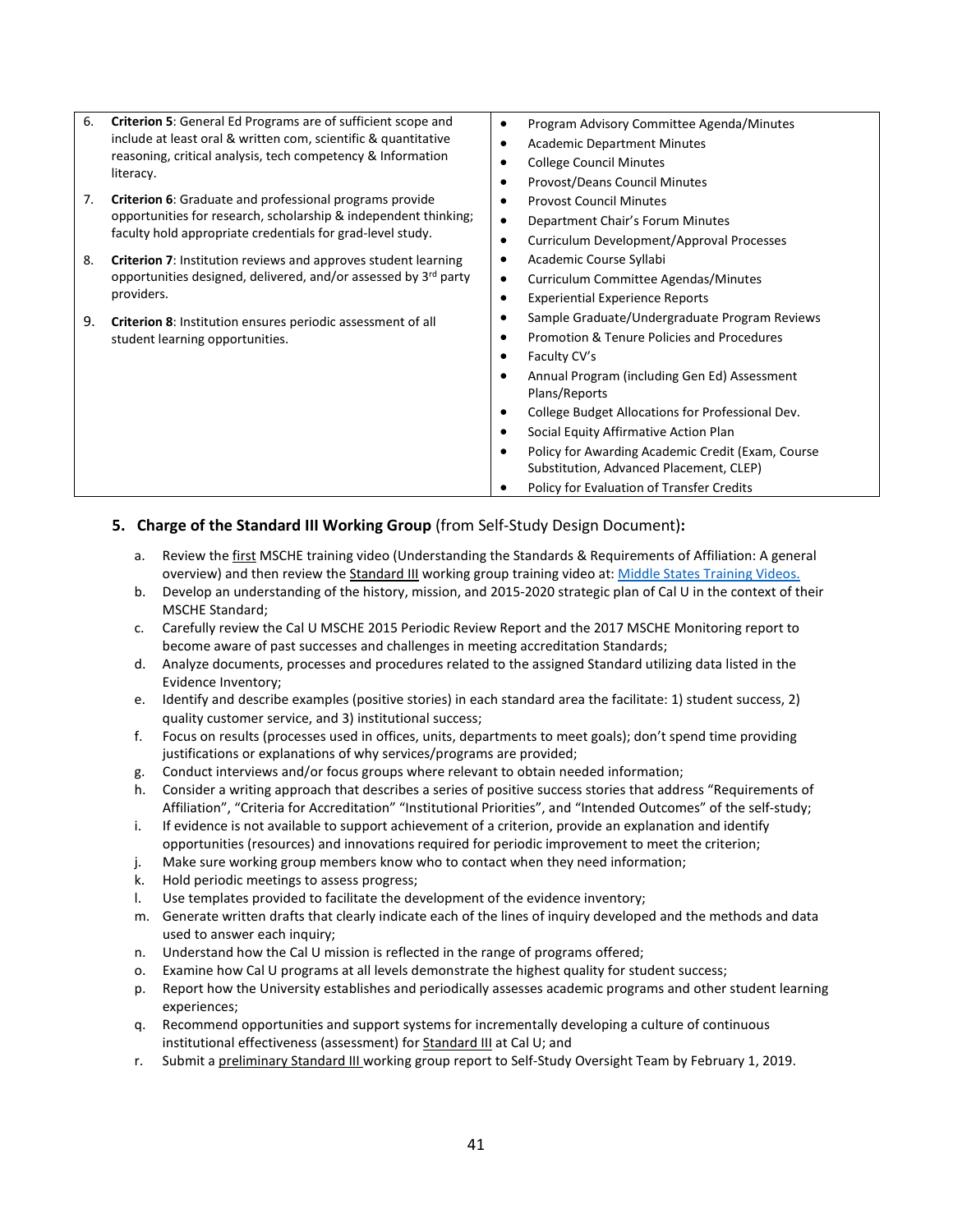# **Standard IV: Support of the Student Experience**

This standard speaks to support systems that affect the quality of the student learning environment throughout their lifecycle at the institution.

**MSCHE Definition:** "Across all educational experiences, settings, levels, and instructional modalities, the institution recruits and admits students whose interests, abilities, experiences, and goals are congruent with its mission and educational offerings. The institution commits to student retention, persistence, completion, and success through a coherent and effective support system sustained by qualified professionals, which enhances the quality of the learning environment, contributes to the educational experience, and fosters student success."

**Note**: The student is the primary beneficiary of an institution's mission and the success of an institution is best measured by the success of its students during and after their enrollment in an institution's program. Admission criteria and practices remain important elements in promoting student retention and access and analysis of relevant data should inform the review and assessment of admission policies, procedures and processes. The standard emphasizes:

- All settings and all modalities.
- All policies, procedures, processes, and programs.
- Students through their lifecycle with the institution.
- Institutional mission.
- The quality of the learning environment and student success.
- **1. Requirements of Affiliation to be addressed in the Standard IV Chapter** (Could be separate headings or integrated throughout Chapter IV of the Self-Study)
	- **Requirement 8**  The institution systematically evaluates its educational and other programs and makes public how and in what ways it is accomplishing its purposes.
	- **Requirement 10** Institutional planning integrates goals for the academic and institutional effectiveness and improvement, student achievement of educational goals, student learning, and the results of academic and institutional assessments.

**Note**: Institutions will need to include (within their self-study) how the *Requirements* of Affiliation and *Criteria* (below) within each standard are met. Institutions need to be mindful of the appropriate alignment of Requirements of Affiliation with the Standard and clearly indicate to the evaluation team where each has been satisfied within the self-study document.

- **2. Institutional Priorities to be Addressed in the Standard IV Chapter** (Could be a separate heading or integrated through Chapter IV of the Self-Study)
	- Enhancing the academic excellence and experience of our students.
	- Achieving optimal enrollment in these challenging times.
	- Creating a comprehensive system of institutional effectiveness.
- **3. Criteria to be addressed in the Standard IV Chapter**

**Criterion 1:** Clearly stated, ethical policies and processes to admit, retain, and facilitate the success of students whose interests, abilities, experiences, and goals provide a reasonable expectation for success and are compatible with institutional mission including: 1) accurate and comprehensive information regarding expenses, financial aid, scholarships, grants, loans, repayment, and refunds;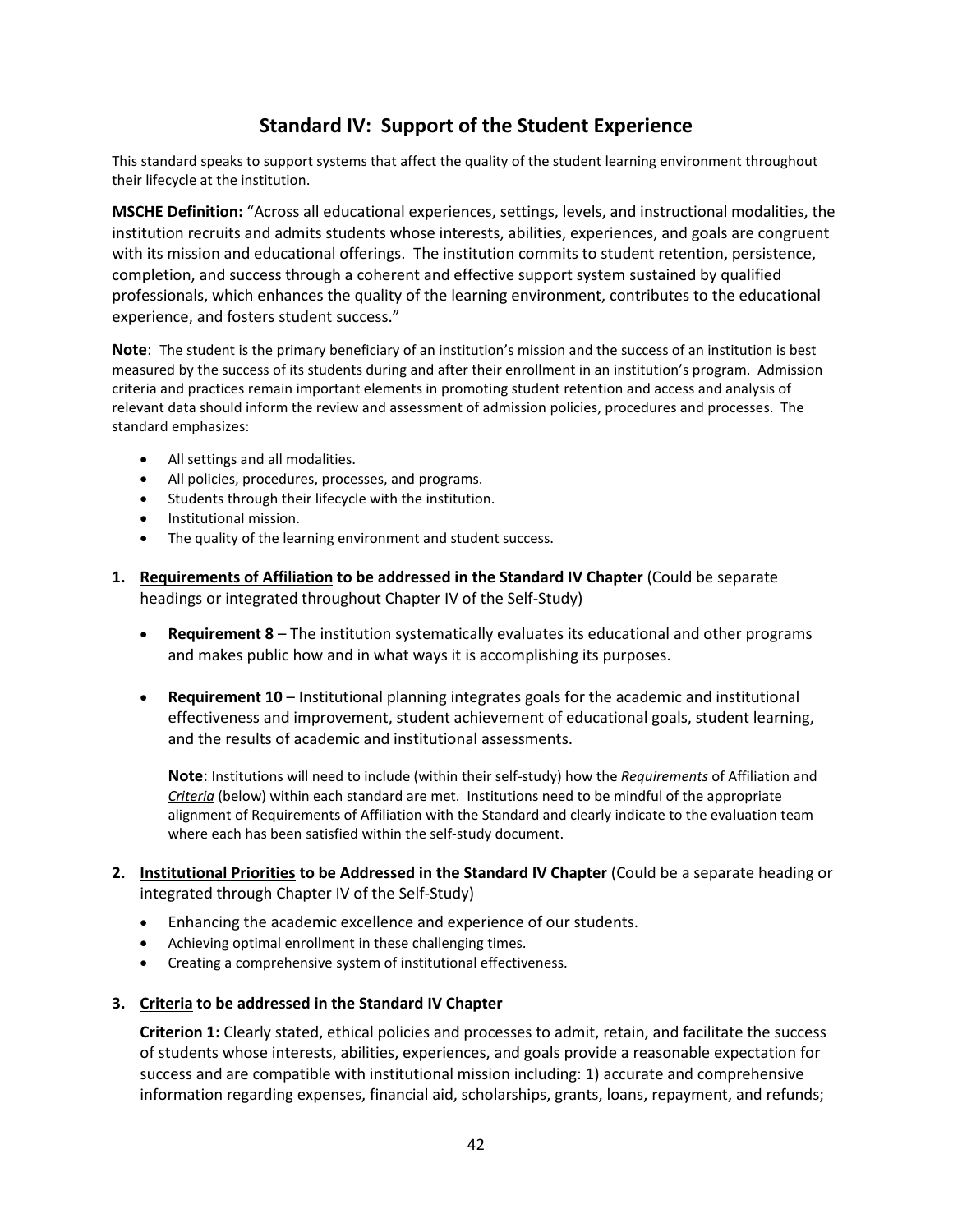2) a process by which students who are not adequately prepared for study at the level for which they have been admitted are identified, placed, and supported in attaining appropriate educational goals; 3) orientation, advisement, and counseling programs to enhance retention and guide students throughout their educational experience; and 4) processes designed to enhance the successful achievement of students' educational goals including certificate and degree completion, transfer to other institutions, and post-completion placement.

## **Notes**:

- This criterion requires institutions to have clearly stated policies and processes for admission and retention as well as to facilitate student success and also speaks to institution goals relating to admissions, enrollment, retention, completion, transfer rates, or other goals of importance to the institution.
- Utilizing data and determining courses of action to improve in those areas the institution has identified as important, will be critical within this criterion.
- Demonstrating how the institution meets this Standard includes providing information about expenses and financial support that the university has available to perspective and current students. These must be clearly articulated and available to the students. Each institution must have consumer information *easily available* to students.
- Notice that there is a natural link back to Standard II (Ethics and Integrity Criterion 7) promoting affordability and accessibility and enabling students to understand funding sources and options, value received for costs, and methods to make informed decisions about incurring debt.
- Additionally, institutions can consider how successfully they are in providing financial assessment to students setting measures that are appropriate for internal analysis.
- For those students who are admitted but do not meet the standards for the level of study in their program, there must be a process to identify, place and support students in remediation as they work towards a program's required level of study.
- Policies and processes related to orientation, advisement and counseling programs are also relevant under this criterion.

## **Questions**:

- What support does the institution provide to at-risk students and how effective are those mechanisms of support?
- What does the institution have in place to support the educational experience for students?
- What changes have occurred with regard to any of these programs and why?
- How do we know we are achieving the results intended through our orientation, advising, and counseling approaches?
- What other processes have been implemented to further success of our students?
- How have services for students expanded and integrated into relevant policies and processes?
- What has assessment revealed and what changes have been made to better promote student achievement of their educational goals?

**Criterion 2**: Policies and procedures regarding evaluation and acceptance of transfer credits, and credits awarded through experiential learning, prior non-academic learning, competency-based assessment, and other alternative learning approaches.

## **Questions**:

- What policies and procedures guide the awarding of academic credit at Cal U and how are those evaluated regularly?
- How are these policies made available and clear to our students?
- Are any improvements needed in these areas?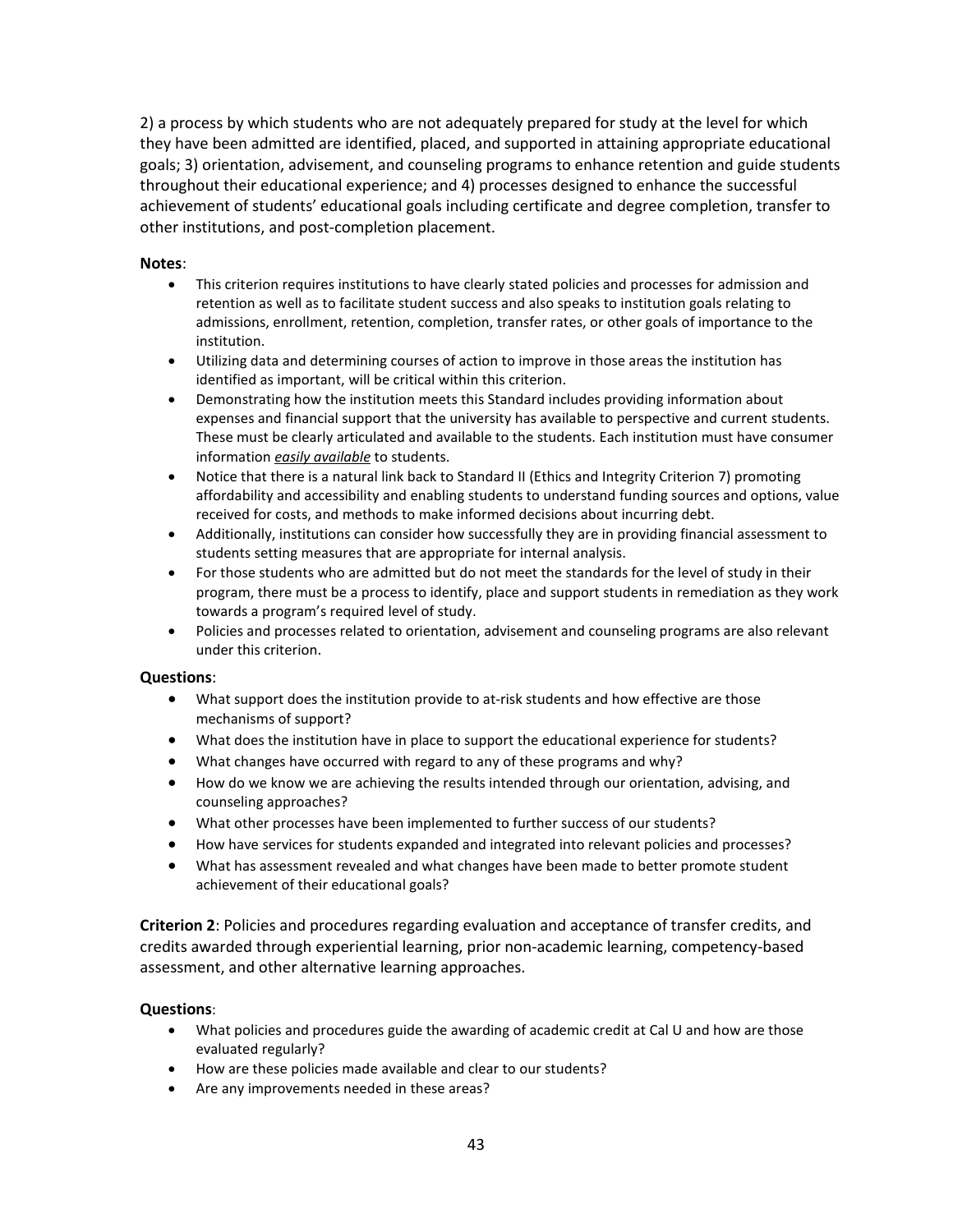• With regard to experiential learning and other types of alternative approaches, how effectively does Cal U assure that credit granted is warranted, sensible, and consistently applied?

## **Notes**:

- Cal U has transfer and credit policies publically disclosed, including a statement of criteria regarding transfer of credit earned at other institutions of higher education.
- As part of the Middle States Commission Compliance review, the Commission must confirm that policies and procedures are in place, public disclosures, and identification of the office responsible for the final determination of acceptance or denial of credit, and a *published and accessible list* of institutions with which we have established articulation agreements.
- In addition to the criteria included in this standard, highlights from the Middle States policy for Transfer Credit, Prior Learning, and Articulation include:
	- o Transfer and experiential decisions are student-centered striving for appropriate balance among fairness, consistency, flexibility, good educational practice, and academic program integrity.
	- o Institutional mission and goals guide policies and procedures for transfer and experiential learning.
	- o The basic principles of the institution regarding credit for prior learning are clear.
	- o Acceptance or denial of credits is not determined exclusively on the basis of accreditation status of the sending institution or mode of delivery, but rather, will consider course equivalencies including expected learning outcomes with those of the receiving institution's curricula and standards.
	- o Faculty participate in the creation, review, and implementation of articulation and transfer procedures and they also advise both incoming and outgoing transfer and experiential learning students.
	- o Evaluation of transcripts and experiential learning are conducted in a timely manner in order to be informative to academic advising and decision-making.
	- o Appropriate counseling, including any impact on financial aid eligibility by well-informed faculty and others and other support services are available.

**Criterion 3**: Policies and procedures for the safe and secure maintenance and appropriate release of student information and records.

#### **Notes**:

- This criterion relates to the protection of institutional information and records via the Family Education Rights and Privacy Act. As institutions examine this criterion, they should determine how effective, well understood, and consistently implemented are the procedures and policies relative to the privacy of student information.
- Institutions should consider how often policies and procedures are reviewed and what changes result from the assessment of FERPA policies and procedures. This can also extend beyond FERPA to other types of records that the institution requires from students and that they are entrusted to protect.

**Criterion 4**: Athletic, student life, and other extracurricular activities that are regulated by the same academic, fiscal, and administrative principles and procedures that govern all other programs.

- The support of students towards their educational goals requires a well-organized program of student services. Within the scope of the institution mission, student services can reinforce and extend the universities' influence beyond the classroom to promote the comprehensive development of the student. The programs and activities become an integral part of the educational process and help to strengthen learning outcomes.
- Student programming and activities should be responsive to the full spectrum of students served. Consistent with the institutions' mission and goals and regulated by the same principles and procedures that govern all other programs offered at the university, institutions should assess these activities and make informed decisions and changes based on that assessment.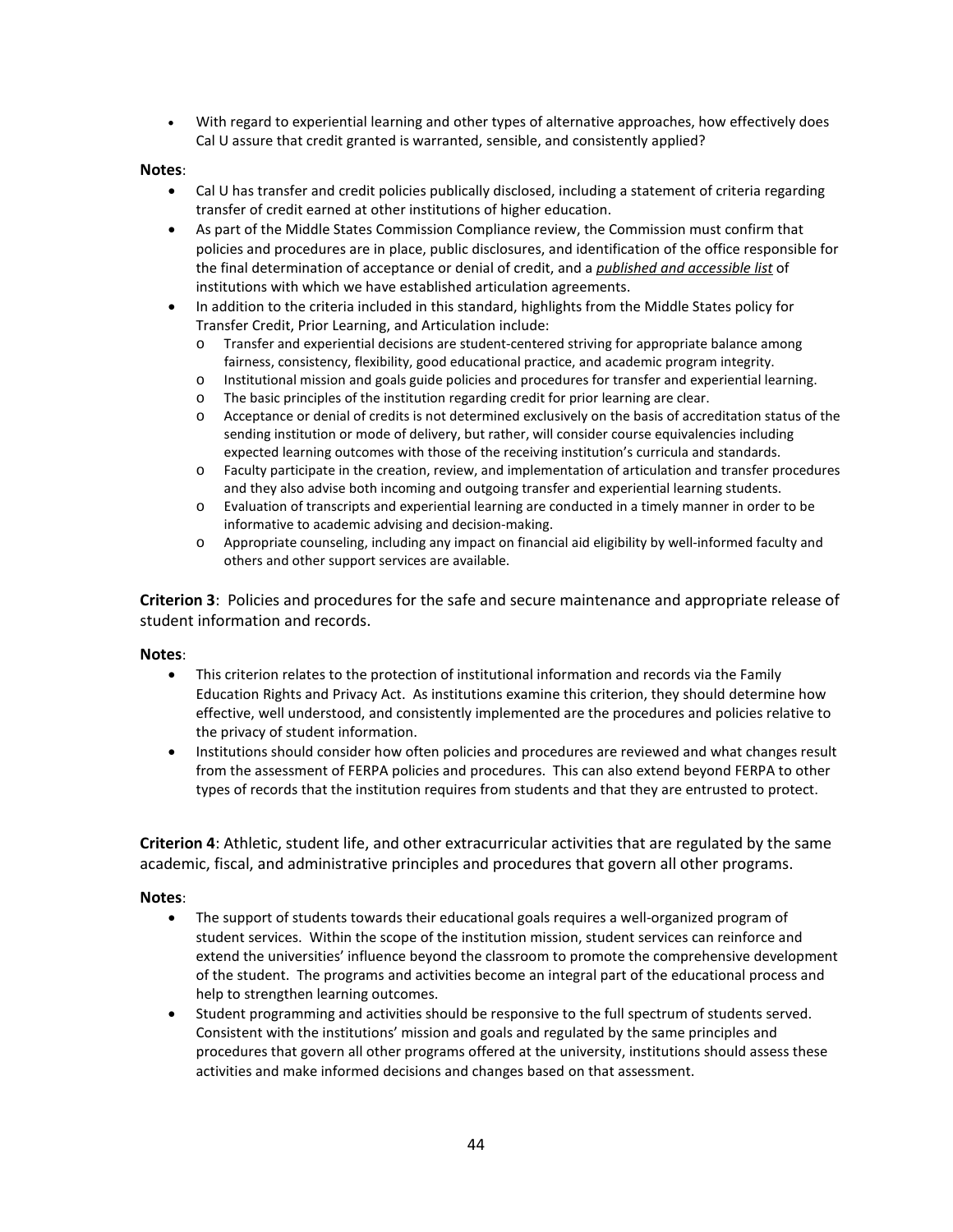**Criterion 5**: If appropriate, adequate and appropriate institutional review and approval of student support services designed, delivered, and assessed by *third-party providers*.

## **Notes**:

- Third-party providers who are contracted by an institution to conduct a significant proportion of activities that become part of the student's educational experience can be part of an institution's innovative efforts to enhance the students' experience. Accredited institutions are expected to conduct appropriate and adequate institution review and have approval processes in place to ensure that all activities performed in their stead, are regularly reviewed and evaluation. This would include any third-party provider activities that impact the student experience.
- Some contractual agreements with third-party providers require *substantive approval* by the Middle States Commission. These types of agreements (or contracts) are between an accredited institution within the Middle States membership and an unaccredited third-party to outsource a portion of institution's *educational programs*. The Commission's "Substantive Change Policy" is triggered with that provider is offering more than 25% of one or more of the institution's educational program leading to an academic or professional degree, certificate, or other recognized educational credential.
- For contractual agreements for *educational related services*, institutions will be expected to address those within this standard even if a substantive change request to the Commission is not triggered due to nature of the agreement. The member institution has not only the contractual obligation, but also the systematic processes to ensure its capacity to carry out its responsibility for the oversight of advertising and recruitment, admissions, appointment of faculty, content and rigor of courses or programs, evaluation of student work, awarding or credit and certificates, outcomes assessment, academic advising and support services.
- Even when Commission approval through a sustentative change procedures is not required for that agreement, the institution through self-study will have an opportunity to ensure adequate and appropriate institution review of third-party provider agreements and activities including but not limited to tutoring, advising, counseling, admission services, recruiting or marketing, international student management (including English as a second language support) or other types of student support services.
- Services that may generally not fall within the umbrella of educational services (e.g. food or dining services) should be assessed; for example, as part of retention efforts and may therefore lend to inclusion in the self-study.

**Criterion 6**: Periodic assessment of the effectiveness of programs supporting the student experience.

## **Notes**:

- With periodic assessment included in every Standard, institutional assessment practices continue to be critical.
- The Commission expects institutions to engage in sound assessments that leads to institutional improvement.

| <b>Systematic</b>               | <b>Meaningful</b>             | <b>Useful</b>              | Cost                       |
|---------------------------------|-------------------------------|----------------------------|----------------------------|
|                                 |                               |                            | <b>Effective/Efficient</b> |
| Are all university cycles (e.g. | To that extent do             | How engaged are            | What has been the          |
| strategic plan, governing board | stakeholders trust assessment | institutional stakeholders | "value-added" of the       |
| terms, PASSHE five-year         | results?                      | in the process?            | assessment process?        |
| program review, and annual      |                               |                            |                            |
| program assessment)             |                               |                            |                            |
| periodically addressed?         |                               |                            |                            |

## **Note:** Effective Assessment is Systematic, Meaningful, Useful, Efficient and Cost Effective.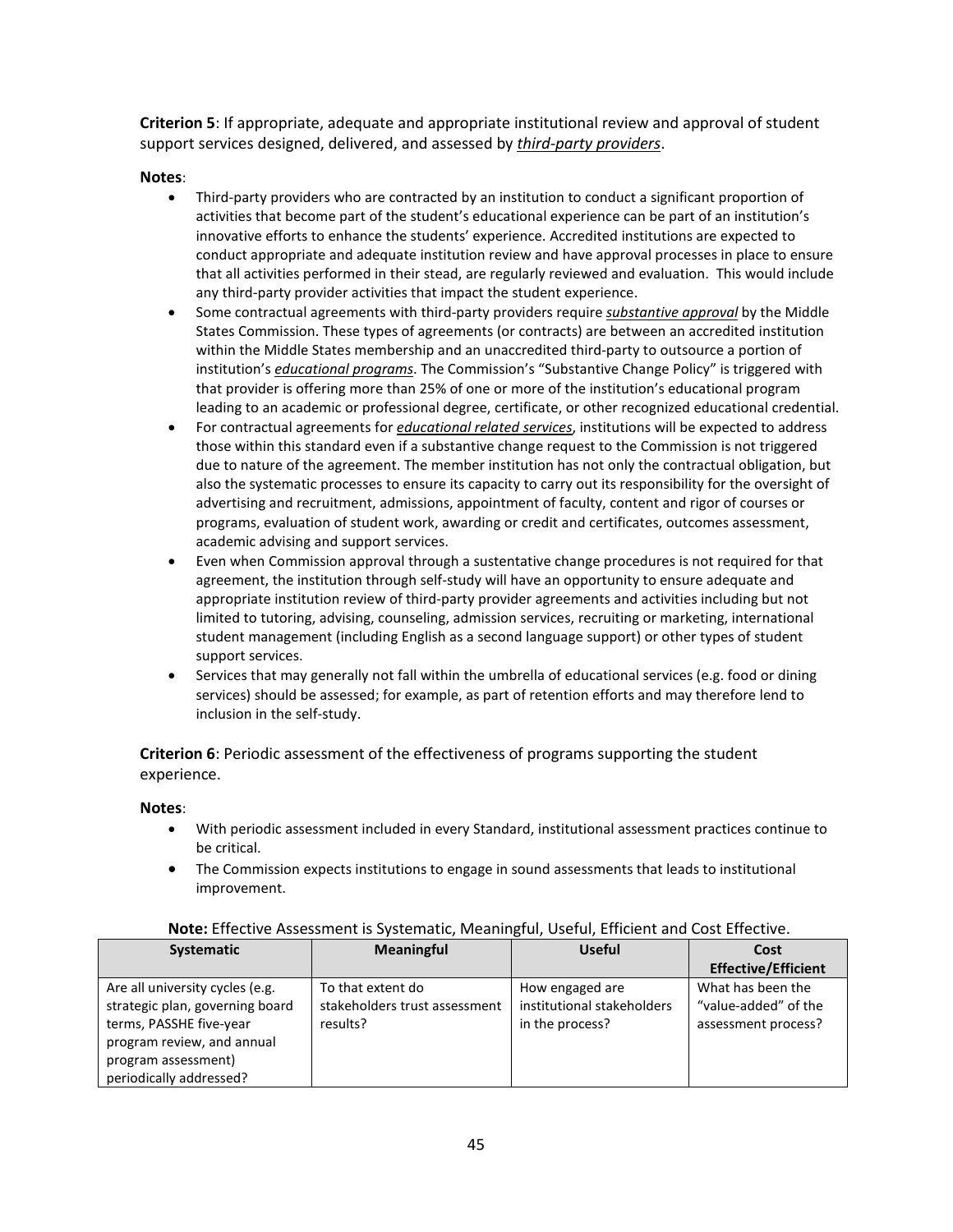| <b>Systematic</b>                                           | <b>Meaningful</b>                           | <b>Useful</b>             | Cost                                   |
|-------------------------------------------------------------|---------------------------------------------|---------------------------|----------------------------------------|
|                                                             |                                             |                           | <b>Effective/Efficient</b>             |
| Are university systems well                                 | How well are assessment                     | How collaborative has the | How discernible and                    |
| understood (mission alignment,<br>measurable outcomes, data | results related to goals and<br>objectives? | assessment process been?  | sustainable is the<br>current process? |
| gathering and trend assessment,                             |                                             |                           |                                        |
| data-based decisions for                                    |                                             |                           |                                        |
| ongoing improvement)?                                       |                                             |                           |                                        |
| Are systematically measured                                 | To what extent do                           | To what degree has the    | To what extent has                     |
| outcomes realistic and                                      | assessments have potential                  | assessment process        | assessment become a                    |
| achievable?                                                 | for revealing "the truth" no                | impacted student          | natural rather than an                 |
|                                                             | matter how uncomfortable?                   | learning?                 | imposed process?                       |

# **4. Possible examples of Evidence to support Standard IV** (Proposed Evidence Inventory from Self-Study Design Document).

|    |                                                                                                                                  | $\bullet$ | Assessment Dashboard/Status Reports                   |
|----|----------------------------------------------------------------------------------------------------------------------------------|-----------|-------------------------------------------------------|
|    |                                                                                                                                  | $\bullet$ | <b>Annual Department Reports</b>                      |
|    |                                                                                                                                  | $\bullet$ | <b>Student Affairs Assessment Plans/Reports</b>       |
|    |                                                                                                                                  | $\bullet$ | Student Affairs Curriculum Mapping Institutional      |
|    |                                                                                                                                  |           | Goals/Outcomes                                        |
|    |                                                                                                                                  | $\bullet$ | New Student Orientation                               |
|    |                                                                                                                                  | $\bullet$ | Honors Program                                        |
|    | <b>Standard IV: Support of the Student Experience</b>                                                                            | $\bullet$ | <b>Student Records Assessment</b>                     |
|    |                                                                                                                                  | $\bullet$ | <b>Student Health Center</b>                          |
|    | Across all educational experiences, settings, levels, and                                                                        | $\bullet$ | <b>Disability Services Office</b>                     |
|    | instructional modalities, the institution recruits and admits<br>students whose interests, abilities, experiences, and goals are | $\bullet$ | <b>International Student Office</b>                   |
|    | congruent with its mission and educational offerings. The                                                                        | $\bullet$ | Veteran's Affairs Office                              |
|    | institution commits to student retention, persistence, completion,                                                               | $\bullet$ | Registrar's Office                                    |
|    | and success through a coherent and effective support system                                                                      | $\bullet$ | Student Affairs Handbooks (1984-09-A)                 |
|    | sustained by qualified professionals, which enhances the quality                                                                 | $\bullet$ | Student Health Services (1983-06-A)                   |
|    | of the learning environment, contributes to the educational                                                                      | $\bullet$ | Student Conduct Process (1984-13-A)                   |
|    | environment, contributes to the educational experience, and                                                                      | $\bullet$ | <b>Academic Success Centers/Services</b>              |
|    | fosters student success.                                                                                                         | $\bullet$ | Student Employment Policy (1983-10)                   |
| 1. | <b>Requirements 8 &amp; 10:</b> Systematic evaluation of all programs                                                            | ٠         | Graduate Assistant Stipend Policy (1983-09-A)         |
|    | and integrated planning                                                                                                          | $\bullet$ | Career & Professional Development Services            |
|    |                                                                                                                                  | $\bullet$ | <b>Student Counseling Center Services</b>             |
| 2. | <b>Criteria 1-3:</b> Policies to admit, retain, and award credit, &<br>facilitate student success.                               | $\bullet$ | Reports from student services offices                 |
|    |                                                                                                                                  | $\bullet$ | <b>IPEDS Reports</b>                                  |
| 3. | Criteria 4-6: Student Life, Athletics, other extracurricular                                                                     | $\bullet$ | <b>FERPA Policy</b>                                   |
|    | activities, student support services, institutional renewal &                                                                    | $\bullet$ | Enrollment management plans and enrollment trends     |
|    | approval, periodic assessment of program effectiveness.                                                                          | $\bullet$ | Third-Party Provider Agreements (e.g. Bookstore, Food |
|    |                                                                                                                                  |           | & Conferencing Services)                              |
|    |                                                                                                                                  | $\bullet$ | Academic Affairs, Student Life, and Athletics Budgets |
|    |                                                                                                                                  | $\bullet$ | Technology Fee Policy/Budgets                         |
|    |                                                                                                                                  | $\bullet$ | <b>Student Life Programming</b>                       |
|    |                                                                                                                                  | $\bullet$ | Athletics policies                                    |
|    |                                                                                                                                  | $\bullet$ | Annual Experiential Learning Reports (internships,    |
|    |                                                                                                                                  |           | service learning, etc.)                               |
|    |                                                                                                                                  | $\bullet$ | <b>Title III Grant Reports</b>                        |
|    |                                                                                                                                  | $\bullet$ | <b>Counseling Reports</b>                             |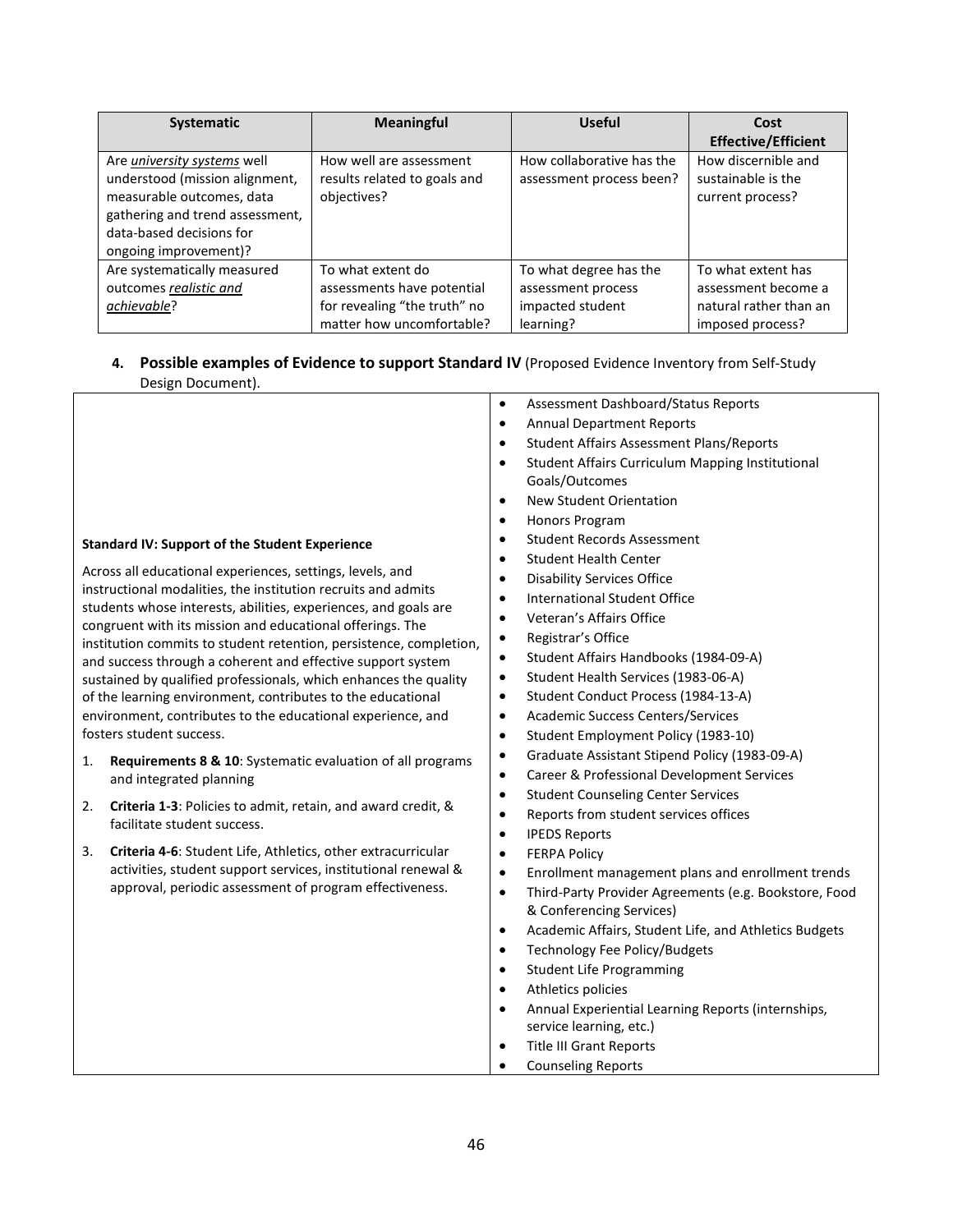## **5. Charge of the Standard IV Working Group** (from Self-Study Design Document)**:**

- a. Review the first MSCHE training video (Understanding the Standards & Requirements of Affiliation: A general overview) and then review the Standard IV working group training video at: [Middle States Training Videos.](https://www.msche.org/?Nav1=EVALUATORS&Nav2=TRAININGMATERIALS&Nav3=VIDEOS&strPageName=VIDEOS)
- b. Develop an understanding of the history, mission, and 2015-2020 strategic plan of Cal U in the context of their MSCHE Standard;
- c. Carefully review the Cal U MSCHE 2015 Periodic Review Report and the 2017 MSCHE Monitoring report to become aware of past successes and challenges in meeting accreditation Standards;
- d. Analyze documents, processes and procedures related to the assigned Standard utilizing data listed in the Evidence Inventory;
- e. Identify and describe examples (positive stories) in each standard area the facilitate: 1) student success, 2) quality customer service, and 3) institutional success;
- f. Focus on results (processes used in offices, units, departments to meet goals); don't spend time providing justifications or explanations of why services/programs are provided;
- g. Conduct interviews and/or focus groups where relevant to obtain needed information;
- h. Consider a writing approach that describes a series of positive success stories that address "Requirements of Affiliation", "Criteria for Accreditation" "Institutional Priorities", and "Intended Outcomes" of the self-study;
- i. If evidence is not available to support achievement of a criterion, provide an explanation and identify opportunities (resources) and innovations required for periodic improvement to meet the criterion;
- j. Make sure working group members know who to contact when they need information;
- k. Hold periodic meetings to assess progress;
- l. Use templates provided to facilitate the development of the evidence inventory;
- m. Generate written drafts that clearly indicate each of the lines of inquiry developed and the methods and data used to answer each inquiry;
- n. Understand how the Cal U mission drives recruitment retention and admission to all programs;
- o. Examine how Cal U's student support system and services contributes to learning and student success through effective customer service, policies and procedures;
- p. Report how the University establishes and periodically assesses student support systems for the student experience;
- q. Recommend opportunities for incrementally developing a culture of continuous institutional effectiveness (assessment) for Standard IV at Cal U; and
- r. Submit a preliminary Standard IV working group report to Self-Study Oversight Team by February 1, 2019.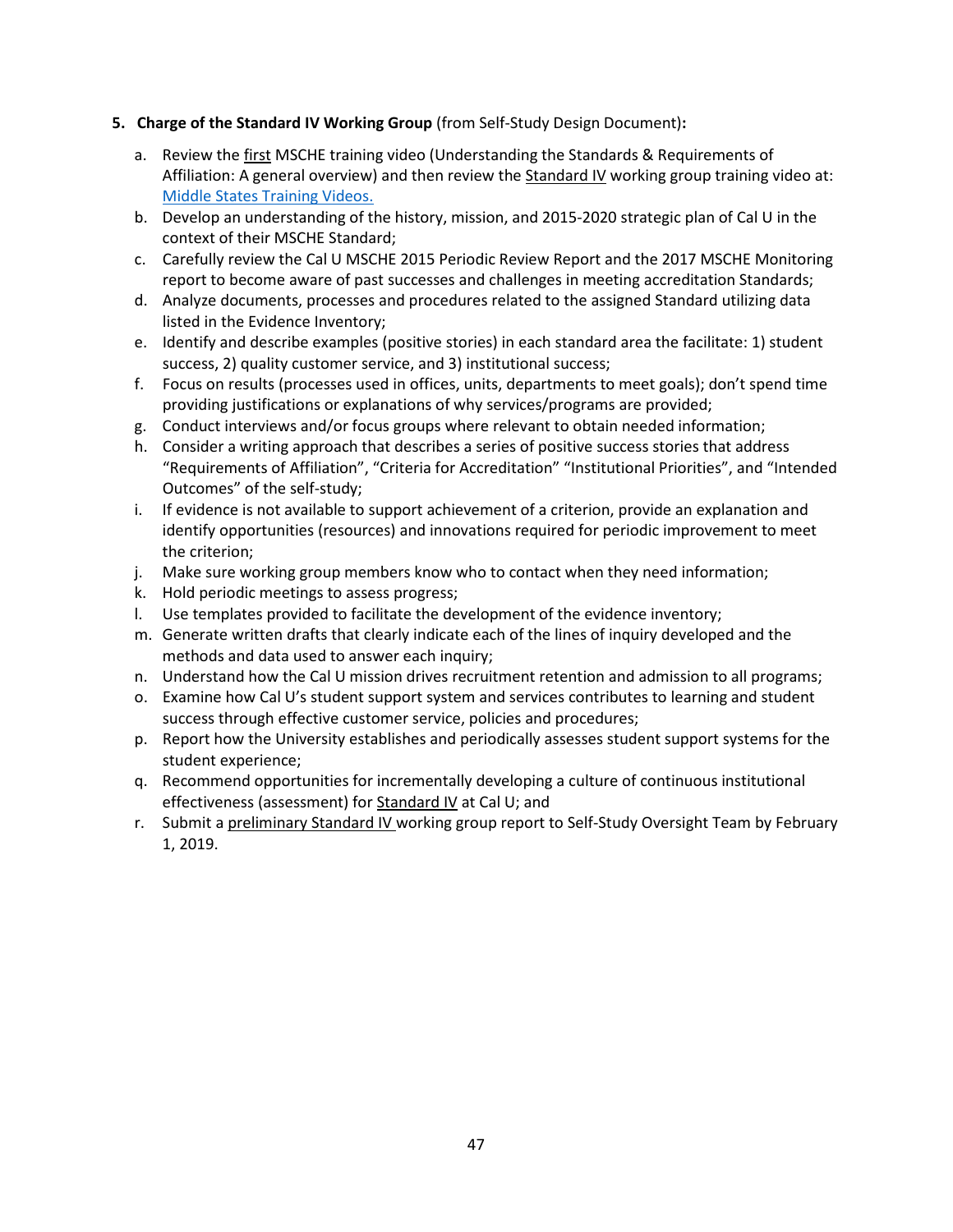# **Standard V: Educational Effectiveness Assessment**

This standard speaks to the assessment of institutional assessment processes for the improvement of educational effectiveness.

**MSCHE Definition:** "Assessment of student learning and achievement demonstrates that the institution's students have accomplished educational goals consistent with their program of study, degree level, the institution's mission, and appropriate expectations for institutions of higher education."

**Note**: This Standard articulates the goals, expectations and values the Commission feels are important aspects of education effectiveness assessment; namely a focus on student success consistent with an institution's program of study and degree level as well as a respect of institution mission.

- **1. Requirements of Affiliation to be addressed in the Standard V Chapter** (Could be separate headings or integrated throughout Chapter V of the Self-Study)
	- **Requirement 8**  The institution systematically evaluates its educational and other programs and makes public how and in what ways it is accomplishing its purposes.
	- **Requirement 9**  The institution's student learning programs and opportunities are characterized by rigor, coherence, and appropriate assessment of student achievement throughout the educational offerings, regardless of certificate or degree level or delivery and instructional modality.
	- **Requirement 10** Institutional planning integrates goals for the academic and institutional effectiveness and improvement, student achievement of educational goals, student learning, and the results of academic and institutional assessments.
		- o **Note**: It is important to remember that when an institution demonstrates that it meets Standard V, it must also demonstrate how it complies with these relevant Requirements of Affiliation. This may or may not require a separate analysis within the self-study document but a clear indicator addressing the appropriate Requirements of Affiliation will be necessary. While the Commission is not prescriptive in terms of how compliance is documented, institutions have to be mindful of the appropriate alignment of Requirements with the Standard and clearly indicate to the evaluation team where that has been satisfied in the self-study document.
- **2. Institutional Priorities to be Addressed in the Standard V Chapter** (Could be a separate heading or integrated through Chapter V of the Self-Study)
	- Enhancing the academic excellence and experience of our students.
	- Creating a comprehensive system of institutional effectiveness.

## **3. Criteria to be addressed in the Standard V Chapter**

**Criterion 1**: Clearly stated educational goals at the institution and degree/program levels, which are interrelated with one another, with relevant educational experiences, and with the institution's mission.

## **Notes**:

• This criterion is directly related to Standard III: Design and Delivery of the Student Experience which focuses in part on rigor and coherence of educational offerings. Clearly stated rigorous and coherent goals and objectives should lend themselves to appropriate and meaningful assessment.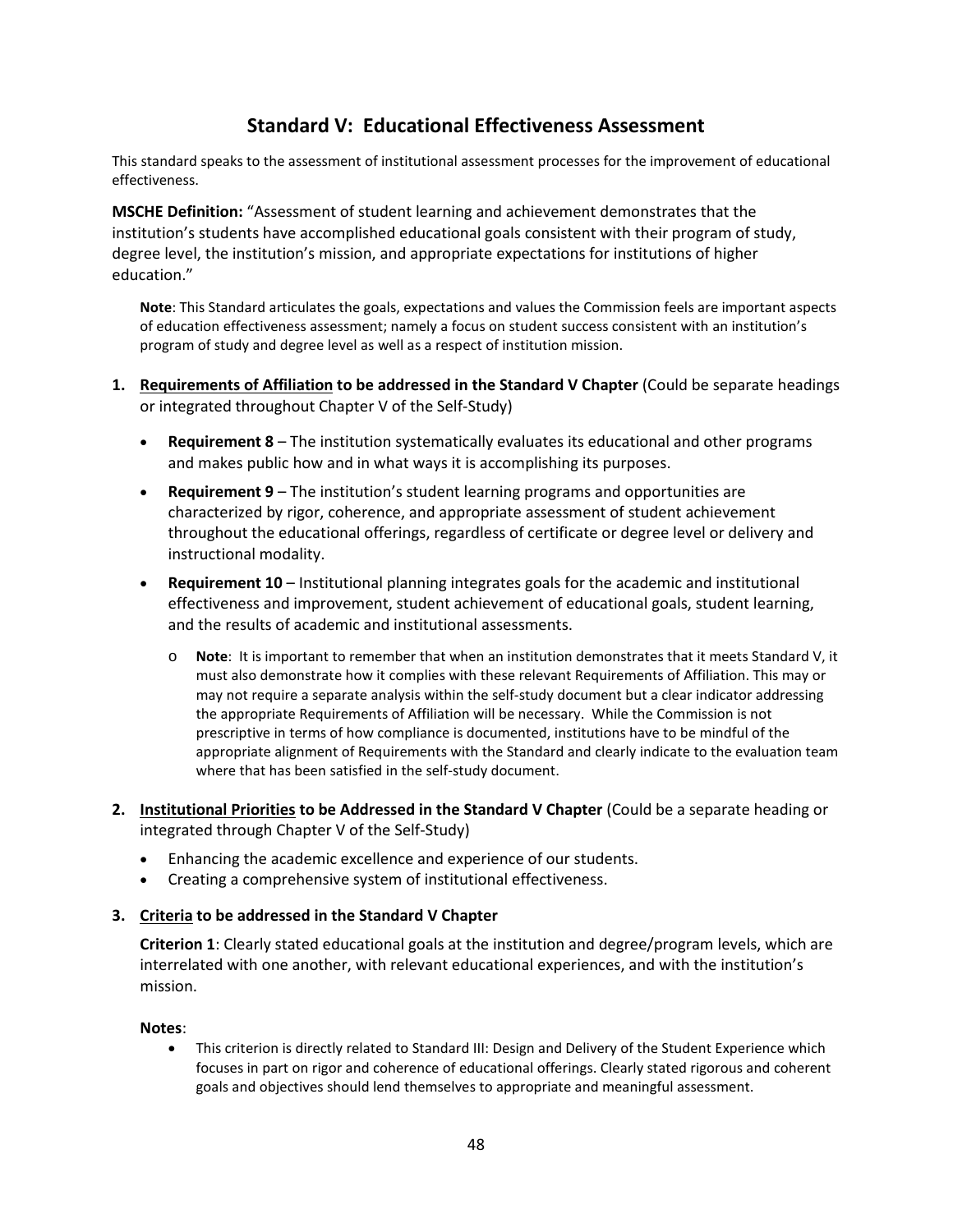- First, the institution clearly articulates its *goals*. Then the institution identifies *objectives* that helps them achieve their goals. Finally, the institution identifies *assessments* that enables them to identify *strengths* and weaknesses (*opportunities for improvement*) associated with their journey toward achieving these goals and objectives.
- The Criteria that constitutes Standard V also reflects the Commission's continued recognition that students may achieve mastery of student learning goals and objectives in different ways, not only through traditional courses but also through field and clinical experiences, internships, externships and through innovative modalities such as non-credit hour direct assessment processes, competencybased education in general, and correspondence education.
- Institutions are expected to demonstrate how they provide students with the experiences they need through planned and organized processes regardless of modality levels; however, please also remember that Standard V focuses on assessment at *institution and degree program levels* and **NOT** on individual courses and other educational experiences.
- An additional aspect of Standard V is that accredited institutions should be able to demonstrate how their educational offerings and other expected outcomes are relevant to mission and key institutional goals and objectives. This means that institutions should be able to explain how consideration of mission is related to the identification of key student learning goals and objectives either through appropriate documentation or description of curriculum processes demonstrating *linkages between learning goals and objectives and institutional mission*.

**Criterion 2**: Organized and systematic assessments, conducted by faculty and/or appropriate professionals, evaluating the extent of student achievement of institutional and degree/program goals. Institutions should: 1) define meaningful curricular goals with defensible standards for evaluating whether students are achieving those goals; 2) articulate how they prepare students in a manner consistent with their mission for successful careers, meaningful lives, and where appropriate, further education. They should collect and provide data on the extent to which they are meeting these goals; and 3) support and sustain assessment of student achievement and communicate the results of this assessment to stakeholders.

- Institutions are expected to have implemented an organized and systematic assessment process that is periodically communicated.
- The assessment process should be conducted and administered by appropriate professionals including faculty and assessments used to assess educational goals at program and institutional levels should be of such quality that they meaningfully evaluate the extent of student achievement.
- Assessment processes should enable faculty and other qualified professionals to identify strengths and weaknesses (opportunities for improvement) with regard to the student learning goals and outcomes at *programmatic, unit, and institutional levels*.
- Assessments used should be defensible, meaning that they involve *direct observation of knowledge*, *skills* of habits of mind or *values* that students are expected to achieve consistent with mission and where applicable, assessments should also relate to student preparation for *successful careers after graduation, meaningful lives, and further education*.
- Institutions should be prepared to collect assessment information and share it with key constituents in addition to student learning outcomes assessment.
- Accredited institutions are expected to provide sufficient evidence demonstrating that there is ample support of the assessment process so that the *process is sustained over time*.
- In summary, the Commission expect that accredited institutions to demonstrate that an organized, systematic assessment has prompted *meaningful and useful discussions* about the strength and weaknesses (opportunities for improvement) with regard to student learning outcomes of programs at both institutional, program and degree levels in substantial measure.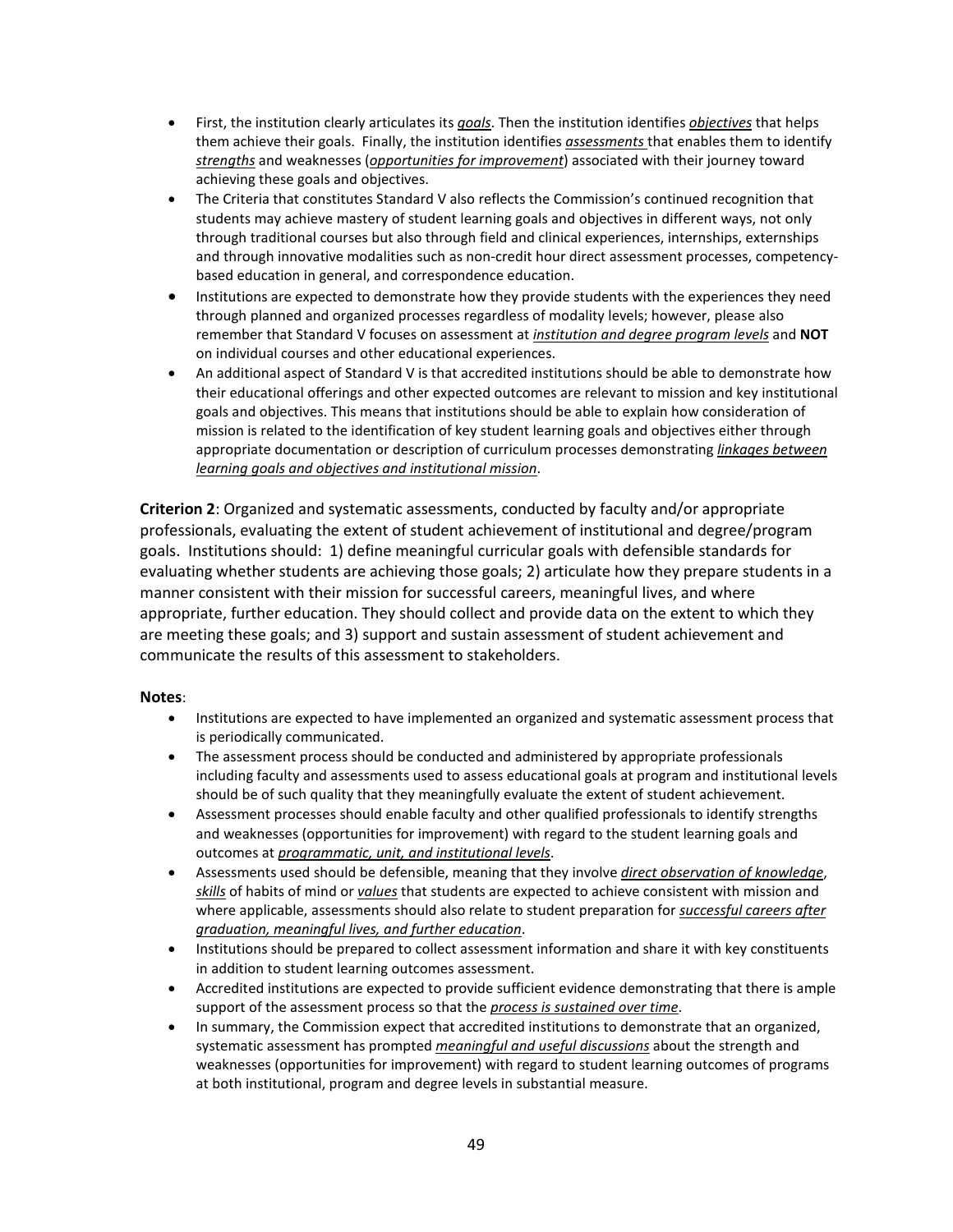**Criterion 3**: Consideration and use of assessment results for the improvement of educational effectiveness. Consistent with the institution's mission, such uses include some combination of the following: 1) assisting students in improving their learning; 2) improving pedagogy and curriculum; 3) reviewing and revising academic programs and support services; 4) planning , conducting, and supporting a range of professional development activities, 5) planning and budgeting for the provision of academic programs and services; 6) informing appropriate constituents about the institution and its programs; 7) improving key indicators of student success such as retention, graduation, transfer, and placement tests; and 8) implementing other processes and procedures designed to improve educational programs and services.

## **Notes**:

- This criterion stresses organized, systematic, and sustained efforts at both institutional and unit levels to discuss and use assessment results.
- The above criterion contains a list of typical instances where institutions and their units use the assessment process.
- The Commission continues to emphasize consideration and use because the assessment process, when properly employed, *should affect decisions* that key instructional personnel make at various levels such as in *courses*, in *instructional services to students*, and/or in decisions made more globally such as those regarding *curriculum*, *policy*, *budgeting*, *planning* and *resource allocation*.
- The language of Standard V is more explicit in that institutions are expected to demonstrate some combination of the use of assessment to *enhance programs*, *services*, and most importantly *student learning*.
- This means institutions must be able to demonstrate that assessment information is used to *impact the decisions* that multiple stakeholders make at multiple levels. It does not mean that each of the elements listed under this criterion should be treated as a simple checklist by institutions or their evaluators.
- Consideration and use of assessment can touch upon several processes already in existence; for example, *course approval processes* can be affected by learning through a periodic assessment process that students need to improve their writing skills. So a curriculum committee requires that approved courses include more writing assignments.
- Communication of and subsequent action by individual faculty can also affect their own decisions about *lesson planning*, *instructional methods* and decisions about what *textbooks* to use among other actions.
- These are the kinds of decisions that can be very much be affected by well-designed and implemented assessment process that utilizes defensible measures.
- All told, assessment efforts are intended to *impact student learning positively* as faculty and key stakeholders reflect on and consider assessment results that aligned with specifically worded program level goals and objectives.
- Overall, student learning is positively impacted as institutional professionals *adapt their own practices* to address strengths and weaknesses (opportunities for improvement) in student learning.

**Criterion 4**: If applicable, adequate and appropriate institutional review and approval of assessment services designed, delivered, or assessed by third-party providers.

- Third party providers, those who are contracted by an institution to conduct a significant proportion of activities that become part of the student's educational experience can be part of an institution's innovation efforts to enhance the overall student experience.
- Accredited institutions are expected to conduct appropriate and adequate institution review and have approval processes in place to ensure that all activities performed in their stead, are regularly reviewed and evaluated including any third-party activities that impact the student experience.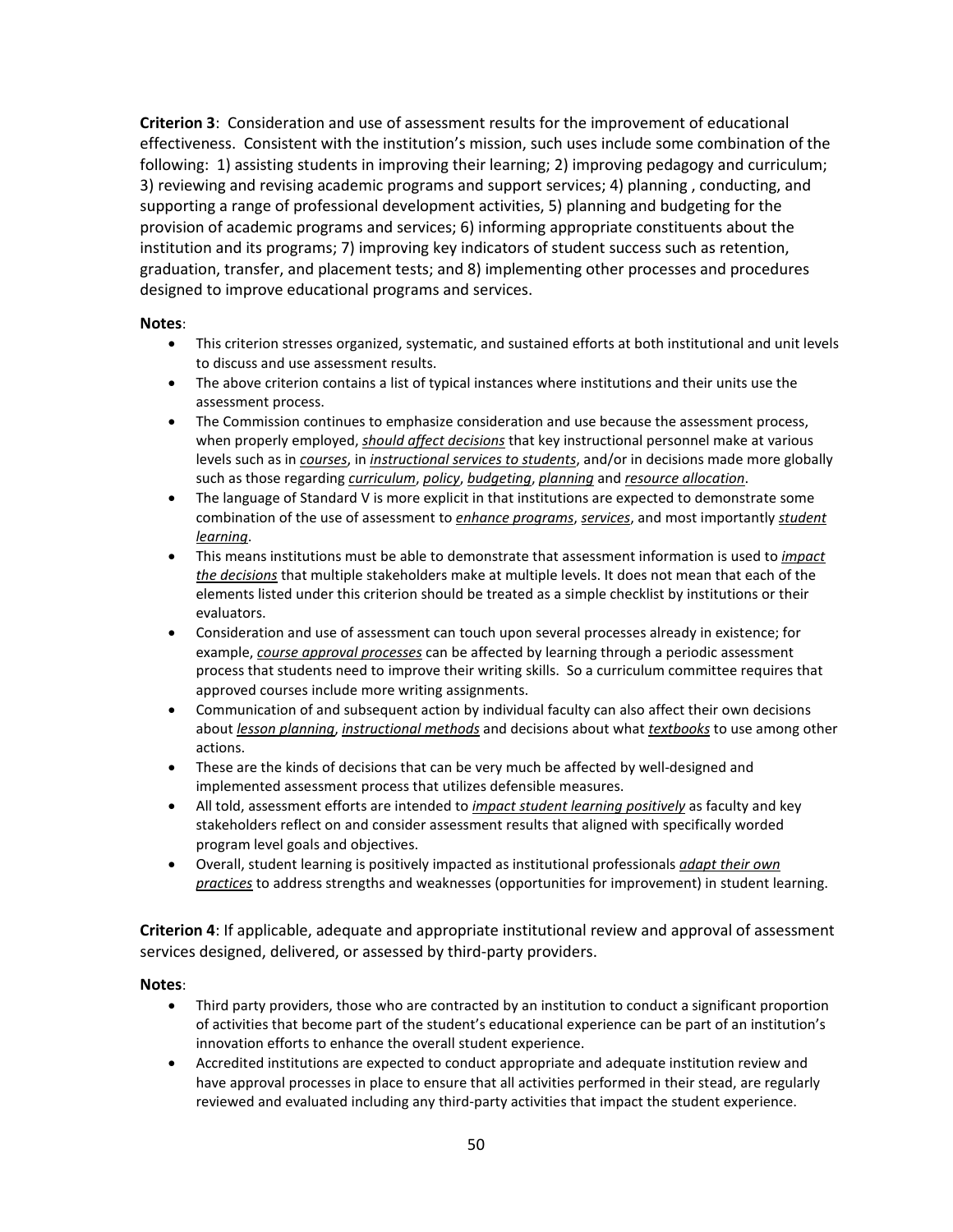- Some contractual agreements with third-party providers require *substantive approval* by the Middle States Commission. These types of agreements (or contracts) are between an accredited institution within the Middle States membership and an unaccredited third-party to outsource a portion of institution's *educational programs*. The Commission's "Substantive Change Policy" is triggered with that provider is offering more than 25% of one or more of the institution's educational program leading to an academic or professional degree, certificate, or other recognized educational credential.
- For Standard V, third-party provider arrangements relate to those cases where the institution has contracted with a third-party to *design* assessment services, *deliver* assessment services, or to *assess*  assessment services.
- The institution should be able to provide sufficient information to ensure that they have sufficient processes, procedures, and review mechanisms to ensure that the contractual arrangement ensures the third-party services provide appropriate information and ensure that overall institutional autonomy with regard to assessment is concerned.

**Criterion 5**: Periodic assessment of the effectiveness of assessment processes utilized by the institution for the improvement of educational effectiveness.

## **Notes**:

- Focuses on the *assessment of the assessment process* to ensure that it is appropriately utilized given the mission of the institution, its students, faculty, staff, and administrators.
- Applicant, candidate, and accredited institutions are expected to periodically evaluate their assessment processes and methods to ensure that they are *systematic, meaningful, useful, efficient, cost effective* and that the process is achieving its sought-after effect: to effect overall educational effectiveness and to manage student learning successfully.
- The Commission has long encouraged institutions to put in place processes that ensure meaningfulness, usefulness, effectiveness, and cost effectiveness of the assessment process itself and expects institutions to have such processes in place and to regularly assess the appropriateness process.

| <b>Systematic</b>                                                                                                                                                                  | <b>Meaningful</b>                                                                                            | <b>Useful</b>                                                                 | Cost<br><b>Effective/Efficient</b>                                                      |
|------------------------------------------------------------------------------------------------------------------------------------------------------------------------------------|--------------------------------------------------------------------------------------------------------------|-------------------------------------------------------------------------------|-----------------------------------------------------------------------------------------|
| Are all university cycles (e.g.<br>strategic plan, governing board<br>terms, PASSHE five-year<br>program review, and annual<br>program assessment)<br>periodically addressed?      | To that extent do<br>stakeholders trust assessment<br>results?                                               | How engaged are<br>institutional stakeholders<br>in the process?              | What has been the<br>"value-added" of the<br>assessment process?                        |
| Are university systems well<br>understood (mission alignment,<br>measurable outcomes, data<br>gathering and trend assessment,<br>data-based decisions for<br>ongoing improvement)? | How well are assessment<br>results related to goals and<br>objectives?                                       | How collaborative has the<br>assessment process been?                         | How discernible and<br>sustainable is the<br>current process?                           |
| Are systematically measured<br>outcomes realistic and<br>achievable?                                                                                                               | To what extent do<br>assessments have potential<br>for revealing "the truth" no<br>matter how uncomfortable? | To what degree has the<br>assessment process<br>impacted student<br>learning? | To what extent has<br>assessment become a<br>natural rather than an<br>imposed process? |

#### **Note:** Effective Assessment is Systematic, Meaningful, Useful, Efficient and Cost Effective.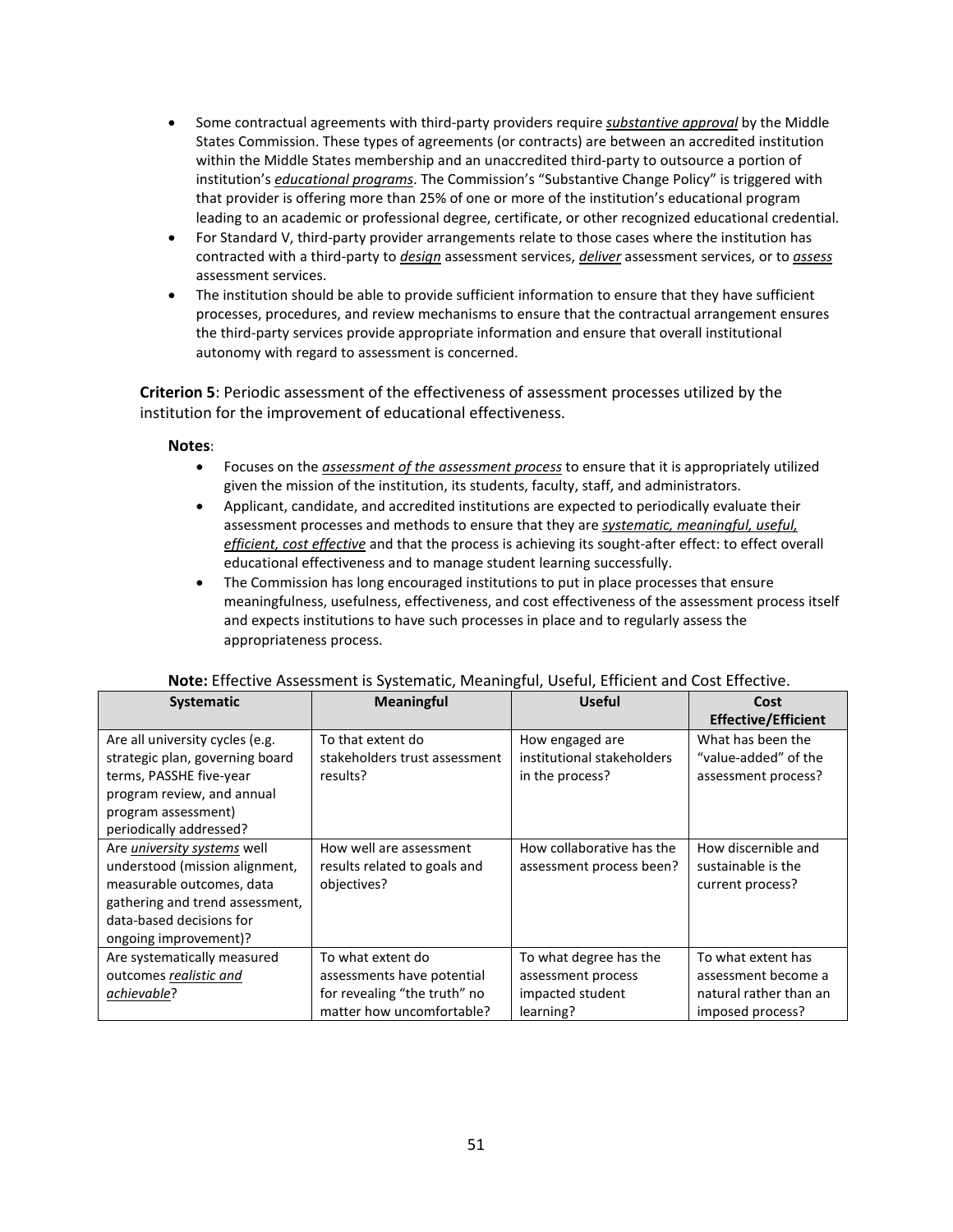## **4. Possible examples of Evidence to support Standard V** (Proposed Evidence Inventory from Self-Study Design Document).

| <b>Institutional Effectiveness Plan</b><br>$\bullet$<br>Assessment Dashboards/Status Reports<br>$\bullet$<br>Institutional & Program Level Missions and Outcomes<br>$\bullet$<br>Unit Assessment Committee Agenda/Minutes<br>$\bullet$<br>Student Learning Outcomes Assessment Website<br>$\bullet$<br><b>Academic Quality Dashboard</b><br>$\bullet$<br><b>Assessment Handbooks</b><br>$\bullet$<br>Office of Institutional Effectiveness Outcomes<br>$\bullet$<br><b>Standard V: Education Effectiveness Assessment</b><br>Academic Affairs Assessment Plan<br>$\bullet$<br>Assessment of student learning and achievement demonstrates that<br><b>Student Affairs Assessment Plan</b><br>$\bullet$<br>the institution's students have accomplished educational goals<br>Assessment Schedule<br>$\bullet$<br>consistent with their programs of study, degree level, the institution's<br>$\bullet$<br>Program Maps<br>mission, and appropriate expectations for higher education.<br>Student Evaluation (of faculty) Instruments<br>$\bullet$<br>Requirements 8, 9, & 10: Rigor, coherence, and systematic<br>1.<br>Institutional Research Website<br>$\bullet$<br>assessment of all programs; Integrated planning.<br>Annual First Destination Survey Reports<br>$\bullet$<br><b>Annual General Education Assessment Reports</b><br>$\bullet$<br>Criterion 1: Clearly stated educational degree/program goals<br>2.<br>that are interrelated with one another and the mission/goals of<br>IR-Data Collecting and Reporting (1988-03-A)<br>$\bullet$<br>the University.<br><b>IPEDS Reports</b><br>$\bullet$<br>Assessment of Student Learning Policy (1997-01-R)<br>$\bullet$<br>Criterion 2: An organized, systematic and sustained assessment<br>3.<br>PASSHE Program Review Policy and reports (1986-04-R)<br>$\bullet$<br>process designed to prepare students for future success.<br><b>Program Mission Statements</b><br>$\bullet$<br>Criterion 3: The use of assessment results on focused<br>4.<br>Measurable Program Learning Outcomes<br>$\bullet$<br>improvement on educational effectiveness, curriculum, and<br>Program Assessment Reports<br>$\bullet$<br>student leaning.<br>Evidence of Data-Based Program improvements (meeting<br>$\bullet$<br>5.<br>Criterion 4: Third party providers regularly assessed and<br>minutes)<br>improved.<br>Program-level Accreditation Self-Studies and Evaluation<br>$\bullet$<br>Criterion 5: Periodic assessment process that is meaningful,<br>Reports<br>6.<br>useful, efficient, cost-effective, and impactful.<br>Ratio of Academic Programs Accredited with those Eligible<br>$\bullet$<br>for Accreditation<br>Professional Program licensure rates<br>$\bullet$<br><b>Student and Alumni Surveys</b><br>$\bullet$<br>Student Surveys (NSSE, Final Destination)<br>$\bullet$<br><b>Curriculum Maps</b><br>$\bullet$<br>Gen Ed Learning Outcomes and Assessment plan<br>$\bullet$<br>Archive of Course Syllabi<br>$\bullet$<br>Program Web Pages | Design Document). |  |
|---------------------------------------------------------------------------------------------------------------------------------------------------------------------------------------------------------------------------------------------------------------------------------------------------------------------------------------------------------------------------------------------------------------------------------------------------------------------------------------------------------------------------------------------------------------------------------------------------------------------------------------------------------------------------------------------------------------------------------------------------------------------------------------------------------------------------------------------------------------------------------------------------------------------------------------------------------------------------------------------------------------------------------------------------------------------------------------------------------------------------------------------------------------------------------------------------------------------------------------------------------------------------------------------------------------------------------------------------------------------------------------------------------------------------------------------------------------------------------------------------------------------------------------------------------------------------------------------------------------------------------------------------------------------------------------------------------------------------------------------------------------------------------------------------------------------------------------------------------------------------------------------------------------------------------------------------------------------------------------------------------------------------------------------------------------------------------------------------------------------------------------------------------------------------------------------------------------------------------------------------------------------------------------------------------------------------------------------------------------------------------------------------------------------------------------------------------------------------------------------------------------------------------------------------------------------------------------------------------------------------------------------------------------------------------------------------------------------------------------------------------------------------------------------------------------------------------------------------------------------------------------------------------------------------------------------------------------------------------------------------------------|-------------------|--|
|                                                                                                                                                                                                                                                                                                                                                                                                                                                                                                                                                                                                                                                                                                                                                                                                                                                                                                                                                                                                                                                                                                                                                                                                                                                                                                                                                                                                                                                                                                                                                                                                                                                                                                                                                                                                                                                                                                                                                                                                                                                                                                                                                                                                                                                                                                                                                                                                                                                                                                                                                                                                                                                                                                                                                                                                                                                                                                                                                                                                               |                   |  |
|                                                                                                                                                                                                                                                                                                                                                                                                                                                                                                                                                                                                                                                                                                                                                                                                                                                                                                                                                                                                                                                                                                                                                                                                                                                                                                                                                                                                                                                                                                                                                                                                                                                                                                                                                                                                                                                                                                                                                                                                                                                                                                                                                                                                                                                                                                                                                                                                                                                                                                                                                                                                                                                                                                                                                                                                                                                                                                                                                                                                               |                   |  |
|                                                                                                                                                                                                                                                                                                                                                                                                                                                                                                                                                                                                                                                                                                                                                                                                                                                                                                                                                                                                                                                                                                                                                                                                                                                                                                                                                                                                                                                                                                                                                                                                                                                                                                                                                                                                                                                                                                                                                                                                                                                                                                                                                                                                                                                                                                                                                                                                                                                                                                                                                                                                                                                                                                                                                                                                                                                                                                                                                                                                               |                   |  |
|                                                                                                                                                                                                                                                                                                                                                                                                                                                                                                                                                                                                                                                                                                                                                                                                                                                                                                                                                                                                                                                                                                                                                                                                                                                                                                                                                                                                                                                                                                                                                                                                                                                                                                                                                                                                                                                                                                                                                                                                                                                                                                                                                                                                                                                                                                                                                                                                                                                                                                                                                                                                                                                                                                                                                                                                                                                                                                                                                                                                               |                   |  |
|                                                                                                                                                                                                                                                                                                                                                                                                                                                                                                                                                                                                                                                                                                                                                                                                                                                                                                                                                                                                                                                                                                                                                                                                                                                                                                                                                                                                                                                                                                                                                                                                                                                                                                                                                                                                                                                                                                                                                                                                                                                                                                                                                                                                                                                                                                                                                                                                                                                                                                                                                                                                                                                                                                                                                                                                                                                                                                                                                                                                               |                   |  |
|                                                                                                                                                                                                                                                                                                                                                                                                                                                                                                                                                                                                                                                                                                                                                                                                                                                                                                                                                                                                                                                                                                                                                                                                                                                                                                                                                                                                                                                                                                                                                                                                                                                                                                                                                                                                                                                                                                                                                                                                                                                                                                                                                                                                                                                                                                                                                                                                                                                                                                                                                                                                                                                                                                                                                                                                                                                                                                                                                                                                               |                   |  |
|                                                                                                                                                                                                                                                                                                                                                                                                                                                                                                                                                                                                                                                                                                                                                                                                                                                                                                                                                                                                                                                                                                                                                                                                                                                                                                                                                                                                                                                                                                                                                                                                                                                                                                                                                                                                                                                                                                                                                                                                                                                                                                                                                                                                                                                                                                                                                                                                                                                                                                                                                                                                                                                                                                                                                                                                                                                                                                                                                                                                               |                   |  |
|                                                                                                                                                                                                                                                                                                                                                                                                                                                                                                                                                                                                                                                                                                                                                                                                                                                                                                                                                                                                                                                                                                                                                                                                                                                                                                                                                                                                                                                                                                                                                                                                                                                                                                                                                                                                                                                                                                                                                                                                                                                                                                                                                                                                                                                                                                                                                                                                                                                                                                                                                                                                                                                                                                                                                                                                                                                                                                                                                                                                               |                   |  |
|                                                                                                                                                                                                                                                                                                                                                                                                                                                                                                                                                                                                                                                                                                                                                                                                                                                                                                                                                                                                                                                                                                                                                                                                                                                                                                                                                                                                                                                                                                                                                                                                                                                                                                                                                                                                                                                                                                                                                                                                                                                                                                                                                                                                                                                                                                                                                                                                                                                                                                                                                                                                                                                                                                                                                                                                                                                                                                                                                                                                               |                   |  |
|                                                                                                                                                                                                                                                                                                                                                                                                                                                                                                                                                                                                                                                                                                                                                                                                                                                                                                                                                                                                                                                                                                                                                                                                                                                                                                                                                                                                                                                                                                                                                                                                                                                                                                                                                                                                                                                                                                                                                                                                                                                                                                                                                                                                                                                                                                                                                                                                                                                                                                                                                                                                                                                                                                                                                                                                                                                                                                                                                                                                               |                   |  |
|                                                                                                                                                                                                                                                                                                                                                                                                                                                                                                                                                                                                                                                                                                                                                                                                                                                                                                                                                                                                                                                                                                                                                                                                                                                                                                                                                                                                                                                                                                                                                                                                                                                                                                                                                                                                                                                                                                                                                                                                                                                                                                                                                                                                                                                                                                                                                                                                                                                                                                                                                                                                                                                                                                                                                                                                                                                                                                                                                                                                               |                   |  |
|                                                                                                                                                                                                                                                                                                                                                                                                                                                                                                                                                                                                                                                                                                                                                                                                                                                                                                                                                                                                                                                                                                                                                                                                                                                                                                                                                                                                                                                                                                                                                                                                                                                                                                                                                                                                                                                                                                                                                                                                                                                                                                                                                                                                                                                                                                                                                                                                                                                                                                                                                                                                                                                                                                                                                                                                                                                                                                                                                                                                               |                   |  |
|                                                                                                                                                                                                                                                                                                                                                                                                                                                                                                                                                                                                                                                                                                                                                                                                                                                                                                                                                                                                                                                                                                                                                                                                                                                                                                                                                                                                                                                                                                                                                                                                                                                                                                                                                                                                                                                                                                                                                                                                                                                                                                                                                                                                                                                                                                                                                                                                                                                                                                                                                                                                                                                                                                                                                                                                                                                                                                                                                                                                               |                   |  |
|                                                                                                                                                                                                                                                                                                                                                                                                                                                                                                                                                                                                                                                                                                                                                                                                                                                                                                                                                                                                                                                                                                                                                                                                                                                                                                                                                                                                                                                                                                                                                                                                                                                                                                                                                                                                                                                                                                                                                                                                                                                                                                                                                                                                                                                                                                                                                                                                                                                                                                                                                                                                                                                                                                                                                                                                                                                                                                                                                                                                               |                   |  |
|                                                                                                                                                                                                                                                                                                                                                                                                                                                                                                                                                                                                                                                                                                                                                                                                                                                                                                                                                                                                                                                                                                                                                                                                                                                                                                                                                                                                                                                                                                                                                                                                                                                                                                                                                                                                                                                                                                                                                                                                                                                                                                                                                                                                                                                                                                                                                                                                                                                                                                                                                                                                                                                                                                                                                                                                                                                                                                                                                                                                               |                   |  |
|                                                                                                                                                                                                                                                                                                                                                                                                                                                                                                                                                                                                                                                                                                                                                                                                                                                                                                                                                                                                                                                                                                                                                                                                                                                                                                                                                                                                                                                                                                                                                                                                                                                                                                                                                                                                                                                                                                                                                                                                                                                                                                                                                                                                                                                                                                                                                                                                                                                                                                                                                                                                                                                                                                                                                                                                                                                                                                                                                                                                               |                   |  |
|                                                                                                                                                                                                                                                                                                                                                                                                                                                                                                                                                                                                                                                                                                                                                                                                                                                                                                                                                                                                                                                                                                                                                                                                                                                                                                                                                                                                                                                                                                                                                                                                                                                                                                                                                                                                                                                                                                                                                                                                                                                                                                                                                                                                                                                                                                                                                                                                                                                                                                                                                                                                                                                                                                                                                                                                                                                                                                                                                                                                               |                   |  |
|                                                                                                                                                                                                                                                                                                                                                                                                                                                                                                                                                                                                                                                                                                                                                                                                                                                                                                                                                                                                                                                                                                                                                                                                                                                                                                                                                                                                                                                                                                                                                                                                                                                                                                                                                                                                                                                                                                                                                                                                                                                                                                                                                                                                                                                                                                                                                                                                                                                                                                                                                                                                                                                                                                                                                                                                                                                                                                                                                                                                               |                   |  |
|                                                                                                                                                                                                                                                                                                                                                                                                                                                                                                                                                                                                                                                                                                                                                                                                                                                                                                                                                                                                                                                                                                                                                                                                                                                                                                                                                                                                                                                                                                                                                                                                                                                                                                                                                                                                                                                                                                                                                                                                                                                                                                                                                                                                                                                                                                                                                                                                                                                                                                                                                                                                                                                                                                                                                                                                                                                                                                                                                                                                               |                   |  |
|                                                                                                                                                                                                                                                                                                                                                                                                                                                                                                                                                                                                                                                                                                                                                                                                                                                                                                                                                                                                                                                                                                                                                                                                                                                                                                                                                                                                                                                                                                                                                                                                                                                                                                                                                                                                                                                                                                                                                                                                                                                                                                                                                                                                                                                                                                                                                                                                                                                                                                                                                                                                                                                                                                                                                                                                                                                                                                                                                                                                               |                   |  |
|                                                                                                                                                                                                                                                                                                                                                                                                                                                                                                                                                                                                                                                                                                                                                                                                                                                                                                                                                                                                                                                                                                                                                                                                                                                                                                                                                                                                                                                                                                                                                                                                                                                                                                                                                                                                                                                                                                                                                                                                                                                                                                                                                                                                                                                                                                                                                                                                                                                                                                                                                                                                                                                                                                                                                                                                                                                                                                                                                                                                               |                   |  |
|                                                                                                                                                                                                                                                                                                                                                                                                                                                                                                                                                                                                                                                                                                                                                                                                                                                                                                                                                                                                                                                                                                                                                                                                                                                                                                                                                                                                                                                                                                                                                                                                                                                                                                                                                                                                                                                                                                                                                                                                                                                                                                                                                                                                                                                                                                                                                                                                                                                                                                                                                                                                                                                                                                                                                                                                                                                                                                                                                                                                               |                   |  |
|                                                                                                                                                                                                                                                                                                                                                                                                                                                                                                                                                                                                                                                                                                                                                                                                                                                                                                                                                                                                                                                                                                                                                                                                                                                                                                                                                                                                                                                                                                                                                                                                                                                                                                                                                                                                                                                                                                                                                                                                                                                                                                                                                                                                                                                                                                                                                                                                                                                                                                                                                                                                                                                                                                                                                                                                                                                                                                                                                                                                               |                   |  |
|                                                                                                                                                                                                                                                                                                                                                                                                                                                                                                                                                                                                                                                                                                                                                                                                                                                                                                                                                                                                                                                                                                                                                                                                                                                                                                                                                                                                                                                                                                                                                                                                                                                                                                                                                                                                                                                                                                                                                                                                                                                                                                                                                                                                                                                                                                                                                                                                                                                                                                                                                                                                                                                                                                                                                                                                                                                                                                                                                                                                               |                   |  |
|                                                                                                                                                                                                                                                                                                                                                                                                                                                                                                                                                                                                                                                                                                                                                                                                                                                                                                                                                                                                                                                                                                                                                                                                                                                                                                                                                                                                                                                                                                                                                                                                                                                                                                                                                                                                                                                                                                                                                                                                                                                                                                                                                                                                                                                                                                                                                                                                                                                                                                                                                                                                                                                                                                                                                                                                                                                                                                                                                                                                               |                   |  |
|                                                                                                                                                                                                                                                                                                                                                                                                                                                                                                                                                                                                                                                                                                                                                                                                                                                                                                                                                                                                                                                                                                                                                                                                                                                                                                                                                                                                                                                                                                                                                                                                                                                                                                                                                                                                                                                                                                                                                                                                                                                                                                                                                                                                                                                                                                                                                                                                                                                                                                                                                                                                                                                                                                                                                                                                                                                                                                                                                                                                               |                   |  |
|                                                                                                                                                                                                                                                                                                                                                                                                                                                                                                                                                                                                                                                                                                                                                                                                                                                                                                                                                                                                                                                                                                                                                                                                                                                                                                                                                                                                                                                                                                                                                                                                                                                                                                                                                                                                                                                                                                                                                                                                                                                                                                                                                                                                                                                                                                                                                                                                                                                                                                                                                                                                                                                                                                                                                                                                                                                                                                                                                                                                               |                   |  |
|                                                                                                                                                                                                                                                                                                                                                                                                                                                                                                                                                                                                                                                                                                                                                                                                                                                                                                                                                                                                                                                                                                                                                                                                                                                                                                                                                                                                                                                                                                                                                                                                                                                                                                                                                                                                                                                                                                                                                                                                                                                                                                                                                                                                                                                                                                                                                                                                                                                                                                                                                                                                                                                                                                                                                                                                                                                                                                                                                                                                               |                   |  |
|                                                                                                                                                                                                                                                                                                                                                                                                                                                                                                                                                                                                                                                                                                                                                                                                                                                                                                                                                                                                                                                                                                                                                                                                                                                                                                                                                                                                                                                                                                                                                                                                                                                                                                                                                                                                                                                                                                                                                                                                                                                                                                                                                                                                                                                                                                                                                                                                                                                                                                                                                                                                                                                                                                                                                                                                                                                                                                                                                                                                               |                   |  |
|                                                                                                                                                                                                                                                                                                                                                                                                                                                                                                                                                                                                                                                                                                                                                                                                                                                                                                                                                                                                                                                                                                                                                                                                                                                                                                                                                                                                                                                                                                                                                                                                                                                                                                                                                                                                                                                                                                                                                                                                                                                                                                                                                                                                                                                                                                                                                                                                                                                                                                                                                                                                                                                                                                                                                                                                                                                                                                                                                                                                               |                   |  |
|                                                                                                                                                                                                                                                                                                                                                                                                                                                                                                                                                                                                                                                                                                                                                                                                                                                                                                                                                                                                                                                                                                                                                                                                                                                                                                                                                                                                                                                                                                                                                                                                                                                                                                                                                                                                                                                                                                                                                                                                                                                                                                                                                                                                                                                                                                                                                                                                                                                                                                                                                                                                                                                                                                                                                                                                                                                                                                                                                                                                               |                   |  |
|                                                                                                                                                                                                                                                                                                                                                                                                                                                                                                                                                                                                                                                                                                                                                                                                                                                                                                                                                                                                                                                                                                                                                                                                                                                                                                                                                                                                                                                                                                                                                                                                                                                                                                                                                                                                                                                                                                                                                                                                                                                                                                                                                                                                                                                                                                                                                                                                                                                                                                                                                                                                                                                                                                                                                                                                                                                                                                                                                                                                               |                   |  |
|                                                                                                                                                                                                                                                                                                                                                                                                                                                                                                                                                                                                                                                                                                                                                                                                                                                                                                                                                                                                                                                                                                                                                                                                                                                                                                                                                                                                                                                                                                                                                                                                                                                                                                                                                                                                                                                                                                                                                                                                                                                                                                                                                                                                                                                                                                                                                                                                                                                                                                                                                                                                                                                                                                                                                                                                                                                                                                                                                                                                               |                   |  |
|                                                                                                                                                                                                                                                                                                                                                                                                                                                                                                                                                                                                                                                                                                                                                                                                                                                                                                                                                                                                                                                                                                                                                                                                                                                                                                                                                                                                                                                                                                                                                                                                                                                                                                                                                                                                                                                                                                                                                                                                                                                                                                                                                                                                                                                                                                                                                                                                                                                                                                                                                                                                                                                                                                                                                                                                                                                                                                                                                                                                               |                   |  |
|                                                                                                                                                                                                                                                                                                                                                                                                                                                                                                                                                                                                                                                                                                                                                                                                                                                                                                                                                                                                                                                                                                                                                                                                                                                                                                                                                                                                                                                                                                                                                                                                                                                                                                                                                                                                                                                                                                                                                                                                                                                                                                                                                                                                                                                                                                                                                                                                                                                                                                                                                                                                                                                                                                                                                                                                                                                                                                                                                                                                               |                   |  |
|                                                                                                                                                                                                                                                                                                                                                                                                                                                                                                                                                                                                                                                                                                                                                                                                                                                                                                                                                                                                                                                                                                                                                                                                                                                                                                                                                                                                                                                                                                                                                                                                                                                                                                                                                                                                                                                                                                                                                                                                                                                                                                                                                                                                                                                                                                                                                                                                                                                                                                                                                                                                                                                                                                                                                                                                                                                                                                                                                                                                               |                   |  |

## **5. Charge of the Standard V Working Group** (from Self-Study Design Document)**:**

- a. Review the first MSCHE training video (Understanding the Standards & Requirements of Affiliation: A general overview) and then review the Standard V working group training video at: Middle States Training [Videos.](https://www.msche.org/?Nav1=EVALUATORS&Nav2=TRAININGMATERIALS&Nav3=VIDEOS&strPageName=VIDEOS)
- b. Develop an understanding of the history, mission, and 2015-2020 strategic plan of Cal U in the context of their MSCHE Standard;
- c. Carefully review the Cal U MSCHE 2015 Periodic Review Report (PRR) and the 2017 MSCHE Monitoring report to become aware of past successes and challenges in meeting accreditation Standards;
- d. Analyze documents, processes and procedures related to the assigned Standard utilizing data listed in the Evidence Inventory;
- e. Identify and describe examples (positive stories) in each standard area the facilitate: 1) student success, 2) quality customer service, and 3) institutional success;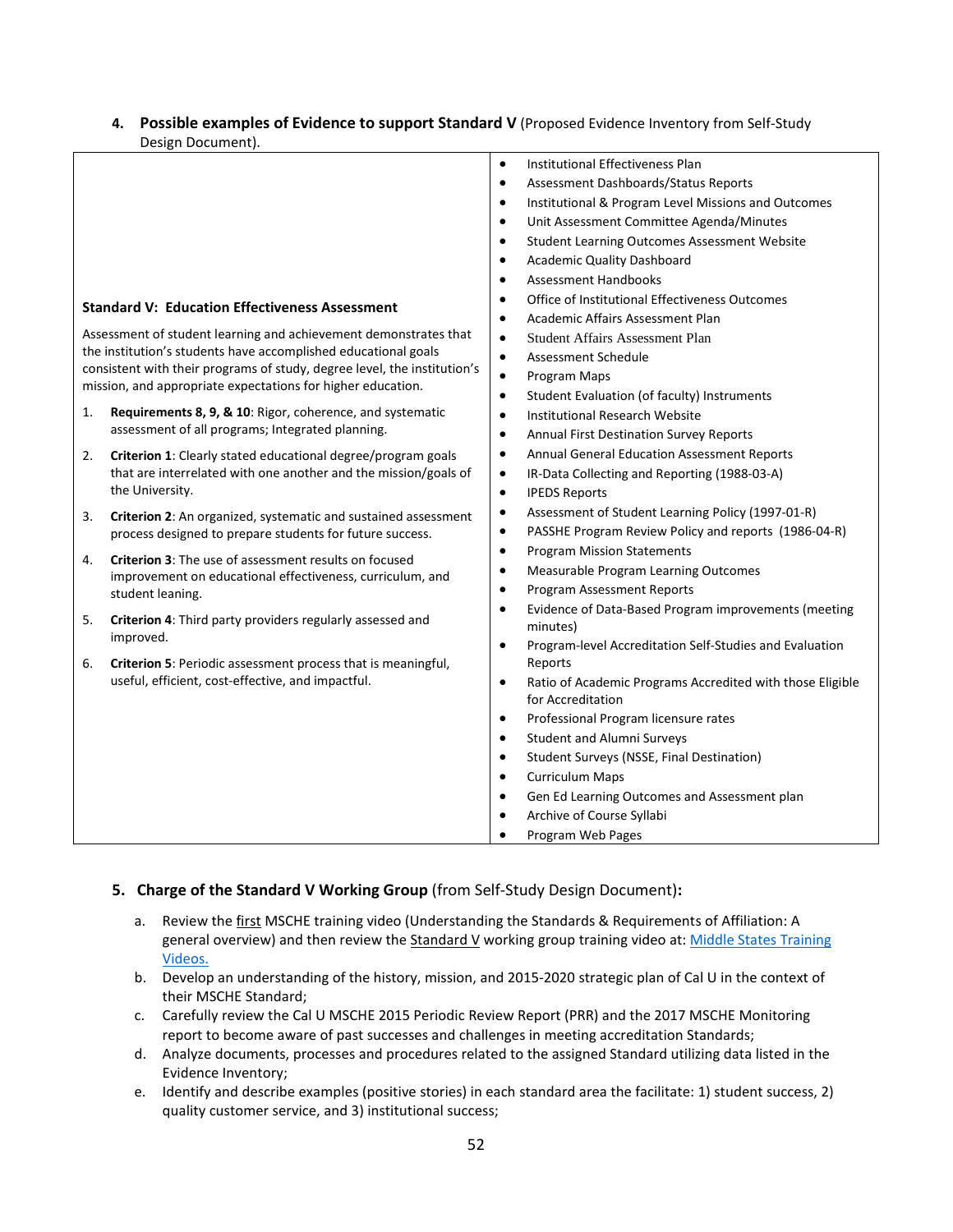- f. Focus on results (processes used in offices, units, departments to meet goals); don't spend time providing justifications or explanations of why services/programs are provided;
- g. Conduct interviews and/or focus groups where relevant to obtain needed information;
- h. Consider a writing approach that describes a series of positive success stories that address "Requirements of Affiliation", "Criteria for Accreditation" "Institutional Priorities", and "Intended Outcomes" of the selfstudy;
- i. If evidence is not available to support achievement of a criterion, provide an explanation and identify opportunities (resources) and innovations required for periodic improvement to meet the criterion;
- j. Make sure working group members know who to contact when they need information;
- k. Hold periodic meetings to assess progress;
- l. Use templates provided to facilitate the development of the evidence inventory;
- m. Generate written drafts that clearly indicate each of the lines of inquiry developed and the methods and data used to answer each inquiry;
- n. Understand how the Cal U mission is reflected in our expectations of student learning;
- o. Examine the effectiveness of educational assessment processes in developing a culture of assessment at Cal U;
- p. Recommend opportunities for incrementally developing a culture of continuous institutional effectiveness (assessment) for Standard V at Cal U; and
- q. Submit a preliminary Standard V working group report to Self-Study Oversight Team by February 1, 2019.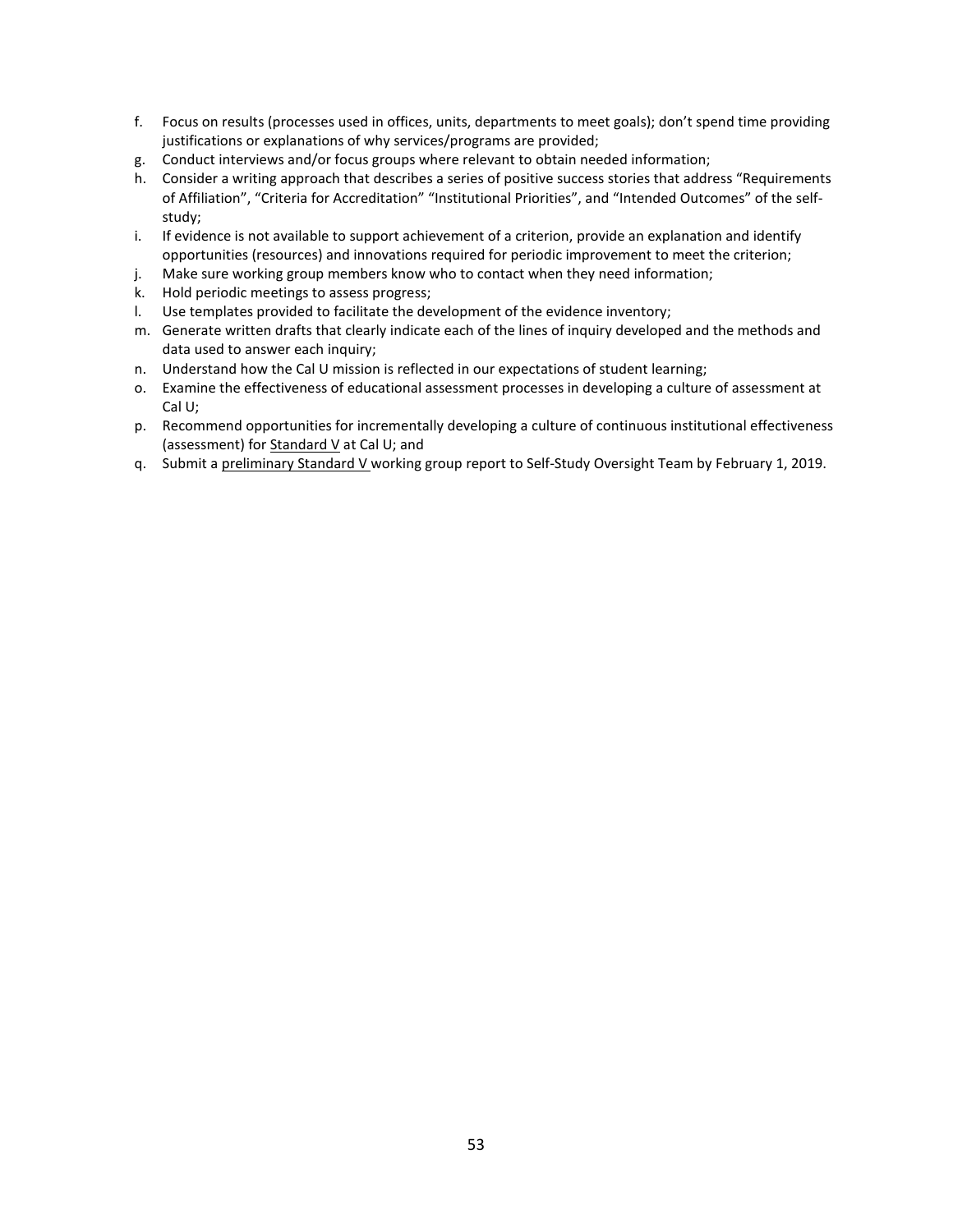# **Standard VI: Planning Resources, and Institutional Improvement**

This standard speaks to planning, resource allocation and the continued assessment of programs and services aligned with the institution strategic plan and changing opportunities/challenges in higher education.

**MSCHE Definition:** "The institution's planning processes, resources, and structures are aligned with each other and are sufficient to fulfill its mission and goals, to continuously assess and improve its programs and services, and to respond effectively to opportunities and challenges."

**Note**: Ultimately, the commitment to mission is evident throughout this Standard. The Commission expects institutions to show evidence of aligned planning processes and resources that are sufficient to and in support of the institution's strategic and operational goals, objectives and strategies while allowing the institution to respond effectively to opportunities and challenges. For example, if improving advising is a priority to an institution, what data would speak to that and how would the institution's planning, resources and structures begin to prioritize this improvement?

- **1. Requirements of Affiliation to be addressed in the Standard VI Chapter** (Could be separate headings or integrated throughout Chapter V of the Self-Study)
	- **Requirement 8**  The institution systematically evaluates its educational and other programs and makes public how and in what ways it is accomplishing its purposes.
	- **Requirement 10** Institutional planning integrates goals for the academic and institutional effectiveness and improvement, student achievement of educational goals, student learning, and the results of academic and institutional assessments.
	- **Requirement 11**  The institution has documented financial resources, funding base, and plans for financial development, including those from any related entities (including without limitation systems, religious sponsorship, and corporate ownership) adequate to support its educational purposes and programs and to ensure financial stability. The institution demonstrates a record of responsible fiscal management, has a prepared budget for the current year, and undergoes an external financial audit on an annual basis.

**Note**: Institutions will need to include (within their self-study) how the *Requirements* of Affiliation and *Criteria* (below) within each standard are met. Institutions need to be mindful of the appropriate alignment of Requirements of Affiliation with the Standard and clearly indicate to the evaluation team where each has been satisfied within the self-study document.

- **2. Institutional Priorities to be Addressed in the Standard VI Chapter** (Could be a separate heading or integrated through Chapter VI of the Self-Study)
	- Operating with sound and efficient fiscal and governance practices.
	- Creating a comprehensive system of institutional effectiveness.

## **3. Criteria to be addressed in the Standard VI Chapter**

**Criterion 1**: Requires institutional objectives, both institution-wide and for individual units, that are clearly stated, assessed appropriately, linked to mission and goal achievement, reflect conclusions drawn from assessment results, and are used for panning and resource allocation.

- While the Standard uses the term "objectives", institutions may use some other reference which is perfectly acceptable.
- These objectives should be linked to the mission and goals and should be clear and widely known.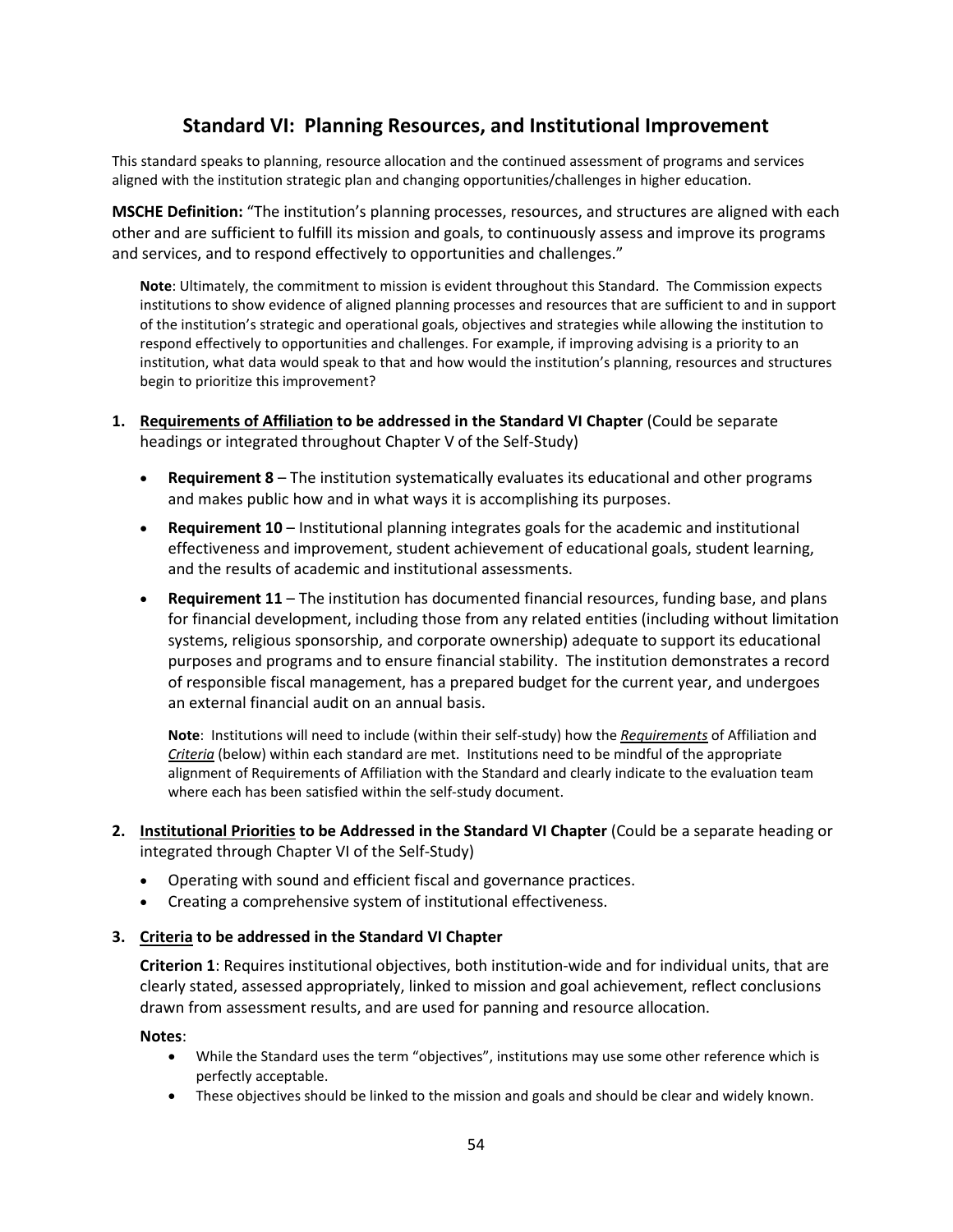• Assessment of both institutional and unit level objectives *should be intentional* so that institutions are able to demonstrate that resource allocation is aligned with assessment results as well as the mission, goals, and objectives of the institution (e.g. Strategic Plan).

**Criterion 2**: Clearly documented and communicated planning and improvement processes that provide for constituent participation and incorporate the use of assessment results.

## **Notes**:

- Emphasizes that planning and resource allocation should **NOT** be ad hoc activities undertaken by a few individuals.
- Criterion 2 is explicit in the need for institutions to *include the campus community* in larger planning processes.
- Documentation in this regard will be important to demonstrate how the institution provides for constituent participation and accounts for assessment results.

**Criterion 3**: A financial planning and budgeting process that is aligned with the institution's mission and goals, evidence-based, and clearly linked to the institution's and units' 2015-2020 strategic plans/objectives.

## **Notes**:

- Having a clear mission accompanied by institutional goals is critical and supporting the attainment and those will be evident by appropriate financial planning and budgeting processes.
- Institutional and unit level objectives and plans need to be in *close alignment* and any planning process that is used at the institution will need to align with financial planning and budgeting processes.

**Criterion 4**: Fiscal and human resources as well as the physical and technical infrastructure is adequate to support its operations wherever and however programs are delivered.

## **Notes/Questions**:

- This Criterion focuses on the institution's ability to adequately allocate their human and financial resources to successfully support the institution's operations.
- It is important for the institution to consider *all modalities of instruction* as well as *all locations* wherever offered and however delivered.
- For institutions with branch campuses and other locations or instructional sites, what evidence will be used to demonstrate sufficient resources to support these locations?
- For institutions with distance education, what evidence will be used to demonstrate a technical infrastructure that supports that modality?
- Are the institution's programs adequately supported with fiscal, human, and technological resources to evidence achievement of clearly described outcomes?
- Assessment practices should assist institutions with evaluating how adequately institution operations are supported.

**Criterion 5**: Well-defined decision-making processes and clear assignment of responsibility and accountability.

- In order to best support planning processes, it's critical to have well-defined decision-making responsibilities and clarity of responsibility and accountability so institution plans can be achieved.
- Further, it's important for constituents to understand who is responsible for making decisions relating to those plans and who has the responsibility or authority to do so.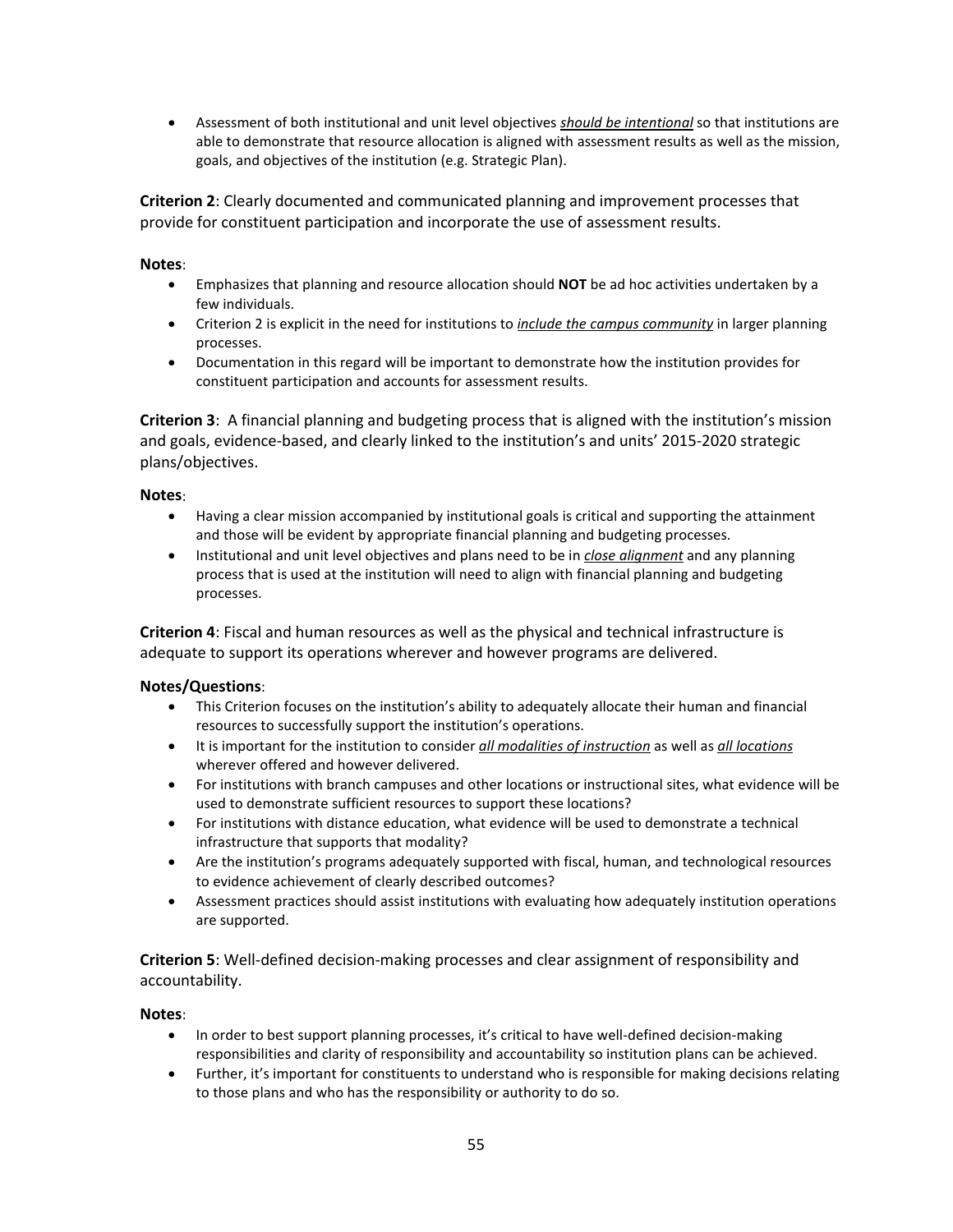**Criterion 6**: Comprehensive planning for facilities, infrastructure, and technology that includes consideration of sustainability and deferred maintenance and is linked to the institution's strategic and financial planning process.

## **Notes**:

- Much like Criterion 4, this Criterion reminds institutions about the appropriate allocation of resources.
- Comprehensive planning is a critical component of Standard VI and it will be important for institutions to engage in planning that supports the achievement of mission and the attainment of goals.
- Strategic planning and financial planning should **NOT** happen in isolation and any and all planning that the institution utilizes *must be aligned*.

**Criterion 7**: An annual independent audit confirming financial viability with evidence of follow-up on any concerns cited in the audit's accompanying management letter.

## **Notes**:

- This Criterion reiterates the importance of financial viability for member institutions.
- Documentation that financial resources, funding base, and plans for financial development are adequate to support its educational purpose and programs as reflected in the Commission's Requirement for Affiliation 11 is expected.
- Thus, when demonstrating compliance with this Criterion, institutions are expected to demonstrate a record of responsible fiscal management, which includes an external independent financial audit on an annual basis with appropriate follow-up.

**Criterion 8**: Strategies to measure and assess the adequacy and efficient utilization of institutional resources required to support the institution's mission and goals.

## **Notes/Question**:

- Several Criteria in this Standard direct institutions to their assessment results.
- This Criterion will warrant *evidence* around how the institution is measuring and assessing the utilization of resources.
- How do institution representatives know that resources are being used effectively in support of the mission and goals?
- Most institutions will be engaged in several activities enabling them to *assess the effectiveness of resource allocation* with respect to their core mission and strategic goals.

**Criterion 9**: Periodic assessment of the effectiveness of planning, resource allocation, institutional renewal processes, and availability of resources.

- Assessment or the ability to show the degree to which intended outcomes are met, is core to self-study and institutional improvement.
- When viewed through the lens of institutional mission, finished products while necessary, are not in and of themselves outcomes; they are outputs or things enabling the achievement of mission related strategic outcomes.
- Institutions should conduct *continuous assessment* to ensure that resources are efficiently utilized to support the institution's mission and goals.
- For example, a college may undergo assessment and discover that it should be providing additional services to the *campus and community* and as a result, may be able to work together to create new entrepreneurial efforts and focus on improving revenue such as replacing the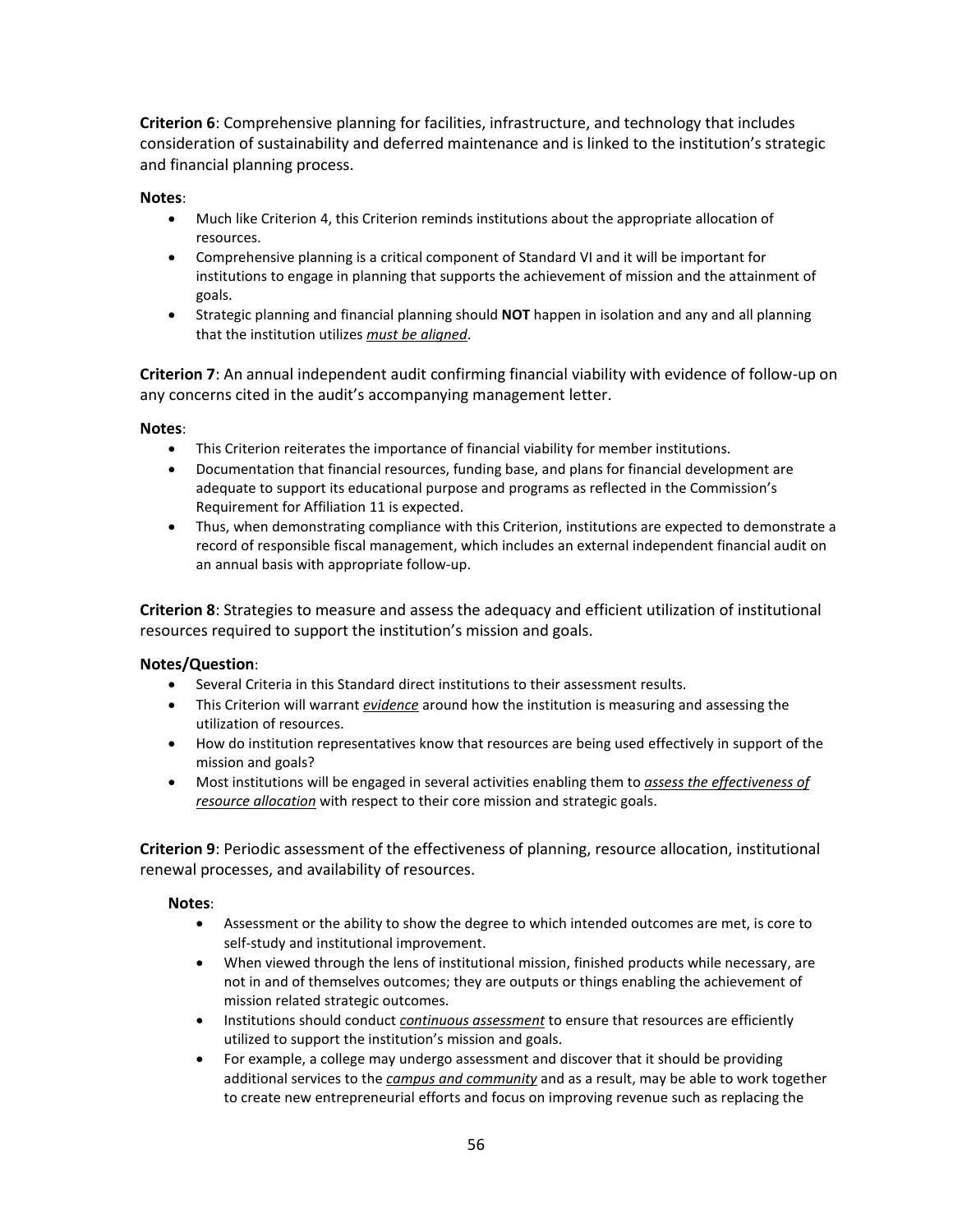college's bookstore with a company that provides students with the opportunity to buy books on line at a significant savings.

- With periodic assessment is included in every Standard, institutional assessment practices continue to be critical.
- The Commission expects institutions to engage in *systematic, meaningful, useful, and costeffective* (efficient) assessments that lends to institutional improvement.

| <b>Systematic</b>               | <b>Meaningful</b>             | <b>Useful</b>              | Cost                       |
|---------------------------------|-------------------------------|----------------------------|----------------------------|
|                                 |                               |                            | <b>Effective/Efficient</b> |
| Are all university cycles (e.g. | To that extent do             | How engaged are            | What has been the          |
| strategic plan, governing board | stakeholders trust assessment | institutional stakeholders | "value-added" of the       |
| terms, PASSHE five-year         | results?                      | in the process?            | assessment process?        |
| program review, and annual      |                               |                            |                            |
| program assessment)             |                               |                            |                            |
| periodically addressed?         |                               |                            |                            |
| Are university systems well     | How well are assessment       | How collaborative has the  | How discernible and        |
| understood (mission alignment,  | results related to goals and  | assessment process been?   | sustainable is the         |
| measurable outcomes, data       | objectives?                   |                            | current process?           |
| gathering and trend assessment, |                               |                            |                            |
| data-based decisions for        |                               |                            |                            |
| ongoing improvement)?           |                               |                            |                            |
| Are systematically measured     | To what extent do             | To what degree has the     | To what extent has         |
| outcomes realistic and          | assessments have potential    | assessment process         | assessment become a        |
| achievable?                     | for revealing "the truth" no  | impacted student           | natural rather than an     |
|                                 | matter how uncomfortable?     | learning?                  | imposed process?           |

| Note: Effective Assessment is Systematic, Meaningful, Useful, Efficient and Cost Effective. |  |  |
|---------------------------------------------------------------------------------------------|--|--|
|---------------------------------------------------------------------------------------------|--|--|

## 4. **Possible examples of Evidence to support Standard VI** (Proposed Evidence Inventory from Self-Study Design Document).

| Standard VI: Planning, Resource, Institutional Improvement<br>The institution's planning process, resources, and structures are                                                                          | Mission Statement (2015-2020 Strategic Plan)<br>٠<br>Procurement Policy (1998-04-A)                                                                                                                                 |
|----------------------------------------------------------------------------------------------------------------------------------------------------------------------------------------------------------|---------------------------------------------------------------------------------------------------------------------------------------------------------------------------------------------------------------------|
| aligned with each other and are sufficient to fulfill its mission and<br>goals, to continuously assess and improve its programs and services,<br>to respond effectively to opportunities and challenges. | Tuition Policy (1998-01-R, 1998-03-R, 1999-02-A)<br>٠<br>Budget Reporting & Review Process (1993-03)<br>٠<br>Student Fees Policy (1983-03-A, 1989-05-A)<br>$\bullet$<br>Fee Refunds Policy (1983-20-R)<br>$\bullet$ |
| <b>Requirements 8, 10, &amp; 11:</b> Institutional planning, financial<br>5.<br>resources, and the systematic evaluation of those programs.                                                              | Financial Accounting Policy (1989-04-R)<br>٠<br>Facilities Resource Planning & Budgeting Policy (1990-01-R)<br>$\bullet$                                                                                            |
| <b>Criteria 1-3:</b> Intended outcomes supporting mission,<br>6.<br>documenting and implementing the planning improvement<br>process, and budgeting process aligned with mission and goals.              | Audit Policy (1986-01-A)<br>٠<br><b>Audited Financial Reports</b><br><b>Unit Satisfaction Surveys</b><br>٠<br>Institutional & Unit Effectiveness Plans<br>$\bullet$                                                 |
| <b>Criteria 4-6:</b> Processes, resources and structures that support<br>7.<br>the achievement of institutional outcomes.                                                                                | University Master Plan<br>$\bullet$<br><b>Council of Trustee Minutes</b>                                                                                                                                            |
| <b>Criteria 7-9:</b> Actual outcomes supporting the mission and what<br>8.<br>the institution achieves.                                                                                                  | Organizational Charts<br>٠<br><b>Position Descriptions</b><br>٠<br>Strategic Enrollment Plan<br>2018-2020 Financial Budgets                                                                                         |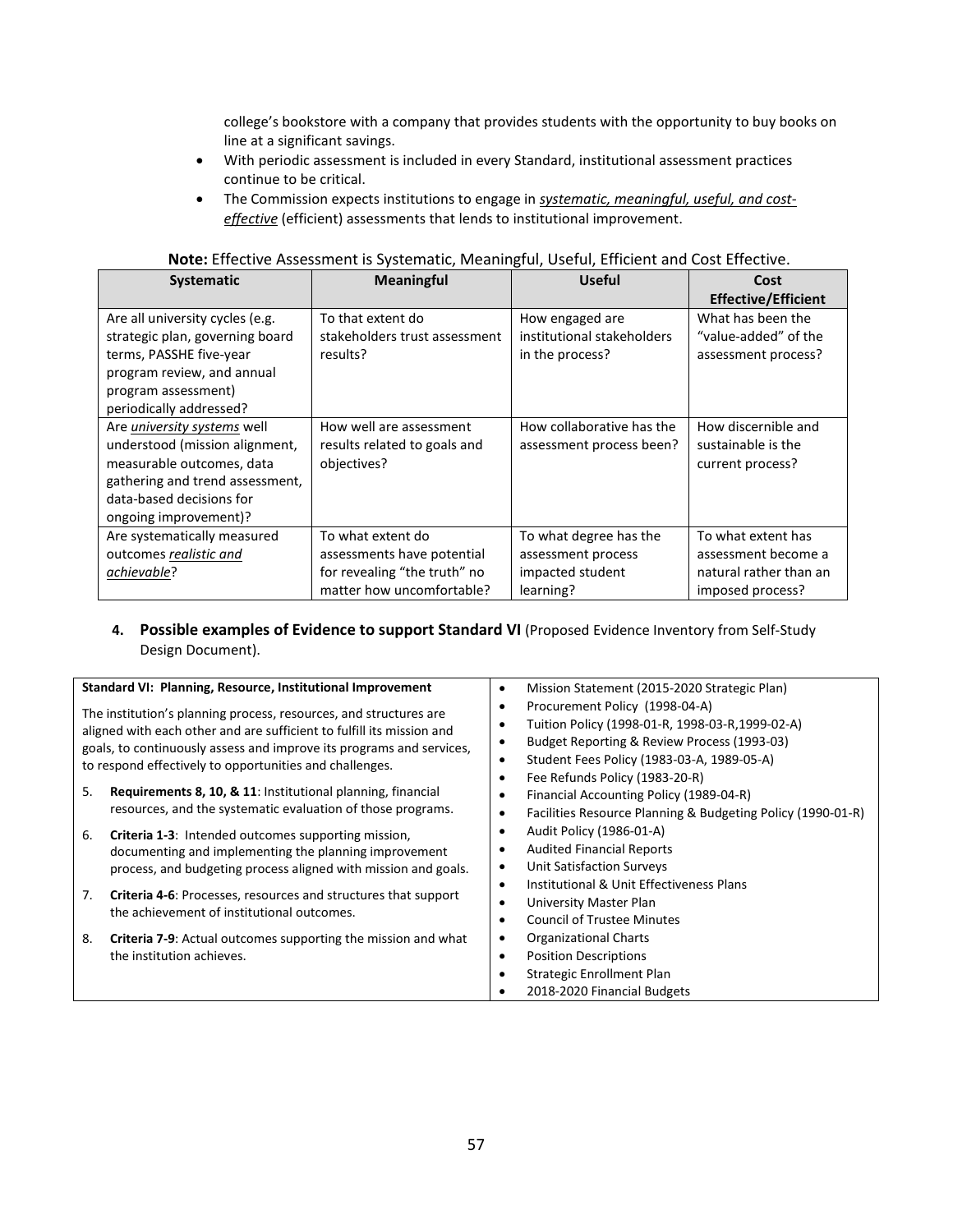## **5. Charge of the Standard VI Working Group** (from Self-Study Design Document)**:**

- a. Review the first MSCHE training video (Understanding the Standards & Requirements of Affiliation: A general overview) and then review the Standard VI working group training video at: [Middle States Training Videos.](https://www.msche.org/?Nav1=EVALUATORS&Nav2=TRAININGMATERIALS&Nav3=VIDEOS&strPageName=VIDEOS)
- b. Develop an understanding of the history, mission, and 2015-2020 strategic plan of Cal U in the context of their MSCHE Standard;
- c. Carefully review the Cal U MSCHE 2015 Periodic Review Report (PRR) and the 2017 MSCHE Monitoring report to become aware of past successes and challenges in meeting accreditation Standards;
- d. Analyze documents, processes and procedures related to the assigned Standard utilizing data listed in the Evidence Inventory;
- e. Identify and describe examples (positive stories) in each standard area the facilitate: 1) student success, 2) quality customer service, and 3) institutional success;
- f. Focus on results (processes used in offices, units, departments to meet goals); don't spend time providing justifications or explanations of why services/programs are provided;
- g. Conduct interviews and/or focus groups where relevant to obtain needed information;
- h. Consider a writing approach that describes a series of positive success stories that address "Requirements of Affiliation", "Criteria for Accreditation" "Institutional Priorities", and "Intended Outcomes" of the self-study;
- i. If evidence is not available to support achievement of a criterion, provide an explanation and identify opportunities (resources) and innovations required for periodic improvement to meet the criterion;
- j. Make sure working group members know who to contact when they need information;
- k. Hold periodic meetings to assess progress;
- l. Use templates provided to facilitate the development of the evidence inventory;
- m. Generate written drafts that clearly indicate each of the lines of inquiry developed and the methods and data used to answer each inquiry;
- n. Understand how processes, resources and structures align to fulfill the mission of Cal U;
- o. Examine how Cal U responds and adapts to change;
- p. Examine how Cal U engages in reflective practices that lead to ongoing improvement;
- q. Recommend opportunities for incrementally developing a culture of continuous institutional effectiveness (assessment) for Standard VI at Cal U; and
- r. Submit a preliminary Standard VI working group report to Self-Study Oversight Team by February 1, 2019.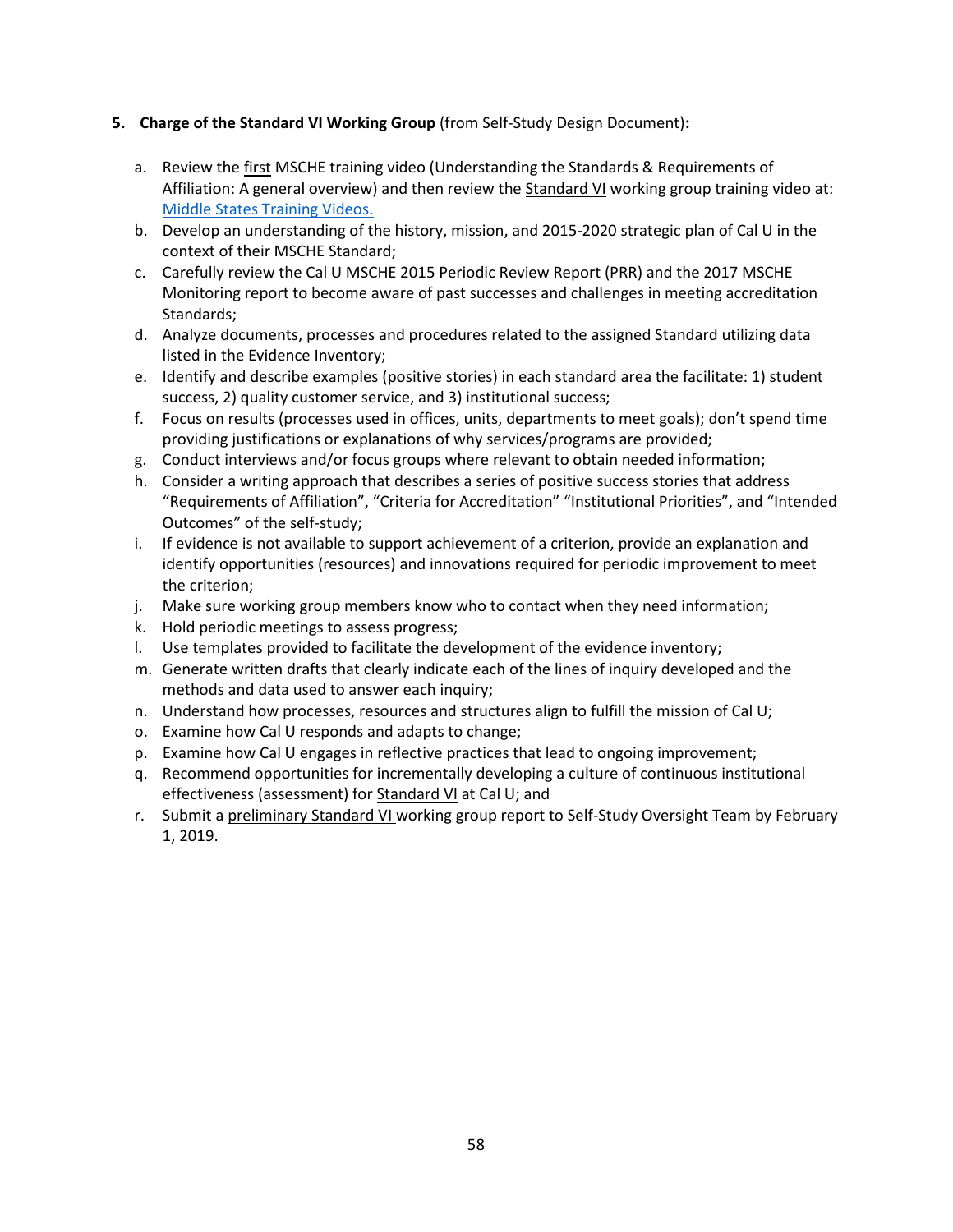# **Standard VII: Governance, Leadership and Administration**

This standard speaks to the governance of the institution; both the governing body (Board of Trustees) and shared governance within the institution.

**MSCHE Definition:** "The institution is governed and administered in a manner that allows it to realize its stated mission and goals in a way that effectively benefits the institution, its students and the other constituencies it serves. The institution has education as its primary purpose and it operates as an academic institution with appropriate autonomy."

- **1. Requirements of Affiliation to be addressed in the Standard VII Chapter** (Could be separate headings or integrated throughout Chapter VII of the Self-Study)
	- **Requirement 12** Institution fully discloses its legally constituted governance structure(s) including any related entities. The institution's governing body is responsible for the quality and integrity of the institution and for ensuring that the institution's mission is being carried out.
	- **Requirement 13** A majority of the institution's governing body's members have no employment, family, ownership, or other personal financial interest in the institution. The governing body adheres to a conflict of interest policy that assures that those interests are disclosed and that they do not interfere with the impartiality of governing body members or outweigh the greater duty to secure and ensure the academic and fiscal integrity of the institution. The institution's system or Chief Executive Officer shall **not** serve as chair of the governing body.

**Note**: Institutions will need to include (within their self-study) how the *Requirements* of Affiliation and *Criteria* (below) within each standard are met. Institutions need to be mindful of the appropriate alignment of Requirements of Affiliation with the Standard and clearly indicate to the evaluation team where each has been satisfied within the self-study document.

- **2. Institutional Priorities to be Addressed in the Standard VII Chapter** (Could be a separate heading or integrated through Chapter VII of the Self-Study)
	- Operating with sound and efficient fiscal and governance practices.
	- Achieving optimal enrollment in these challenging times.
	- Creating a comprehensive system of institutional effectiveness.

## **3. Criteria to be addressed in Standard VII Chapter**

**Criterion 1:** A clearly articulated and transparent governance structure that outlines roles, responsibilities and accountability for decision-making by each constituency, including governing body administration, faculty, staff, and students.

**Note**: An accredited institution possesses and demonstrates a transparent governance structure that is clearly communicated to institutional stakeholders. Within the report and during the Evaluation Team visit, we should be able to answer the following questions:

- What is the institution's governance structure?
- What roles are included in this structure?
- What are the responsibilities of various constituents?
- Are written policies and procedures available that outline various responsibilities for constituents?
- Are these readily available to the campus community?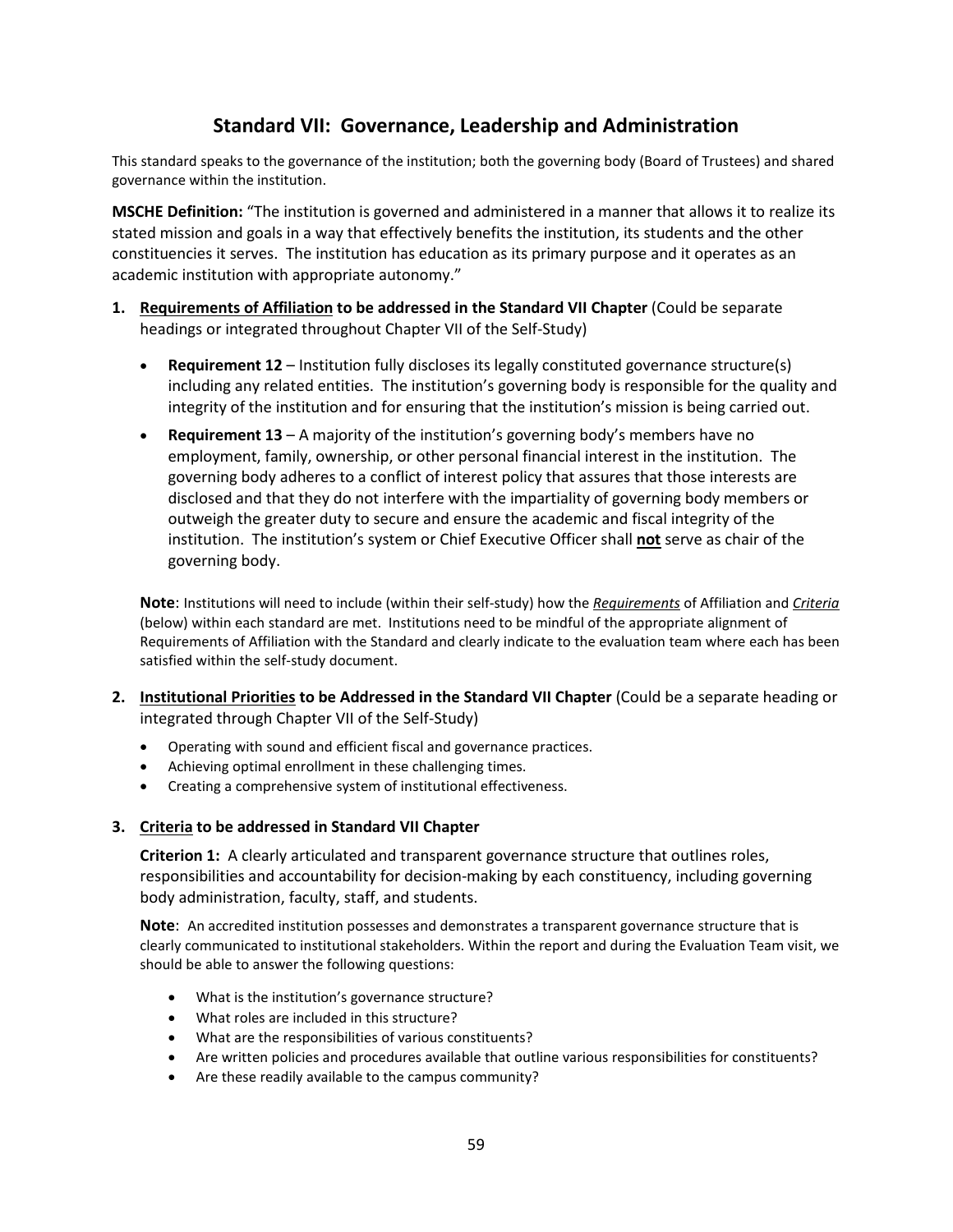- Do written governing documents such as a constitution, by-laws, enabling legislation, charter or other similar documents delineate the governance structure and the structures composition, duties, and responsibilities?
- Do the written governing documents assign authority and accountability for policy development and decision-making including a process for involvement of appropriate campus constituencies in policy and decision-making?
- Do the written governance documents provide an appropriate opportunity for student input to decisions that affect them?

**Criterion 2**: A legally constituted governing body that:

- Serves the public interest, insures that the institution clearly states and fulfills its mission and goals, has fiduciary responsibility for the institution, and is ultimately accountable for the academic quality, planning, and fiscal well-being of the institution.
- Has sufficient independence and expertise to ensure the integrity of the institution. Members must have primary responsibility to the accredited institution and not allow political, financial, or other influences to interfere with the governing responsibilities.
- Ensures that neither the governing body nor its individual members interferes in the day-to-day operations of the institution.
- Oversees *at the policy level* the quality of teaching and learning, the approval of degree programs and the awarding of degrees, the establishment of personnel policies and procedures, the approval of policies and by-laws, and the assurance of strong fiscal management.
- Plays a *basic policy-making role* in financial affairs to ensure integrity and strong financial management. This may include a timely review of audited financial statements and/or other documents related to the fiscal viability of the institution.
- Appoints and *regularly evaluates* the performance of the Chief Executive Officer.
- Is informed in all its operations by principles of good practice in board governance.
- Establishes and complies with a *written conflict of interest policy* designed to ensure the impartiality of the governing body by addressing matters such as payment for services, contractual relationships, employment, and family, financial or other interests that could pose or be perceived as conflicts of interest.
- Supports the Chief Executive Officer in maintaining the autonomy of the institution.

**Criterion 3**: A chief Executive Officer who:

- Is appointed by, evaluated by, and reports to the governing body and shall not chair the governing body.
- Has appropriate credentials and professional experience consistent with the mission of the organization.
- Has the authority and autonomy required to fulfill the responsibilities of the position, including developing and implementing institution plans, staffing the organization, identifying and allocating resources, and directing the institution toward attaining the goals and objectives set forth in its mission.
- Has the assistance of qualified administrators, sufficient in number, to enable the Chief Executive Officer to discharge his/her duties effectively; and is responsible for assessing the organization's efficiency and effectiveness.

**Criterion 4**: An administration possessing or demonstrating:

- An organizational structure that is clearly documented and that clearly defines reporting relationships.
- An Appropriate size and with relevant experience to assist the Chief Executive Officer in fulfilling his/her roles and responsibilities.
- Members with credentials and professional experience consistent with the mission and the organization and their functional roles.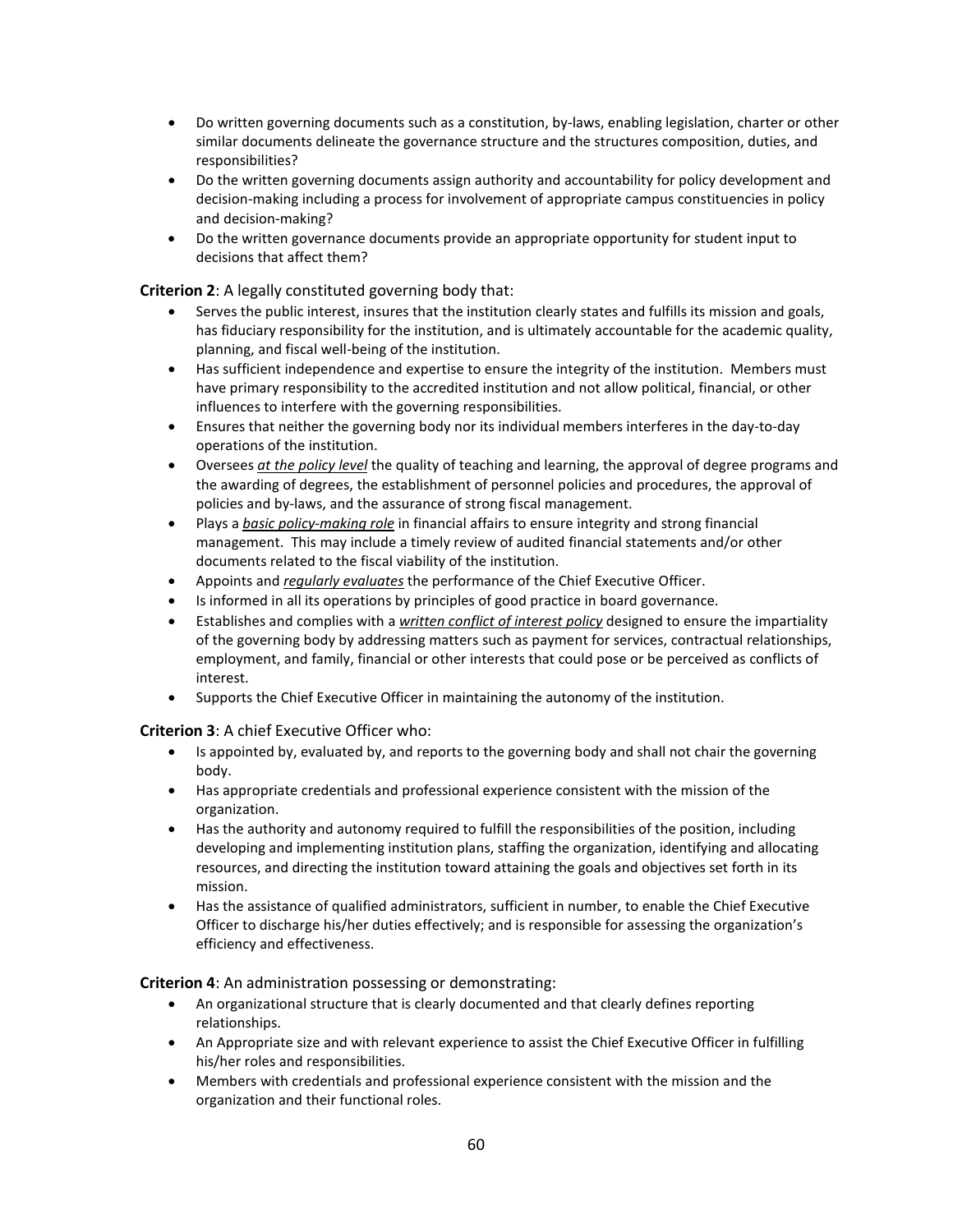- Skills, time, assistance, technology, and information systems expertise required to perform their duties.
- Regular engagement with faculty and students in advancing the institution's goals and objectives.
- Systematic procedures for evaluating administrative units and for using assessment data to enhance operations.

**Criterion 5**: Periodic Assessment of the effectiveness of governance, leadership and administration.

**Note**: Institutions are expected to demonstrate that the assessment of the effectiveness of the governance structure (including the Trustees), as well as the committee structure in place at the institution is designed to promote shared governance.

## **Questions**:

- How does the institution assess the effectiveness of governance, leadership and administration?
- Is assessment designed as a periodic, systematic, ongoing process for improvement?
- What data is already available?
- What are the gaps in the assessment of governance, leadership and administration of the institution?
- Are governing documents updated and readily available?
- Were the current structures and documents developed through a collaborative process?
- How effectively does the governing body fulfill their roles and responsibilities?
- How often and in what way does the governance body assess its own performance?
- What changes have been made over time as a result of these evaluations?

**Note**: All governing boards must be engaged in periodic assessment to determine their effectiveness.

## **Questions**:

- How often and in what way does the governing board evaluate the Chief Executive Officer?
- What process is used to evaluate the CEO?
- How often is the CEO evaluated?
- How are the results of the CEO evaluation used?
- How regularly is the administration evaluated?
- How are administrative evaluation results used?
- How have operations been enhanced as a result of those evaluations?

## **Note:** Effective Assessment is Systematic, Meaningful, Useful, Efficient and Cost Effective.

| <b>Systematic</b>                   | <b>Meaningful</b>             | <b>Useful</b>                 | Cost                       |
|-------------------------------------|-------------------------------|-------------------------------|----------------------------|
|                                     |                               |                               | <b>Effective/Efficient</b> |
| Are all university cycles (e.g.     | To that extent do             | How engaged are               | What has been the          |
| strategic plan, governing board     | stakeholders trust assessment | institutional stakeholders in | "value-added" of the       |
| terms, PASSHE five-year program     | results?                      | the process?                  | assessment process?        |
| review, and annual program          |                               |                               |                            |
| assessment) periodically addressed? |                               |                               |                            |
| Are university systems well         | How well are assessment       | How collaborative has the     | How discernible and        |
| understood (mission alignment,      | results related to goals and  | assessment process been?      | sustainable is the         |
| measurable outcomes, data           | objectives?                   |                               | current process?           |
| gathering and trend assessment,     |                               |                               |                            |
| data-based decisions for ongoing    |                               |                               |                            |
| improvement)?                       |                               |                               |                            |
| Are systematically measured         | To what extent do             | To what degree has the        | To what extent has         |
| outcomes realistic and achievable?  | assessments have potential    | assessment process            | assessment become a        |
|                                     | for revealing "the truth" no  | impacted student learning?    | natural rather than an     |
|                                     | matter how uncomfortable?     |                               | imposed process?           |